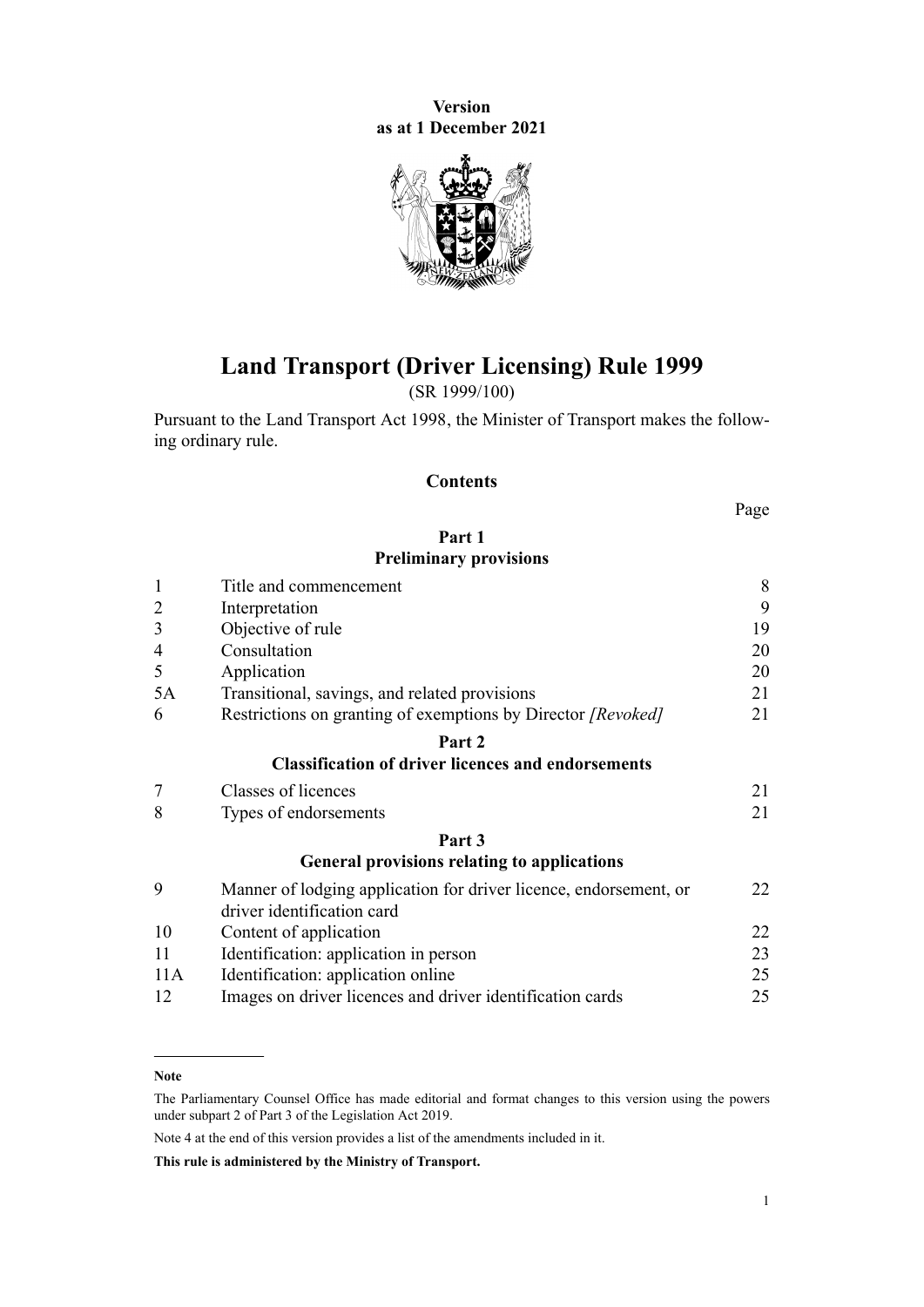|                        | <b>Land Transport (Driver Licensing) Rule 1999</b>                  | Version as at<br>1 December 2021 |
|------------------------|---------------------------------------------------------------------|----------------------------------|
| 12A<br>13<br>14        | Statements in applications made online<br>Eyesight test<br>Fees     | 26<br>26<br>26                   |
|                        | Part 4                                                              |                                  |
|                        | Learner licences, restricted licences, and full licences            |                                  |
|                        | Learner licences                                                    |                                  |
| 15                     | Obtaining learner licence                                           | 27                               |
| 16                     | Conditions of learner licence                                       | 28                               |
|                        | Restricted licences                                                 |                                  |
| 17                     | Obtaining restricted licence                                        | 29                               |
| 18                     | Conditions of restricted licence                                    | 30                               |
|                        | <b>Full licences</b>                                                |                                  |
| 19                     | Obtaining full licence                                              | 31                               |
|                        | Part 4A                                                             |                                  |
|                        | <b>Accelerated licensing process</b>                                |                                  |
| 19A                    | Interpretation                                                      | 34                               |
| 19 <sub>B</sub><br>19C | Accelerated licensing process: who may apply<br>Form of application | 35<br>35                         |
| 19 <sub>D</sub>        | Approval to take part in accelerated licensing process              | 36                               |
| 19E                    | Revocation of approval                                              | 36                               |
|                        | Stage 1: Preliminary assessment                                     |                                  |
| 19F                    | Notice of approval to commence stage 1                              | 36                               |
| 19G                    | Stage 1: preliminary assessment                                     | 37                               |
|                        | Stage 2: Supervised driving with conditions and assessment          |                                  |
| 19H                    | Stage 2: supervised driving with conditions                         | 37                               |
| 19I                    | Application to undertake stage 2 assessment                         | 38                               |
| 19J                    | Stage 2 assessment                                                  | 39                               |
|                        | Stage 3: Unsupervised driving with conditions and assessment        |                                  |
| 19K                    | Stage 3: unsupervised driving with conditions                       | 39                               |
|                        | Exit assessment and obtaining Class 4 or Class 5 licence            |                                  |
| 19L                    | Application to undertake exit assessment                            | 40                               |
| 19M<br>19N             | Exit assessment                                                     | 41<br>41                         |
|                        | Obtaining Class 4 or Class 5 licence<br>Part 5                      |                                  |
|                        | <b>Endorsements</b>                                                 |                                  |
|                        | Dangerous goods (D) endorsement                                     |                                  |
| 20                     | When dangerous goods endorsement required                           | 41                               |
| 21                     | Obtaining dangerous goods endorsement                               | 41                               |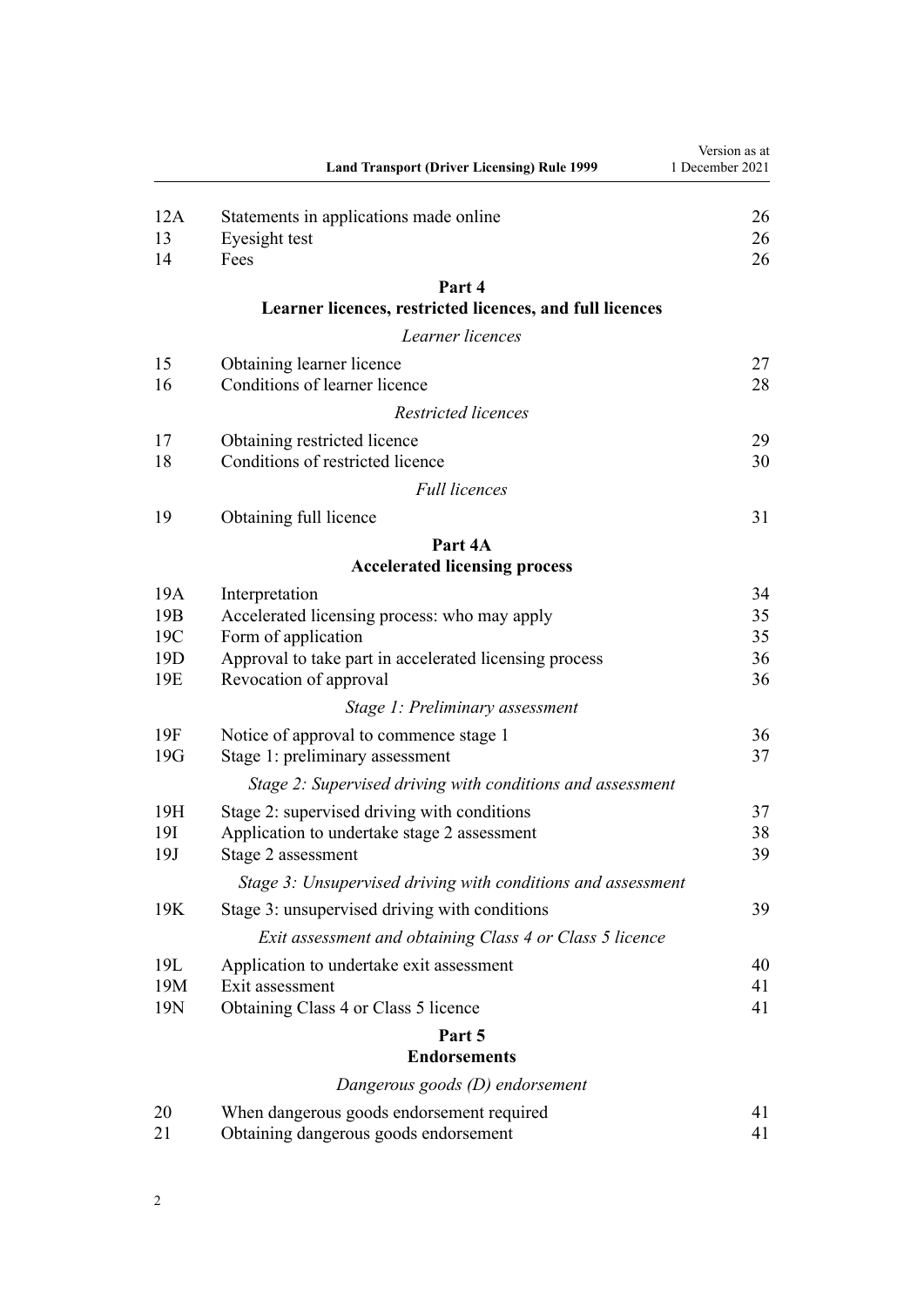| Version as at   |
|-----------------|
| 1 December 2021 |

| 1 December 2021 | <b>Land Transport (Driver Licensing) Rule 1999</b> |  |
|-----------------|----------------------------------------------------|--|
|-----------------|----------------------------------------------------|--|

|          | Driving instructor (I) endorsement                                                                                                              |          |  |  |  |  |
|----------|-------------------------------------------------------------------------------------------------------------------------------------------------|----------|--|--|--|--|
| 22       | When driving instructor endorsement required                                                                                                    | 42       |  |  |  |  |
| 23       | Obtaining driving instructor endorsement<br>42                                                                                                  |          |  |  |  |  |
| 24       | Vehicles in which driving instructor endorsement authorises<br>instruction                                                                      | 43       |  |  |  |  |
| 25       | Holder of driving instructor endorsement must retain records of<br>instruction provided and comply with requirements arising out of<br>audits   | 43       |  |  |  |  |
|          | Passenger (P) endorsement                                                                                                                       |          |  |  |  |  |
| 26       | When passenger endorsement required                                                                                                             | 43       |  |  |  |  |
| 27       | Obtaining passenger endorsement                                                                                                                 | 45       |  |  |  |  |
|          | Forklift, roller, tracks, and wheels (special-type vehicle F, R, T and<br>W) endorsements                                                       |          |  |  |  |  |
| 28<br>29 | When special-type vehicle endorsement required<br>Obtaining special-type endorsement                                                            | 46<br>46 |  |  |  |  |
|          | Testing officer $(O)$ endorsement                                                                                                               |          |  |  |  |  |
| 30       | When testing officer endorsement required                                                                                                       | 47       |  |  |  |  |
| 31       | Obtaining testing officer endorsement                                                                                                           | 47       |  |  |  |  |
| 32       | Holder of testing officer endorsement must retain records of driver<br>testing undertaken and comply with requirements arising out of<br>audits | 47       |  |  |  |  |
|          | Vehicle recovery $(V)$ endorsement                                                                                                              |          |  |  |  |  |
| 33       | When vehicle recovery endorsement required                                                                                                      | 48       |  |  |  |  |
| 34       | Obtaining vehicle recovery endorsement                                                                                                          | 48       |  |  |  |  |
| 35       | Criteria and procedure in relation to fit and proper person test                                                                                | 49       |  |  |  |  |
|          | Part 6                                                                                                                                          |          |  |  |  |  |
|          | <b>Driver identification cards</b>                                                                                                              |          |  |  |  |  |
| 36       | Application for driver identification card                                                                                                      | 50       |  |  |  |  |
|          | Driver identification card property of Agency                                                                                                   |          |  |  |  |  |
| 37       | Driver identification card property of Agency                                                                                                   | 50       |  |  |  |  |
|          | Part 7                                                                                                                                          |          |  |  |  |  |
|          | <b>Medical fitness</b>                                                                                                                          |          |  |  |  |  |
| 38       | Eyesight testing                                                                                                                                | 51       |  |  |  |  |
| 39       | Medical declaration                                                                                                                             | 52       |  |  |  |  |
| 40       | Special medical examination                                                                                                                     | 53       |  |  |  |  |
| 41       | Requirements of medical examination                                                                                                             | 53       |  |  |  |  |
| 42       | Powers of Director                                                                                                                              | 54       |  |  |  |  |
| 43       | Advice of right to appeal                                                                                                                       | 54       |  |  |  |  |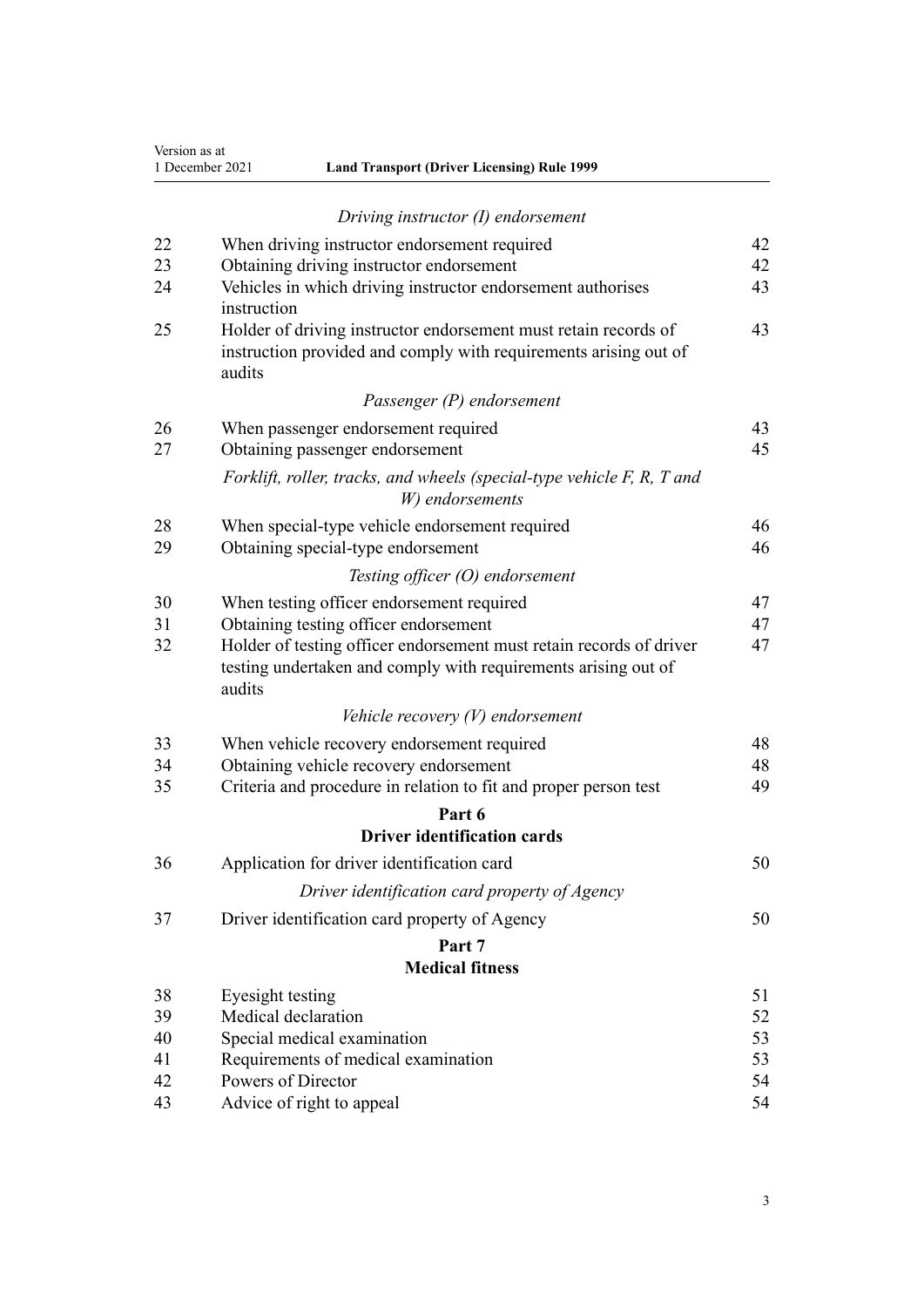|     | <b>Land Transport (Driver Licensing) Rule 1999</b>                                                        | Version as at<br>1 December 2021 |
|-----|-----------------------------------------------------------------------------------------------------------|----------------------------------|
|     | General provision about medical certificates                                                              |                                  |
|     | [Revoked]                                                                                                 |                                  |
| 44  | Medical certificates                                                                                      | 55                               |
| 44A | Obligations of person who issues medical certificate                                                      | 56                               |
| 44B | Applicants may be referred for on-road safety test                                                        | 56                               |
|     | Part 8                                                                                                    |                                  |
|     | Theory and practical tests for driver licences                                                            |                                  |
|     | Theory tests                                                                                              |                                  |
| 45  | Theory tests required                                                                                     | 57                               |
| 46  | Standard for passing theory test                                                                          | 57                               |
| 47  | Theory test to be conducted by licensing agent or testing officer                                         | 57                               |
|     | Practical driving tests                                                                                   |                                  |
| 48  | Practical skills tests required                                                                           | 58                               |
| 49  | On-road safety test                                                                                       | 58                               |
| 49A | Transitional provision for applicants 80 years and over applying<br>for driver licence                    | 58                               |
| 50  | Practical driving test not to be completed using certain vehicles                                         | 59                               |
| 51  | Standard for passing practical test                                                                       | 59                               |
| 52  | Persons who may conduct practical driving tests                                                           | 59                               |
| 52A | Practical driving test may be terminated                                                                  | 60                               |
|     | Applicant for more than 1 class of licence                                                                |                                  |
| 53  | Applicant for more than 1 class of licence                                                                | 60                               |
|     | Certification test for testing officer                                                                    |                                  |
| 54  | Certification test for testing officer                                                                    | 61                               |
|     | Person taking test must produce identification                                                            |                                  |
| 55  | Person taking test must produce identification                                                            | 61                               |
|     | Part 9                                                                                                    |                                  |
|     | <b>Conditions relating to driver licences and endorsements</b>                                            |                                  |
| 56  | Conditions relating to physical disability                                                                | 61                               |
| 57  | Condition imposed on Class 1R licence in relation to driving motor<br>vehicle with automatic transmission | 62                               |
| 57A | Transitional provision for condition relating to automatic<br>transmission vehicle                        | 62                               |
| 58  | Removal of condition relating to automatic transmission                                                   | 63                               |
| 59  | Condition relating to automatic transmission not to apply in certain<br>circumstances                     | 63                               |
|     | Part 10                                                                                                   |                                  |
|     | Period of validity of driver licences and endorsements                                                    |                                  |
| 60  | Period of validity of driver licence                                                                      | 63                               |
| 61  | Period of validity of endorsement                                                                         | 65                               |

4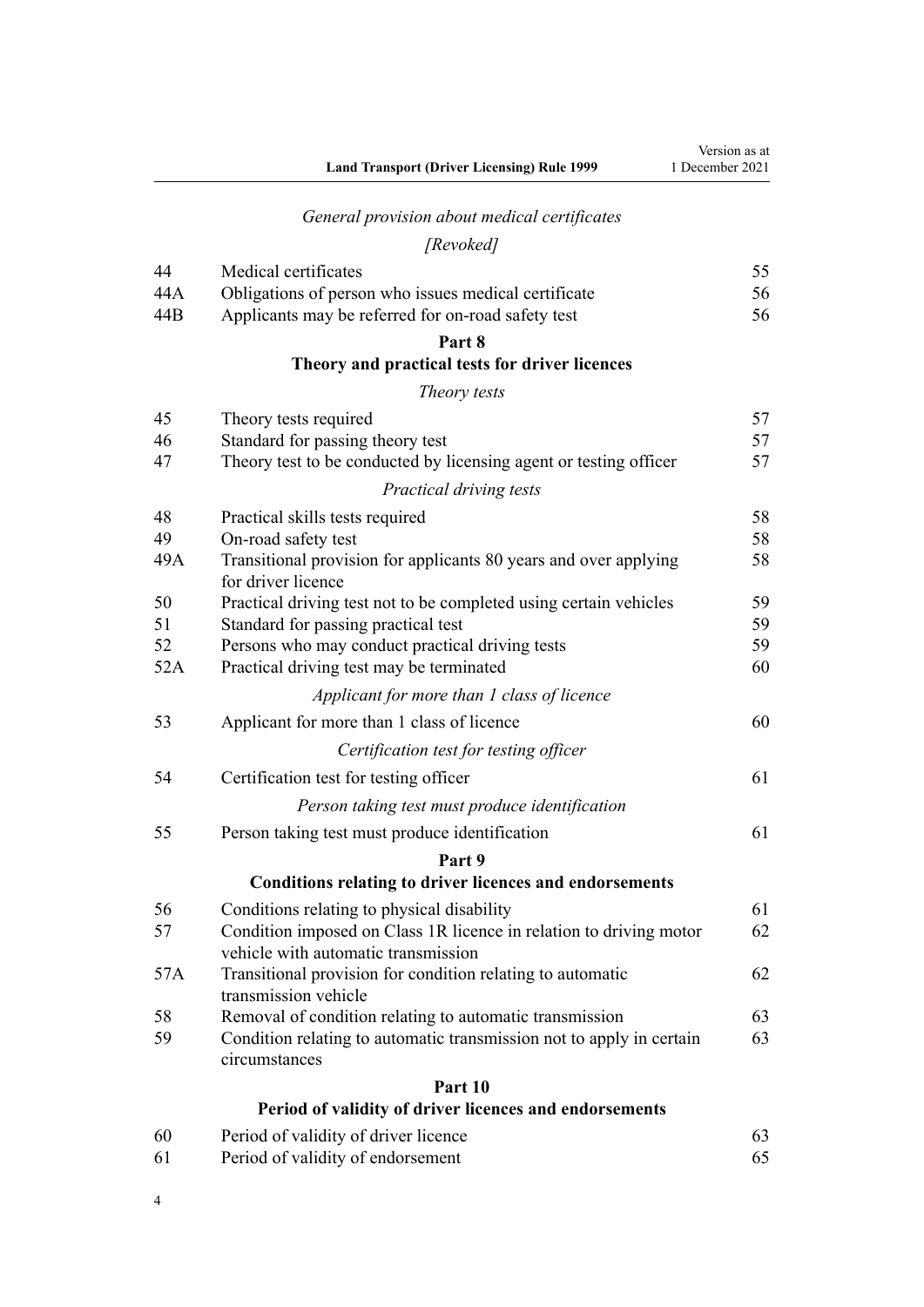# **[Part 11](#page-65-0)**

# **[Format of driver licences, driver identification cards, and](#page-65-0)** "**[L](#page-65-0)**" **[\(learner\) plates](#page-65-0)**

| -62 | Features to verify and protect licence integrity | 66 |
|-----|--------------------------------------------------|----|
| -63 | Form of driver licence                           |    |
| -64 | Form of temporary driver licence                 | 68 |
| -65 | Form of driver identification card               | 69 |
| -66 | Form of "L" plate                                | 70 |

# **[Part 12](#page-69-0)**

# **[Renewal, replacement, and reinstatement of driver licences](#page-69-0) [and endorsements](#page-69-0)**

#### *[Renewal of driver licence](#page-69-0)*

| 67  | Renewal of driver licence                                                                                                | 70 |
|-----|--------------------------------------------------------------------------------------------------------------------------|----|
| 67A | Reinstatement of driver licence with respect to those who have<br>been disqualified for more than 12 months after end of | 72 |
|     | disqualification                                                                                                         |    |
| 67B | Reinstatement of driver licence after end of suspension for any                                                          | 74 |
|     | period (other than under section 95 of Act) or disqualification for a<br>period of not more than 12 months               |    |
| 67C | Reinstatement of driver licence when there is no alcohol interlock                                                       | 75 |
|     | licence or zero alcohol licence in force                                                                                 |    |
| 68  | Special provision relating to person who is overseas, or in prison<br>or hospital [Revoked]                              | 75 |
|     | Renewal of endorsement                                                                                                   |    |
| 69  | Renewal of endorsement                                                                                                   | 76 |
| 70  | Renewal of passenger, vehicle recovery, driving instructor, testing                                                      | 76 |
|     | officer, or dangerous goods endorsement                                                                                  |    |
| 71  | Renewal of special-type endorsement                                                                                      | 77 |
| 72  | Special provision relating to person overseas, or in prison or<br>hospital [Revoked]                                     | 78 |
| 73  | Renewal of driver identification card                                                                                    | 78 |
|     | Replacement of driver licence or driver identification card                                                              |    |
| 74  | Replacement of driver licence or driver identification card if lost,<br>stolen, etc                                      | 78 |
| 75  | Replacement of driver licence or driver identification card if<br>surrendered                                            | 79 |
| 76  | Discovery of replaced licence or driver identification card                                                              | 80 |
|     | Part 13                                                                                                                  |    |
|     | Suspension, revocation, and surrender of driver licences or<br>endorsements                                              |    |
| 77  | Requirements for tests, medical examinations, and approved<br>courses                                                    | 80 |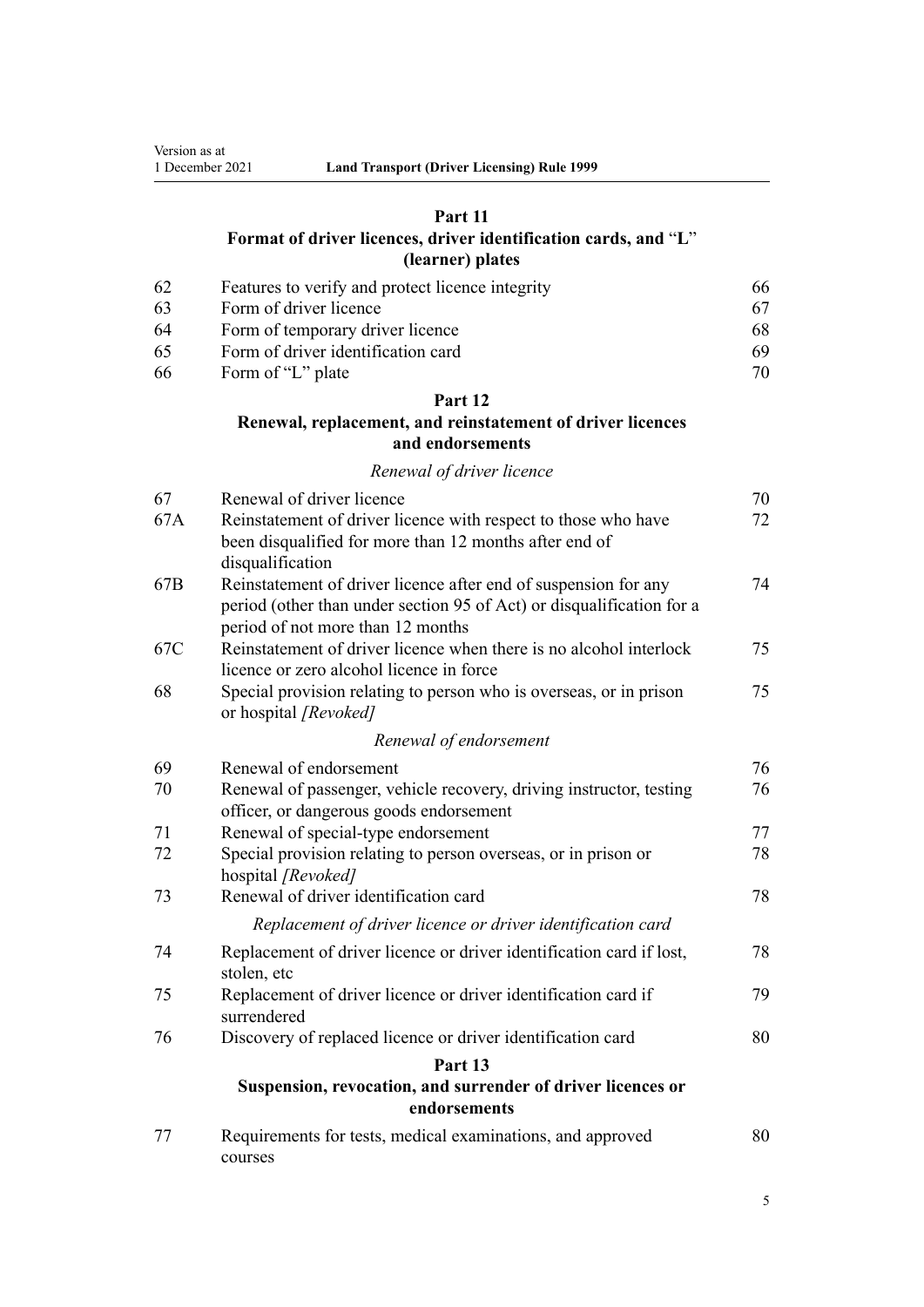|           | <b>Land Transport (Driver Licensing) Rule 1999</b>                                                                                     | Version as at<br>1 December 2021 |
|-----------|----------------------------------------------------------------------------------------------------------------------------------------|----------------------------------|
| 78<br>79  | Requirement to be in notice<br>Obligations on person required to undertake test or medical<br>examination, or complete approved course | 82<br>82                         |
|           | Suspension of driver licences and endorsements                                                                                         |                                  |
| 80<br>81  | Suspending driver licence for medical reasons<br>Suspension of endorsements                                                            | 83<br>84                         |
|           | Revocation of driver licences and endorsements                                                                                         |                                  |
| 82<br>83  | Revocation of driver licence or endorsement<br>Suspension and revocation of endorsements                                               | 84<br>86                         |
|           | Surrender of certain documents                                                                                                         |                                  |
| 84        | Surrender of driver identification card that has been suspended or<br>revoked                                                          | 86                               |
| 85<br>85A | Voluntary surrender of driver licence or endorsement<br>Reinstatement of surrendered driver licence or endorsement                     | 86<br>87                         |
|           | Replacement driver licence or endorsement                                                                                              |                                  |
| 86        | Replacement of driver licence or endorsement revoked on medical<br>grounds                                                             | 88                               |
| 87        | Licence may not be renewed while licence suspended or holder<br>disqualified                                                           | 89                               |
|           | Part 14                                                                                                                                |                                  |
|           | Recognition of overseas licences and licensing of drivers from<br>overseas                                                             |                                  |
| 88<br>88A | Recognition of overseas driver licence or permit<br>Recognition of overseas agricultural motor vehicle licence or<br>permit            | 90<br>91                         |
|           | Overseas driver licence conversion                                                                                                     |                                  |
| 89        | Obtaining New Zealand driver licence                                                                                                   | 93                               |
| 89A<br>90 | Requirements not applying to overseas drivers<br>New Zealand driver licence may be subject to learner or restricted<br>conditions      | 95<br>96                         |
| 91<br>92  | Requirements for diplomatic and consular personnel                                                                                     | 96<br>97                         |
|           | <b>Obtaining International Driving Permit</b>                                                                                          |                                  |
|           | Part 15<br>Approval of courses and course providers                                                                                    |                                  |
|           | Approval of courses                                                                                                                    |                                  |
| 93        | Director may approve courses                                                                                                           | 97                               |
| 94        | Requirements for approval of course                                                                                                    | 98                               |
| 95        | Application for approval of course                                                                                                     | 99                               |
| 96        | Approval of course                                                                                                                     | 100                              |
| 97        | Director may consent to modification of course                                                                                         | 100                              |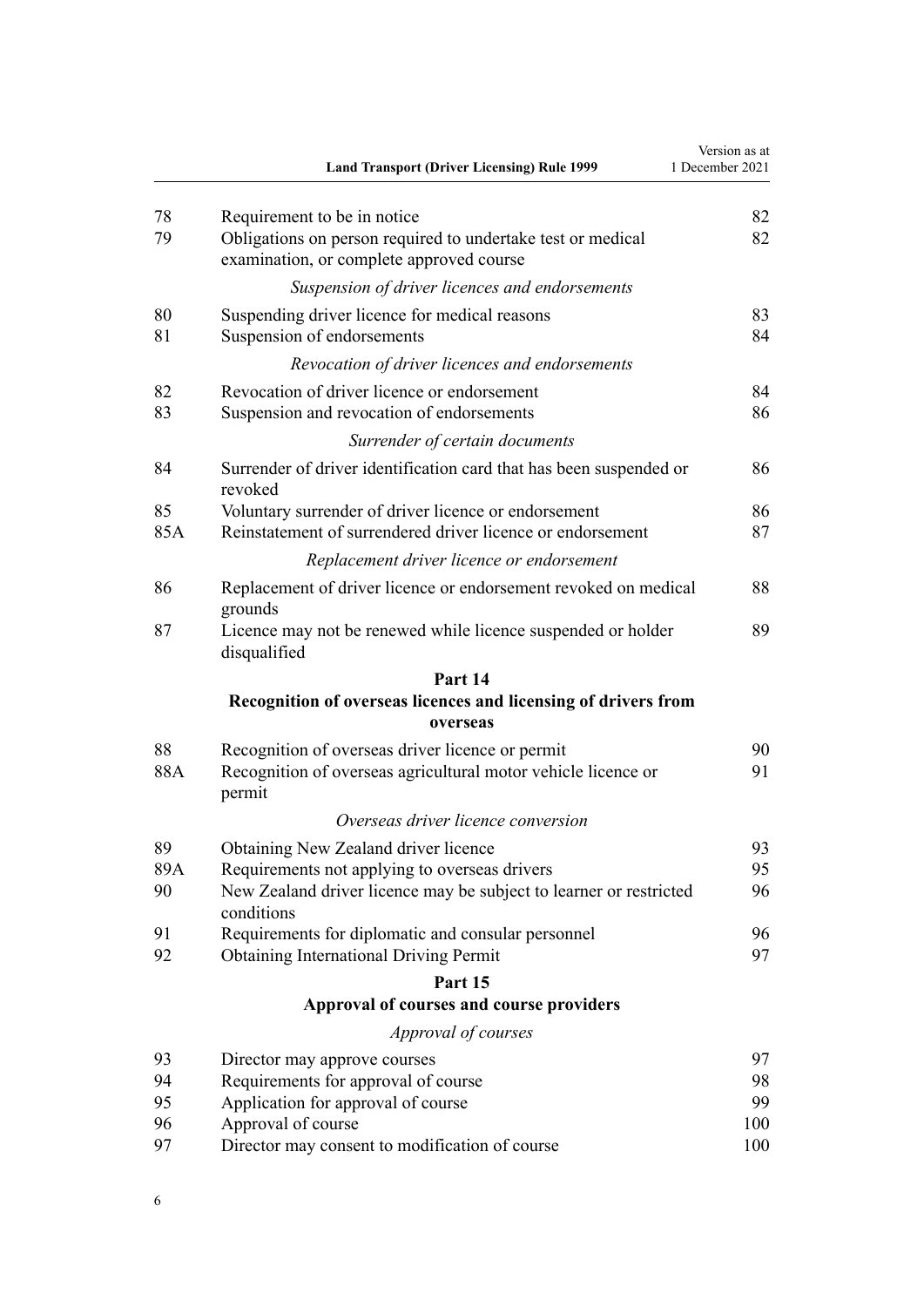| Version as at<br>1 December 2021<br><b>Land Transport (Driver Licensing) Rule 1999</b> |                                                                                                                               |     |
|----------------------------------------------------------------------------------------|-------------------------------------------------------------------------------------------------------------------------------|-----|
| 98                                                                                     | Director may revoke course approval                                                                                           | 101 |
|                                                                                        | Approval of course providers                                                                                                  |     |
| 99                                                                                     | Director may approve course providers                                                                                         | 101 |
| 100                                                                                    | Requirements for approval as course provider                                                                                  | 101 |
| 101                                                                                    | Application for approval as course provider                                                                                   | 102 |
| 102                                                                                    | Approval as course provider                                                                                                   | 102 |
| 103                                                                                    | Director may revoke or suspend approval of course provider                                                                    | 103 |
|                                                                                        | Part 16                                                                                                                       |     |
|                                                                                        | Miscellaneous provisions relating to responsibilities of drivers                                                              |     |
| 104                                                                                    | Prohibition on display of "L" plate except in appropriate<br>circumstances                                                    | 104 |
| 105                                                                                    | Prohibition on defacing, etc, driver licence or driver identification<br>card                                                 | 104 |
|                                                                                        | Part 17                                                                                                                       |     |
|                                                                                        | <b>Transitional provisions</b>                                                                                                |     |
|                                                                                        | Driver licences continued in force by section $23(4)$ of Act                                                                  |     |
| 106                                                                                    | Equivalent class or type of driver licences and endorsements                                                                  | 104 |
| 107                                                                                    | Holder of certificate of approval or provisional certificate of<br>approval as driving instructor                             | 105 |
| 108                                                                                    | Holder of approval as testing officer                                                                                         | 105 |
| 109                                                                                    | Holder of hazardous substances endorsement                                                                                    | 105 |
| 110                                                                                    | Forklift drivers                                                                                                              | 105 |
| 111                                                                                    | Conditions continue in force                                                                                                  | 106 |
| 112                                                                                    | Expiry of driver licences, etc                                                                                                | 106 |
| 113                                                                                    | Obtaining new driver licence                                                                                                  | 107 |
| 114                                                                                    | Additional requirements relating to issue of passenger<br>endorsements                                                        | 107 |
| 115                                                                                    | Additional requirements relating to issue of vehicle recovery<br>endorsement                                                  | 108 |
| 116                                                                                    | Person holding more than 1 class of licence                                                                                   | 108 |
| 117                                                                                    | Person issued with learner or restricted licence                                                                              | 109 |
| 118                                                                                    | Provision relating to time for which licence held                                                                             | 109 |
|                                                                                        | Period of validity of licences and endorsements issued under this<br>Part                                                     |     |
| 119                                                                                    | Period of validity of licences issued under this Part [Revoked]                                                               | 109 |
| 120                                                                                    | Period of validity of endorsements issued under this Part                                                                     | 109 |
|                                                                                        | Transitional provision relating to driver licences expired,<br>suspended, etc, when rule comes into force                     |     |
| 121                                                                                    | Person disqualified or holding expired or suspended driver licence<br>not required to have held learner or restricted licence | 110 |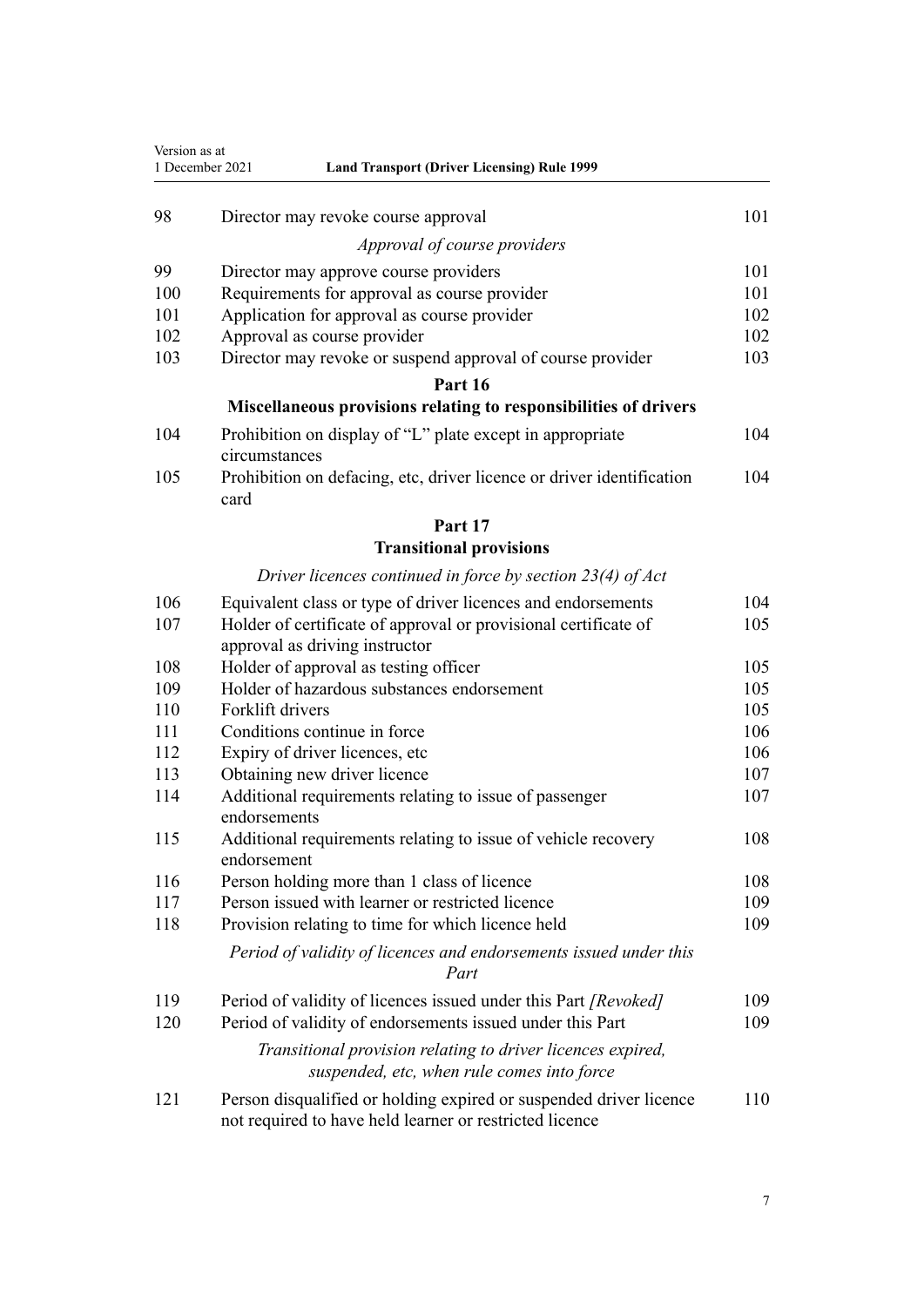<span id="page-7-0"></span>

| Part 1 r 1 | <b>Land Transport (Driver Licensing) Rule 1999</b>                                                                                         | Version as at<br>1 December 2021 |
|------------|--------------------------------------------------------------------------------------------------------------------------------------------|----------------------------------|
|            | Transitional provision relating to renewal of $P$ , $I$ , $O$ , and $V$<br>endorsement                                                     |                                  |
| 122        | P, I, O, and V endorsements may be re-issued for 12 months                                                                                 | 110                              |
|            | <b>Schedule 1</b><br>Objective of the rule                                                                                                 | 111                              |
|            | <b>Schedule 2</b><br>Consultation carried out under section 161(2) of the Act                                                              | 112                              |
|            | <b>Schedule 2A</b><br>Transitional, savings, and related provisions                                                                        | 114                              |
|            | <b>Schedule 3</b><br><b>Classes of driver licence</b>                                                                                      | 115                              |
|            | <b>Schedule 4</b><br><b>Types of licence endorsement</b>                                                                                   | 118                              |
|            | <b>Schedule 5</b><br><b>Theory tests</b>                                                                                                   | 118                              |
|            | [Revoked]                                                                                                                                  |                                  |
|            | <b>Schedule 6</b><br><b>Practical driving tests</b>                                                                                        | 118                              |
|            | [Revoked]                                                                                                                                  |                                  |
|            | <b>Schedule 7</b><br><b>Certification test for testing officer</b>                                                                         | 118                              |
|            | [Revoked]                                                                                                                                  |                                  |
|            | <b>Schedule 7A</b><br>Countries from which holders of driver licence or permit not<br>required to sit theory test for Class 1 or 6 licence | 119                              |
|            | <b>Schedule 8</b><br>Countries from which holders of driver licence or permit not<br>required to sit practical driving test                | 120                              |
|            | <b>Schedule 9</b><br><b>Evidence of identity</b>                                                                                           | 122                              |

# **Rule**

# **Part 1 Preliminary provisions**

# **1 Title and commencement**

(1) This rule may be cited as the Land Transport (Driver Licensing) Rule 1999.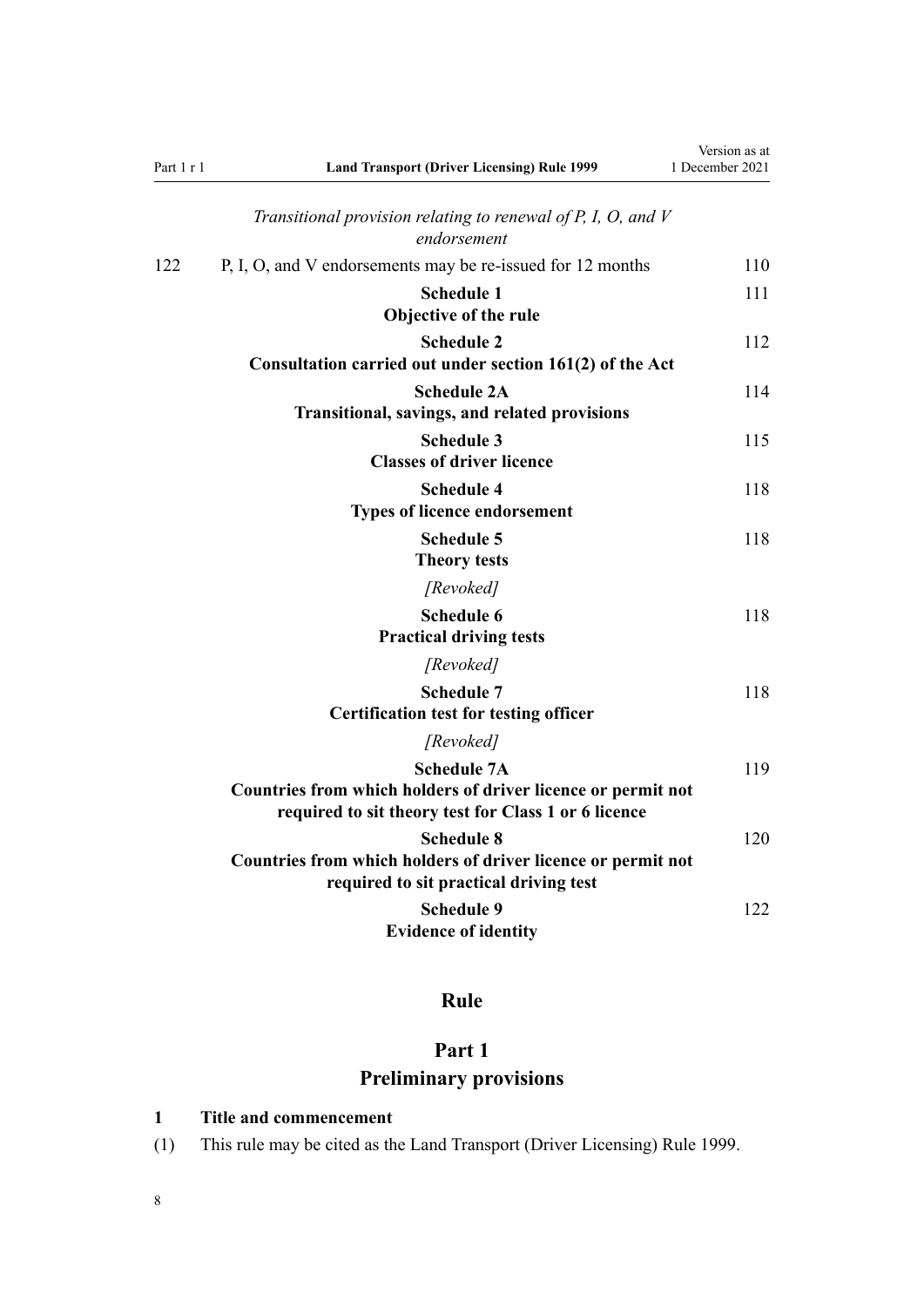- <span id="page-8-0"></span>(2) This rule is the Land Transport Rule 91001.
- (3) This rule comes into force on 3 May 1999.

#### **2 Interpretation**

(1) In this rule, unless the context otherwise requires,—

**accurate English translation**, in relation to a valid driver licence or permit issued overseas, means a translation prepared by—

- (a) a diplomatic representative at a high commission, embassy, or consulate; or
- (b) the overseas issuing authority; or
- (c) a translation service acceptable to the Director

**Act** means the [Land Transport Act 1998](http://legislation.govt.nz/pdflink.aspx?id=DLM433612)

**Agency** means the New Zealand Transport Agency established under [section](http://legislation.govt.nz/pdflink.aspx?id=DLM228044) [93](http://legislation.govt.nz/pdflink.aspx?id=DLM228044) of the Land Transport Management Act 2003

#### **agricultural motor vehicle**—

- (a) means a vehicle that is designed, constructed, or adapted for agricultural purposes; and
- (b) includes—
	- (i) an agricultural tractor; and
	- (ii) an agricultural trailer; but
- (c) does not include any vehicle that is—
	- (i) of a class specified in Table A of Part 2 of the Land Transport Rule: Vehicle Standards Compliance 2002; and
	- (ii) designed or constructed for general road use

#### **agricultural purpose**—

- (a) includes—
	- (i) land cultivation:
	- (ii) growing and harvesting crops (including horticulture and viticulture):
	- (iii) rearing livestock:
	- (iv) any land management operation undertaken in connection with—
		- (A) the operation or management of a farm; or
		- (B) a purpose described in subparagraphs (i) to (iii); but
- (b) does not include forestry, or any land management operation not referred to in paragraph  $(a)(iv)$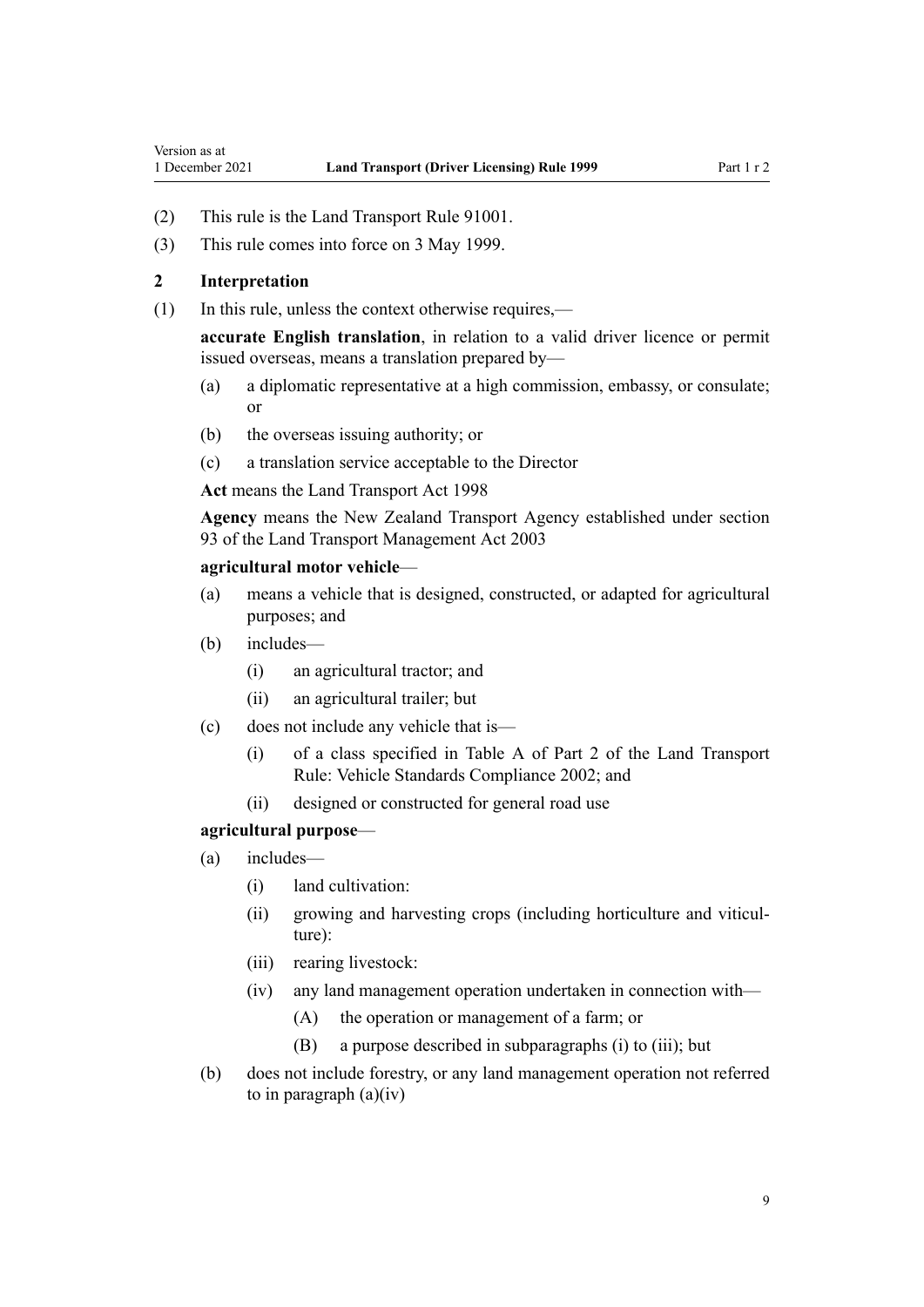**agricultural tractor** means a vehicle that is designed and constructed principally for the purposes of—

- (a) towing an agricultural trailer; or
- (b) drawing, or powering, an implement ordinarily used for an agricultural purpose

#### **agricultural trailer**—

- (a) means a trailer that is used principally for agricultural purposes; and
- (b) includes a wheeled agricultural implement, the wheels of which are in contact with the road when the implement is being towed; but
- (c) does not include—
	- (i) a trailer that is—
		- (A) designed principally for the carriage of goods; and
		- (B) operated at a speed exceeding 40 kph; or
	- (ii) a logging trailer

**all-terrain vehicle** means a vehicle (with or without motorcycle controls and equipment) that—

- (a) is principally designed for off-road use; and
- (b) has 3 or more wheels; and
- (c) has an engine capacity exceeding 50 ml; and
- (d) has a gross weight of less than 1 000 kg

ambulance means a motor vehicle designed and used principally for the carriage of sick or injured persons

**approved course** means a course approved under [clause 96](#page-99-0)

**approved motorcycle** means the make and model of any motorcycle that—

- (a) has an engine capacity of 250 cc or less, unless the Director has prohibited the use of that make and model of motorcycle by notice published on the Agency's Internet site; or
- (b) has an engine capacity of more than 250 cc but not more than 660 cc and a power-to-weight ratio of not more than 150 kilowatts per tonne and is approved for use by the Director by notice published on the Agency's Internet site; or
- (c) is powered by motive power wholly derived from an external source of electricity and is approved for use by the Director by notice published on the Agency's Internet site

**articulated bus** means a bus consisting of 2 or more rigid sections that—

- (a) articulate relative to each other; and
- (b) have interconnecting passenger compartments that allow passengers to move freely between them; and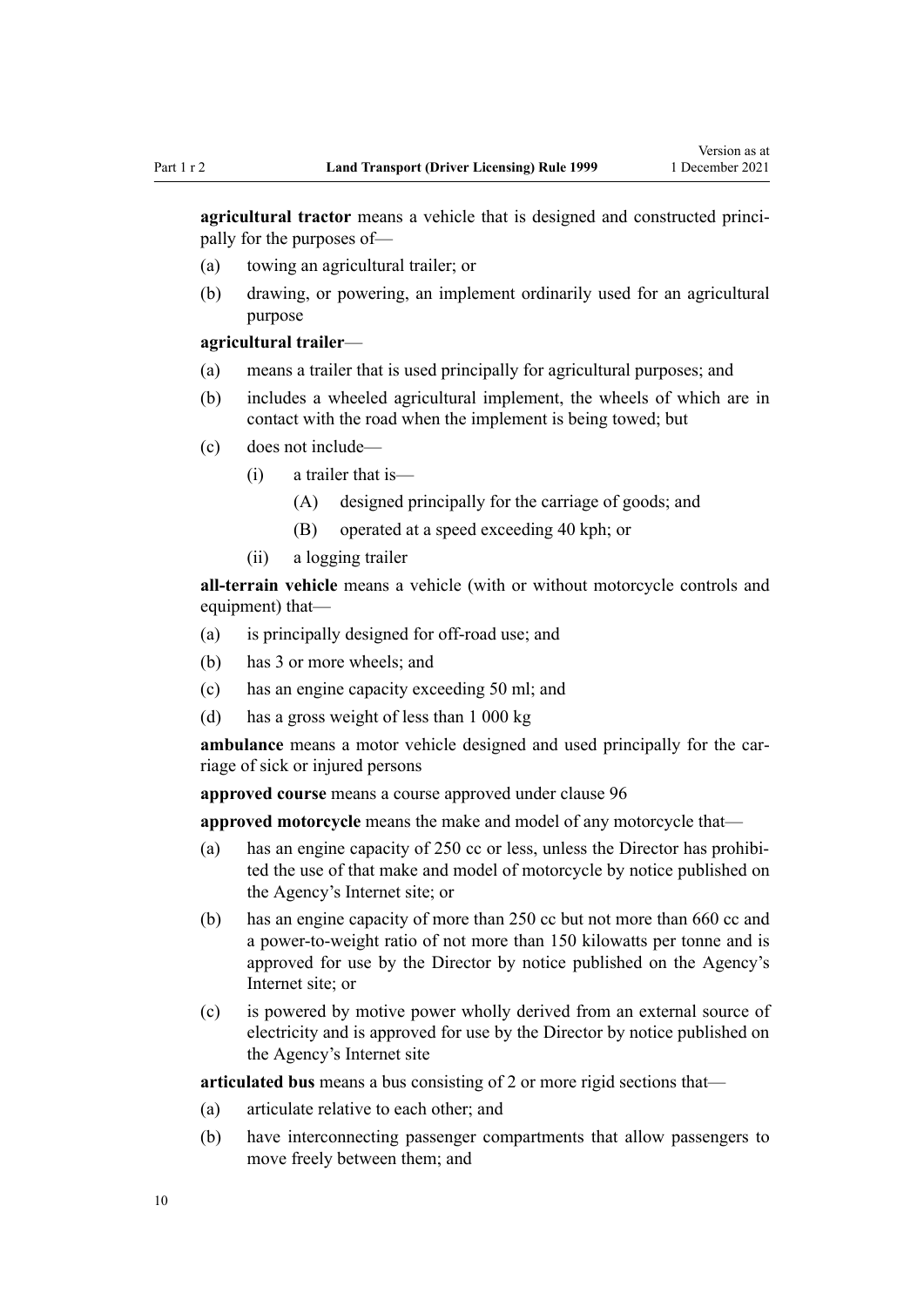(c) are not easily detachable from each other without specialist equipment

**Authority** means the Agency established by [section 66](http://legislation.govt.nz/pdflink.aspx?id=DLM227581) of the Land Transport Management Act 2003

**class**, in relation to a driver licence, means a class of licence specified in [Schedule 3](#page-114-0)

**combination vehicle** means a towing vehicle in combination with 1 or more trailers or other motor vehicles that are being towed

**correcting lenses** includes glasses, contact lenses, and other aids to vision worn by a person

**country** includes a State, territory, province, or other part of a country

**course provider** means an individual or an organisation approved under this rule to provide a course that has been approved under this rule

**dangerous goods** means goods declared to be dangerous goods in Land Trans‐ port Rule: Dangerous Goods 2005

**dependant** means—

- (a) a child who ordinarily resides with a licence holder or a licence holder's spouse or partner and—
	- (i) whose care is primarily the responsibility of the licence holder or the licence holder's spouse or partner; and
	- (ii) who is being maintained as a member of the licence holder's fam‐ ily; and
	- (iii) who is financially dependent on the licence holder or the licence holder's spouse or partner; and
	- (iv) who is not a person in respect of whom payments are being made under [section 363](http://legislation.govt.nz/pdflink.aspx?id=DLM154316) of the Oranga Tamariki Act 1989; or
- (b) a relative of the licence holder (other than a child to whom paragraph (a) applies or the spouse or partner of the licence holder) by blood, marriage, civil union, or adoption who ordinarily resides with the licence holder, and who receives a social security benefit under the Social Secur[ity Act 2018;](http://legislation.govt.nz/pdflink.aspx?id=DLM6783102) or
- (c) any other person not covered by paragraphs (a) or (b) for whom the licence holder is the primary caregiver

**Director** means the Director of Land Transport appointed under [section 104A](http://legislation.govt.nz/pdflink.aspx?id=LMS475458) of the Land Transport Management Act 2003

**driver identification card** means a card issued under the regulations or the rules made under the Act

**endorsement** means an endorsement specified in [Schedule 4](#page-117-0)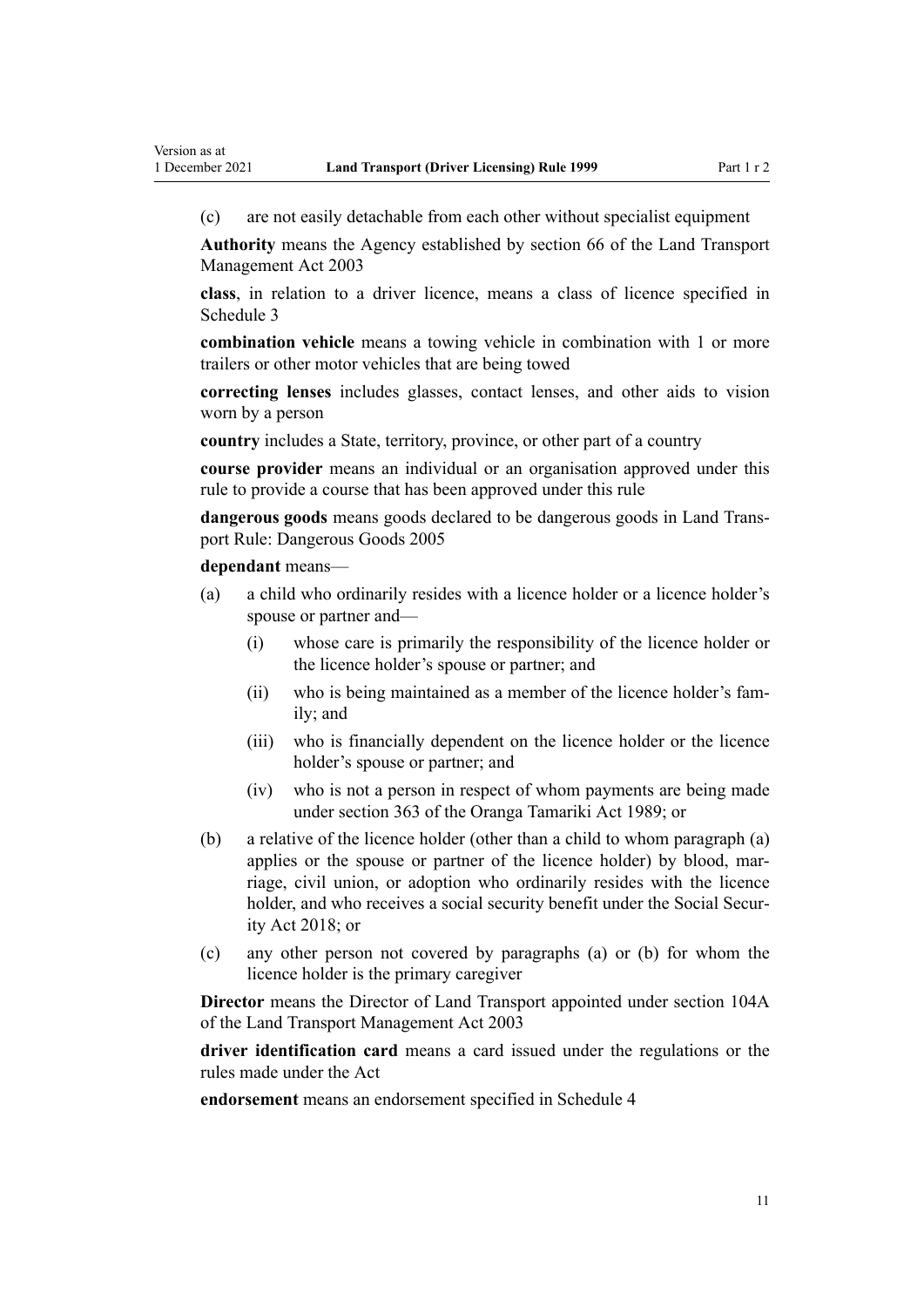**forklift** means a motor vehicle (not being fitted with self-laying tracks) designed principally to lift, carry, or stack goods by means of 1 or more tines, platens, clamps, or other similar attachments

full licence means a driver licence of any class that is not subject to the conditions of a learner licence or a restricted licence

**gross combined weight** means the aggregate of the gross laden weights of the vehicles that make up a combination vehicle

**gross laden weight**, in relation to a motor vehicle, means—

- (a) the greatest of the following weights:
	- (i) a weight specified (subsequent to the latest modification specified, if any) as the gross laden weight of the vehicle by the manufac‐ turer of the vehicle:
	- (ii) a weight specified as the gross laden weight of the vehicle, or of a vehicle of that kind, by or under regulations or rules made under the Act:
	- (iii) the weight of the vehicle, together with the load that the vehicle is for the time being carrying, including equipment and accessories:
- (b) if evidence is adduced in respect of any but not all of the 3 weights referred to in paragraph (a), the greater of the weights, or (as the case may be) the only weight, in respect of which evidence is adduced:
- (c) if evidence is not adduced in respect of any of the weights referred to in paragraph (a), the total of the unladen weight of the vehicle and the weight of the maximum load that the vehicle may safely carry

**guardian** has the same meaning as in [section 15](http://legislation.govt.nz/pdflink.aspx?id=DLM317411) of the Care of Children Act 2004

**highest class**, in relation to a driver licence, means the licence class with the highest number, other than Class 6, as set out in [Schedule 3](#page-114-0)

**L**, when following a licence class number, is an abbreviation for a learner licence

large passenger service vehicle has the same meaning as in the Land Trans[port Act 1998](http://legislation.govt.nz/pdflink.aspx?id=DLM433612)

**learner licence** means a learner driver licence issued under [Part 4](#page-26-0)

**licensing agent** means the Director or a person to whom the Director has dele‐ gated functions and powers under [section 73\(1\)](http://legislation.govt.nz/pdflink.aspx?id=DLM330308) of the Crown Entities Act 2004 in relation to the issuing, renewal, and replacement of driver licences

**light trailer** means a trailer whose gross laden weight does not exceed 3 500 kg

**mobility device** means—

(a) a vehicle that—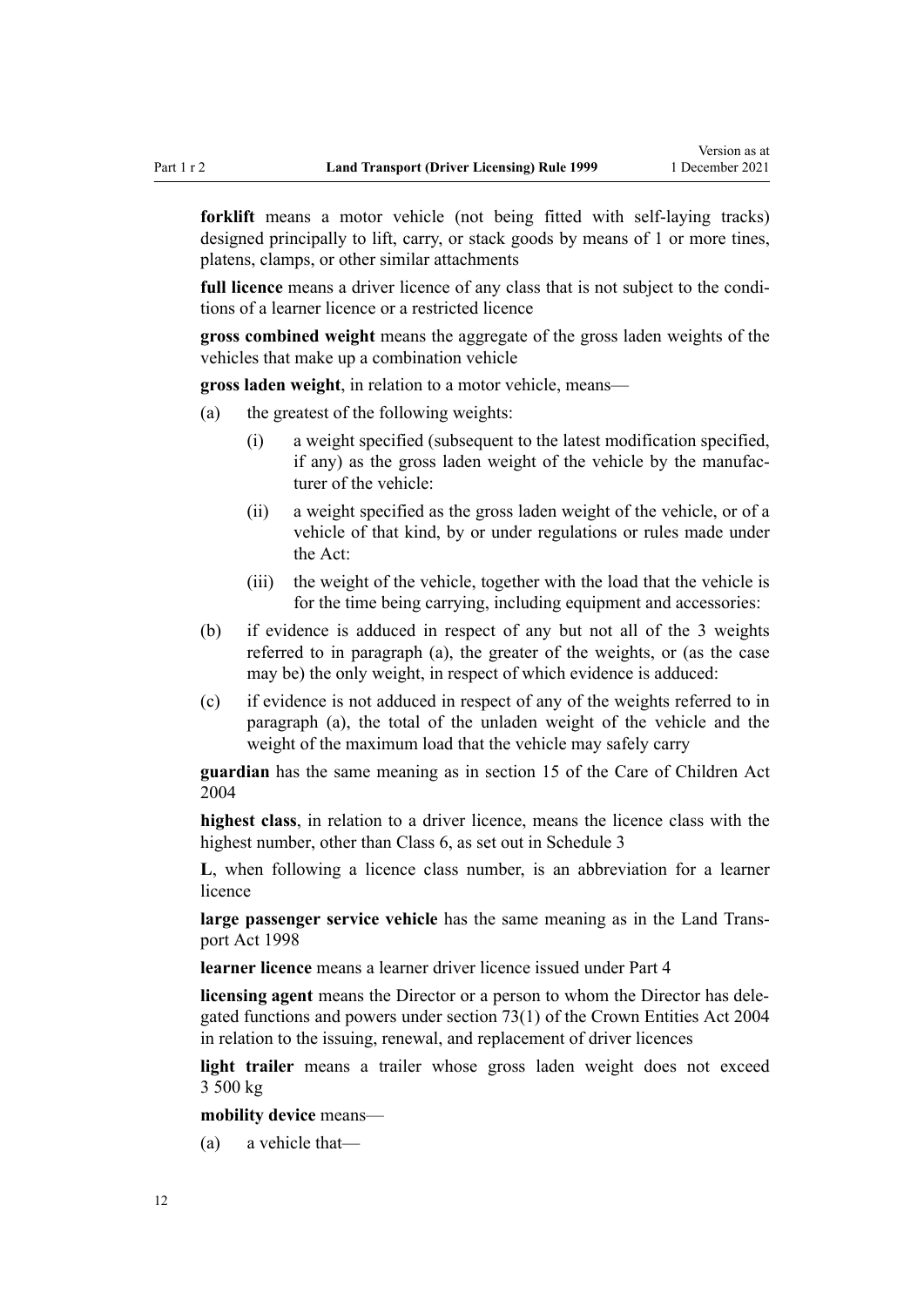- (i) is designed and constructed (not merely adapted) for use by per‐ sons who require mobility assistance due to a physical or neurological impairment; and
- (ii) is powered solely by a motor that has a maximum power output not exceeding 1 500 W; or
- (b) a vehicle that the Agency has declared under [section 168A\(1\)](http://legislation.govt.nz/pdflink.aspx?id=DLM435415) of the Land Transport Act 1998 to be a mobility device

**moped** has the same meaning as in [section 2\(1\)](http://legislation.govt.nz/pdflink.aspx?id=DLM433619) of the Land Transport Act 1998

#### **motor vehicle**—

Version as at

- (a) means a vehicle drawn or propelled by mechanical power; and
- (b) includes a trailer; but
- (c) does not include—
	- (i) a vehicle running on rails; or
	- (ii) *[Revoked]*
	- (iii) a trailer (other than a trailer designed solely for the carriage of goods) that is designed and used exclusively as part of the arma‐ ment of the New Zealand Defence Force; or
	- (iv) a trailer running on 1 wheel and designed exclusively as a speed measuring device or for testing the wear of vehicle tyres; or
	- (v) a vehicle designed for amusement purposes and used exclusively within a place of recreation, amusement, or entertainment to which the public does not have access with motor vehicles; or
	- (vi) a pedestrian-controlled machine; or
	- (vii) a vehicle that the Agency has declared is not a motor vehicle under [section 168A](http://legislation.govt.nz/pdflink.aspx?id=DLM435415) of the Land Transport Act 1998; or
	- (viii) a mobility device

#### **motorcycle**—

- (a) means a motor vehicle running on 2 wheels, or not more than 3 wheels when fitted with a sidecar; and
- (b) includes a vehicle with motorcycle controls that is approved as a motor‐ cycle by the Director; but
- (c) does not include a moped

**national register of driver licences** means the register maintained by the Authority under [section 199](http://legislation.govt.nz/pdflink.aspx?id=DLM435603) of the Act

**on-road safety test** means the test specified in [clause 49](#page-57-0)

**parent** has the same meaning as in [section 2\(1\)](http://legislation.govt.nz/pdflink.aspx?id=DLM147094) of the Oranga Tamariki Act 1989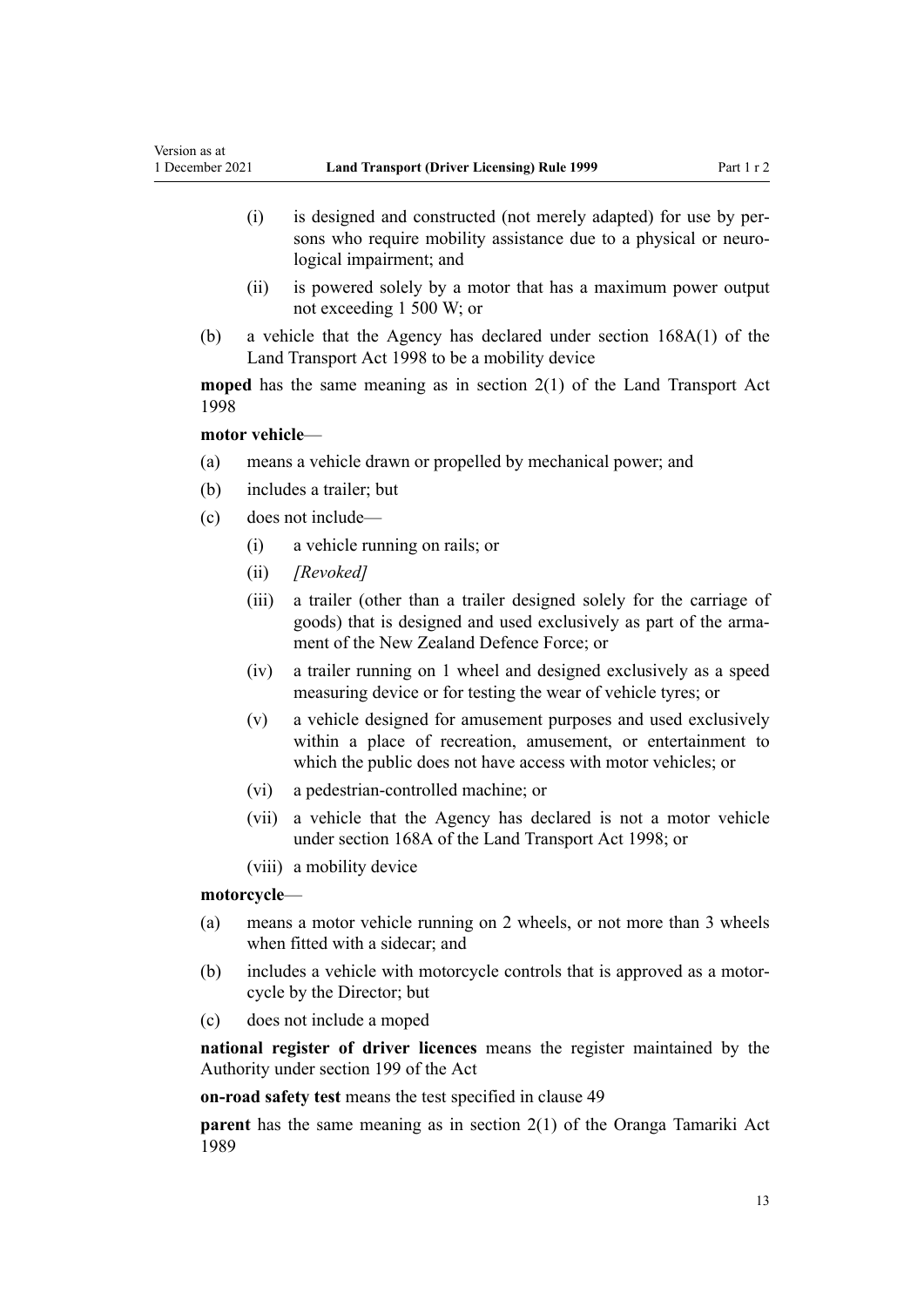**partner**, in the phrase "spouse or partner" and in related contexts, means a civil union partner or a de facto partner

**passenger service** has the same meaning as in the [Land Transport Act 1998](http://legislation.govt.nz/pdflink.aspx?id=DLM433612)

**passenger service vehicle** means a vehicle used or available for use in a passenger service for the carriage of passengers; but does not include a vehicle specified as an exempt vehicle in the Act or in regulations or rules made under the Act

**pivot steer vehicle** means a vehicle with a chassis that is split into 2 dependent parts connected by a permanent steering pivot

**R**, when following a licence class number, is an abbreviation for a restricted licence

**registered health professional** means a health practitioner who is, or is deemed to be, registered with an authority established or continued by [section](http://legislation.govt.nz/pdflink.aspx?id=DLM204329) [114](http://legislation.govt.nz/pdflink.aspx?id=DLM204329) of the Health Practitioners Competence Assurance Act 2003 as a practi‐ tioner of a particular health profession

**restricted licence** means a restricted driver licence issued under [Part 4](#page-26-0)

**rigid vehicle** means a vehicle that does not have any pivot points to allow any part of the chassis of the vehicle to move or rotate in relation to any other part of the chassis of the vehicle; and includes an articulated bus and a pivot steer vehicle

**road** includes—

- (a) a street; and
- (b) a motorway; and
- (c) a beach; and
- (d) a place to which the public have access, whether as of right or not; and
- (e) all bridges, culverts, ferries, and fords forming part of a road or street or motorway, or a place referred to in paragraph (d); and
- (f) all sites at which vehicles may be weighed for the purposes of the Act or any other enactment

**small passenger service vehicle** has the same meaning as in [section 2\(1\)](http://legislation.govt.nz/pdflink.aspx?id=DLM433619) of the Land Transport Act 1998

**special-type vehicle** means any motor vehicle that—

- (a) is a forklift; or
- (b) runs on rollers; or
- (c) runs on—
	- (i) self-laying tracks; or
	- (ii) wheels, but is not a passenger vehicle, a trade vehicle, a tractor, a fire engine, or a vehicle recovery service vehicle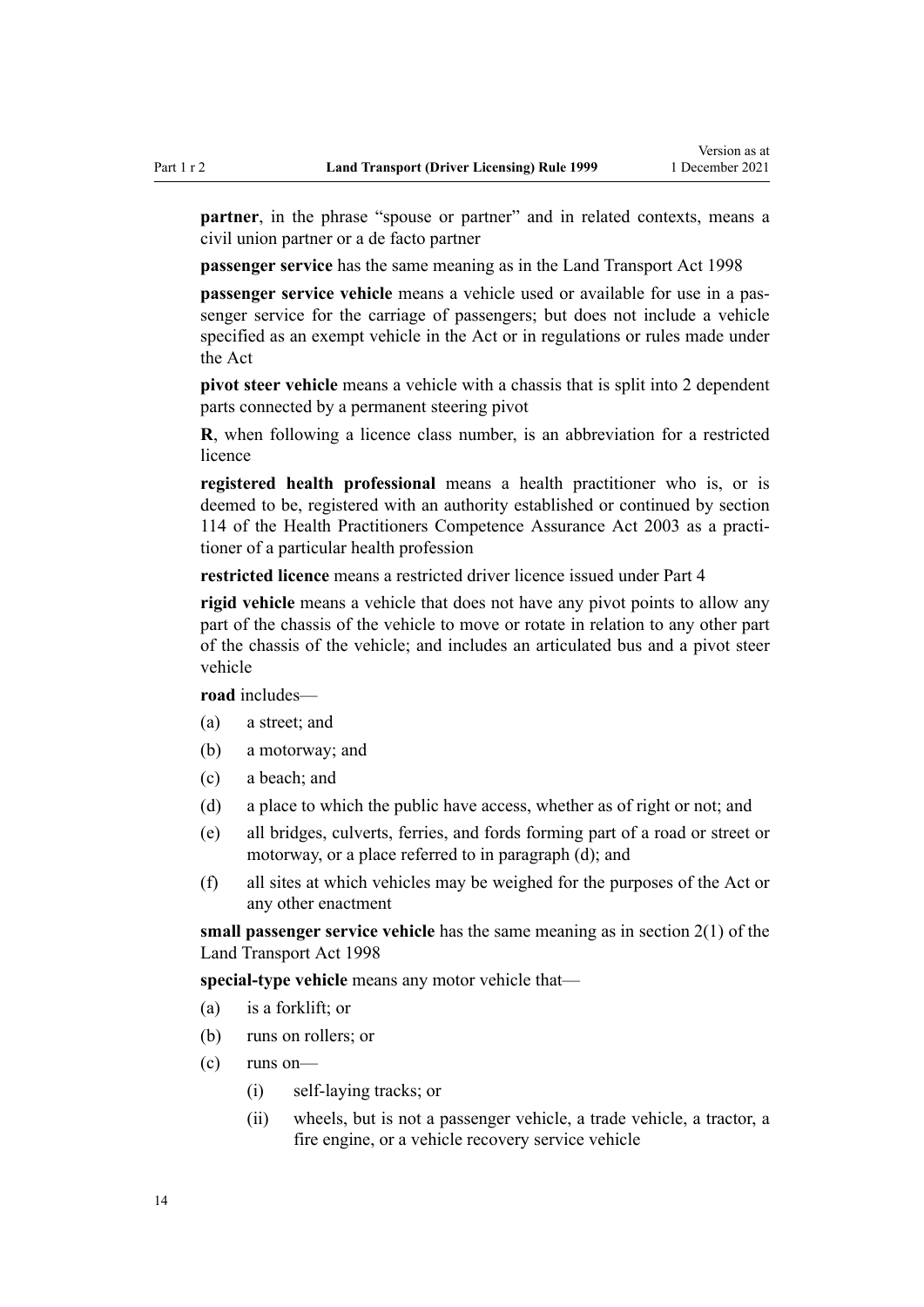**testing officer** means a person who is the holder of a testing officer endorsement

**Testing Officer's Manual** means the Driver Testing Officer's Manual pro‐ duced by the Authority setting out the requirements for administering theory tests and practical driving tests for the purposes of this rule

**towing vehicle** means a rigid vehicle that tows a trailer or other motor vehicle

**trade vehicle** means a motor vehicle designed exclusively or principally for the carriage of goods; and—

- (a) includes—
	- (i) a motor vehicle that has been adapted by the permanent attach‐ ment of machinery or other similar apparatus; and
	- (ii) a motorised mobile home or self-propelled caravan; but
- (b) does not include—
	- (i) a moped or motorcycle:
	- (ii) a motor vehicle fitted with self-laying tracks:
	- (iii) a forklift vehicle:
	- (iv) a vehicle recovery service vehicle while the vehicle is being used to tow or carry any other vehicle:
	- (v) a fire engine:
	- (vi) an ambulance

**tradesperson's vehicle** means a motor vehicle whose body is designed or adapted for use principally by tradespersons to carry special purpose trade equipment or trade goods (excluding general freight)

**trailer** means a vehicle without power that is capable of being drawn or pro‐ pelled by a motor vehicle from which it is readily detachable; but does not include—

- (a) a sidecar attached to a motorcycle; or
- (b) a vehicle normally propelled by mechanical power while it is being temporarily towed without the use of its own power

#### **vehicle**—

- (a) means a contrivance equipped with wheels, tracks, or revolving runners on which it moves or is moved; and
- (b) includes a hovercraft, a skateboard, in-line skates, and roller skates; but
- (c) does not include—
	- (i) a perambulator or pushchair:
	- (ii) a shopping or sporting trundler not propelled by mechanical power:
	- (iii) a wheelbarrow or hand-trolley: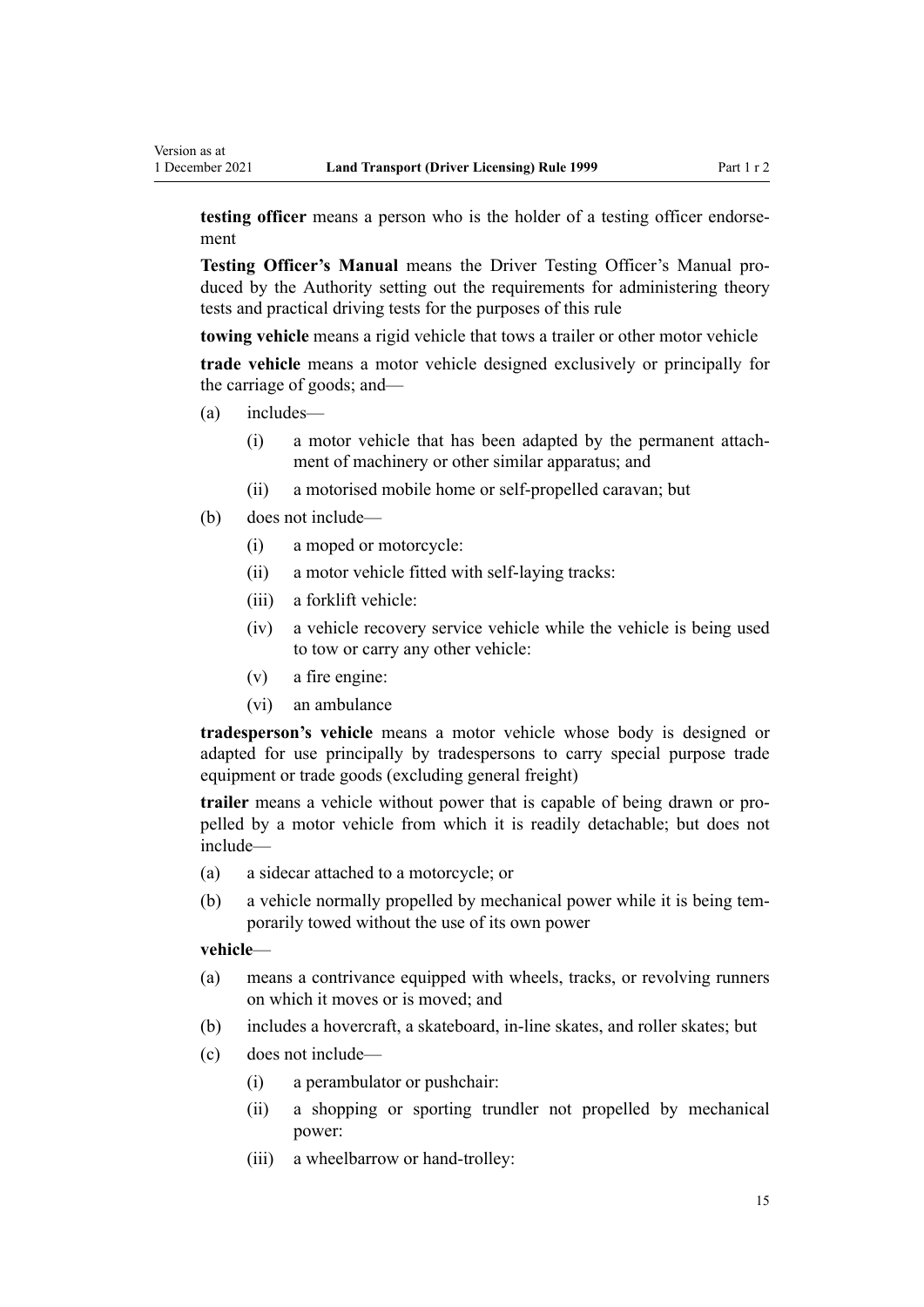- (iv) *[Revoked]*
- (v) a pedestrian-controlled lawnmower:
- (vi) a pedestrian-controlled agricultural machine not propelled by mechanical power:
- (vii) an article of furniture:
- (viii) an invalid wheelchair not propelled by mechanical power:
- (ix) any other contrivance specified by any other rule made under the Act not to be a vehicle for the purposes of this definition

**vehicle recovery service** means the towing or carrying on any road of a motor vehicle, irrespective of the size or design of the towing or carrying vehicle, and whether or not the towing or carrying of the vehicle is carried out by a person intending to carry out repairs on the vehicle; but does not include—

- (a) the towing or carrying of any motorcycle or moped; or
- (b) the towing or carrying of one motor vehicle by another where—
	- (i) the towing or carrying is not carried out directly or indirectly for reward; and
	- (ii) the towing or carrying vehicle is not designed or adapted for the purpose of towing or carrying motor vehicles; or
- (c) the towing or carrying of a vehicle by a person who owns the vehicle; or
- (d) any service where the Director has, in writing, notified the operator that the nature of the service is such that the carriage of vehicles should be treated as the carriage of goods; or
- (e) any service specified as an exempt service in the Act or in the regula‐ tions or rules made under the Act

**vehicle recovery service vehicle** means a vehicle used in a vehicle recovery service for towing or carrying on a road any motor vehicle; but does not include a vehicle that is not designed or adapted for the purpose of towing or carrying motor vehicles.

- (2) For the purposes of this rule, in a year that is not a leap year, birthdays and other dates that would otherwise occur on 29 February are deemed to occur on 28 February.
- (3) Unless the context otherwise requires, terms and expressions that are used but not defined in this rule but that are defined in the Act have the same meaning as in the Act.

Clause 2(1) **accurate English translation**: inserted, on 1 October 2011, by [clause 6\(3\)](http://legislation.govt.nz/pdflink.aspx?id=DLM3956501) of the Land Transport (Driver Licensing) Amendment Rule 2011 (SR 2011/306).

Clause 2(1) **accurate English translation** paragraph (c): amended, on 1 April 2021, by [section](http://legislation.govt.nz/pdflink.aspx?id=LMS286883) [175\(2\)](http://legislation.govt.nz/pdflink.aspx?id=LMS286883) of the Land Transport (NZTA) Legislation Amendment Act 2020 (2020 No 48).

Clause 2(1) **Agency**: inserted, on 1 August 2008, by [section 50\(2\)](http://legislation.govt.nz/pdflink.aspx?id=DLM1313622) of the Land Transport Management Amendment Act 2008 (2008 No 47).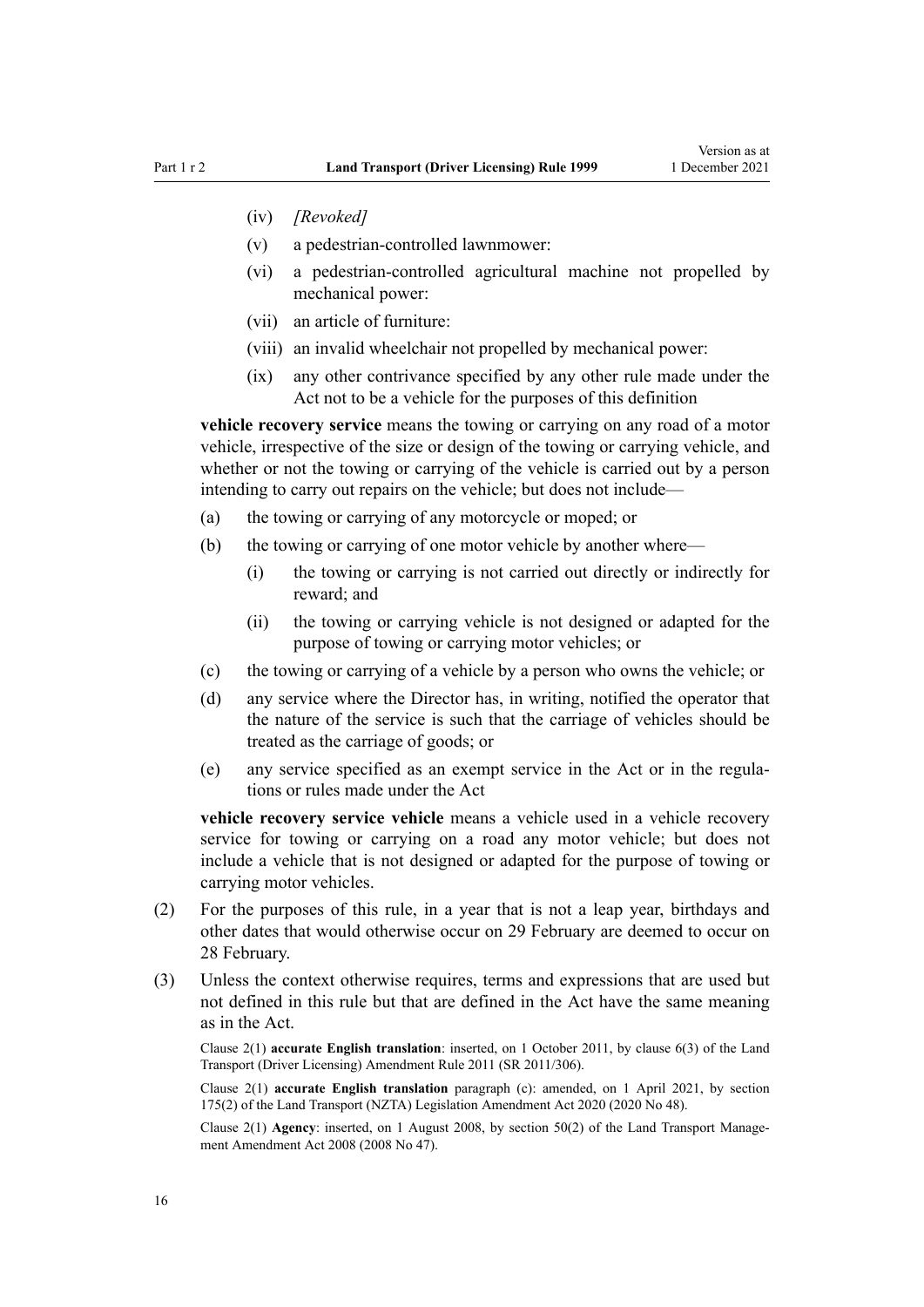Clause 2(1) **agricultural motor vehicle**: inserted, on 1 June 2013, by [clause 6\(1\)](http://legislation.govt.nz/pdflink.aspx?id=DLM5102233) of the Land Trans‐ port (Driver Licensing) Amendment Rule 2013 (SR 2013/100).

Clause 2(1) **agricultural purpose**: inserted, on 1 June 2013, by [clause 6\(1\)](http://legislation.govt.nz/pdflink.aspx?id=DLM5102233) of the Land Transport (Driver Licensing) Amendment Rule 2013 (SR 2013/100).

Clause 2(1) **agricultural tractor**: inserted, on 1 June 2013, by [clause 6\(1\)](http://legislation.govt.nz/pdflink.aspx?id=DLM5102233) of the Land Transport (Driver Licensing) Amendment Rule 2013 (SR 2013/100).

Clause 2(1) **agricultural trailer**: inserted, on 1 June 2013, by [clause 6\(1\)](http://legislation.govt.nz/pdflink.aspx?id=DLM5102233) of the Land Transport (Driver Licensing) Amendment Rule 2013 (SR 2013/100).

Clause 2(1) **all-terrain vehicle**: amended, on 1 June 2013, by [clause 6\(2\)](http://legislation.govt.nz/pdflink.aspx?id=DLM5102233) of the Land Transport (Driver Licensing) Amendment Rule 2013 (SR 2013/100).

Clause 2(1) **ambulance**: inserted, on 1 June 2006, by [clause 3\(1\)](http://legislation.govt.nz/pdflink.aspx?id=DLM375678) of the Land Transport (Driver Licensing) Amendment Rule 2006 (SR 2006/84).

Clause 2(1) **approved motorcycle**: inserted, on 1 October 2012, by [clause 6\(3\)](http://legislation.govt.nz/pdflink.aspx?id=DLM3956501) of the Land Transport (Driver Licensing) Amendment Rule 2011 (SR 2011/306).

Clause 2(1) **approved motorcycle** paragraph (a): amended, on 1 April 2021, by [section 175\(2\)](http://legislation.govt.nz/pdflink.aspx?id=LMS286883) of the Land Transport (NZTA) Legislation Amendment Act 2020 (2020 No 48).

Clause 2(1) **approved motorcycle** paragraph (b): amended, on 1 April 2021, by [section 175\(2\)](http://legislation.govt.nz/pdflink.aspx?id=LMS286883) of the Land Transport (NZTA) Legislation Amendment Act 2020 (2020 No 48).

Clause 2(1) **approved motorcycle** paragraph (c): inserted, on 1 June 2019, by [clause 6\(1\)](http://legislation.govt.nz/pdflink.aspx?id=LMS136011) of the Land Transport (Driver Licensing) Amendment Rule 2019 (LI 2019/82).

Clause 2(1) **approved motorcycle** paragraph (c): amended, on 1 April 2021, by [section 175\(2\)](http://legislation.govt.nz/pdflink.aspx?id=LMS286883) of the Land Transport (NZTA) Legislation Amendment Act 2020 (2020 No 48).

Clause 2(1) **Authority**: substituted, on 1 December 2004, by [section 19\(2\)](http://legislation.govt.nz/pdflink.aspx?id=DLM321838) of the Land Transport Management Amendment Act 2004 (2004 No 97).

Clause 2(1) **Authority**: amended, on 1 August 2008, by [section 50\(2\)](http://legislation.govt.nz/pdflink.aspx?id=DLM1313622) of the Land Transport Management Amendment Act 2008 (2008 No 47).

Clause 2(1) **combination vehicle**: replaced, on 1 May 2021, by [clause 6\(1\)](http://legislation.govt.nz/pdflink.aspx?id=LMS453277) of the Land Transport (Driver Licensing) Amendment Rule 2021 (LI 2021/92).

Clause 2(1) **country**: inserted, on 1 July 2013, by [clause 6](http://legislation.govt.nz/pdflink.aspx?id=DLM5159809) of the Land Transport (Driver Licensing) Amendment Rule (No 2) 2013 (SR 2013/131).

Clause 2(1) **dangerous goods**: amended, on 1 October 2011, by [clause 6\(1\)](http://legislation.govt.nz/pdflink.aspx?id=DLM3956501) of the Land Transport (Driver Licensing) Amendment Rule 2011 (SR 2011/306).

Clause 2(1) **dependant** paragraph (a): amended, on 26 April 2005, by [section 12](http://legislation.govt.nz/pdflink.aspx?id=DLM334004) of the Relationships (Statutory References) Act 2005 (2005 No 3).

Clause 2(1) **dependant** paragraph (a)(i): amended, on 26 April 2005, by [section 12](http://legislation.govt.nz/pdflink.aspx?id=DLM334004) of the Relation‐ ships (Statutory References) Act 2005 (2005 No 3).

Clause 2(1) **dependant** paragraph (a)(iii): amended, on 26 April 2005, by [section 12](http://legislation.govt.nz/pdflink.aspx?id=DLM334004) of the Relation‐ ships (Statutory References) Act 2005 (2005 No 3).

Clause 2(1) **dependant** paragraph (a)(iv): amended, on 14 July 2017, by [section 149](http://legislation.govt.nz/pdflink.aspx?id=DLM7287401) of the Children, Young Persons, and Their Families (Oranga Tamariki) Legislation Act 2017 (2017 No 31).

Clause 2(1) **dependant** paragraph (b): amended, on 26 November 2018, by [section 459](http://legislation.govt.nz/pdflink.aspx?id=DLM6784038) of the Social Security Act 2018 (2018 No 32).

Clause 2(1) **dependant** paragraph (b): amended, on 26 April 2005, by [section 12](http://legislation.govt.nz/pdflink.aspx?id=DLM334004) of the Relationships (Statutory References) Act 2005 (2005 No 3).

Clause 2(1) **Director**: inserted, on 1 April 2021, by [section 175\(2\)](http://legislation.govt.nz/pdflink.aspx?id=LMS286883) of the Land Transport (NZTA) Legislation Amendment Act 2020 (2020 No 48).

Clause 2(1) **driver identification card**: substituted, on 1 October 2007, by [section 95\(11\)](http://legislation.govt.nz/pdflink.aspx?id=DLM353501) of the Land Transport Amendment Act 2005 (2005 No 77).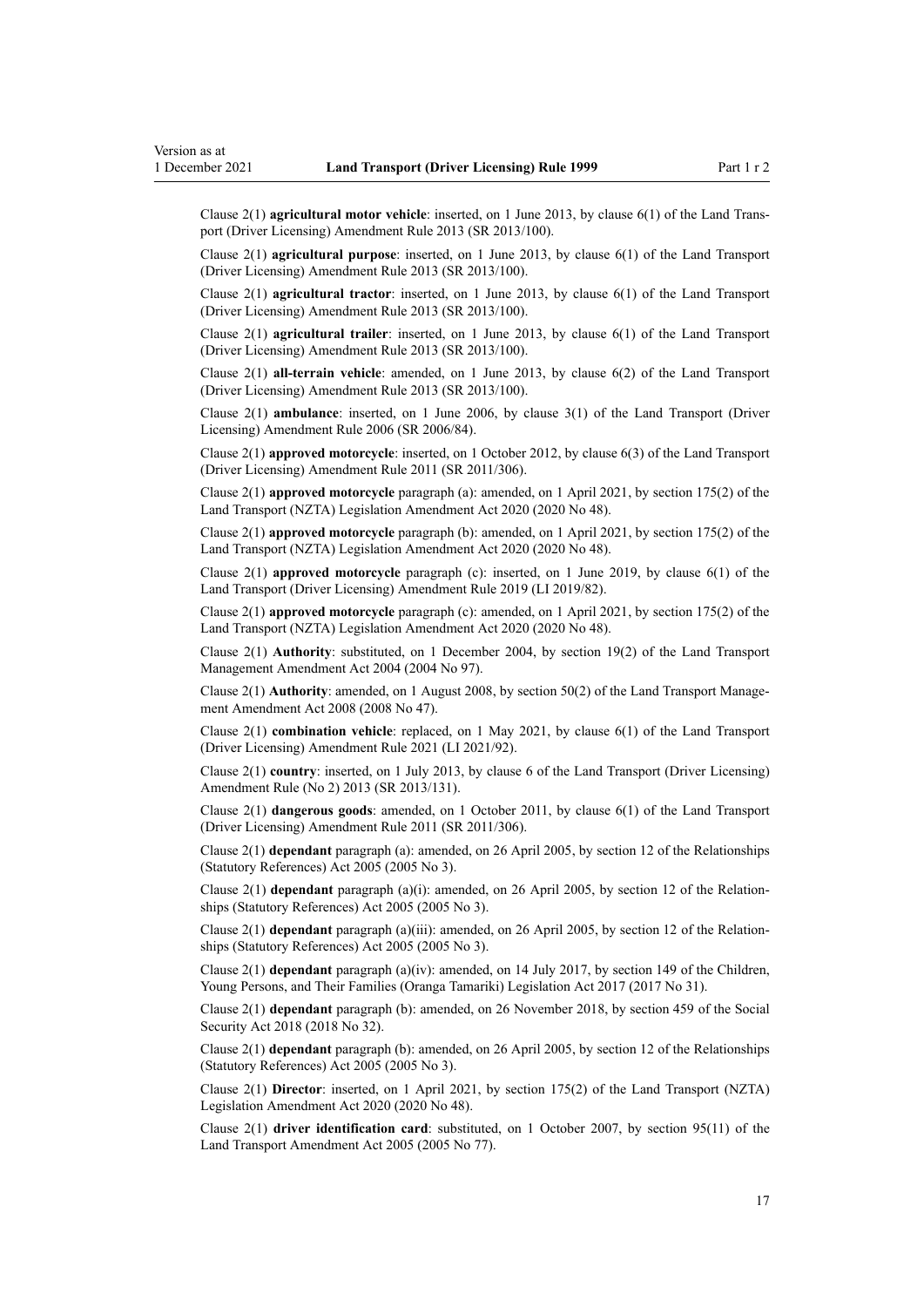Clause 2(1) **guardian**: inserted, on 1 October 2011, by [clause 6\(3\)](http://legislation.govt.nz/pdflink.aspx?id=DLM3956501) of the Land Transport (Driver Licensing) Amendment Rule 2011 (SR 2011/306).

Clause 2(1) **highest class**: amended, on 1 June 2006, by [clause 3\(2\)](http://legislation.govt.nz/pdflink.aspx?id=DLM375678) of the Land Transport (Driver Licensing) Amendment Rule 2006 (SR 2006/84).

Clause 2(1) **large passenger service vehicle**: replaced, on 1 October 2017, by [section 110\(8\)](http://legislation.govt.nz/pdflink.aspx?id=DLM6960929) of the Land Transport Amendment Act 2017 (2017 No 34).

Clause 2(1) **licensing agent**: amended, on 1 April 2021, by [section 175\(2\)](http://legislation.govt.nz/pdflink.aspx?id=LMS286883) of the Land Transport (NZTA) Legislation Amendment Act 2020 (2020 No 48).

Clause 2(1) **licensing agent**: amended, on 1 October 2011, by [clause 6\(2\)](http://legislation.govt.nz/pdflink.aspx?id=DLM3956501) of the Land Transport (Driver Licensing) Amendment Rule 2011 (SR 2011/306).

Clause 2(1) **light trailer**: inserted, on 1 June 2006, by [clause 3\(1\)](http://legislation.govt.nz/pdflink.aspx?id=DLM375678) of the Land Transport (Driver Licensing) Amendment Rule 2006 (SR 2006/84).

Clause 2(1) **medical practitioner**: revoked, on 1 June 2019, by [clause 6\(2\)](http://legislation.govt.nz/pdflink.aspx?id=LMS136011) of the Land Transport (Driver Licensing) Amendment Rule 2019 (LI 2019/82).

Clause 2(1) **mobility device**: inserted, on 22 June 2005, by [section 95\(10\)](http://legislation.govt.nz/pdflink.aspx?id=DLM353501) of the Land Transport Amendment Act 2005 (2005 No 77).

Clause 2(1) **mobility device** paragraph (b): amended, on 1 August 2008, by [section 50\(2\)](http://legislation.govt.nz/pdflink.aspx?id=DLM1313622) of the Land Transport Management Amendment Act 2008 (2008 No 47).

Clause 2(1) **moped**: substituted, on 1 May 2011, by [section 35\(6\)](http://legislation.govt.nz/pdflink.aspx?id=DLM2015063) of the Land Transport Amendment Act 2009 (2009 No 17).

Clause 2(1) **moped**: amended, on 1 November 2012, by [clause 6](http://legislation.govt.nz/pdflink.aspx?id=DLM4773435) of the Land Transport (Driver Licensing) Amendment Rule 2012 (SR 2012/302).

Clause 2(1) **motor vehicle** paragraph (c)(ii): revoked, on 22 June 2005, by [section 95\(10\)](http://legislation.govt.nz/pdflink.aspx?id=DLM353501) of the Land Transport Amendment Act 2005 (2005 No 77).

Clause 2(1) **motor vehicle** paragraph (c)(vi): amended, on 22 June 2005, by [section 95\(10\)](http://legislation.govt.nz/pdflink.aspx?id=DLM353501) of the Land Transport Amendment Act 2005 (2005 No 77).

Clause 2(1) **motor vehicle** paragraph (c)(vii): added, on 22 June 2005, by [section 95\(10\)](http://legislation.govt.nz/pdflink.aspx?id=DLM353501) of the Land Transport Amendment Act 2005 (2005 No 77).

Clause 2(1) **motor vehicle** paragraph (c)(vii): amended, on 1 August 2008, by [section 50\(2\)](http://legislation.govt.nz/pdflink.aspx?id=DLM1313622) of the Land Transport Management Amendment Act 2008 (2008 No 47).

Clause 2(1) **motor vehicle** paragraph (c)(viii): added, on 22 June 2005, by [section 95\(10\)](http://legislation.govt.nz/pdflink.aspx?id=DLM353501) of the Land Transport Amendment Act 2005 (2005 No 77).

Clause 2(1) **motorcycle**: substituted, on 10 May 2011, by [section 100\(3\)](http://legislation.govt.nz/pdflink.aspx?id=DLM3231293) of the Land Transport (Road Safety and Other Matters) Amendment Act 2011 (2011 No 13).

Clause 2(1) **motorcycle** paragraph (b): amended, on 1 April 2021, by [section 175\(2\)](http://legislation.govt.nz/pdflink.aspx?id=LMS286883) of the Land Transport (NZTA) Legislation Amendment Act 2020 (2020 No 48).

Clause 2(1) **occupational therapist**: revoked, on 1 June 2019, by [clause 6\(2\)](http://legislation.govt.nz/pdflink.aspx?id=LMS136011) of the Land Transport (Driver Licensing) Amendment Rule 2019 (LI 2019/82).

Clause 2(1) **older driver test**: revoked, on 4 December 2006, by [clause 6](http://legislation.govt.nz/pdflink.aspx?id=DLM386141) of the Land Transport (Driver Licensing) Amendment Rule (No 2) 2006 (SR 2006/152).

Clause 2(1) **on-road safety test**: inserted, on 4 December 2006, by [clause 6](http://legislation.govt.nz/pdflink.aspx?id=DLM386141) of the Land Transport (Driver Licensing) Amendment Rule (No 2) 2006 (SR 2006/152).

Clause 2(1) **on-road safety test**: amended, on 1 August 2011, by [section 100\(4\)](http://legislation.govt.nz/pdflink.aspx?id=DLM3231293) of the Land Trans‐ port (Road Safety and Other Matters) Amendment Act 2011 (2011 No 13).

Clause 2(1) **optometrist**: revoked, on 1 June 2019, by [clause 6\(2\)](http://legislation.govt.nz/pdflink.aspx?id=LMS136011) of the Land Transport (Driver Licensing) Amendment Rule 2019 (LI 2019/82).

Clause 2(1) **parent**: inserted, on 1 October 2011, by [clause 6\(3\)](http://legislation.govt.nz/pdflink.aspx?id=DLM3956501) of the Land Transport (Driver Licensing) Amendment Rule 2011 (SR 2011/306).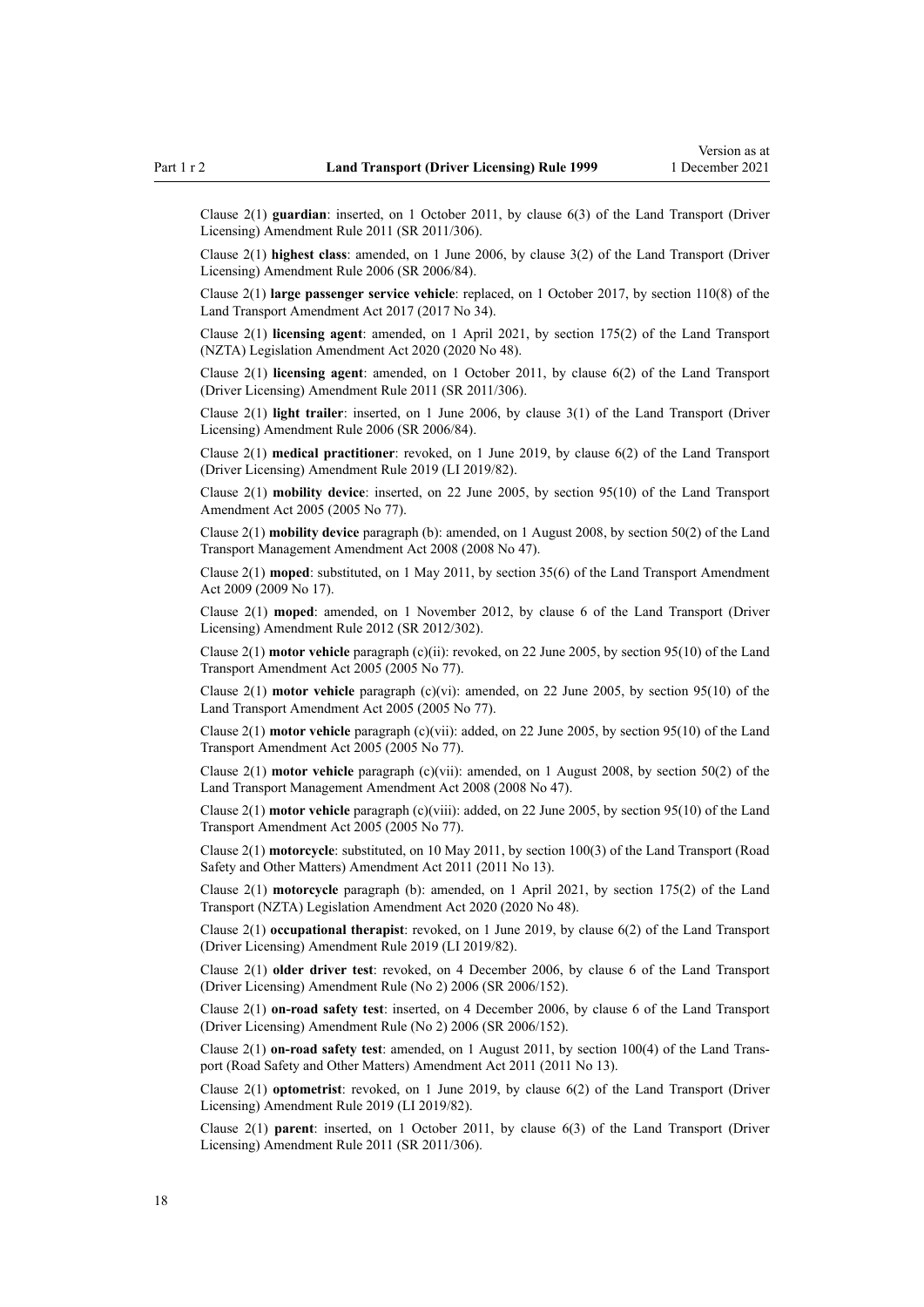<span id="page-18-0"></span>Clause 2(1) **parent**: amended, on 14 July 2017, by [section 149](http://legislation.govt.nz/pdflink.aspx?id=DLM7287401) of the Children, Young Persons, and Their Families (Oranga Tamariki) Legislation Act 2017 (2017 No 31).

Clause 2(1) **partner**: inserted, on 26 April 2005, by [section 12](http://legislation.govt.nz/pdflink.aspx?id=DLM334004) of the Relationships (Statutory Refer‐ ences) Act 2005 (2005 No 3).

Clause 2(1) **passenger service**: replaced, on 1 October 2017, by [section 110\(8\)](http://legislation.govt.nz/pdflink.aspx?id=DLM6960929) of the Land Transport Amendment Act 2017 (2017 No 34).

Clause 2(1) **passenger service vehicle**: amended, on 1 October 2007, by [section 95\(11\)](http://legislation.govt.nz/pdflink.aspx?id=DLM353501) of the Land Transport Amendment Act 2005 (2005 No 77).

Clause 2(1) **pivot steer vehicle**: inserted, on 1 June 2006, by [clause 3\(1\)](http://legislation.govt.nz/pdflink.aspx?id=DLM375678) of the Land Transport (Driver Licensing) Amendment Rule 2006 (SR 2006/84).

Clause 2(1) **registered health professional**: inserted, on 18 September 2004, by [section 175\(3\)](http://legislation.govt.nz/pdflink.aspx?id=DLM205009) of the Health Practitioners Competence Assurance Act 2003 (2003 No 48).

Clause 2(1) **registered medical practitioner**: revoked, on 18 September 2004, by [section 175\(3\)](http://legislation.govt.nz/pdflink.aspx?id=DLM205009) of the Health Practitioners Competence Assurance Act 2003 (2003 No 48).

Clause 2(1) **registered occupational therapist**: revoked, on 18 September 2004, by [section 175\(3\)](http://legislation.govt.nz/pdflink.aspx?id=DLM205009) of the Health Practitioners Competence Assurance Act 2003 (2003 No 48).

Clause 2(1) **registered optometrist**: revoked, on 18 September 2004, by [section 175\(3\)](http://legislation.govt.nz/pdflink.aspx?id=DLM205009) of the Health Practitioners Competence Assurance Act 2003 (2003 No 48).

Clause 2(1) **rigid vehicle**: amended, on 1 June 2006, by [clause 3\(3\)](http://legislation.govt.nz/pdflink.aspx?id=DLM375678) of the Land Transport (Driver Licensing) Amendment Rule 2006 (SR 2006/84).

Clause 2(1) **small passenger service vehicle**: replaced, on 1 October 2017, by [section 110\(8\)](http://legislation.govt.nz/pdflink.aspx?id=DLM6960929) of the Land Transport Amendment Act 2017 (2017 No 34).

Clause 2(1) **special-type vehicle** paragraph (c)(ii): amended, on 4 October 1999, by [clause 2\(2\)](http://legislation.govt.nz/pdflink.aspx?id=DLM293670) of the Land Transport (Driver Licensing) Amendment Rule 1999 (SR 1999/302).

Clause 2(1) **spouse**: revoked, on 26 April 2005, by [section 12](http://legislation.govt.nz/pdflink.aspx?id=DLM334004) of the Relationships (Statutory Refer‐ ences) Act 2005 (2005 No 3).

Clause 2(1) **towing vehicle**: inserted, on 1 May 2021, by [clause 6\(2\)](http://legislation.govt.nz/pdflink.aspx?id=LMS453277) of the Land Transport (Driver Licensing) Amendment Rule 2021 (LI 2021/92).

Clause 2(1) **trade vehicle** paragraph (b)(v): added, on 1 June 2006, by [clause 3\(4\)](http://legislation.govt.nz/pdflink.aspx?id=DLM375678) of the Land Trans‐ port (Driver Licensing) Amendment Rule 2006 (SR 2006/84).

Clause 2(1) **trade vehicle** paragraph (b)(vi): added, on 1 June 2006, by [clause 3\(4\)](http://legislation.govt.nz/pdflink.aspx?id=DLM375678) of the Land Transport (Driver Licensing) Amendment Rule 2006 (SR 2006/84).

Clause 2(1) **tradesperson's vehicle**: inserted, on 1 June 2006, by [clause 3\(1\)](http://legislation.govt.nz/pdflink.aspx?id=DLM375678) of the Land Transport (Driver Licensing) Amendment Rule 2006 (SR 2006/84).

Clause 2(1) **vehicle** paragraph (c)(iv): revoked, on 22 June 2005, by [section 95\(10\)](http://legislation.govt.nz/pdflink.aspx?id=DLM353501) of the Land Transport Amendment Act 2005 (2005 No 77).

Clause 2(1) **vehicle recovery service** paragraph (d): amended, on 1 April 2021, by [section 175\(2\)](http://legislation.govt.nz/pdflink.aspx?id=LMS286883) of the Land Transport (NZTA) Legislation Amendment Act 2020 (2020 No 48).

Clause 2(1) **vehicle recovery service** paragraph (e): substituted, on 1 October 2007, by [section](http://legislation.govt.nz/pdflink.aspx?id=DLM353501) [95\(11\)](http://legislation.govt.nz/pdflink.aspx?id=DLM353501) of the Land Transport Amendment Act 2005 (2005 No 77).

Clause 2(3): added, on 1 October 2011, by [clause 6\(4\)](http://legislation.govt.nz/pdflink.aspx?id=DLM3956501) of the Land Transport (Driver Licensing) Amendment Rule 2011 (SR 2011/306).

#### **3 Objective of rule**

A statement of the objective of this rule is set out in [Schedule 1.](#page-110-0)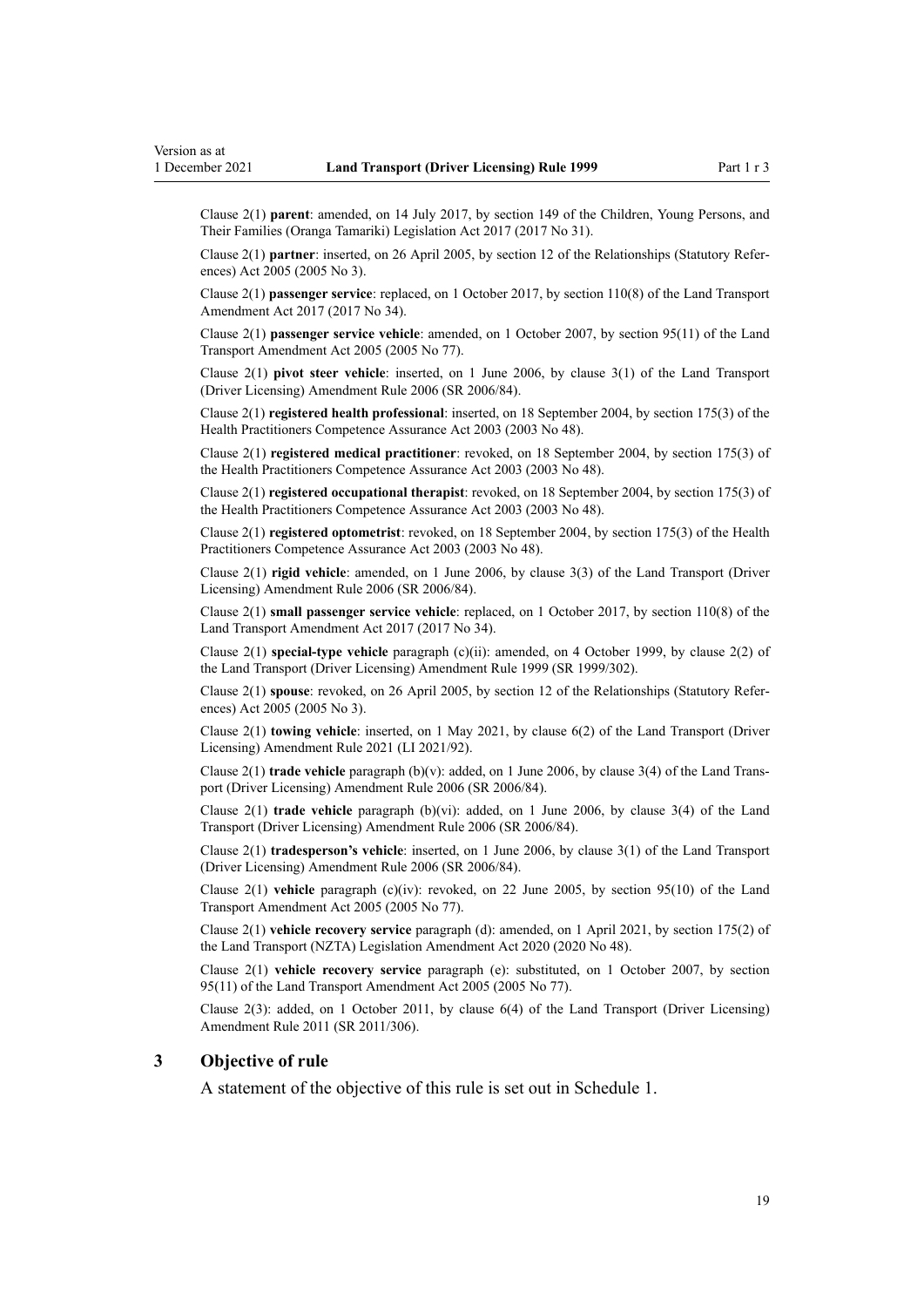#### <span id="page-19-0"></span>**4 Consultation**

The statement of the extent of the consultation that has been carried out in relation to this rule under [section 161\(2\)](http://legislation.govt.nz/pdflink.aspx?id=DLM435195) of the Act is set out in [Schedule 2](#page-111-0).

#### **5 Application**

- (1) The provisions of this rule set out in subclause (2) do not apply to a member of the New Zealand Defence Force who applies to be issued with a driver licence if that person—
	- (a) is required to drive motor vehicles covered by that class of licence as part of that person's military duties; and
	- (b) has successfully completed a course provided by the New Zealand Defence Force for that purpose and which is approved by the Director; and
	- (c) includes, with the person's application, a letter from the person's com‐ manding officer detailing compliance with paragraphs (a) and (b).
- (2) The provisions referred to in subclause (1) are—
	- (aa) the requirement in [clause 15](#page-26-0) that an applicant for a Class 2L licence must hold, and have held for at least 6 months, a full Class 1 licence:
	- (a) the requirement in [clause 15](#page-26-0) that an applicant for a Class 3L licence must hold, and have held for at least 6 months, a full Class 2 licence:
	- (b) the requirement in [clause 15](#page-26-0) that an applicant for a Class 4L licence must hold, and have held for at least 12 months, a full Class 2 licence:
	- (c) the requirement in [clause 15](#page-26-0) that an applicant for a Class 5L licence must hold, and have held for at least 6 months, a full Class 4 licence:
	- (d) the requirements in [clause 17](#page-28-0) that an applicant for a restricted licence of a particular class must hold, and have held for at least 6 months, a learner licence of that class:
	- (e) the requirements in [clause 19](#page-30-0) that an applicant for a full licence must hold, and have held, an appropriate learner licence or restricted licence for a particular time.
- (3) Clause  $16(1)(b)$ , (c)(i), and (d)(i) do not apply to an apprentice, technician, or mechanic in the motor trade when that person is driving, in the course of that person's employment, a motor vehicle that is owned by, or is in the custody of, that person's employer.
- (4) [Clause 16\(1\)\(b\), \(c\)\(i\), and \(d\)\(i\)](#page-27-0) do not apply to a person who is driving a motor vehicle that is clearly marked as being used for driving instruction.

Clause 5(1)(b): amended, on 1 April 2021, by [section 175\(2\)](http://legislation.govt.nz/pdflink.aspx?id=LMS286883) of the Land Transport (NZTA) Legis‐ lation Amendment Act 2020 (2020 No 48).

Clause 5(2)(aa): inserted, on 1 June 2006, by [clause 6](http://legislation.govt.nz/pdflink.aspx?id=DLM375691) of the Land Transport (Driver Licensing) Amendment Rule 2006 (SR 2006/84).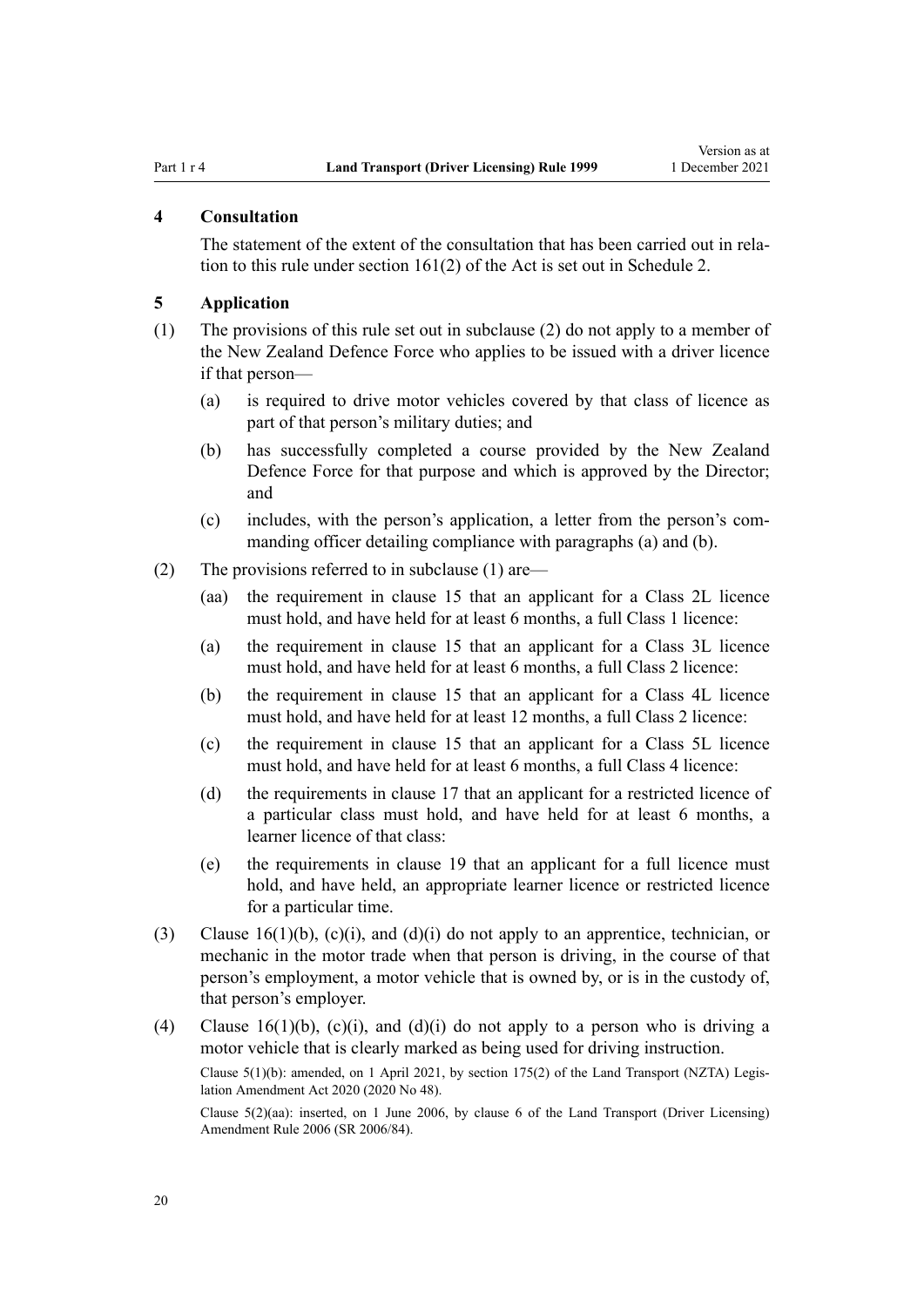<span id="page-20-0"></span>Clause  $5(3)$ : amended, on 16 June 2008, by clause  $6(1)$  of the Land Transport (Driver Licensing) Amendment Rule 2008 (SR 2008/119).

Clause 5(4): amended, on 16 June 2008, by [clause 6\(2\)](http://legislation.govt.nz/pdflink.aspx?id=DLM1317909) of the Land Transport (Driver Licensing) Amendment Rule 2008 (SR 2008/119).

#### **5A Transitional, savings, and related provisions**

The transitional, savings, and related provisions set out in [Schedule 2A](#page-113-0) have effect according to their terms.

Clause 5A: inserted, on 1 December 2014, by [clause 6](http://legislation.govt.nz/pdflink.aspx?id=DLM6216910) of the Land Transport (Driver Licensing) Amendment Rule 2014 (LI 2014/265).

#### **6 Restrictions on granting of exemptions by Director**

#### *[Revoked]*

Clause 6: revoked, on 4 October 1999, by [clause 5](http://legislation.govt.nz/pdflink.aspx?id=DLM293673) of the Land Transport (Driver Licensing) Amend‐ ment Rule 1999 (SR 1999/302).

# **Part 2**

# **Classification of driver licences and endorsements**

# **7 Classes of licences**

- (1) The classes of driver licences that may be issued are set out in column 1 of [Schedule 3.](#page-114-0)
- (2) The holder of a licence of a class specified in column 1 of [Schedule 3](#page-114-0) is author‐ ised to drive a vehicle described in relation to that class of licence in column 2 of Schedule 3, and any other vehicle authorised in accordance with subclauses (3) to (6), in accordance with the conditions imposed by or under this rule.
- (3) The holder of a Class 2 licence is authorised to drive a vehicle to which Class 1 relates.
- (4) The holder of a Class 3 licence is authorised to drive a vehicle to which Class 2 or Class 1 relates.
- (5) The holder of a Class 4 licence is authorised to drive a vehicle to which Class 2 or Class 1 relates.
- (6) The holder of a Class 5 licence is authorised to drive a vehicle to which any of Classes 1 to 4 relate.

#### **8 Types of endorsements**

The types of endorsements that may be issued are set out in [Schedule 4.](#page-117-0)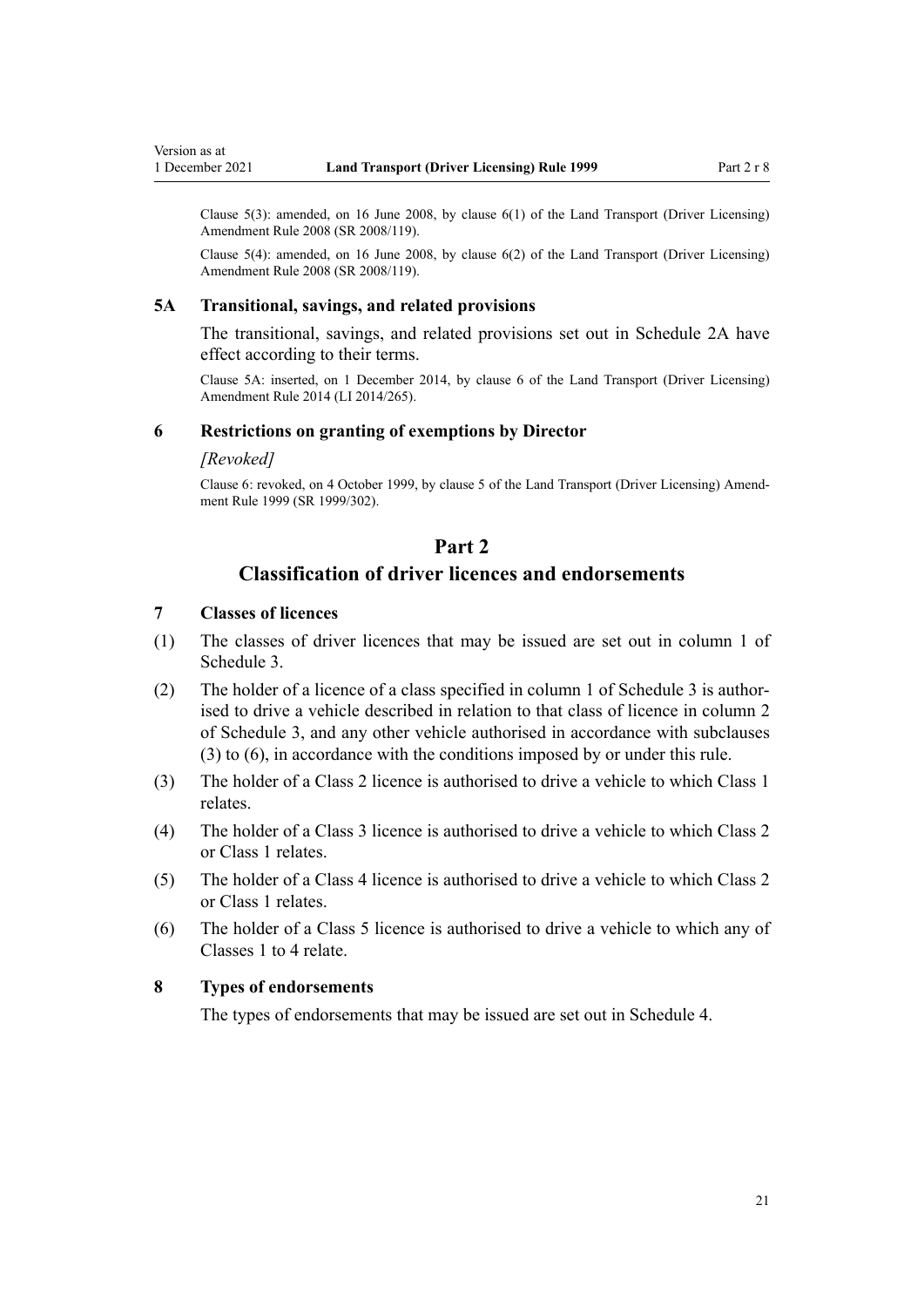# **Part 3**

#### **General provisions relating to applications**

#### <span id="page-21-0"></span>**9 Manner of lodging application for driver licence, endorsement, or driver identification card**

- (1) An application to obtain, renew, replace, or reinstate a driver licence, an endorsement, or a driver identification card must be lodged with a licensing agent.
- (2) An application under [clause 86\(2\)](#page-87-0) must be made to the Director.
- (3) If the Director provides a system for the lodging online of an application, the application may be lodged in that manner.

Clause 9: replaced, on 1 December 2014, by [clause 7](http://legislation.govt.nz/pdflink.aspx?id=DLM6216912) of the Land Transport (Driver Licensing) Amendment Rule 2014 (LI 2014/265).

Clause 9(2): amended, on 1 April 2021, by [section 175\(2\)](http://legislation.govt.nz/pdflink.aspx?id=LMS286883) of the Land Transport (NZTA) Legislation Amendment Act 2020 (2020 No 48).

Clause 9(3): amended, on 1 April 2021, by [section 175\(2\)](http://legislation.govt.nz/pdflink.aspx?id=LMS286883) of the Land Transport (NZTA) Legislation Amendment Act 2020 (2020 No 48).

#### **10 Content of application**

A person who applies to obtain, renew, replace, or reinstate a driver licence, an endorsement, or a driver identification card must complete an application form that must include—

- (a) the applicant's full name; and
- (b) the applicant's residential and postal addresses; and
- (c) the applicant's date of birth; and
- (d) the applicant's place of birth; and
- (e) the applicant's gender; and
- (f) the medical declaration required by [clause 39](#page-51-0) and, if required by that clause, a medical certificate in accordance with that clause; and
- (g) the class of driver licence or type of endorsement applied for; and
- (h) if the application is for a passenger, vehicle recovery, driving instructor, or testing officer endorsement, whether the applicant is applying for the endorsement to be issued for a period of 1 year or a period of 5 years; and
- (i) whether the applicant agrees to be an organ donor; and
- (j) whether the applicant requests that the applicant's address appear on the driver licence; and
- (k) a signed statement by the applicant that, to the best of the applicant's knowledge and belief, all the information given by the applicant is correct and that the applicant is not disqualified from obtaining or holding a driver licence.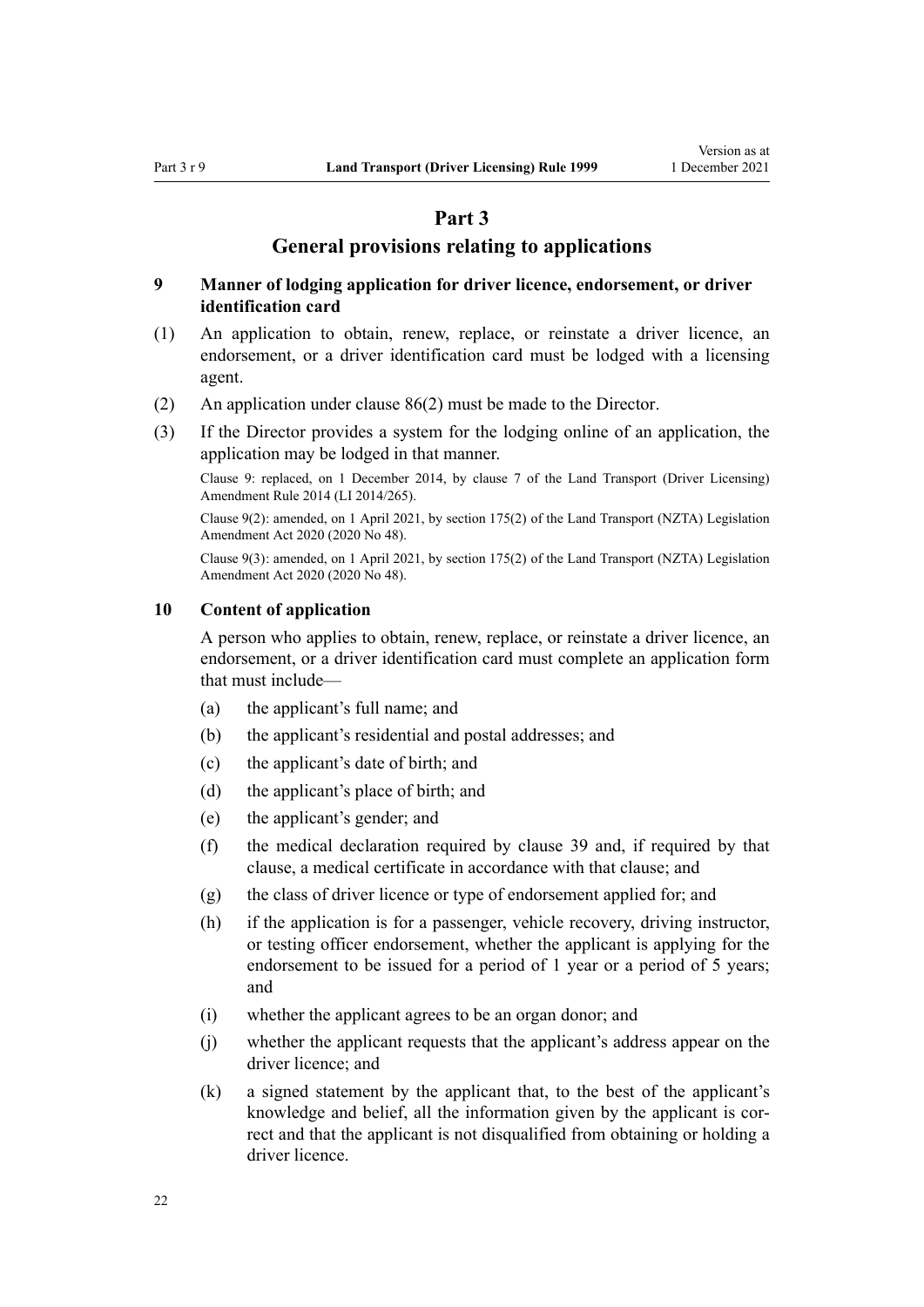Clause 10: replaced, on 1 December 2014, by [clause 7](http://legislation.govt.nz/pdflink.aspx?id=DLM6216912) of the Land Transport (Driver Licensing) Amendment Rule 2014 (LI 2014/265).

#### **11 Identification: application in person**

<span id="page-22-0"></span>Version as at

- (1) This clause applies if an application is made in person.
- (2) An applicant who is applying to obtain the applicant's first New Zealand photographic driver licence must produce the following evidence of identity of the applicant to be sighted by a licensing agent:
	- (a) a current and valid New Zealand passport; or
	- (b) an original and current document specified in [Part 1](#page-121-0) of Schedule 9 and an original and current document specified in [Part 2](#page-121-0) of Schedule 9.
- (3) In any case other than one to which subclause (2) applies, the applicant must produce the following evidence of identity of the applicant to be sighted by a licensing agent:
	- (a) a current New Zealand photographic driver licence; or
	- (b) a current and valid New Zealand passport; or
	- (c) an original and current document specified in [Part 1](#page-121-0) of Schedule 9 and an original and current document specified in [Part 2](#page-121-0) of Schedule 9.
- (4) Despite subclauses (2) and (3), the Director may accept the following documents for up to 2 years after their expiry date:
	- (a) a New Zealand passport, if accompanied by an original and current document specified in [Part 2](#page-121-0) of Schedule 9:
	- (b) a New Zealand photographic driver licence:
	- (c) a passport issued by or on behalf of the government of a country other than New Zealand:
	- (d) a firearms licence issued under the [Arms Act 1983](http://legislation.govt.nz/pdflink.aspx?id=DLM72621) that contains a photograph.
- (5) If an applicant provides a document from [Part 1](#page-121-0) or [2](#page-121-0) of Schedule 9 that does not contain a photographic image of the applicant, the applicant must also provide the Director with—
	- (a) a photographic image of the applicant that has been taken within the pre‐ vious 6 months, and that complies with the requirements of [clause 12\(4\)](#page-24-0) and  $(5)$ ; and
	- (b) a verification statement in relation to that photographic image that has been signed by an identity referee.
- (6) The applicant must provide one of the documents specified in [Part 3](#page-122-0) of Sched‐ ule 9 if the applicant wishes to have the driver licence, endorsement, or driver identification card issued in a name that—
	- (a) is not the same as the applicant's name on a document referred to in [Part](#page-121-0) [1](#page-121-0) or [2](#page-121-0) of Schedule 9; or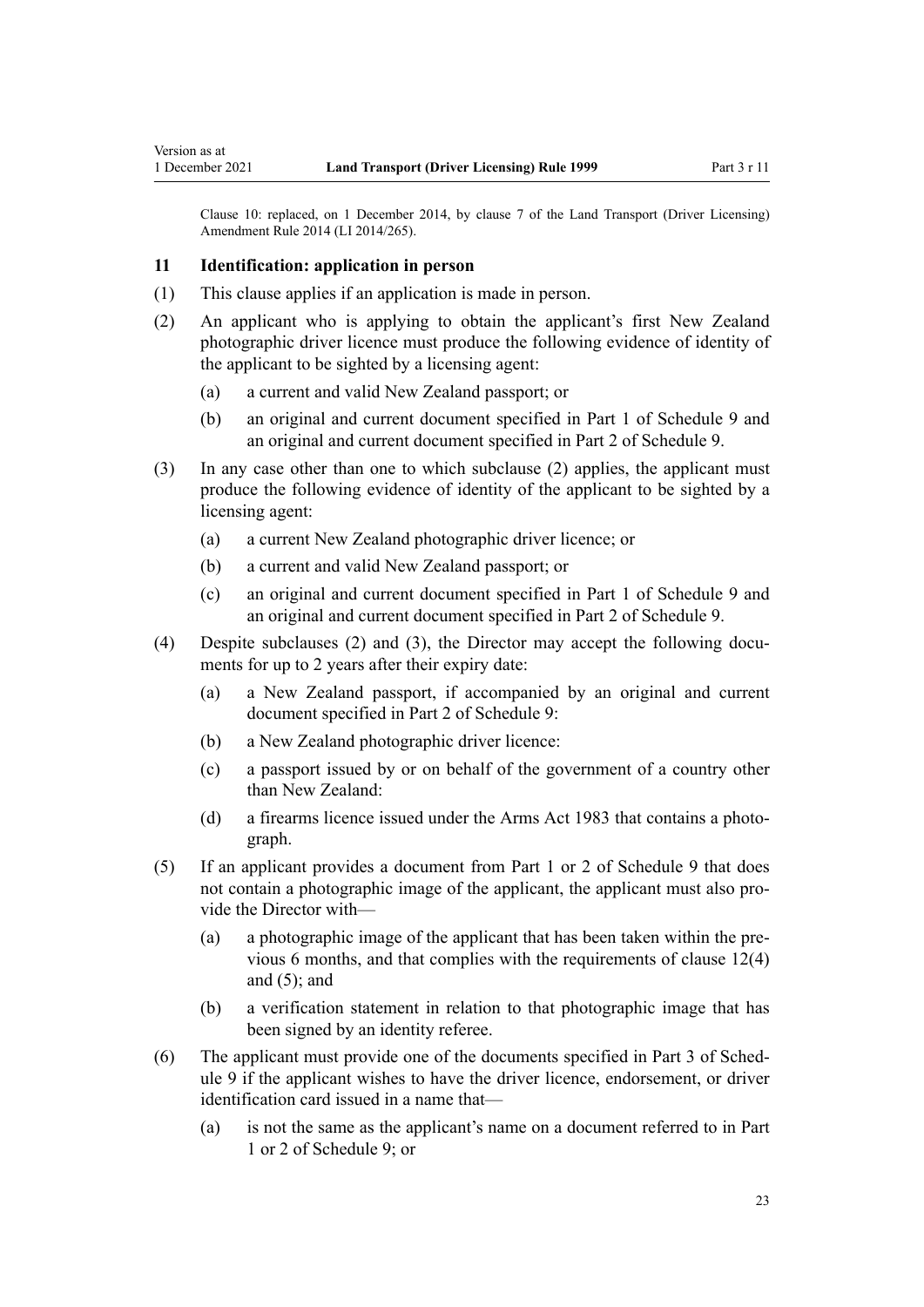- (7) Despite anything in subclauses (2) to  $(6)$ ,—
	- (a) if the Director considers that the information contained in driver licences, passports, or other documents issued by or on behalf of the govern‐ ment of a country other than New Zealand may not be reliable, the Director may issue a direction to all licensing agents prohibiting the acceptance of all or any specified class of documents issued by or on behalf of the government of that country as evidence of the identity of the applicant; and
	- (b) no document to which a direction under paragraph (a) applies may be accepted by a licensing agent as evidence of the identity of the applicant while that direction remains in force.
- (8) The Director may accept any document in substitution for a document of a kind specified in [Schedule 9](#page-121-0) if the Director is satisfied that—
	- (a) the applicant is unable to provide the document of the kind specified in [Schedule 9;](#page-121-0) and
	- (b) the alternative document is of equivalent authenticity and effect.
- (9) In this clause, **identity referee** means a person who—
	- (a) holds a valid and current New Zealand passport or New Zealand driver licence; and
	- (b) has known the applicant for 1 year or more; and
	- (c) is 16 years of age or older; and
	- (d) is not related to the applicant or part of the applicant's extended family; and
	- (e) is not a spouse or partner of the applicant; and
	- (f) does not live at the same address as the applicant.

Clause 11: replaced, on 1 December 2014, by [clause 7](http://legislation.govt.nz/pdflink.aspx?id=DLM6216912) of the Land Transport (Driver Licensing) Amendment Rule 2014 (LI 2014/265).

Clause 11(4): amended, on 1 April 2021, by [section 175\(2\)](http://legislation.govt.nz/pdflink.aspx?id=LMS286883) of the Land Transport (NZTA) Legis‐ lation Amendment Act 2020 (2020 No 48).

Clause 11(5): amended, on 1 April 2021, by [section 175\(2\)](http://legislation.govt.nz/pdflink.aspx?id=LMS286883) of the Land Transport (NZTA) Legis‐ lation Amendment Act 2020 (2020 No 48).

Clause  $11(7)(a)$ : amended, on 1 April 2021, by [section 175\(2\)](http://legislation.govt.nz/pdflink.aspx?id=LMS286883) of the Land Transport (NZTA) Legislation Amendment Act 2020 (2020 No 48).

Clause 11(8): amended, on 1 April 2021, by [section 175\(2\)](http://legislation.govt.nz/pdflink.aspx?id=LMS286883) of the Land Transport (NZTA) Legis‐ lation Amendment Act 2020 (2020 No 48).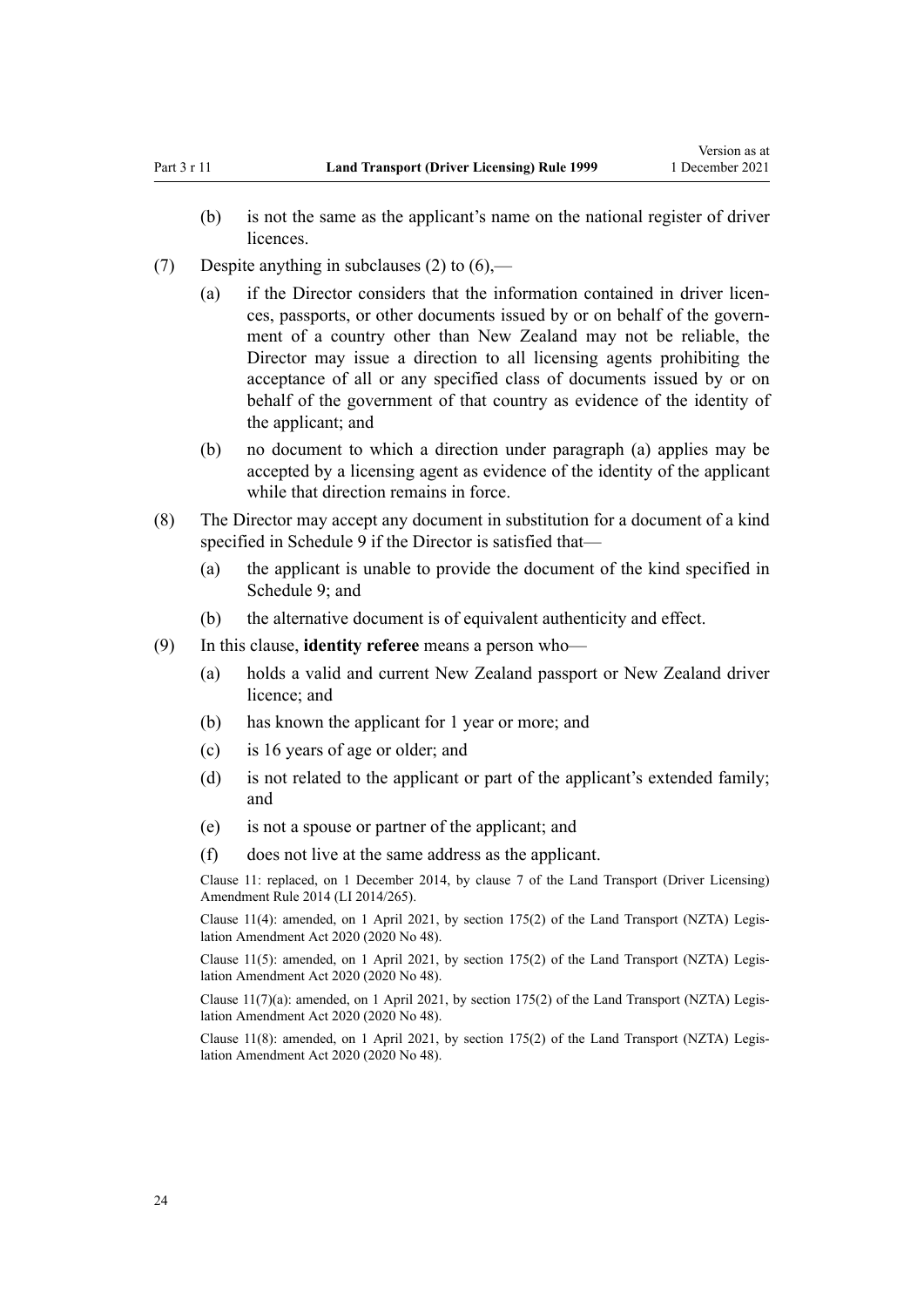# <span id="page-24-0"></span>**11A Identification: application online**

If an application is lodged online, the applicant must, instead of complying with [clause 11](#page-22-0), use identity credentials in terms of the Electronic Identity Veri[fication Act 2012.](http://legislation.govt.nz/pdflink.aspx?id=DLM1777800)

Clause 11A: inserted, on 1 December 2014, by [clause 7](http://legislation.govt.nz/pdflink.aspx?id=DLM6216912) of the Land Transport (Driver Licensing) Amendment Rule 2014 (LI 2014/265).

#### **12 Images on driver licences and driver identification cards**

- (1) An applicant who is applying to obtain the applicant's first New Zealand photographic driver licence must allow the licensing agent to take a photographic image of the applicant and an electronic impression of the applicant's signature.
- (2) Subclause (3) applies if a person is applying to-
	- (a) renew or reinstate a driver licence or obtain an additional licence class; or
	- (b) obtain or renew a driver identification card; or
	- (c) replace a driver licence or driver identification card where [clause](#page-77-0)  $74(2)(c)$  applies.
- (3) The applicant must,—
	- (a) if applying in person, allow the licensing agent to take a photographic image of the applicant; or
	- (b) if applying online, provide a photographic image of the applicant that complies with the specified requirements of the Director in relation to electronic format, file size, and any other matter.
- (4) In the photographic image, the applicant must not be wearing sunglasses, a hat, any head coverings, or anything else that obscures the applicant's face or pre‐ vents the photographic image from being a good likeness of the applicant.
- (5) Despite subclause (4), the Director may permit an applicant to wear an item on or near the applicant's face if—
	- (a) the Director is satisfied that the applicant is required to wear the item for religious or medical reasons; and
	- (b) the applicant provides the Director with a signed statement to that effect; and
	- (c) the applicant's facial features from the bottom of the chin to the top of the forehead and both edges of the face are clearly shown; and
	- (d) the Director is satisfied that the item does not prevent the photographic image from being a good likeness of the applicant.
- (6) An applicant for the renewal of a driver licence who is 80 years of age or over is required to comply with subclause (3) only if renewing a licence at 86 years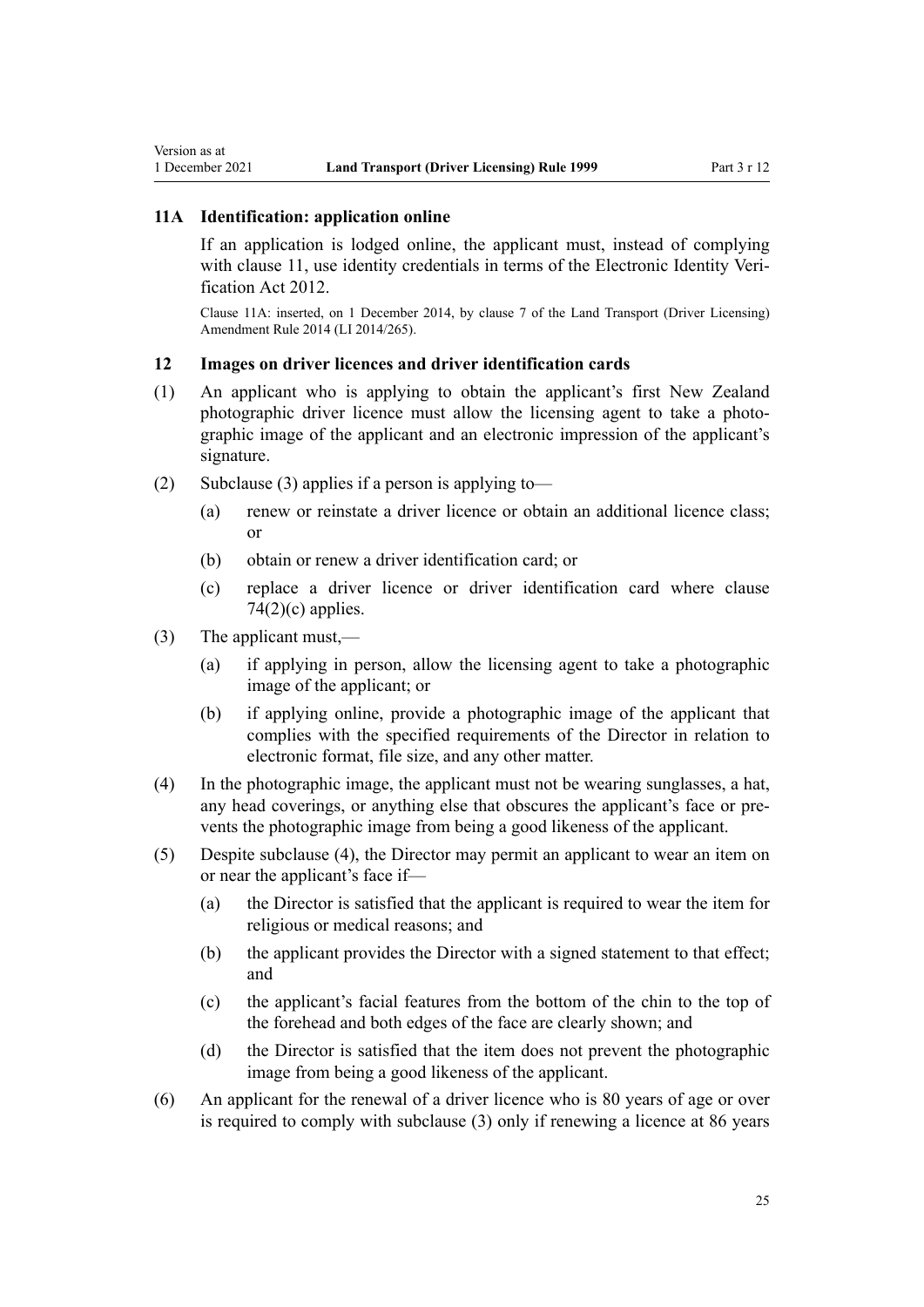<span id="page-25-0"></span>of age or any birthday that is 10 years or a multiple of 10 years after the per‐ son's 86th birthday.

Clause 12: replaced, on 1 December 2014, by [clause 7](http://legislation.govt.nz/pdflink.aspx?id=DLM6216912) of the Land Transport (Driver Licensing) Amendment Rule 2014 (LI 2014/265).

Clause 12(3)(b): amended, on 1 April 2021, by [section 175\(2\)](http://legislation.govt.nz/pdflink.aspx?id=LMS286883) of the Land Transport (NZTA) Legis‐ lation Amendment Act 2020 (2020 No 48).

Clause 12(5): amended, on 1 April 2021, by [section 175\(2\)](http://legislation.govt.nz/pdflink.aspx?id=LMS286883) of the Land Transport (NZTA) Legislation Amendment Act 2020 (2020 No 48).

Clause 12(5)(a): amended, on 1 April 2021, by [section 175\(2\)](http://legislation.govt.nz/pdflink.aspx?id=LMS286883) of the Land Transport (NZTA) Legis‐ lation Amendment Act 2020 (2020 No 48).

Clause 12(5)(b): amended, on 1 April 2021, by [section 175\(2\)](http://legislation.govt.nz/pdflink.aspx?id=LMS286883) of the Land Transport (NZTA) Legis‐ lation Amendment Act 2020 (2020 No 48).

Clause  $12(5)(d)$ : amended, on 1 April 2021, by [section 175\(2\)](http://legislation.govt.nz/pdflink.aspx?id=LMS286883) of the Land Transport (NZTA) Legislation Amendment Act 2020 (2020 No 48).

#### **12A Statements in applications made online**

Where this rule provides that a signed statement must be made by an applicant or other specified person, and the application is made online, the statement must be made, but need not be signed.

Clause 12A: inserted, on 1 December 2014, by [clause 7](http://legislation.govt.nz/pdflink.aspx?id=DLM6216912) of the Land Transport (Driver Licensing) Amendment Rule 2014 (LI 2014/265).

#### **13 Eyesight test**

An applicant must pass an eyesight test as specified in [clause 38](#page-50-0) when apply‐ ing—

- (a) to obtain a driver licence or an endorsement; or
- (b) to obtain an additional licence class; or
- (c) to renew a driver licence or an endorsement; or
- (d) to reinstate a licence where the licence will be issued with a new expiry date.

Clause 13: replaced, on 1 December 2014, by [clause 7](http://legislation.govt.nz/pdflink.aspx?id=DLM6216912) of the Land Transport (Driver Licensing) Amendment Rule 2014 (LI 2014/265).

#### **14 Fees**

When applying to obtain, renew, replace, or reinstate a driver licence, an endorsement, or a driver identification card or any application under [Part 4A](#page-33-0) a person must pay the appropriate fee or fees (if any) specified in or assessed in accordance with regulations made under the Act.

Clause 14: amended, on 1 October 2011, by [clause 9](http://legislation.govt.nz/pdflink.aspx?id=DLM3956593) of the Land Transport (Driver Licensing) Amendment Rule 2011 (SR 2011/306).

Clause 14: amended, on 10 May 2011, by [section 100\(3\)](http://legislation.govt.nz/pdflink.aspx?id=DLM3231293) of the Land Transport (Road Safety and Other Matters) Amendment Act 2011 (2011 No 13).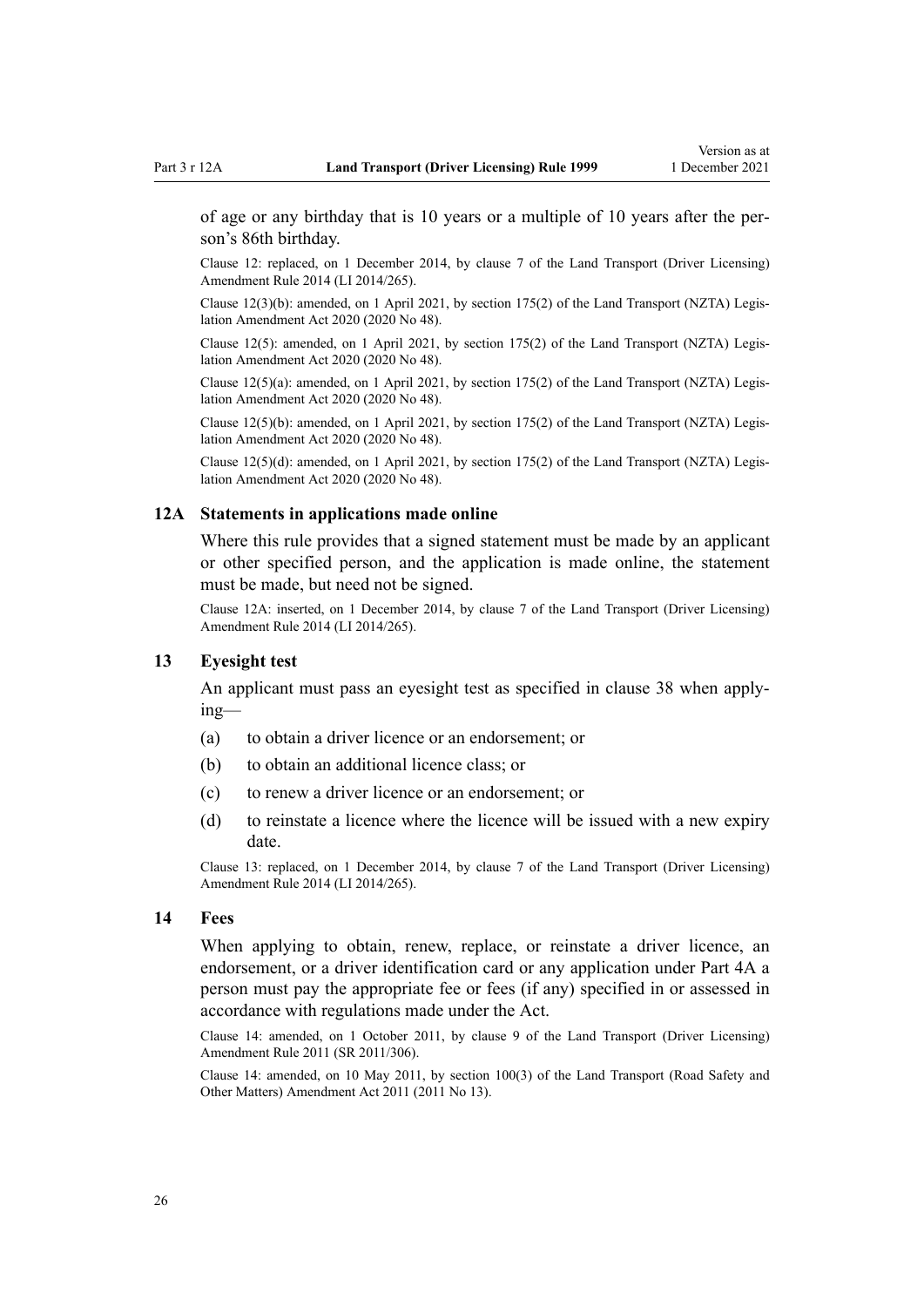# **Part 4**

# <span id="page-26-0"></span>**Learner licences, restricted licences, and full licences**

# *Learner licences*

**15 Obtaining learner licence**

A person is entitled to be issued with a learner licence of the class specified in column 1 of the table to this clause if the person—

- (a) has made an application in accordance with [Part 3;](#page-21-0) and
- (b) has satisfied the requirements set out in column 2 of the table in relation to that class of licence.

#### Table to clause 15

#### **Class of licence Requirements to be satisfied by applicant**

| Class 1L | (a)  |      | is 16 years of age or over at date of application                                                              |
|----------|------|------|----------------------------------------------------------------------------------------------------------------|
|          | (b)  |      | passes the appropriate theory test under clause 45                                                             |
|          | (c)  |      | if 75 years of age or over, produces a medical certificate in accordance<br>with clause 44                     |
| Class 2L | (a)  |      | holds, and has held for at least 6 months, a full Class 1 licence                                              |
|          | (b)  |      | passes the appropriate theory test under clause 45                                                             |
|          | (c)  |      | produces a medical certificate in accordance with clause 44                                                    |
| Class 3L | (a)  |      | if under 25 years of age, holds, and has held for at least 6 months, a full<br>Class 2 licence                 |
|          | (ab) |      | if 25 years of age or over,—                                                                                   |
|          |      | (i)  | holds, and has held for at least 3 months, a full Class 2 licence;<br><sub>or</sub>                            |
|          |      | (ii) | holds a full Class 2 licence and provides a certificate showing<br>successful completion of an approved course |
|          | (b)  |      | passes the appropriate theory test under clause 45                                                             |
|          | (c)  |      | produces a medical certificate in accordance with clause 44                                                    |
| Class 4L | (a)  |      | if under 25 years of age, holds, and has held for at least 6 months, a full<br>Class 2 licence                 |
|          | (ab) |      | if 25 years of age or over,—                                                                                   |
|          |      | (i)  | holds, and has held for at least 3 months, a full Class 2 licence;<br>or                                       |
|          |      | (ii) | holds a full Class 2 licence and provides a certificate showing<br>successful completion of an approved course |
|          | (b)  |      | produces a medical certificate in accordance with clause 44                                                    |
| Class 5L | (a)  |      | if under 25 years of age, holds, and has held for at least 6 months, a full<br>Class 4 licence                 |
|          | (ab) |      | if 25 years of age or over,—                                                                                   |
|          |      | (i)  | holds, and has held for at least 3 months, a full Class 4 licence;<br>or                                       |
|          |      |      |                                                                                                                |

(ii) holds a full Class 4 licence and provides a certificate showing successful completion of an approved course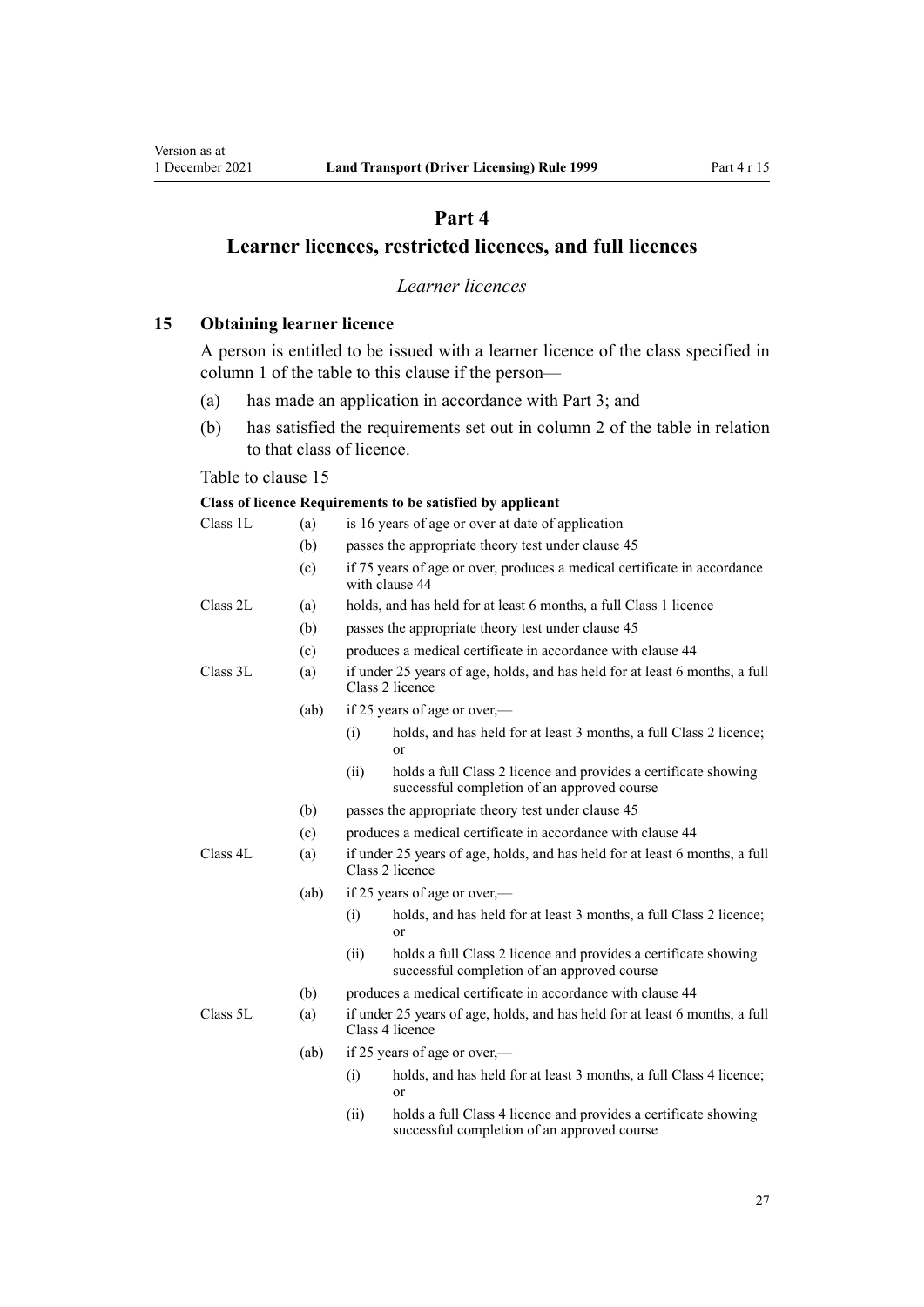#### <span id="page-27-0"></span>**Class of licence Requirements to be satisfied by applicant**

- (b) passes the appropriate theory test under [clause 45](#page-56-0) (unless applicant has previously passed the theory test required to obtain a Class 3L licence)
- (c) produces a medical certificate in accordance with [clause 44](#page-54-0)

Class 6L (a) is 16 years of age or over at date of application

- (b) passes the appropriate theory test under [clause 45](#page-56-0)
- (c) produces certificate of successful completion of basic handling skills test under [clause 48](#page-57-0)
- (d) if 75 years of age or over, produces a medical certificate in accordance with [clause 44](#page-54-0)

Clause 15(a): replaced, on 1 December 2014, by [clause 8](http://legislation.govt.nz/pdflink.aspx?id=DLM6216921) of the Land Transport (Driver Licensing) Amendment Rule 2014 (LI 2014/265).

Clause 15 table: amended, on 1 August 2011, by [section 100\(4\)](http://legislation.govt.nz/pdflink.aspx?id=DLM3231293) of the Land Transport (Road Safety and Other Matters) Amendment Act 2011 (2011 No 13).

Clause 15 table: amended, on 1 June 2006, by [clause 8\(1\)](http://legislation.govt.nz/pdflink.aspx?id=DLM375693) of the Land Transport (Driver Licensing) Amendment Rule 2006 (SR 2006/84).

Clause 15 table: amended, on 1 June 2006, by [clause 8\(2\)](http://legislation.govt.nz/pdflink.aspx?id=DLM375693) of the Land Transport (Driver Licensing) Amendment Rule 2006 (SR 2006/84).

Clause 15 table: amended, on 1 June 2006, by [clause 8\(3\)](http://legislation.govt.nz/pdflink.aspx?id=DLM375693) of the Land Transport (Driver Licensing) Amendment Rule 2006 (SR 2006/84).

#### **16 Conditions of learner licence**

- (1) The holder of a learner licence of a particular class is authorised to drive a vehicle to which that class of licence relates if the holder complies with the following conditions:
	- (a) the holder must not drive the vehicle (unless driving a motorcycle, moped, or an all-terrain vehicle) unless the holder is accompanied in the vehicle by a person who—
		- (i) either—
			- (A) holds, and has held for at least 2 years, a full New Zealand photographic driver licence that authorises that person to drive that vehicle and that is not subject to a condition imposed under [clause 67](#page-69-0), [67A,](#page-71-0) [86](#page-87-0), or [89;](#page-92-0) or
			- (B) holds a full New Zealand photographic driver licence that authorises that person to drive that vehicle and that is not subject to a condition imposed under [clause 67,](#page-69-0) [67A,](#page-71-0) [86](#page-87-0), or [89,](#page-92-0) and has held for at least 2 years the equivalent of a full New Zealand photographic driver licence issued in a licens‐ ing jurisdiction other than New Zealand; and
		- (ii) is in charge of the vehicle; and
		- (iii) is seated in the front passenger seat or, if there is no front passenger seat available, is seated as close as is practicable to the driver; and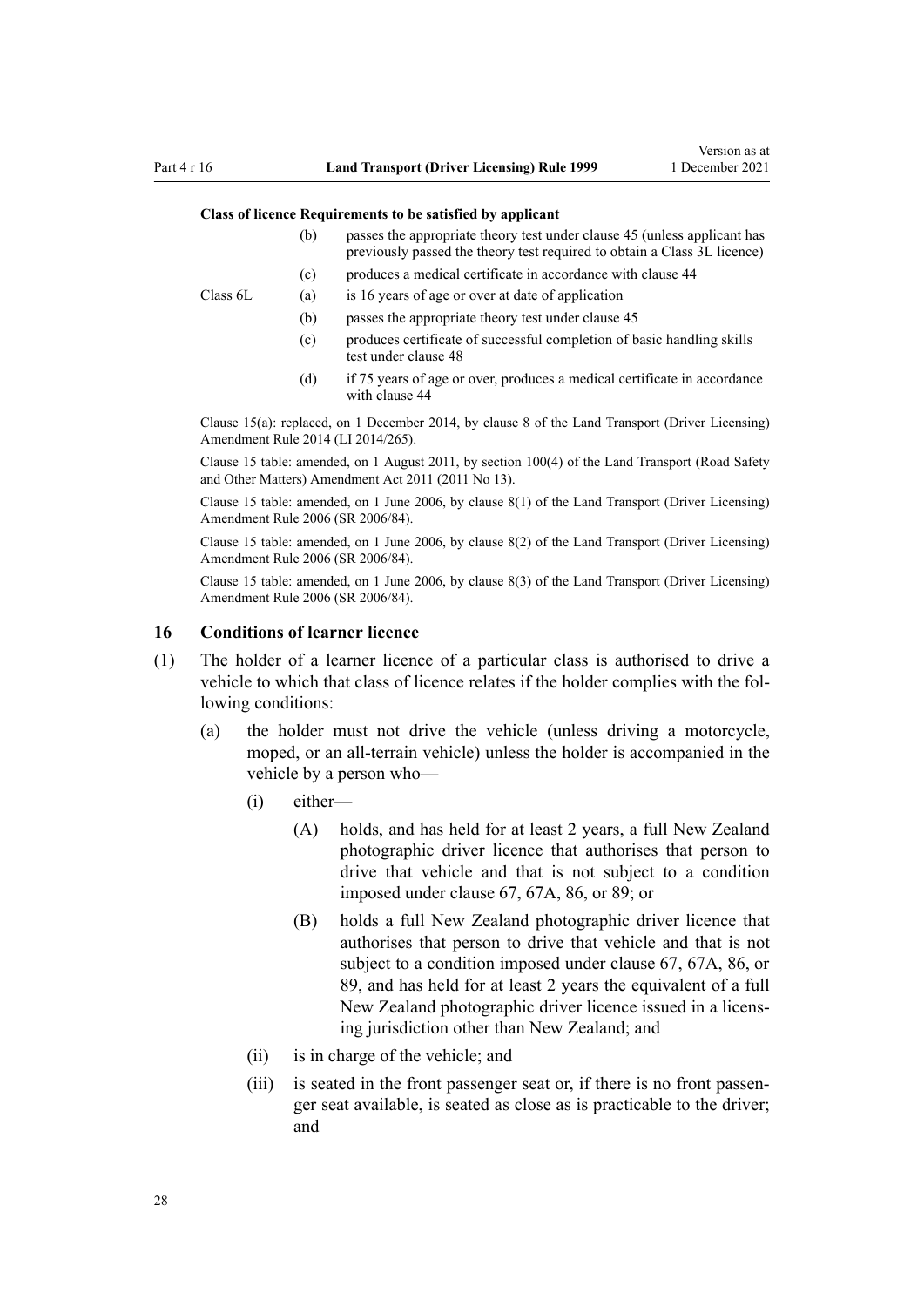- <span id="page-28-0"></span>(b) in the case of a Class 1L licence, where the holder is driving a car, the holder must display on the vehicle an "L" plate as specified in [clause 66](#page-69-0):
- (c) in the case of a Class 1L or Class 6L licence, where the holder is riding a moped, the holder—
	- (i) must display on the vehicle an "L" plate as specified in [clause 66;](#page-69-0) and
	- (ii) must not drive between the hours of 10 pm and 5 am; and
	- (iii) must not carry another person on the moped or in a sidecar attached to the moped:
- (d) in the case of a Class 6L licence, where the holder is riding a motor‐ cycle, the holder—
	- $(i)$  must—
		- (A) ride an approved motorcycle; and
		- (B) display on the vehicle an "L" plate as specified in [clause](#page-69-0) [66;](#page-69-0) and
	- (ii) must not—
		- (A) ride between the hours of 10 pm and 5 am; or
		- (B) use the motorcycle to tow another vehicle; or
		- (C) carry another person on the motorcycle or in a sidecar attached to the motorcycle.
- (2) The conditions imposed under this clause are in addition to any conditions imposed on the licence holder under [Part 9](#page-60-0).

Clause 16(1)(a)(i): substituted, on 1 October 2011, by [clause 10\(1\)](http://legislation.govt.nz/pdflink.aspx?id=DLM3956503) of the Land Transport (Driver Licensing) Amendment Rule 2011 (SR 2011/306).

Clause 16(1)(b): substituted, on 1 June 2006, by [clause 9](http://legislation.govt.nz/pdflink.aspx?id=DLM375694) of the Land Transport (Driver Licensing) Amendment Rule 2006 (SR 2006/84).

Clause  $16(1)(c)$ : substituted, on 1 June 2006, by [clause 9](http://legislation.govt.nz/pdflink.aspx?id=DLM375694) of the Land Transport (Driver Licensing) Amendment Rule 2006 (SR 2006/84).

Clause  $16(1)(c)(ii)$ : amended, on 16 June 2008, by [clause 7\(1\)](http://legislation.govt.nz/pdflink.aspx?id=DLM1317910) of the Land Transport (Driver Licensing) Amendment Rule 2008 (SR 2008/119).

Clause  $16(1)(c)(iii)$ : added, on 16 June 2008, by [clause 7\(2\)](http://legislation.govt.nz/pdflink.aspx?id=DLM1317910) of the Land Transport (Driver Licensing) Amendment Rule 2008 (SR 2008/119).

Clause 16(1)(d): replaced, on 1 October 2012, by [clause 5\(2\)](http://legislation.govt.nz/pdflink.aspx?id=DLM4064302) of the Land Transport (Driver Licens‐ ing) Amendment Rule (No 2) 2011 (SR 2011/346).

### *Restricted licences*

#### **17 Obtaining restricted licence**

A person is entitled to be issued with a restricted licence of the class specified in column 1 of the table to this clause if the person—

(a) has made an application in accordance with [Part 3;](#page-21-0) and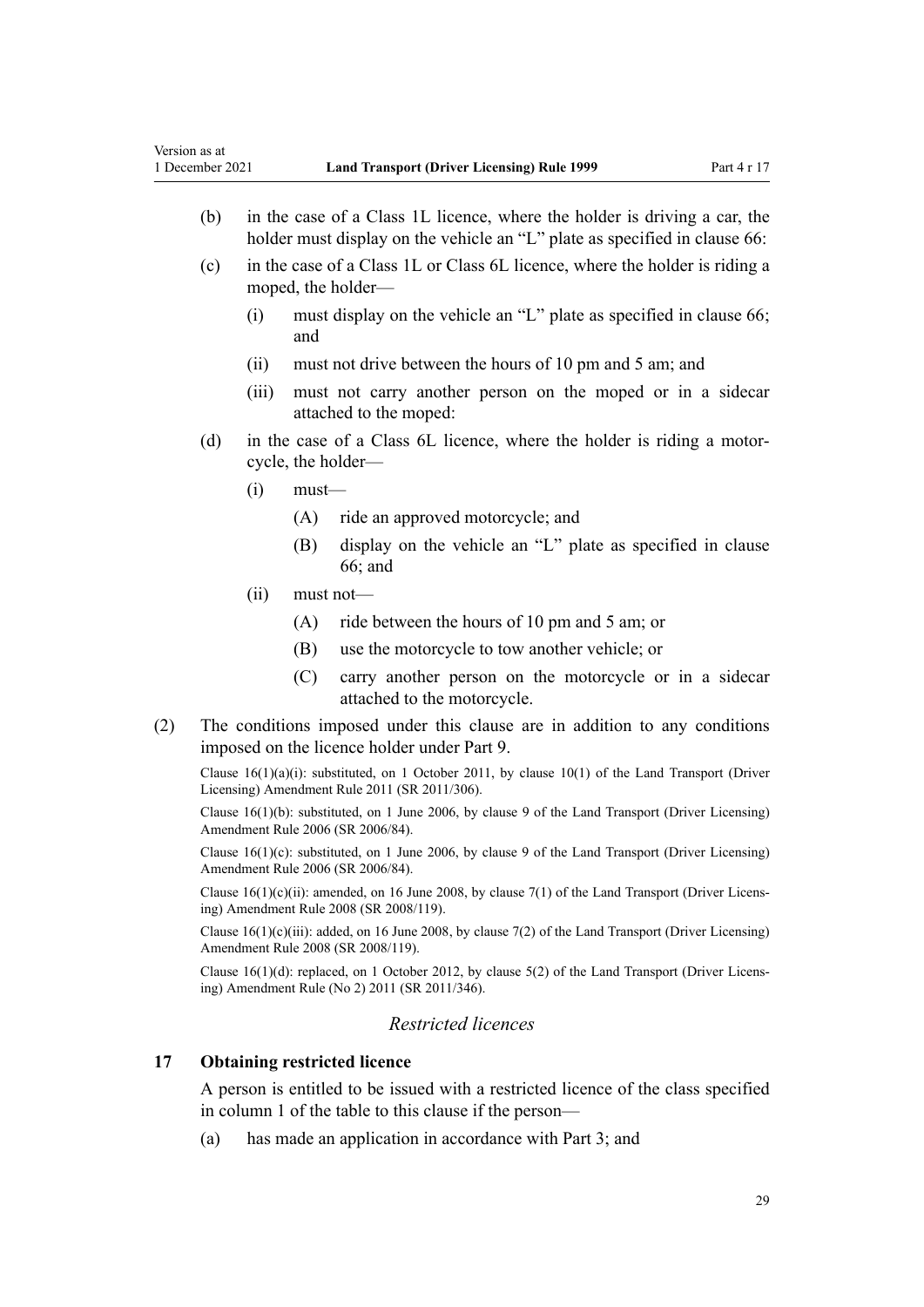<span id="page-29-0"></span>(b) has satisfied the requirements set out in column 2 of the table in relation to that class of licence.

| <b>Class of</b> |        |                                           |                                                                                                                                                 |  |
|-----------------|--------|-------------------------------------------|-------------------------------------------------------------------------------------------------------------------------------------------------|--|
| licence         |        | Requirements to be satisfied by applicant |                                                                                                                                                 |  |
| Class 1R        |        | (a)                                       | is 16 years and 6 months of age or over on the date of<br>application, and holds and has held for at least 6 months,<br>a Class 1L licence      |  |
|                 |        | (b)                                       | passes the restricted licence test under clause 48                                                                                              |  |
|                 |        | (c)                                       | if 75 years of age or over or if renewing a licence under<br>clause $67(5)(a)$ , produces a medical certificate in<br>accordance with clause 44 |  |
| Class 6R        | either | (a)                                       | is 16 years and 6 months of age or over on the date of<br>application, and holds and has held for at least 6 months,<br>a Class 6L licence      |  |
|                 |        | (b)                                       | passes the restricted licence test under clause 48                                                                                              |  |
|                 |        | (c)                                       | if 75 years of age or over or if renewing a licence under<br>clause $67(5)(a)$ , produces a medical certificate in<br>accordance with clause 44 |  |
|                 | or     | (a)                                       | is 16 years and 6 months of age or over on the date of<br>application and holds a Class 6L licence                                              |  |
|                 |        | (b)                                       | provides a certificate showing successful completion by<br>the applicant of an approved course of a type specified<br>in clause $93(d)$         |  |
|                 |        | (c)                                       | if 75 years of age or over or if renewing a licence under<br>clause $67(5)(a)$ , produces a medical certificate in<br>accordance with clause 44 |  |

Clause 17(a): replaced, on 1 December 2014, by [clause 9](http://legislation.govt.nz/pdflink.aspx?id=DLM6216922) of the Land Transport (Driver Licensing) Amendment Rule 2014 (LI 2014/265).

Clause 17 table: replaced, on 1 October 2012, by [clause 11](http://legislation.govt.nz/pdflink.aspx?id=DLM3956505) of the Land Transport (Driver Licensing) Amendment Rule 2011 (SR 2011/306).

#### **18 Conditions of restricted licence**

- (1) The holder of a restricted licence of a particular class is authorised to drive a vehicle to which that class of licence relates if the holder complies with the following conditions:
	- (a) in the case of a Class 1R licence, the holder—
		- (i) must not carry any passenger, other than the holder's spouse, part‐ ner, parent, guardian, or dependant, unless the holder is accompanied by a person described in subclause (2); and
		- (ii) must not drive between the hours of 10 pm and 5 am unless the holder is accompanied by a person described in subclause (2); and
	- (b) in the case of a Class 6R licence, where the holder is riding a motor‐ cycle, the holder—
		- (i) must ride an approved motorcycle; and
		- (ii) must not—
			- (A) ride between the hours of 10 pm and 5 am; or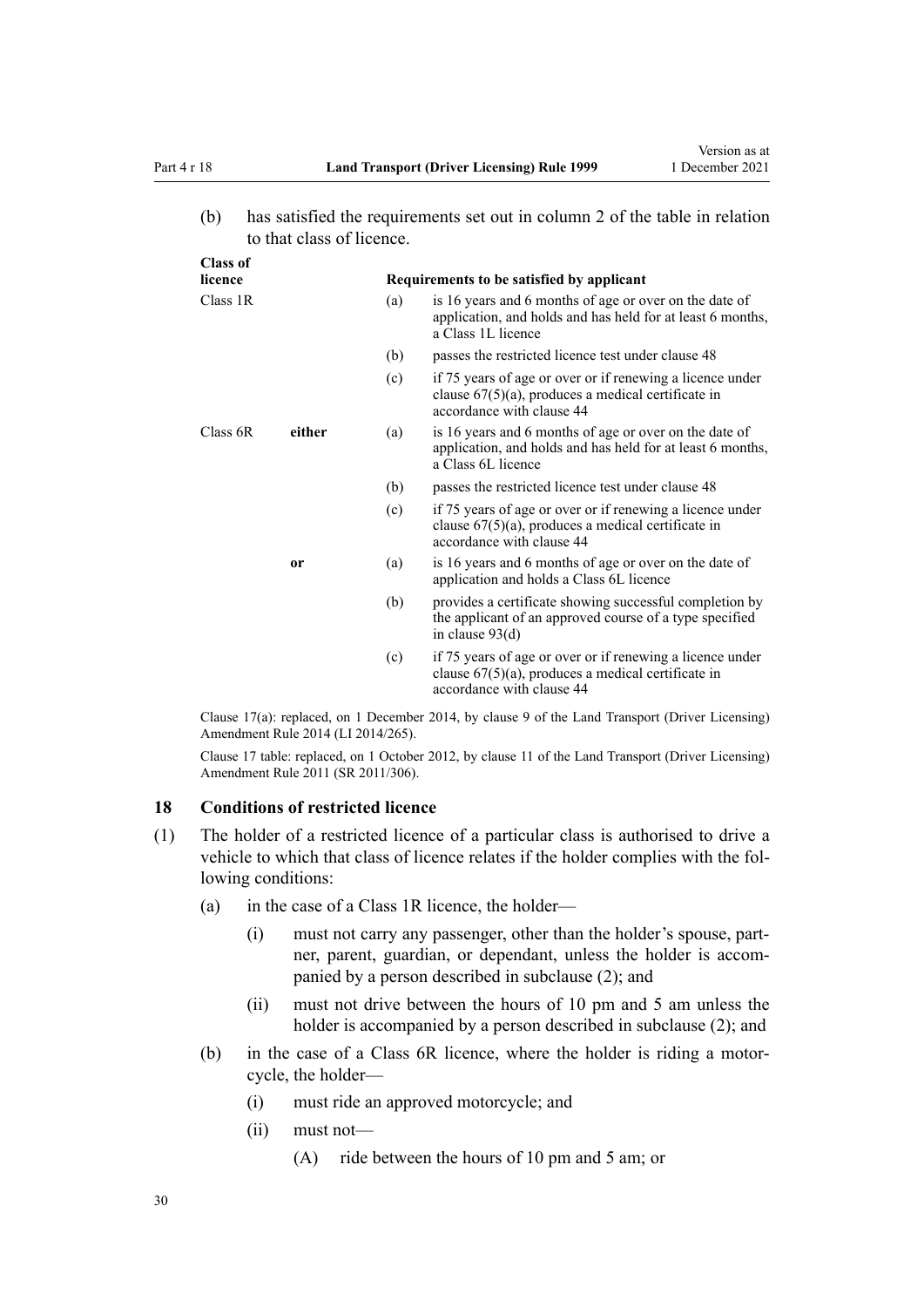- (B) use the motorcycle to tow another vehicle; or
- (C) carry another person on the motorcycle or in a sidecar attached to the motorcycle; and
- <span id="page-30-0"></span>(c) in the case of a Class 6R licence, where the holder is riding a moped, the holder must not—
	- (i) ride between the hours of 10 pm and 5 am; or
	- (ii) carry another person on the moped or in a sidecar attached to the moped.
- (2) A person referred to in subclause  $(1)(a)(i)$  and  $(ii)$  is a person who—
	- (a) either—
		- (i) holds, and has held for at least 2 years, a full New Zealand photo‐ graphic driver licence that authorises that person to drive that vehicle and that is not subject to a condition imposed under [clause](#page-69-0) [67,](#page-69-0) [67A](#page-71-0), [86,](#page-87-0) or [89](#page-92-0); or
		- (ii) holds a full New Zealand photographic driver licence that author‐ ises that person to drive that vehicle and that is not subject to a condition imposed under [clause 67](#page-69-0), [67A,](#page-71-0) [86](#page-87-0), or [89,](#page-92-0) and has held for at least 2 years the equivalent of a full New Zealand photographic driver licence issued in a licensing jurisdiction other than New Zealand; and
	- (b) is in charge of the vehicle; and
	- (c) is seated in the front passenger seat or, if there is no front passenger seat available, is seated as close as is practicable to the driver.
- (3) The conditions imposed under this clause are in addition to any conditions imposed on the licence holder under [Part 9](#page-60-0).

Clause  $18(1)(a)(i)$ : amended, on 1 October 2011, by [clause 12\(1\)](http://legislation.govt.nz/pdflink.aspx?id=DLM3956507) of the Land Transport (Driver Licensing) Amendment Rule 2011 (SR 2011/306).

Clause 18(1)(b): replaced, on 1 October 2012, by [clause 6\(2\)](http://legislation.govt.nz/pdflink.aspx?id=DLM4064304) of the Land Transport (Driver Licens‐ ing) Amendment Rule (No 2) 2011 (SR 2011/346).

Clause 18(1)(c): added, on 1 October 2011, by [clause 12\(2\)](http://legislation.govt.nz/pdflink.aspx?id=DLM3956507) of the Land Transport (Driver Licensing) Amendment Rule 2011 (SR 2011/306).

Clause 18(2): substituted, on 1 October 2011, by [clause 12\(3\)](http://legislation.govt.nz/pdflink.aspx?id=DLM3956507) of the Land Transport (Driver Licens‐ ing) Amendment Rule 2011 (SR 2011/306).

# *Full licences*

#### **19 Obtaining full licence**

A person is entitled to be issued with a full licence of the class specified in col‐ umn 1 of the table to this clause if the person—

(a) has made an application in accordance with [Part 3;](#page-21-0) and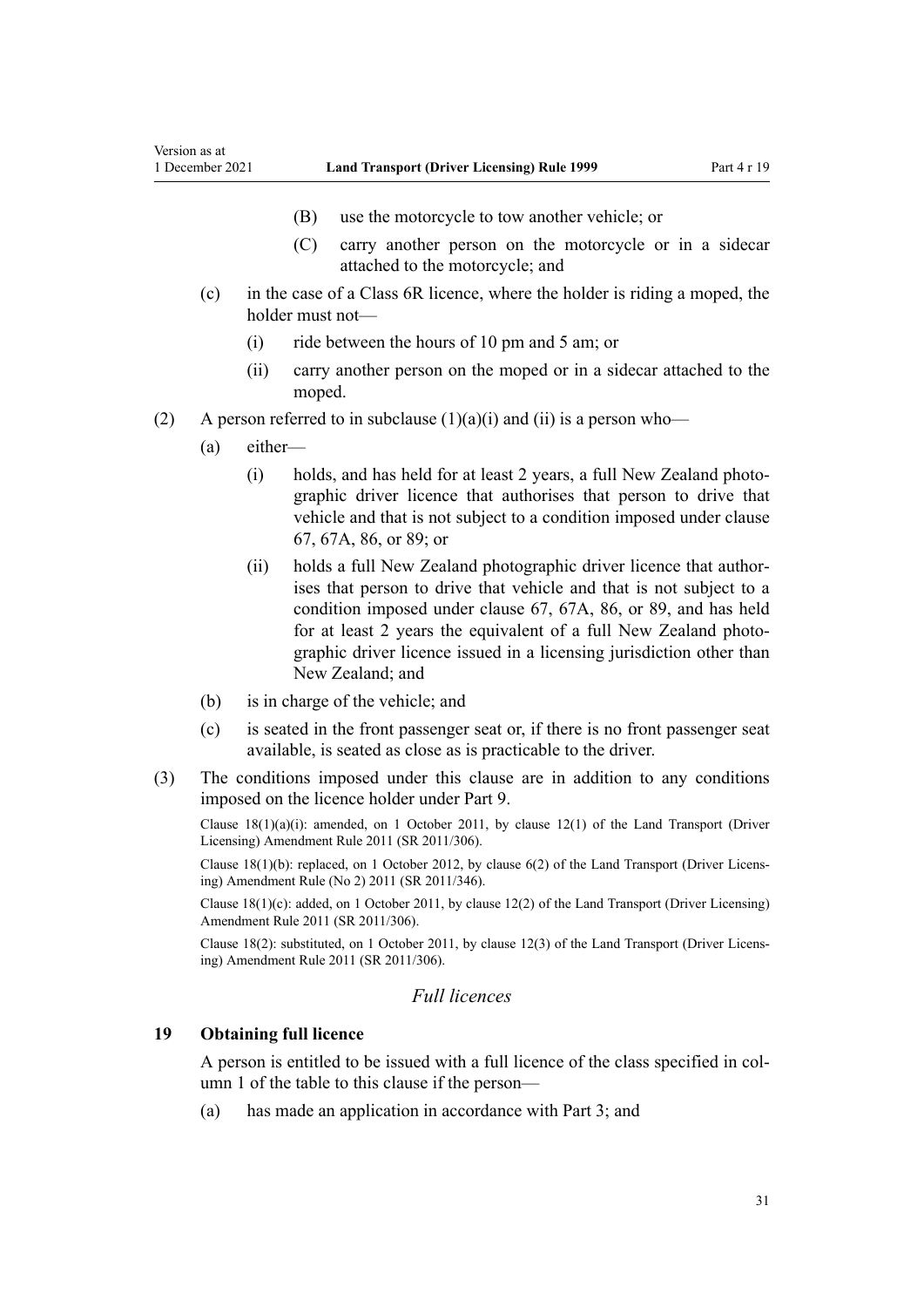(b) has satisfied the requirements set out in column 2 of the table in relation to that class of licence.

| <b>Class of</b><br>licence |        |     | Requirements to be satisfied by applicant                                                                                                                                                                                                                                                                  |
|----------------------------|--------|-----|------------------------------------------------------------------------------------------------------------------------------------------------------------------------------------------------------------------------------------------------------------------------------------------------------------|
| Class 1                    |        | (a) | if under 25 years of age,—                                                                                                                                                                                                                                                                                 |
|                            |        |     | is 18 years of age or over on the date of<br>(i)<br>application and holds, and has held for at least<br>18 months, a Class 1R licence; or                                                                                                                                                                  |
|                            |        |     | (ii)<br>is 17 years and 6 months of age or over on the<br>date of application and holds, and has held for at<br>least 12 months, a Class 1R licence, if the person<br>provides a certificate showing successful<br>completion by the person of an approved course<br>of a type specified in clause $93(a)$ |
|                            |        | (b) | if 25 years of age or over, holds and has held a Class 1R<br>licence for either—                                                                                                                                                                                                                           |
|                            |        |     | at least 6 months; or<br>(i)                                                                                                                                                                                                                                                                               |
|                            |        |     | (ii)<br>at least 3 months if the person provides a<br>certificate showing successful completion by the<br>person of an approved course of a type specified<br>in clause $93(a)$                                                                                                                            |
|                            |        | (c) | passes the full licence test under clause 48                                                                                                                                                                                                                                                               |
|                            |        | (d) | if 75 years of age or over or if renewing a licence under<br>clause $67(5)(a)$ , produces a medical certificate in<br>accordance with clause 44                                                                                                                                                            |
| Class 2                    | either | (a) | holds, and has held for at least 6 months, a Class 2L<br>licence                                                                                                                                                                                                                                           |
|                            |        | (b) | passes the full licence test under clause 48                                                                                                                                                                                                                                                               |
|                            |        | (c) | produces a medical certificate in accordance with clause<br>44                                                                                                                                                                                                                                             |
|                            | or     | (a) | holds a Class 2L licence                                                                                                                                                                                                                                                                                   |
|                            |        | (b) | provides a certificate showing successful completion by<br>the person of an approved course of a type specified in<br>clause $93(c)$ in a motor vehicle for which a Class 2<br>licence is required                                                                                                         |
|                            |        | (c) | produces a medical certificate in accordance with clause<br>44                                                                                                                                                                                                                                             |
| Class 3                    | either | (a) | holds, and has held for at least 6 months, a Class 3L<br>licence                                                                                                                                                                                                                                           |
|                            |        | (b) | passes the full licence test under clause 48                                                                                                                                                                                                                                                               |
|                            |        | (c) | produces a medical certificate in accordance with clause<br>44                                                                                                                                                                                                                                             |
|                            | or     | (a) | holds a Class 3L licence                                                                                                                                                                                                                                                                                   |
|                            |        | (b) | provides a certificate showing successful completion by<br>the person of an approved course of a type specified in<br>clause $93(c)$ in a motor vehicle for which a Class 3<br>licence is required                                                                                                         |
|                            |        | (c) | produces a medical certificate in accordance with clause<br>44                                                                                                                                                                                                                                             |
|                            |        |     |                                                                                                                                                                                                                                                                                                            |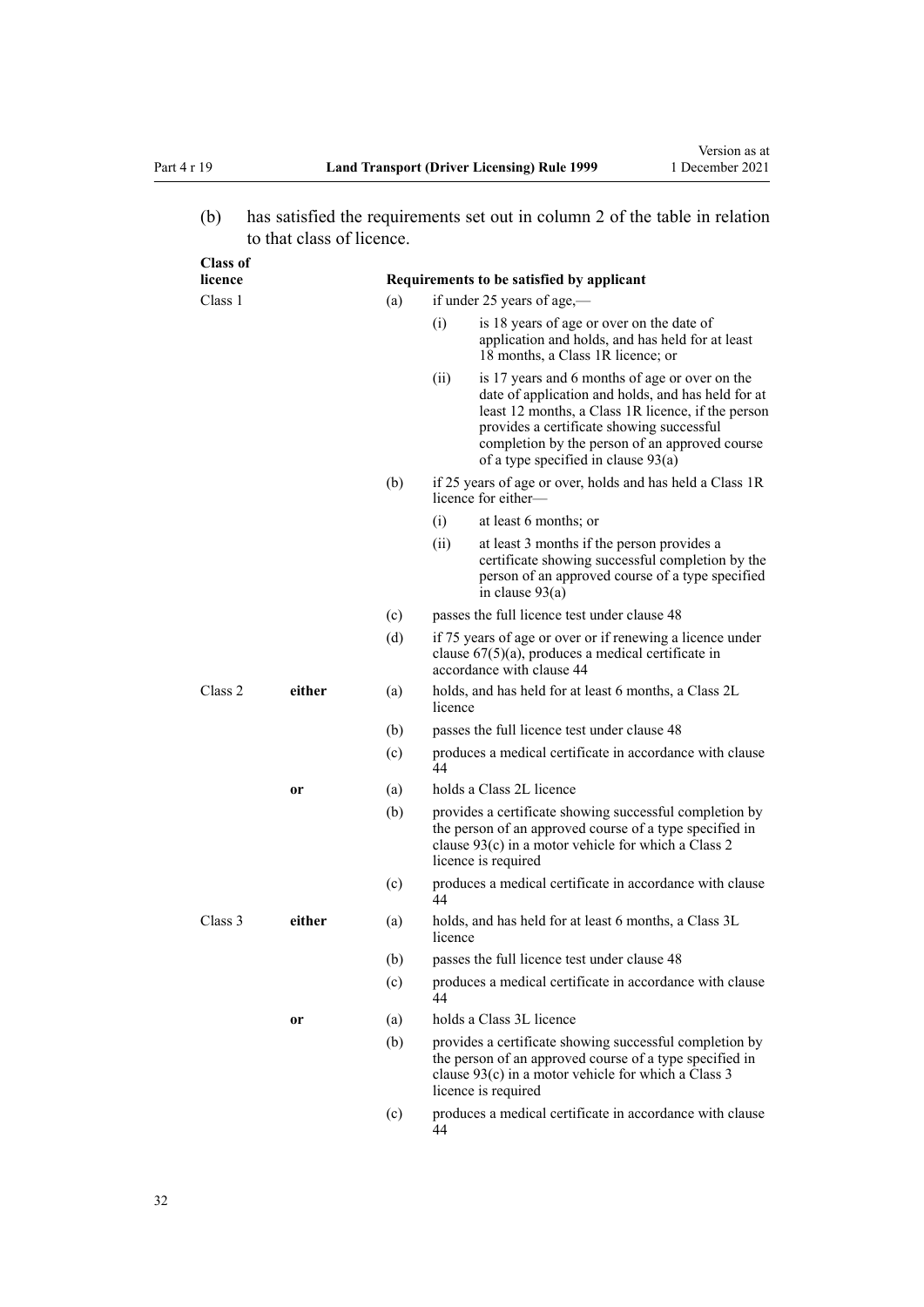# Version as at<br>1 December 2021

| <b>Class of</b><br>licence |           |     | Requirements to be satisfied by applicant                                                                                                                                                        |
|----------------------------|-----------|-----|--------------------------------------------------------------------------------------------------------------------------------------------------------------------------------------------------|
| Class 4                    | either    | (a) | holds, and has held for at least 6 months, a Class 4L<br>licence                                                                                                                                 |
|                            |           | (b) | passes the full licence test under clause 48                                                                                                                                                     |
|                            |           | (c) | produces a medical certificate in accordance with clause<br>44                                                                                                                                   |
|                            | or        | (a) | holds a Class 4L licence                                                                                                                                                                         |
|                            |           | (b) | provides a certificate showing successful completion by<br>the person of an approved course of a type specified in<br>clause 93(c) in a motor vehicle for which a Class 4<br>licence is required |
|                            |           | (c) | produces a medical certificate in accordance with clause<br>44                                                                                                                                   |
|                            | or        | (a) | if under 25 years of age,-                                                                                                                                                                       |
|                            |           |     | holds and has held a Class 1 licence for at least 2<br>(i)<br>years; and                                                                                                                         |
|                            |           |     | holds a Class 2 licence<br>(ii)                                                                                                                                                                  |
|                            |           | (b) | if 25 years of age or over,—                                                                                                                                                                     |
|                            |           |     | holds and has held a Class 1 licence for at least<br>(i)<br>12 months; and                                                                                                                       |
|                            |           |     | holds a Class 2 licence<br>(ii)                                                                                                                                                                  |
|                            |           | (c) | provides a certificate showing successful completion of<br>an approved course of a type specified under clause<br>$93(k)$ in a motor vehicle requiring a class 4 licence                         |
|                            |           | (d) | produces a medical certificate in accordance with clause<br>44                                                                                                                                   |
| Class 5                    | either    | (a) | holds, and has held for at least 6 months, a Class 5L<br>licence                                                                                                                                 |
|                            |           | (b) | passes the full licence test under clause 48                                                                                                                                                     |
|                            |           | (c) | produces a medical certificate in accordance with clause<br>44                                                                                                                                   |
|                            | <b>or</b> | (a) | holds a Class 5L licence                                                                                                                                                                         |
|                            |           | (b) | provides a certificate showing successful completion by<br>the person of an approved course of a type specified in<br>clause 93(c) in a motor vehicle for which a Class 5<br>licence is required |
|                            |           | (c) | produces a medical certificate in accordance with clause<br>44                                                                                                                                   |
|                            | or        | (a) | if under 25 years of age,—                                                                                                                                                                       |
|                            |           |     | holds and has held a Class 1 licence for at least 2<br>(i)<br>years; and                                                                                                                         |
|                            |           |     | holds a Class 2 licence<br>(ii)                                                                                                                                                                  |
|                            |           | (b) | if 25 years of age or over,—                                                                                                                                                                     |
|                            |           |     | holds and has held a Class 1 licence for at least<br>(i)<br>12 months; and                                                                                                                       |
|                            |           |     | holds a Class 2 licence<br>(ii)                                                                                                                                                                  |
|                            |           |     |                                                                                                                                                                                                  |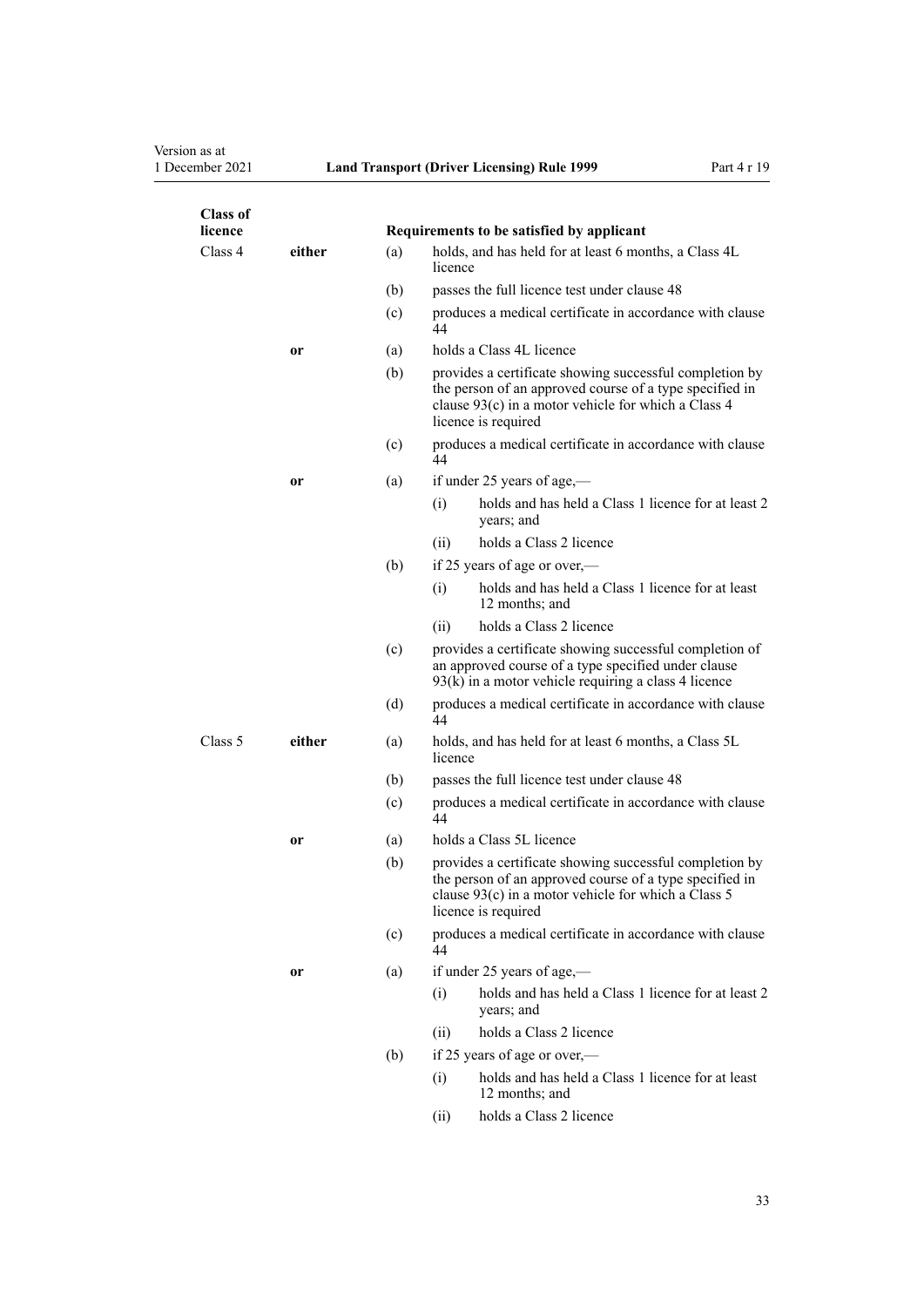<span id="page-33-0"></span>

| <b>Class of</b> |     |                                                                                                                                                                          |
|-----------------|-----|--------------------------------------------------------------------------------------------------------------------------------------------------------------------------|
| licence         |     | Requirements to be satisfied by applicant                                                                                                                                |
|                 | (c) | provides a certificate showing successful completion of<br>an approved course of a type specified under clause<br>$93(k)$ in a motor vehicle requiring a Class 5 licence |
|                 | (d) | produces a medical certificate in accordance with clause<br>44                                                                                                           |
|                 | (e) | passes the theory test for a Class 5 licence under clause<br>45(1)                                                                                                       |
| Class 6         | (a) | if 18 years of age or over on the date of application,—                                                                                                                  |
|                 |     | (i)<br>holds, and has held for at least 18 months, a<br>Class 6R licence; and                                                                                            |
|                 |     | passes the full licence test under clause 48<br>(ii)                                                                                                                     |
|                 | (b) | if 17 years and 6 months of age or over on the date of<br>application, $-$                                                                                               |
|                 |     | (i)<br>holds, and has held for at least 12 months, a<br>Class 6R licence; and                                                                                            |
|                 |     | provides a certificate showing successful<br>(ii)<br>completion by the person of an approved course<br>of a type specified in clause 93(e)                               |
|                 | (c) | if 75 years of age or over or if renewing a licence under<br>clause $67(5)(a)$ , produces a medical certificate in<br>accordance with clause 44                          |

Clause 19(a): replaced, on 1 December 2014, by [clause 10](http://legislation.govt.nz/pdflink.aspx?id=DLM6216923) of the Land Transport (Driver Licensing) Amendment Rule 2014 (LI 2014/265).

Clause 19 table: replaced, on 1 October 2012, by [clause 13](http://legislation.govt.nz/pdflink.aspx?id=DLM3956509) of the Land Transport (Driver Licensing) Amendment Rule 2011 (SR 2011/306).

#### **Part 4A**

#### **Accelerated licensing process**

Part 4A: inserted, on 1 October 2012, by [clause 14](http://legislation.govt.nz/pdflink.aspx?id=DLM3956511) of the Land Transport (Driver Licensing) Amendment Rule 2011 (SR 2011/306).

#### **19A Interpretation**

In this Part,—

**application** means an application to take part in the accelerated licensing process under this Part

**approved employer** means a transport service operator approved by the Director under [clause 19D](#page-35-0)

**hours of darkness** has the same meaning as in [clause 1.6](http://legislation.govt.nz/pdflink.aspx?id=DLM302197) of the Land Trans‐ port (Road User) Rule 2004.

Clause 19A: inserted, on 1 October 2012, by [clause 14](http://legislation.govt.nz/pdflink.aspx?id=DLM3956511) of the Land Transport (Driver Licensing) Amendment Rule 2011 (SR 2011/306).

Clause 19A **approved employer**: amended, on 1 April 2021, by [section 175\(2\)](http://legislation.govt.nz/pdflink.aspx?id=LMS286883) of the Land Transport (NZTA) Legislation Amendment Act 2020 (2020 No 48).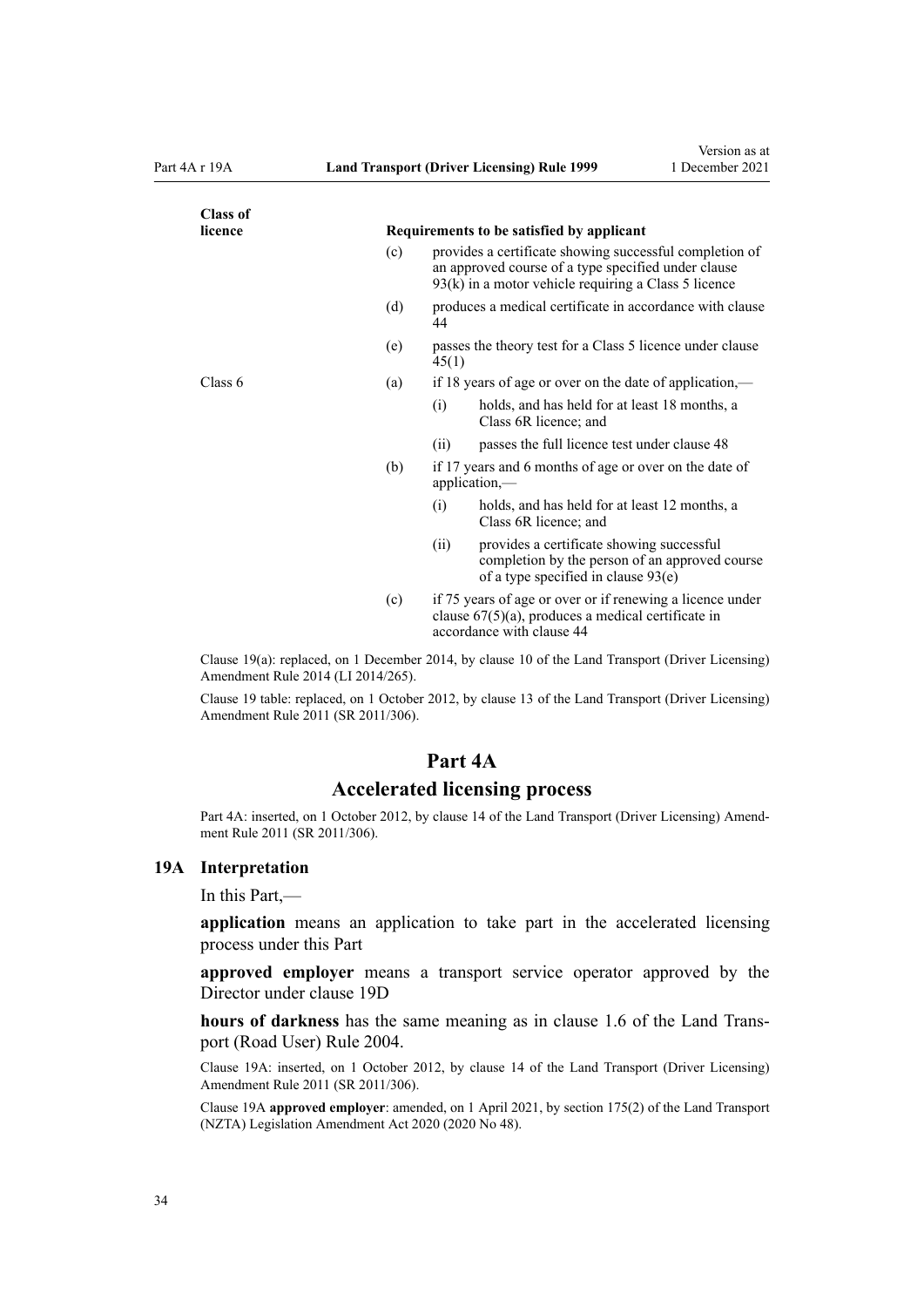- (1) A person may apply to the Director under this Part to take part as a driver in the accelerated licensing process to obtain a Class 4 licence or a Class 5 licence (as the case may be), if the person—
	- (a) holds, and has held a Class 1 licence for—
		- (i) at least 2 years, if under 25 years of age; or
		- (ii) at least 12 months, if 25 years of age or over; and
	- (b) holds a Class 2 licence.

<span id="page-34-0"></span>Version as at

- (2) A transport service operator may apply to the Director under this Part to take part as an approved employer in the accelerated licensing process if the operator has—
	- (a) an operator safety rating of 4 stars or more as specified in clause 2.1(2) of Land Transport Rule: Operator Safety Rating 2008, if a rating has been assigned; and
	- (b) a reporting and control system that is—
		- (i) approved by the Director in writing; and
		- (ii) designed to provide appropriate supervision of a driver participat‐ ing in the accelerated licensing process.

Clause 19B: inserted, on 1 October 2012, by [clause 14](http://legislation.govt.nz/pdflink.aspx?id=DLM3956511) of the Land Transport (Driver Licensing) Amendment Rule 2011 (SR 2011/306).

Clause 19B(1): amended, on 1 April 2021, by [section 175\(2\)](http://legislation.govt.nz/pdflink.aspx?id=LMS286883) of the Land Transport (NZTA) Legis‐ lation Amendment Act 2020 (2020 No 48).

Clause 19B(2): amended, on 1 April 2021, by [section 175\(2\)](http://legislation.govt.nz/pdflink.aspx?id=LMS286883) of the Land Transport (NZTA) Legis‐ lation Amendment Act 2020 (2020 No 48).

Clause 19B(2)(b)(i): amended, on 1 April 2021, by [section 175\(2\)](http://legislation.govt.nz/pdflink.aspx?id=LMS286883) of the Land Transport (NZTA) Legislation Amendment Act 2020 (2020 No 48).

#### **19C Form of application**

- (1) An application to take part in the accelerated licensing process must be made on an application form approved by the Director.
- (2) The application must include the following information:
	- (a) the applicant's full name and address:
	- (b) the applicant's driver licence number:
	- (c) if the application is to take part as a driver, the name of the applicant's employer during the accelerated licensing process and the employer's transport service licence number:
	- (d) the licence class to which the application relates:
	- (e) details of any traffic offences committed by the applicant.
- (3) If the application is to take part as a driver, the applicant must produce to the Director a medical certificate in accordance with [clause 44](#page-54-0).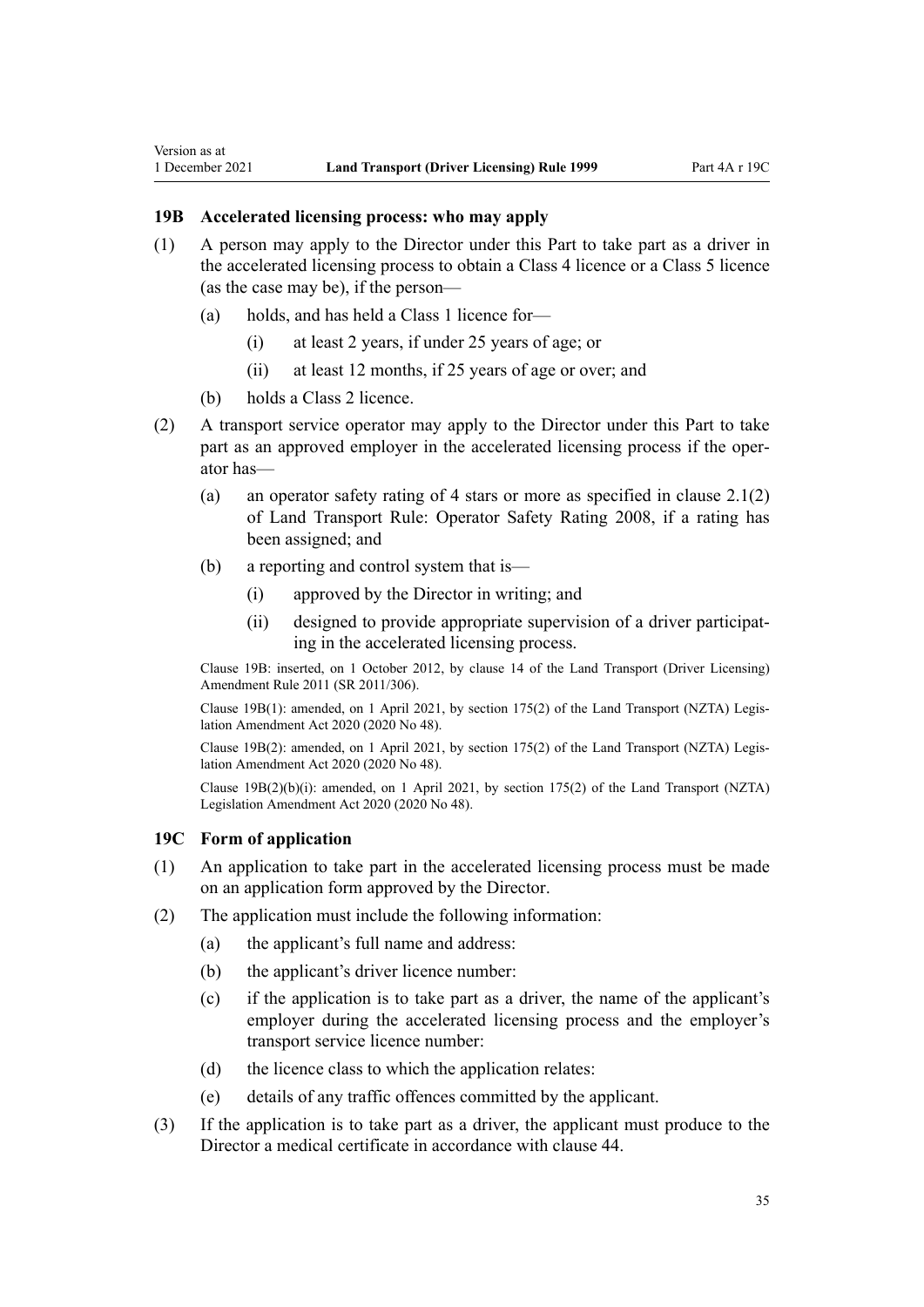<span id="page-35-0"></span>Clause 19C: inserted, on 1 October 2012, by [clause 14](http://legislation.govt.nz/pdflink.aspx?id=DLM3956511) of the Land Transport (Driver Licensing) Amendment Rule 2011 (SR 2011/306).

Clause 19C(1): amended, on 1 April 2021, by [section 175\(2\)](http://legislation.govt.nz/pdflink.aspx?id=LMS286883) of the Land Transport (NZTA) Legis‐ lation Amendment Act 2020 (2020 No 48).

Clause 19C(3): amended, on 1 April 2021, by [section 175\(2\)](http://legislation.govt.nz/pdflink.aspx?id=LMS286883) of the Land Transport (NZTA) Legis‐ lation Amendment Act 2020 (2020 No 48).

#### **19D Approval to take part in accelerated licensing process**

The Director may approve an application to take part in the accelerated licensing process as a driver or an employer if the Director considers that the appli‐ cant is—

- (a) a suitable candidate for the process; and
- (b) likely to comply with the requirements of this Part.

Clause 19D: inserted, on 1 October 2012, by [clause 14](http://legislation.govt.nz/pdflink.aspx?id=DLM3956511) of the Land Transport (Driver Licensing) Amendment Rule 2011 (SR 2011/306).

Clause 19D: amended, on 1 April 2021, by [section 175\(2\)](http://legislation.govt.nz/pdflink.aspx?id=LMS286883) of the Land Transport (NZTA) Legislation Amendment Act 2020 (2020 No 48).

#### **19E Revocation of approval**

The Director may revoke an approval of a driver or an employer under clause 19D if—

- (a) the driver does not comply with any of the conditions specified in [clause](#page-36-0) [19H\(3\)](#page-36-0) or [19K\(3\);](#page-38-0) or
- (b) the employer is assigned an operator safety rating of 1, 2, or 3 stars under clause 2.1(2) of Land Transport Rule: Operator Safety Rating 2008, if a rating has been assigned; or
- (c) the Director considers that the employer's reporting and control system does not provide appropriate supervision of the driver.

Clause 19E: inserted, on 1 October 2012, by [clause 14](http://legislation.govt.nz/pdflink.aspx?id=DLM3956511) of the Land Transport (Driver Licensing) Amendment Rule 2011 (SR 2011/306).

Clause 19E: amended, on 1 April 2021, by [section 175\(2\)](http://legislation.govt.nz/pdflink.aspx?id=LMS286883) of the Land Transport (NZTA) Legislation Amendment Act 2020 (2020 No 48).

Clause 19E(c): amended, on 1 April 2021, by [section 175\(2\)](http://legislation.govt.nz/pdflink.aspx?id=LMS286883) of the Land Transport (NZTA) Legis‐ lation Amendment Act 2020 (2020 No 48).

#### *Stage 1: Preliminary assessment*

Heading: inserted, on 1 October 2012, by [clause 14](http://legislation.govt.nz/pdflink.aspx?id=DLM3956511) of the Land Transport (Driver Licensing) Amendment Rule 2011 (SR 2011/306).

#### **19F Notice of approval to commence stage 1**

- (1) On approving an application under clause 19D, the Director must provide the driver with a written notice of approval to commence stage 1.
- (2) The notice of approval must state—
	- (a) the applicant's name and driver licence number; and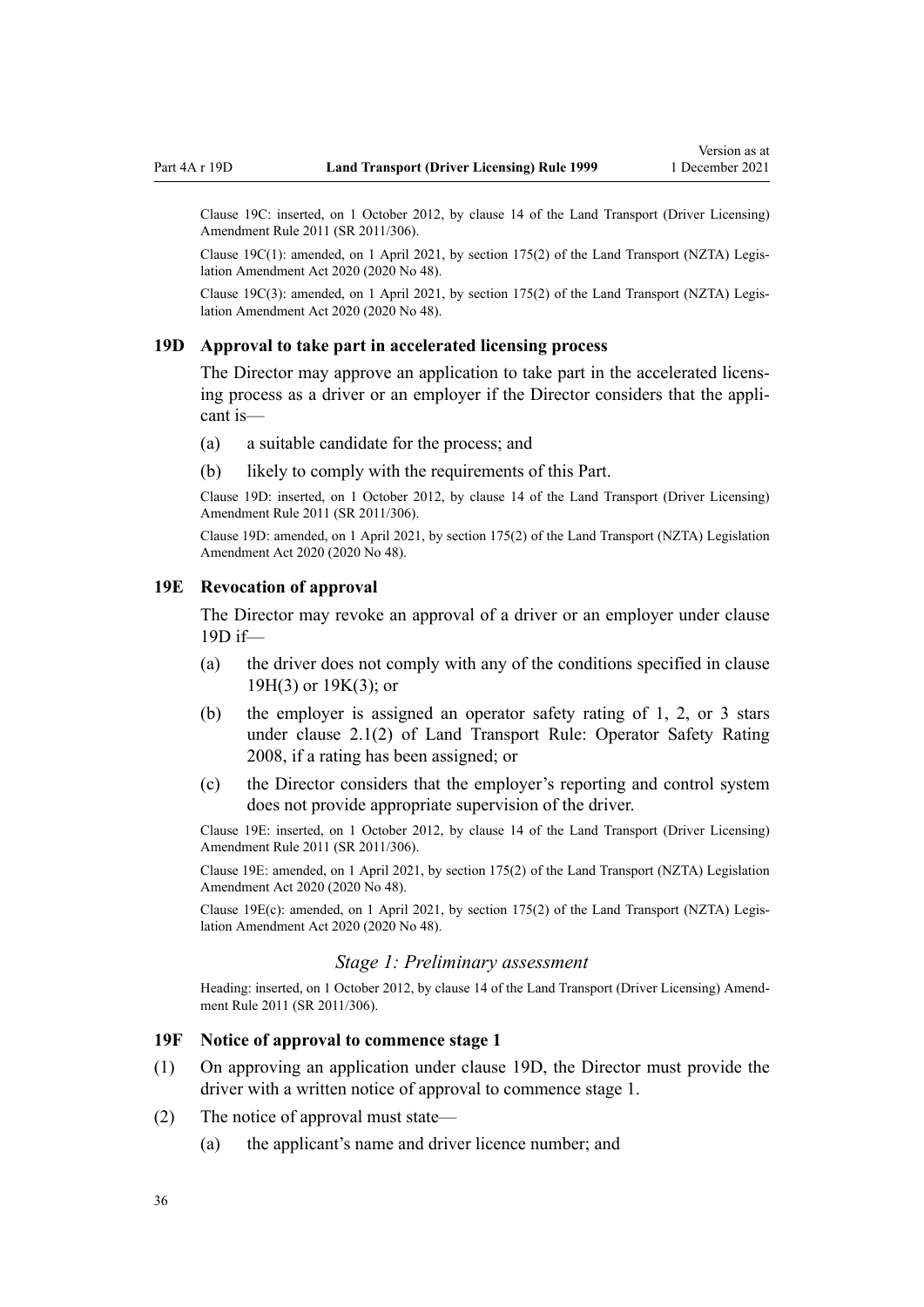- (b) whether the approval is in respect of a Class 4 or Class 5 licence.
- (3) The Director must specify an expiry date on the notice of approval after which date the approval is no longer valid for the purpose of commencing stage 1.

Clause 19F: inserted, on 1 October 2012, by [clause 14](http://legislation.govt.nz/pdflink.aspx?id=DLM3956511) of the Land Transport (Driver Licensing) Amendment Rule 2011 (SR 2011/306).

Clause 19F(1): amended, on 1 April 2021, by [section 175\(2\)](http://legislation.govt.nz/pdflink.aspx?id=LMS286883) of the Land Transport (NZTA) Legis‐ lation Amendment Act 2020 (2020 No 48).

Clause 19F(3): amended, on 1 April 2021, by [section 175\(2\)](http://legislation.govt.nz/pdflink.aspx?id=LMS286883) of the Land Transport (NZTA) Legis‐ lation Amendment Act 2020 (2020 No 48).

### **19G Stage 1: preliminary assessment**

<span id="page-36-0"></span>Version as at

A driver whose application has been approved by the Director must successfully complete a preliminary assessment to determine the driver's suitability to drive a vehicle for which either a Class 4 or Class 5 licence is required in accordance with the conditions set out in clause 19H(3).

Clause 19G: inserted, on 1 October 2012, by [clause 14](http://legislation.govt.nz/pdflink.aspx?id=DLM3956511) of the Land Transport (Driver Licensing) Amendment Rule 2011 (SR 2011/306).

Clause 19G: amended, on 1 April 2021, by [section 175\(2\)](http://legislation.govt.nz/pdflink.aspx?id=LMS286883) of the Land Transport (NZTA) Legislation Amendment Act 2020 (2020 No 48).

### *Stage 2: Supervised driving with conditions and assessment*

Heading: inserted, on 1 October 2012, by [clause 14](http://legislation.govt.nz/pdflink.aspx?id=DLM3956511) of the Land Transport (Driver Licensing) Amendment Rule 2011 (SR 2011/306).

#### **19H Stage 2: supervised driving with conditions**

- (1) A driver who has successfully completed the stage 1 assessment under clause 19G may be issued with a written notice of approval by the Director to drive a motor vehicle for which either a Class 4 or Class 5 licence would otherwise be required.
- (2) The notice of approval must state the conditions with which the driver must comply.
- (3) The conditions are that the driver—
	- (a) must carry the notice of approval at all times when driving a vehicle to which the approval relates:
	- (b) must produce the notice of approval for inspection without delay after being required to do so by an enforcement officer:
	- (c) may only be employed by the approved employer specified under [clause](#page-34-0)  $19C(2)(c)$  while driving a vehicle for which either a Class 4 or Class 5 licence is required:
	- (d) must maintain a logbook in a format specified in clause 8.1(6) of Land Transport Rule: Work Time and Logbooks 2007:
	- (e) must comply with the rest breaks requirements specified in clause 2.1(1) of Land Transport Rule: Work Time and Logbooks 2007 or in any vari‐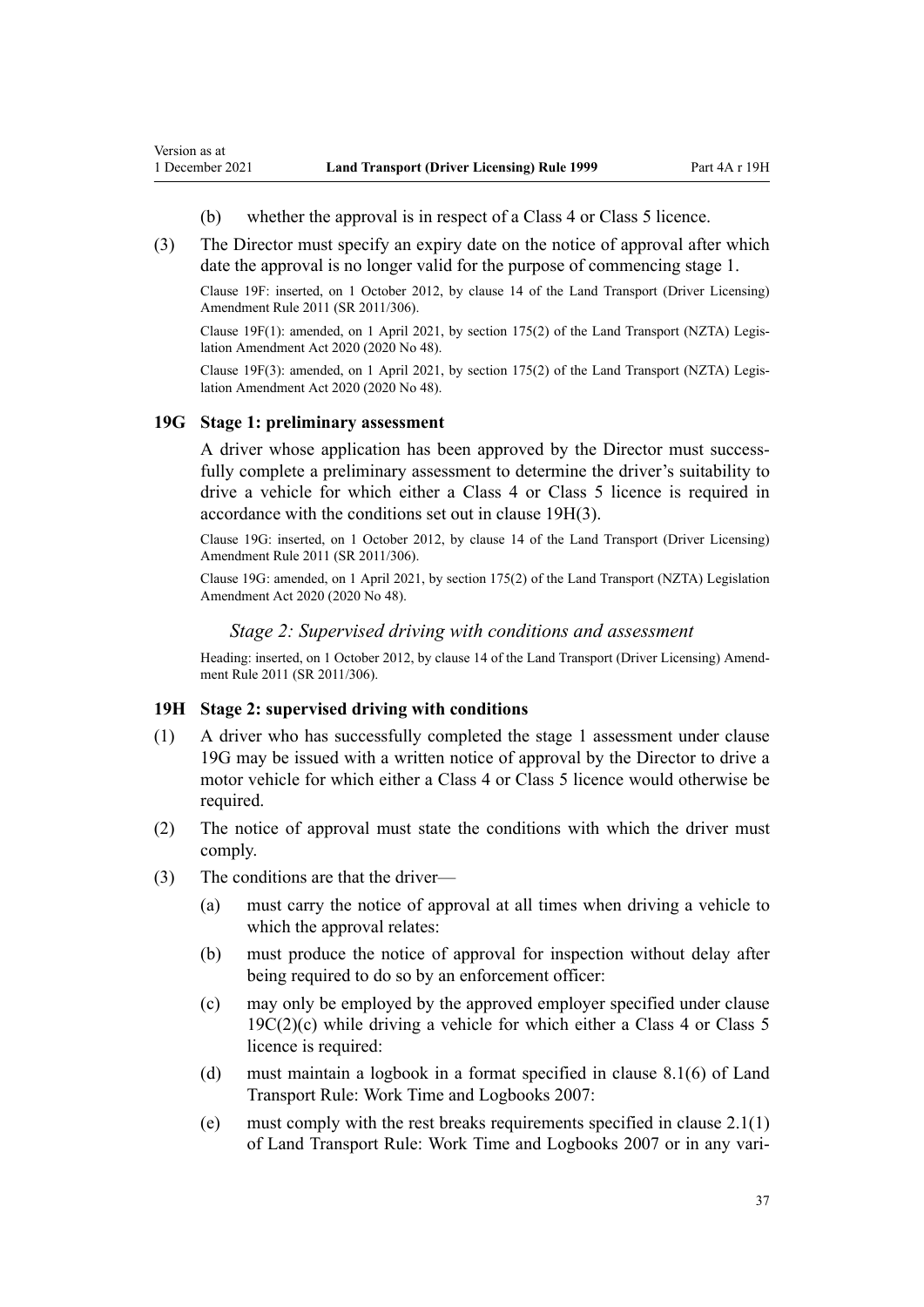<span id="page-37-0"></span>ation of those requirements that are approved by the Director (including an alternative fatigue management scheme):

- (f) must not drive the vehicle for more than 8 hours in a cumulative work day:
- (g) must not undertake any other work time duties, except those specified in the notice of approval:
- (h) must not drive the vehicle during the hours of darkness:
- (i) must not drive the vehicle unless accompanied by a supervisor.
- (4) Despite subclause (3)(c), a driver who changes employment may continue to take part in the accelerated licensing process only if the driver's new employer is an approved employer and the Director has approved the change for the pur‐ poses of this Part.
- (5) The driver must not drive a vehicle to which the approval relates unless accom‐ panied by a supervisor who—
	- (a) holds, and has held for at least 2 years, a New Zealand full licence of a class that authorises the person to drive that vehicle; and
	- (b) is in charge of the vehicle; and
	- (c) is seated next to the driver at all times.
- (6) The Director must specify an expiry date on the notice of approval after which date the approval is no longer valid.

Clause 19H: inserted, on 1 October 2012, by [clause 14](http://legislation.govt.nz/pdflink.aspx?id=DLM3956511) of the Land Transport (Driver Licensing) Amendment Rule 2011 (SR 2011/306).

Clause 19H(1): amended, on 1 April 2021, by [section 175\(2\)](http://legislation.govt.nz/pdflink.aspx?id=LMS286883) of the Land Transport (NZTA) Legis‐ lation Amendment Act 2020 (2020 No 48).

Clause 19H(3)(e): amended, on 1 April 2021, by [section 175\(2\)](http://legislation.govt.nz/pdflink.aspx?id=LMS286883) of the Land Transport (NZTA) Legis‐ lation Amendment Act 2020 (2020 No 48).

Clause 19H(4): amended, on 1 April 2021, by [section 175\(2\)](http://legislation.govt.nz/pdflink.aspx?id=LMS286883) of the Land Transport (NZTA) Legis‐ lation Amendment Act 2020 (2020 No 48).

Clause 19H(6): amended, on 1 April 2021, by [section 175\(2\)](http://legislation.govt.nz/pdflink.aspx?id=LMS286883) of the Land Transport (NZTA) Legis‐ lation Amendment Act 2020 (2020 No 48).

#### **19I Application to undertake stage 2 assessment**

- (1) A driver who has completed at least 60 hours of supervised driving in a vehicle for which a Class 4 or Class 5 licence is required may apply to the Director to undertake a stage 2 assessment.
- (2) The application must be in a form approved by the Director and be accompan‐ ied by a signed statement from the driver and the applicant's approved employer that the conditions set out in [clause 19H\(3\)](#page-36-0) have been complied with.
- (3) The Director may approve an application to take part in a stage 2 assessment if the Director considers that the applicant is a suitable candidate for the process and has completed the requirements set out in [clause 19G.](#page-36-0)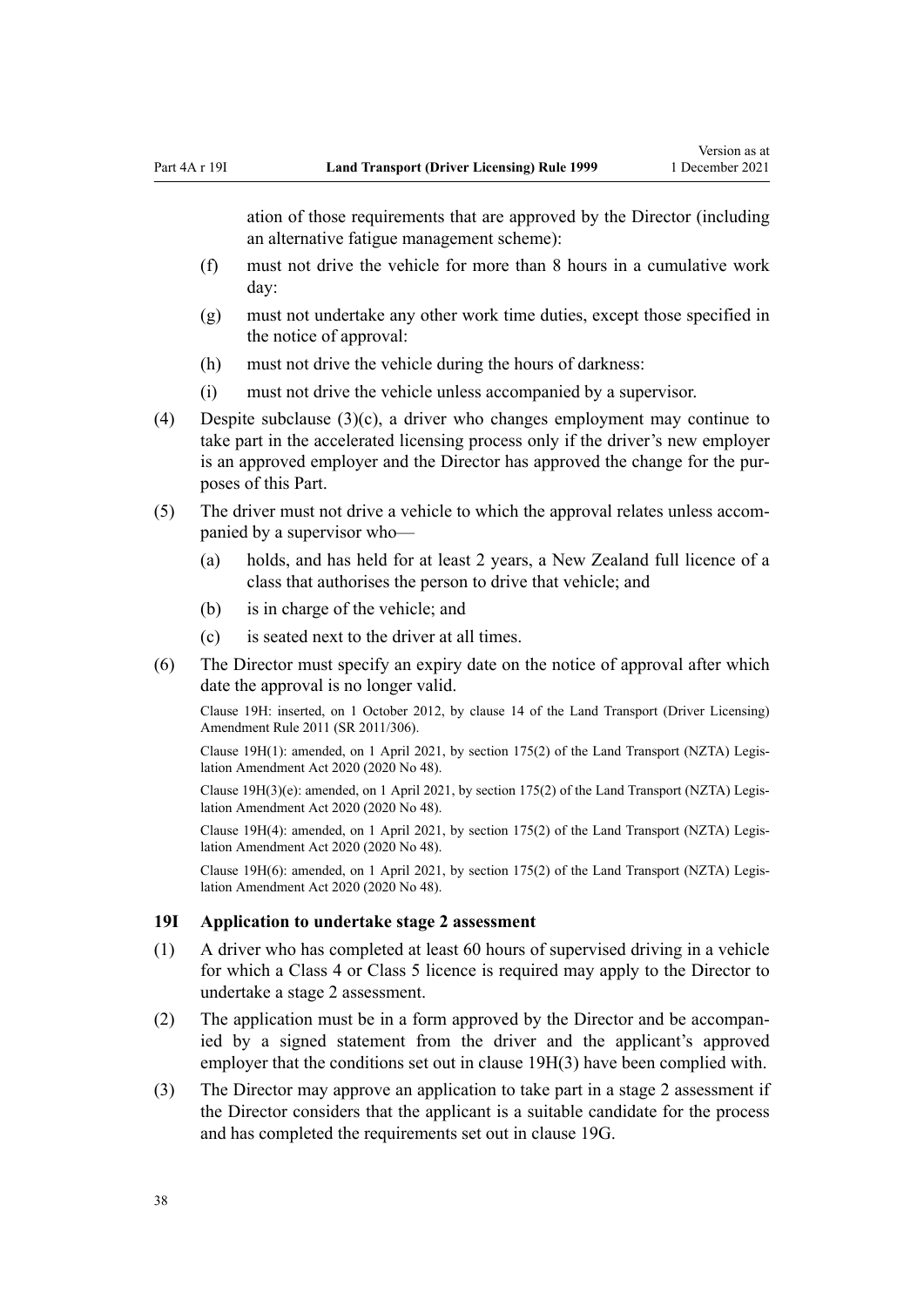<span id="page-38-0"></span>Version as at

Clause 19I: inserted, on 1 October 2012, by [clause 14](http://legislation.govt.nz/pdflink.aspx?id=DLM3956511) of the Land Transport (Driver Licensing) Amendment Rule 2011 (SR 2011/306).

Clause 19I(1): amended, on 1 April 2021, by [section 175\(2\)](http://legislation.govt.nz/pdflink.aspx?id=LMS286883) of the Land Transport (NZTA) Legis‐ lation Amendment Act 2020 (2020 No 48).

Clause 19I(2): amended, on 1 April 2021, by [section 175\(2\)](http://legislation.govt.nz/pdflink.aspx?id=LMS286883) of the Land Transport (NZTA) Legis‐ lation Amendment Act 2020 (2020 No 48).

Clause 19I(3): amended, on 1 April 2021, by [section 175\(2\)](http://legislation.govt.nz/pdflink.aspx?id=LMS286883) of the Land Transport (NZTA) Legis‐ lation Amendment Act 2020 (2020 No 48).

### **19J Stage 2 assessment**

- $(1)$  A driver whose application has been approved under [clause 19I\(3\)](#page-37-0) must successfully complete a course specified in [clause 93\(j\)](#page-96-0) to determine the driver's suitability for an approval to drive a vehicle for which either a Class 4 or Class 5 licence is required in accordance with the conditions set out in clause 19K(3).
- (2) The course provider must issue a driver who successfully completes the course with a certificate of completion.
- (3) The certificate must show the licence class for which the assessment was taken.

Clause 19J: inserted, on 1 October 2012, by [clause 14](http://legislation.govt.nz/pdflink.aspx?id=DLM3956511) of the Land Transport (Driver Licensing) Amendment Rule 2011 (SR 2011/306).

### *Stage 3: Unsupervised driving with conditions and assessment*

Heading: inserted, on 1 October 2012, by [clause 14](http://legislation.govt.nz/pdflink.aspx?id=DLM3956511) of the Land Transport (Driver Licensing) Amendment Rule 2011 (SR 2011/306).

### **19K Stage 3: unsupervised driving with conditions**

- $(1)$  A driver who has successfully completed the requirements of a course specified in [clause 93\(j\)](#page-96-0) may be issued with a written notice of approval by the Director to drive a vehicle for which either a Class 4 or Class 5 licence would otherwise be required.
- (2) A notice of approval must state the conditions with which the driver must com‐ ply.
- (3) The conditions are that the driver—
	- (a) must carry the notice of approval at all times when driving a vehicle to which the approval relates:
	- (b) must produce the notice of approval for inspection without delay if required to do so by an enforcement officer:
	- (c) may only be employed by the approved employer specified under [clause](#page-34-0)  $19C(2)(c)$  while driving a vehicle for which either a Class 4 or Class 5 licence is required:
	- (d) must maintain a logbook in a format specified in clause 8.1(6) of Land Transport Rule: Work Time and Logbooks 2007:
	- (e) must comply with the rest breaks requirements specified in clause 2.1(1) of Land Transport Rule: Work Time and Logbooks 2007 or in any vari‐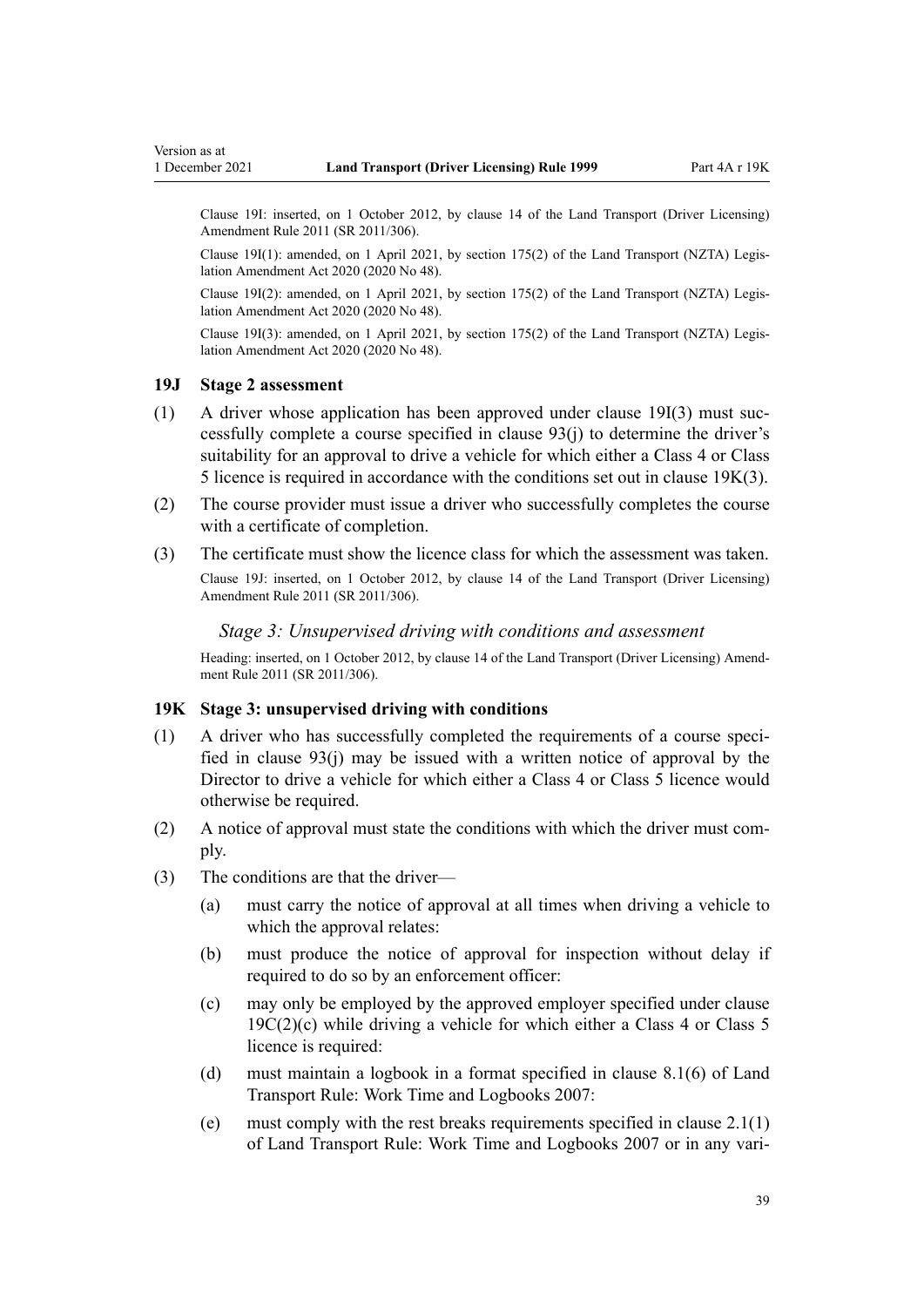ation of those requirements that are approved by the Director (including an alternative fatigue management scheme):

- (f) may only drive for more than 8 hours in each cumulative work day when 140 hours or more of unsupervised driving of the vehicle have been completed:
- (g) must not undertake any other work time duties, except those specified in the notice of approval:
- (h) may only drive during the hours of darkness when 60 hours or more of unsupervised driving of the vehicle have been completed.
- (4) Despite subclause  $(3)(c)$ , a driver who changes employment may continue to take part in the accelerated licensing process only if the driver's new employer is an approved employer and the Director has approved the change for the purposes of this Part.
- (5) The Director must state an expiry date on the notice of approval after which date the approval is no longer valid.

Clause 19K: inserted, on 1 October 2012, by [clause 14](http://legislation.govt.nz/pdflink.aspx?id=DLM3956511) of the Land Transport (Driver Licensing) Amendment Rule 2011 (SR 2011/306).

Clause 19K(1): amended, on 1 April 2021, by [section 175\(2\)](http://legislation.govt.nz/pdflink.aspx?id=LMS286883) of the Land Transport (NZTA) Legis‐ lation Amendment Act 2020 (2020 No 48).

Clause 19K(3)(e): amended, on 1 April 2021, by [section 175\(2\)](http://legislation.govt.nz/pdflink.aspx?id=LMS286883) of the Land Transport (NZTA) Legis‐ lation Amendment Act 2020 (2020 No 48).

Clause 19K(4): amended, on 1 April 2021, by [section 175\(2\)](http://legislation.govt.nz/pdflink.aspx?id=LMS286883) of the Land Transport (NZTA) Legis‐ lation Amendment Act 2020 (2020 No 48).

Clause 19K(5): amended, on 1 April 2021, by [section 175\(2\)](http://legislation.govt.nz/pdflink.aspx?id=LMS286883) of the Land Transport (NZTA) Legis‐ lation Amendment Act 2020 (2020 No 48).

*Exit assessment and obtaining Class 4 or Class 5 licence*

Heading: inserted, on 1 October 2012, by [clause 14](http://legislation.govt.nz/pdflink.aspx?id=DLM3956511) of the Land Transport (Driver Licensing) Amendment Rule 2011 (SR 2011/306).

### **19L Application to undertake exit assessment**

- (1) A driver who has completed at least 200 hours of unsupervised driving may apply to the Director for an approval to undertake a course assessing the driver's driving skills specified in [clause 93\(k\)](#page-96-0).
- (2) The application must be in a form approved by the Director and be accompan‐ ied by a signed statement from the driver and the driver's employer that the conditions specified in [clause 19K\(3\)](#page-38-0) have been complied with.
- (3) To avoid doubt, the hours of unsupervised driving accumulated for the pur‐ poses of an exit assessment are in addition to the hours of supervised driving specified in [clause 19I\(1\).](#page-37-0)
- (4) An applicant under this clause must have completed at least 20 hours of unsupervised driving during the hours of darkness.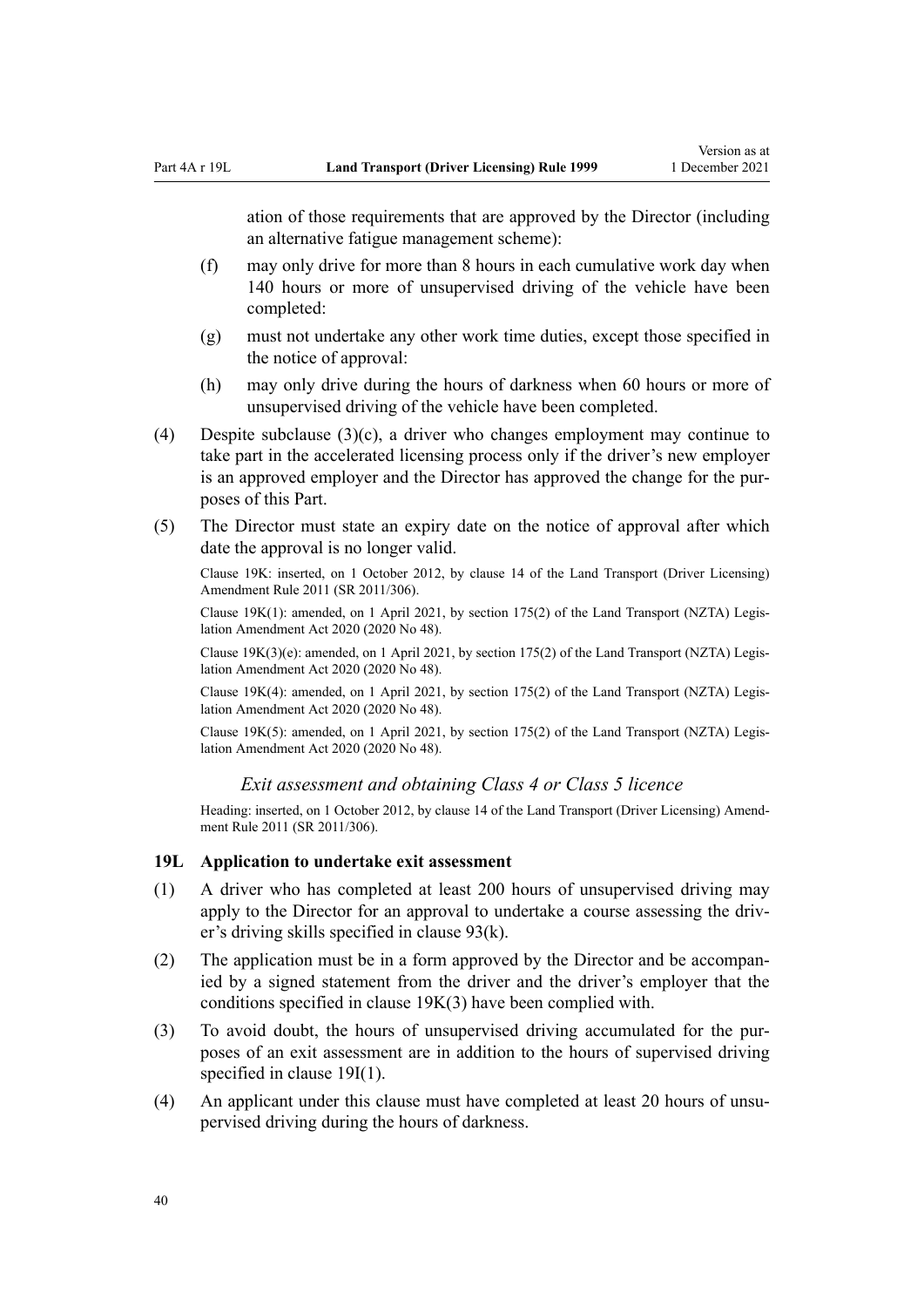Clause 19L: inserted, on 1 October 2012, by [clause 14](http://legislation.govt.nz/pdflink.aspx?id=DLM3956511) of the Land Transport (Driver Licensing) Amendment Rule 2011 (SR 2011/306).

Clause 19L(1): amended, on 1 April 2021, by [section 175\(2\)](http://legislation.govt.nz/pdflink.aspx?id=LMS286883) of the Land Transport (NZTA) Legis‐ lation Amendment Act 2020 (2020 No 48).

Clause 19L(2): amended, on 1 April 2021, by [section 175\(2\)](http://legislation.govt.nz/pdflink.aspx?id=LMS286883) of the Land Transport (NZTA) Legis‐ lation Amendment Act 2020 (2020 No 48).

### **19M Exit assessment**

- (1) A driver whose application has been approved under clause 19L must success‐ fully complete an exit assessment specified in [clause 93\(k\)](#page-96-0) to determine the driver's suitability to hold a Class 4 or Class 5 licence.
- (2) The course provider must issue a driver who successfully completes the exit assessment with a certificate of completion.
- (3) The certificate must show the licence class for which the assessment was taken.

Clause 19M: inserted, on 1 October 2012, by [clause 14](http://legislation.govt.nz/pdflink.aspx?id=DLM3956511) of the Land Transport (Driver Licensing) Amendment Rule 2011 (SR 2011/306).

# **19N Obtaining Class 4 or Class 5 licence**

On successful completion of an exit assessment, a person is entitled to apply for and to be issued with a Class 4 or Class 5 licence (as the case may be) if the person complies with the requirements of [clause 19](#page-30-0) in relation to a Class 4 or Class 5 licence.

Clause 19N: inserted, on 1 October 2012, by [clause 14](http://legislation.govt.nz/pdflink.aspx?id=DLM3956511) of the Land Transport (Driver Licensing) Amendment Rule 2011 (SR 2011/306).

# **Part 5**

# **Endorsements**

### *Dangerous goods (D) endorsement*

### **20 When dangerous goods endorsement required**

A person who drives a motor vehicle that is transporting dangerous goods must hold a dangerous goods endorsement if required to do so under Land Transport Rule: Dangerous Goods 2005.

Clause 20: amended, on 1 October 2011, by [clause 15](http://legislation.govt.nz/pdflink.aspx?id=DLM3956721) of the Land Transport (Driver Licensing) Amendment Rule 2011 (SR 2011/306).

# **21 Obtaining dangerous goods endorsement**

A person is entitled to obtain a dangerous goods endorsement on that person's driver licence if the person—

- (a) has made an application in accordance with [Part 3;](#page-21-0) and
- (b) provides a certificate of his or her successful completion of an approved course of a type specified in clause  $93(b)(iii)$  that is issued within 60 days of the date of the application.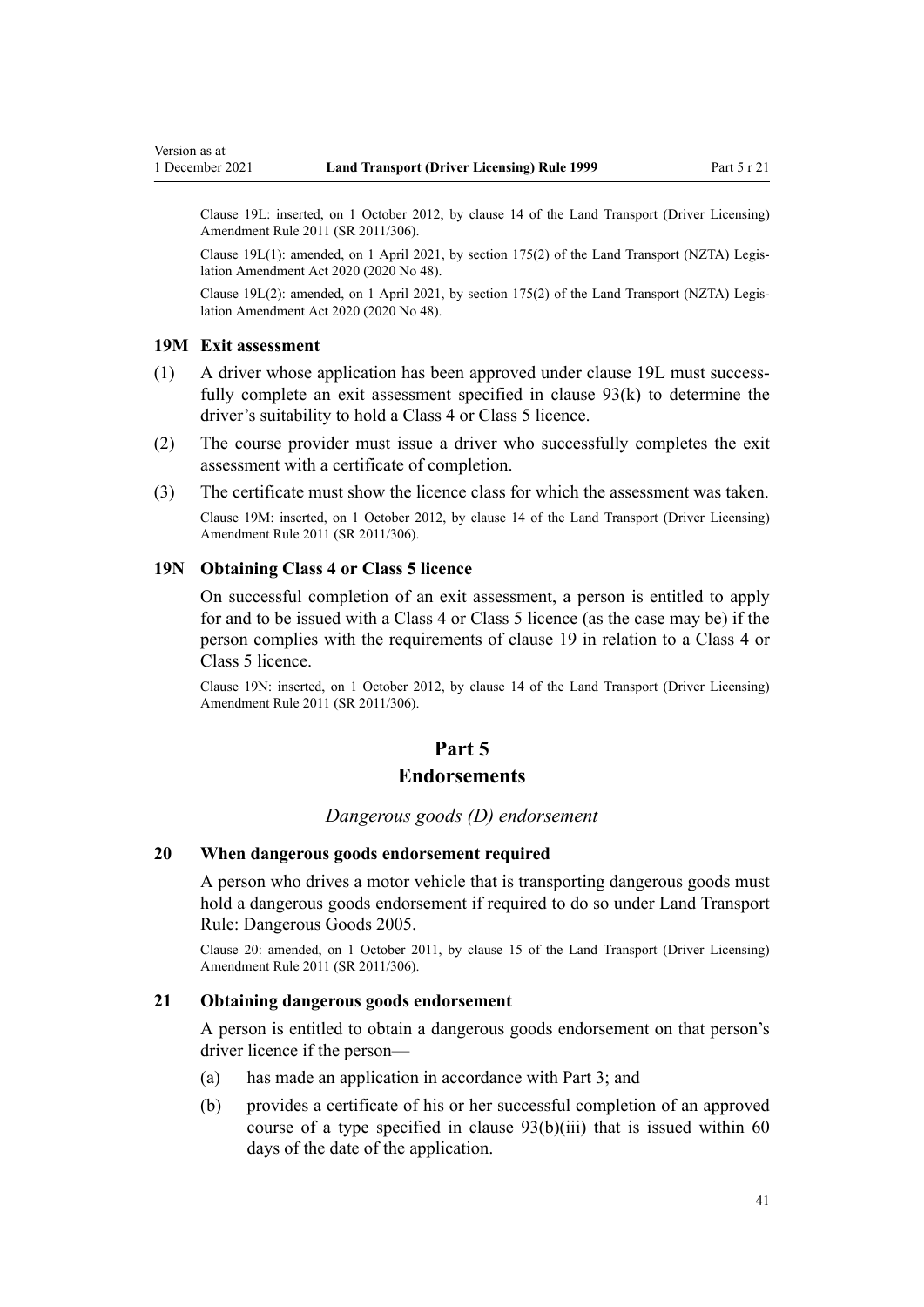Clause 21(a): replaced, on 1 December 2014, by [clause 11](http://legislation.govt.nz/pdflink.aspx?id=DLM6216924) of the Land Transport (Driver Licensing) Amendment Rule 2014 (LI 2014/265).

Clause 21(b): replaced, on 1 October 2012, by [clause 16](http://legislation.govt.nz/pdflink.aspx?id=DLM3956513) of the Land Transport (Driver Licensing) Amendment Rule 2011 (SR 2011/306).

# *Driving instructor (I) endorsement*

### **22 When driving instructor endorsement required**

A person who, for financial or commercial gain, provides instruction on a road in driving a motor vehicle must hold a driving instructor endorsement for those classes of licence that relate to the motor vehicles for which the person intends to provide instruction.

Clause 22: amended, on 22 June 2005, by [section 95\(10\)](http://legislation.govt.nz/pdflink.aspx?id=DLM353501) of the Land Transport Amendment Act 2005 (2005 No 77).

### **23 Obtaining driving instructor endorsement**

- (1) A person is entitled to obtain a driving instructor endorsement on that person's driver licence if—
	- (a) the person has made an application in accordance with [Part 3](#page-21-0); and
	- (b) the person holds, and has held for at least 2 years, a New Zealand full licence of a class that authorises the person to drive a vehicle of a type in which the applicant intends to provide instruction; and
	- (c) the person provides evidence of his or her successful completion of an approved course of a type specified in [clause 93\(b\)\(iv\)](#page-96-0); and
	- (d) the person passes a full licence test under [clause 48](#page-57-0) unless, in the 5 years immediately preceding the date of application, the person has passed a full licence test required for a Class 1 licence; and
	- (e) the person produces a medical certificate in accordance with [clause 44;](#page-54-0) and
	- (f) the person consents to the carrying out of checks as to whether or not the person is a fit and proper person to be the holder of a driving instructor endorsement, and consents to the carrying out of those checks from time to time during the period of validity of the endorsement; and
	- (g) the Director is satisfied in accordance with [clause 35\(1\)](#page-48-0) that the person is a fit and proper person to be the holder of a driving instructor endorse‐ ment.
- (2) Despite subclause (1), a person who holds a driving instructor endorsement and who applies to add another class of vehicle to that endorsement is entitled to obtain a driving instructor endorsement for that class of vehicle if—
	- (a) the person holds, and has held for at least 2 years, a New Zealand full licence of a class that authorises the person to drive that class of vehicle; and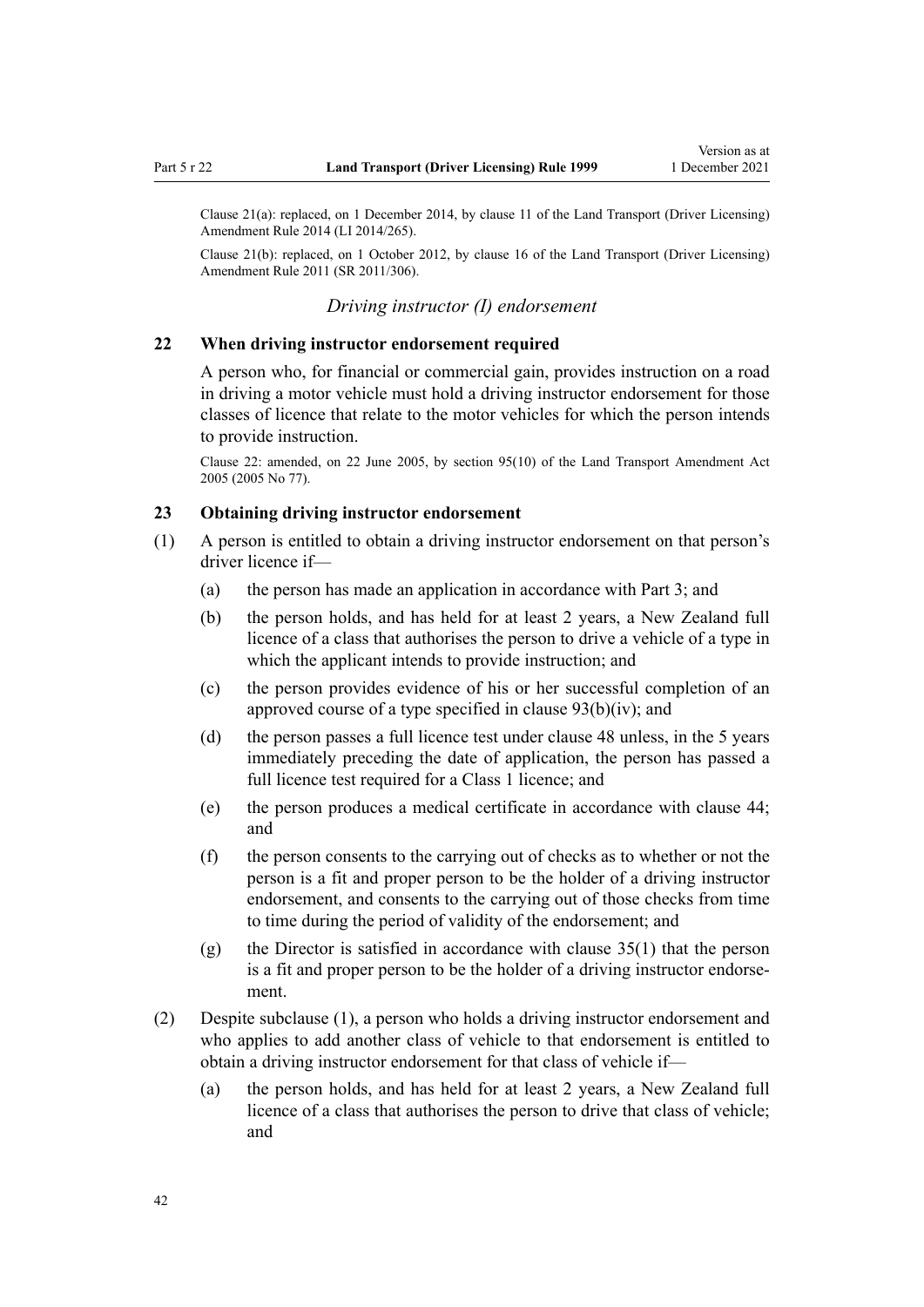(b) the person complies with—

Version as at

- (i) the provisions listed in subclause  $(1)(a)$ , other than [clause 13](#page-25-0); and
- (ii) subclause  $(1)(f)$  and  $(g)$ .

Clause 23(1)(a): replaced, on 1 December 2014, by [clause 12](http://legislation.govt.nz/pdflink.aspx?id=DLM6216925) of the Land Transport (Driver Licens‐ ing) Amendment Rule 2014 (LI 2014/265).

Clause 23(1)(b): amended, on 1 October 2011, by [clause 17\(1\)](http://legislation.govt.nz/pdflink.aspx?id=DLM3956722) of the Land Transport (Driver Licens‐ ing) Amendment Rule 2011 (SR 2011/306).

Clause 23(1)(d): substituted, on 1 June 2006, by [clause 11](http://legislation.govt.nz/pdflink.aspx?id=DLM375696) of the Land Transport (Driver Licensing) Amendment Rule 2006 (SR 2006/84).

Clause 23(1)(d): amended, on 1 August 2011, by [section 100\(4\)](http://legislation.govt.nz/pdflink.aspx?id=DLM3231293) of the Land Transport (Road Safety and Other Matters) Amendment Act 2011 (2011 No 13).

Clause 23(1)(f): amended, on 4 October 1999, by [clause 9\(1\)](http://legislation.govt.nz/pdflink.aspx?id=DLM293677) of the Land Transport (Driver Licens‐ ing) Amendment Rule 1999 (SR 1999/302).

Clause  $23(1)(g)$ : amended, on 1 April 2021, by [section 175\(2\)](http://legislation.govt.nz/pdflink.aspx?id=LMS286883) of the Land Transport (NZTA) Legislation Amendment Act 2020 (2020 No 48).

Clause 23(2): added, on 4 October 1999, by [clause 9\(2\)](http://legislation.govt.nz/pdflink.aspx?id=DLM293677) of the Land Transport (Driver Licensing) Amendment Rule 1999 (SR 1999/302).

Clause 23(2)(a): amended, on 1 October 2011, by [clause 17\(2\)](http://legislation.govt.nz/pdflink.aspx?id=DLM3956722) of the Land Transport (Driver Licens‐ ing) Amendment Rule 2011 (SR 2011/306).

#### **24 Vehicles in which driving instructor endorsement authorises instruction**

A driving instructor endorsement, when followed by a licence class number, authorises the holder to provide instruction in the driving of motor vehicles to which that licence class relates.

## **25 Holder of driving instructor endorsement must retain records of instruction provided and comply with requirements arising out of audits**

The holder of a driving instructor endorsement must—

- (a) retain, for at least 12 months after the instruction is provided, records of the driving instruction provided by the person for financial or commer‐ cial gain; and
- (b) comply with any requirement made in writing by the Director to that person arising out of an audit of that person under [section 198](http://legislation.govt.nz/pdflink.aspx?id=DLM435602) of the Act.

Clause 25(a): amended, on 22 June 2005, by [section 95\(10\)](http://legislation.govt.nz/pdflink.aspx?id=DLM353501) of the Land Transport Amendment Act 2005 (2005 No 77).

Clause 25(b): amended, on 1 April 2021, by [section 175\(2\)](http://legislation.govt.nz/pdflink.aspx?id=LMS286883) of the Land Transport (NZTA) Legis‐ lation Amendment Act 2020 (2020 No 48).

## *Passenger (P) endorsement*

### **26 When passenger endorsement required**

- (1) A person must hold a passenger endorsement if that person drives—
	- (a) a motor vehicle that is operated in a passenger service; or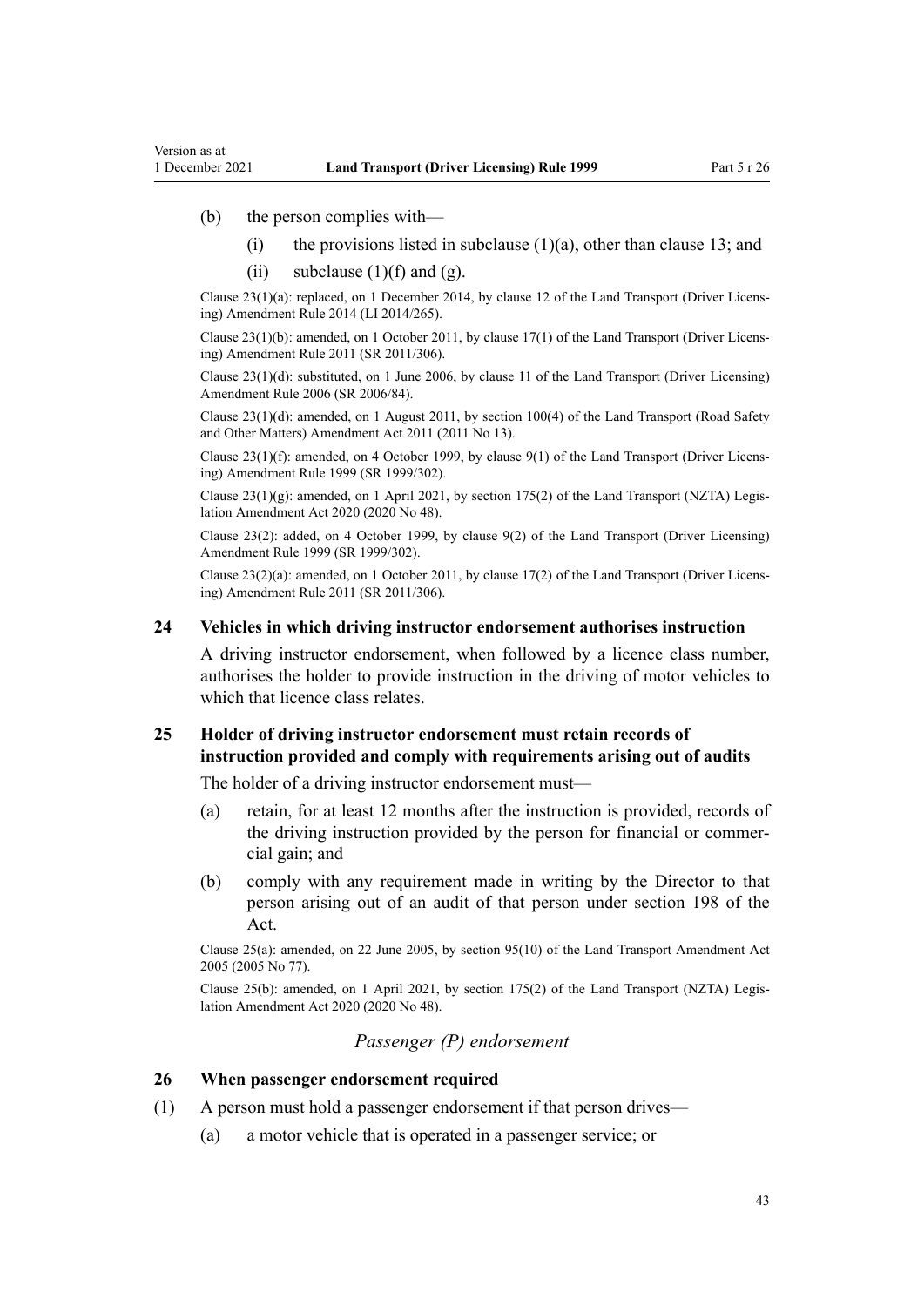#### (b) *[Revoked]*

- (2) Despite subclause (1), a passenger endorsement is not required if the transport is provided in any of the following situations:
	- (a) when the motor vehicle is an ambulance being used in an ambulance ser‐ vice; or
	- (b) when an employer is providing transport for the employer's employees and the driver is an employee of that employer; or
	- (c) when a car pool is being conducted in which persons are carried to or from their place of employment, business, or education under a costsharing arrangement between occupants of the vehicle; or
	- (d) when a parent is transporting a child under a Ministry of Education transport allowance; or
	- (e) when the driver is a volunteer driving the motor vehicle to assist in the activities of an incorporated charitable organisation or a hospital; or
	- (f) when the motor vehicle is being operated to escort a lawfully detained person by—
		- (i) a personal guard; or
		- (ii) a Police employee; or
		- (iii) a security officer; or
	- (g) when the only person or persons being carried in the vehicle, in addition to the driver, is or are present—
		- (i) to service or test the vehicle; or
		- (ii) to instruct or test the driver; or
		- (iii) to receive instruction; or
	- (h) when the driver is a private chauffeur; or
	- (i) when the motor vehicle is being used in a facilitated cost-sharing arrangement.
- (3) In subclause  $(2)(f)$ ,—

**personal guard** has the meaning given to it in [section 10](http://legislation.govt.nz/pdflink.aspx?id=DLM1594507) of the Private Security Personnel and Private Investigators Act 2010

**Police employee** has the meaning given to it in [section 4](http://legislation.govt.nz/pdflink.aspx?id=DLM1102132) of the Policing Act 2008

**security officer** means a person appointed or engaged under [section 17](http://legislation.govt.nz/pdflink.aspx?id=DLM295415) of the Corrections Act 2004.

Clause 26(1)(b): revoked, on 1 October 2007, by [section 95\(11\)](http://legislation.govt.nz/pdflink.aspx?id=DLM353501) of the Land Transport Amendment Act 2005 (2005 No 77).

Clause 26(2)(f): replaced, on 1 November 2012, by [clause 7\(1\)](http://legislation.govt.nz/pdflink.aspx?id=DLM4773437) of the Land Transport (Driver Licens‐ ing) Amendment Rule 2012 (SR 2012/302).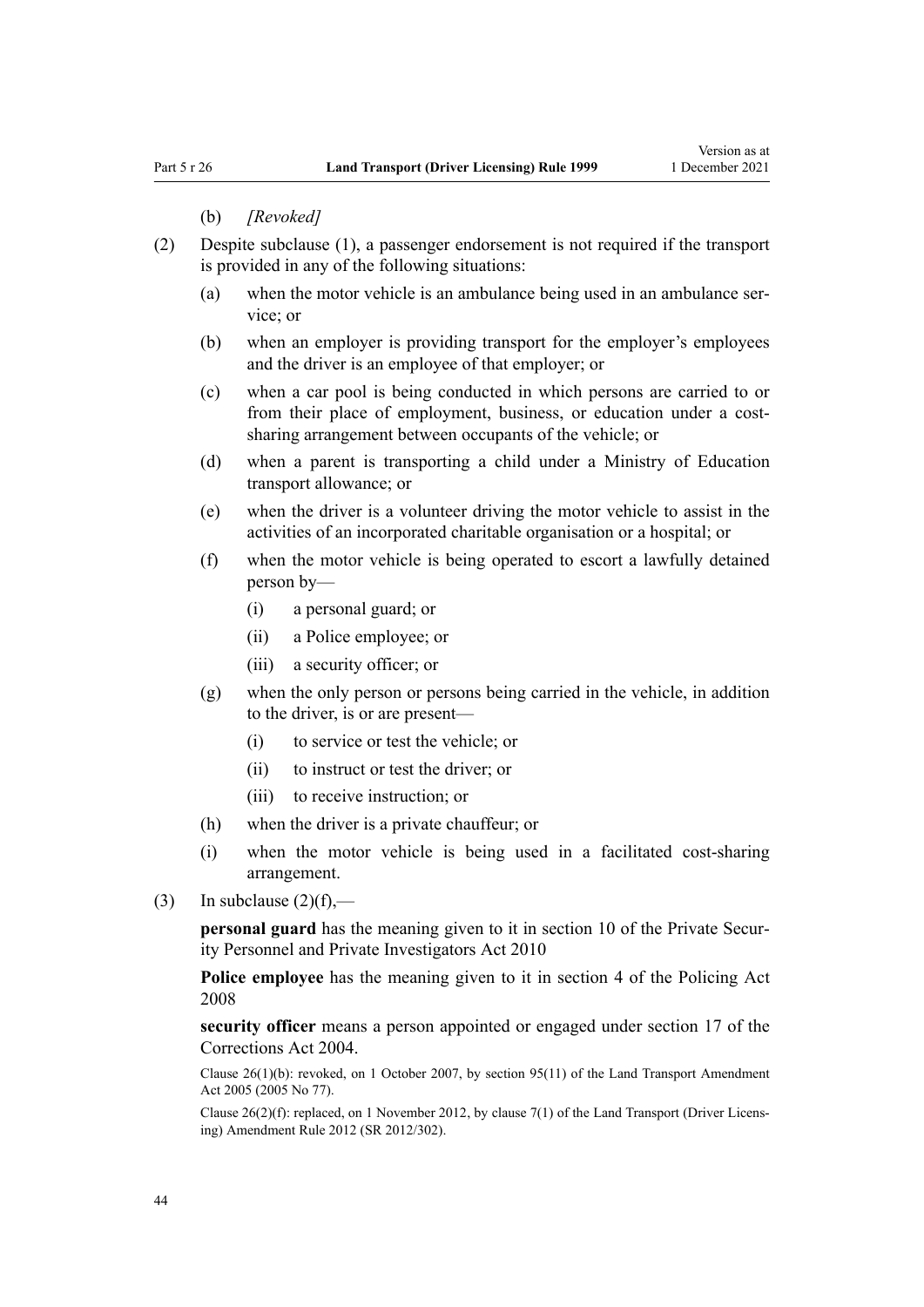Clause  $26(2)(g)$ : added, on 1 June 2006, by [clause 12\(2\)](http://legislation.govt.nz/pdflink.aspx?id=DLM375697) of the Land Transport (Driver Licensing) Amendment Rule 2006 (SR 2006/84).

Clause 26(2)(h): added, on 1 June 2006, by [clause 12\(2\)](http://legislation.govt.nz/pdflink.aspx?id=DLM375697) of the Land Transport (Driver Licensing) Amendment Rule 2006 (SR 2006/84).

Clause 26(2)(h): amended, on 1 October 2017, by [section 110\(8\)](http://legislation.govt.nz/pdflink.aspx?id=DLM6960929) of the Land Transport Amendment Act 2017 (2017 No 34).

Clause  $26(2)(i)$ : inserted, on 1 October 2017, by [section 110\(8\)](http://legislation.govt.nz/pdflink.aspx?id=DLM6960929) of the Land Transport Amendment Act 2017 (2017 No 34).

Clause 26(3): added, on 1 June 2006, by [clause 12\(3\)](http://legislation.govt.nz/pdflink.aspx?id=DLM375697) of the Land Transport (Driver Licensing) Amendment Rule 2006 (SR 2006/84).

Clause 26(3) **personal guard**: inserted, on 1 April 2011, by [section 121\(2\)](http://legislation.govt.nz/pdflink.aspx?id=DLM1594656) of the Private Security Personnel and Private Investigators Act 2010 (2010 No 115).

Clause 26(3) **Police employee**: inserted, on 1 November 2012, by [clause 7\(2\)](http://legislation.govt.nz/pdflink.aspx?id=DLM4773437) of the Land Transport (Driver Licensing) Amendment Rule 2012 (SR 2012/302).

Clause 26(3) **security guard**: revoked, on 1 April 2011, by [section 121\(2\)](http://legislation.govt.nz/pdflink.aspx?id=DLM1594656) of the Private Security Personnel and Private Investigators Act 2010 (2010 No 115).

Clause 26(3) **security officer**: substituted, on 16 June 2008, by [clause 9](http://legislation.govt.nz/pdflink.aspx?id=DLM1317912) of the Land Transport (Driver Licensing) Amendment Rule 2008 (SR 2008/119).

# **27 Obtaining passenger endorsement**

- (1) A person is entitled to obtain a passenger endorsement on that person's driver licence if—
	- (a) the person has made an application in accordance with [Part 3](#page-21-0); and
	- (b) the person holds, and has held for at least 2 years, a New Zealand full licence of a class other than Class 6; and
	- (c) *[Revoked]*
	- (d) *[Revoked]*
	- (e) the person produces a medical certificate in accordance with [clause 44;](#page-54-0) and
	- (f) the person consents to the carrying out of checks as to whether or not the person is a fit and proper person to be the holder of a passenger endorse‐ ment, and consents to the carrying out of those checks from time to time during the period of validity of the endorsement; and
	- (g) the Director is satisfied in accordance with [clause 35\(1\)](#page-48-0) that the person is a fit and proper person to be the holder of a passenger endorsement.
- (2) Despite subclause (1), a person need not comply with paragraph (d) of that sub‐ clause if,—
	- (a) at the close of 2 May 1999, the person held a Class CL or Class DL licence; and
	- (b) the person applies for a passenger endorsement before 3 May 2001.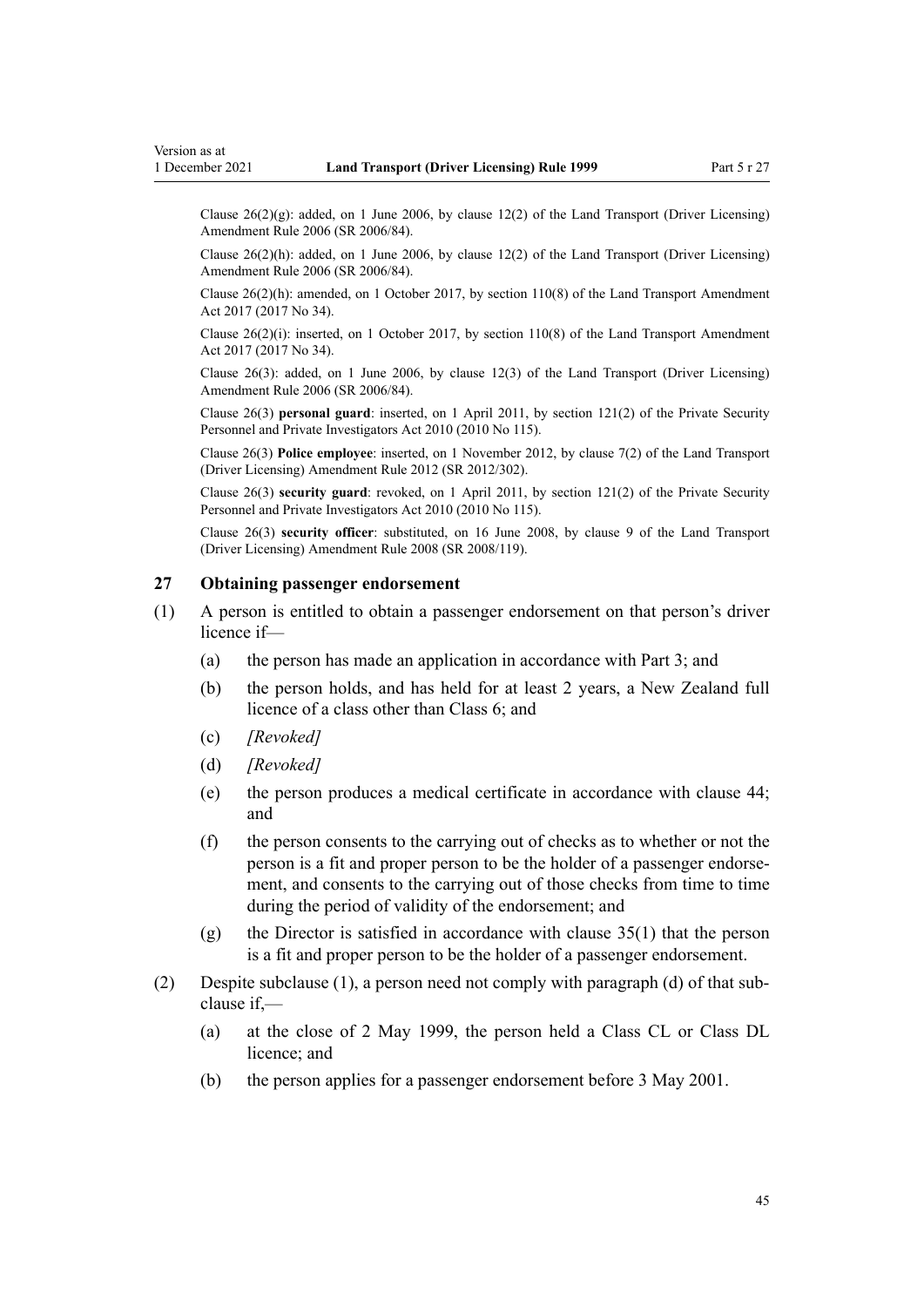Clause 27(1)(a): replaced, on 1 December 2014, by [clause 13](http://legislation.govt.nz/pdflink.aspx?id=DLM6216926) of the Land Transport (Driver Licens‐ ing) Amendment Rule 2014 (LI 2014/265).

Clause 27(1)(b): amended, on 1 October 2011, by [clause 18](http://legislation.govt.nz/pdflink.aspx?id=DLM3956723) of the Land Transport (Driver Licensing) Amendment Rule 2011 (SR 2011/306).

Clause 27(1)(c): revoked, on 1 October 2017, by [clause 6](http://legislation.govt.nz/pdflink.aspx?id=DLM7420930) of the Land Transport (Driver Licensing) Amendment Rule 2017 (LI 2017/265).

Clause  $27(1)(d)$ : revoked, on 1 October 2017, by section  $110(8)$  of the Land Transport Amendment Act 2017 (2017 No 34).

Clause 27(1)(f): amended, on 4 October 1999, by [clause 10\(1\)](http://legislation.govt.nz/pdflink.aspx?id=DLM293678) of the Land Transport (Driver Licens‐ ing) Amendment Rule 1999 (SR 1999/302).

Clause 27(1)(g): amended, on 1 April 2021, by [section 175\(2\)](http://legislation.govt.nz/pdflink.aspx?id=LMS286883) of the Land Transport (NZTA) Legis‐ lation Amendment Act 2020 (2020 No 48).

Clause 27(2): added, on 4 October 1999, by [clause 10\(2\)](http://legislation.govt.nz/pdflink.aspx?id=DLM293678) of the Land Transport (Driver Licensing) Amendment Rule 1999 (SR 1999/302).

# *Forklift, roller, tracks, and wheels (special-type vehicle F, R, T and W) endorsements*

### **28 When special-type vehicle endorsement required**

A person who drives a special-type vehicle on a road must hold the appropriate special-type vehicle endorsement as specified in [Schedule 4](#page-117-0), unless the person holds a class 2 licence and the vehicle—

- (a) is also an agricultural motor vehicle; and
- (b) has a gross laden weight of less than 18 000 kg; and
- (c) is driven at a speed not exceeding 40 kph.

Clause 28: replaced, on 1 June 2013, by [clause 7](http://legislation.govt.nz/pdflink.aspx?id=DLM5102242) of the Land Transport (Driver Licensing) Amend‐ ment Rule 2013 (SR 2013/100).

# **29 Obtaining special-type endorsement**

A person is entitled to obtain a special-type endorsement on that person's driver licence if the person—

- (a) has made an application in accordance with [Part 3;](#page-21-0) and
- (b) holds a New Zealand full licence of a class, other than Class 6, that authorises the person to drive motor vehicles of an equivalent gross laden weight to the special-type vehicle the person intends to drive; and
- (c) provides a certificate showing successful completion by the person of the appropriate approved course of a type specified in subparagraphs (v) to (viii) of [clause 93\(b\).](#page-96-0)

Clause 29(a): replaced, on 1 December 2014, by [clause 14](http://legislation.govt.nz/pdflink.aspx?id=DLM6216927) of the Land Transport (Driver Licensing) Amendment Rule 2014 (LI 2014/265).

Clause 29(b): amended, on 1 October 2011, by [clause 19](http://legislation.govt.nz/pdflink.aspx?id=DLM3956724) of the Land Transport (Driver Licensing) Amendment Rule 2011 (SR 2011/306).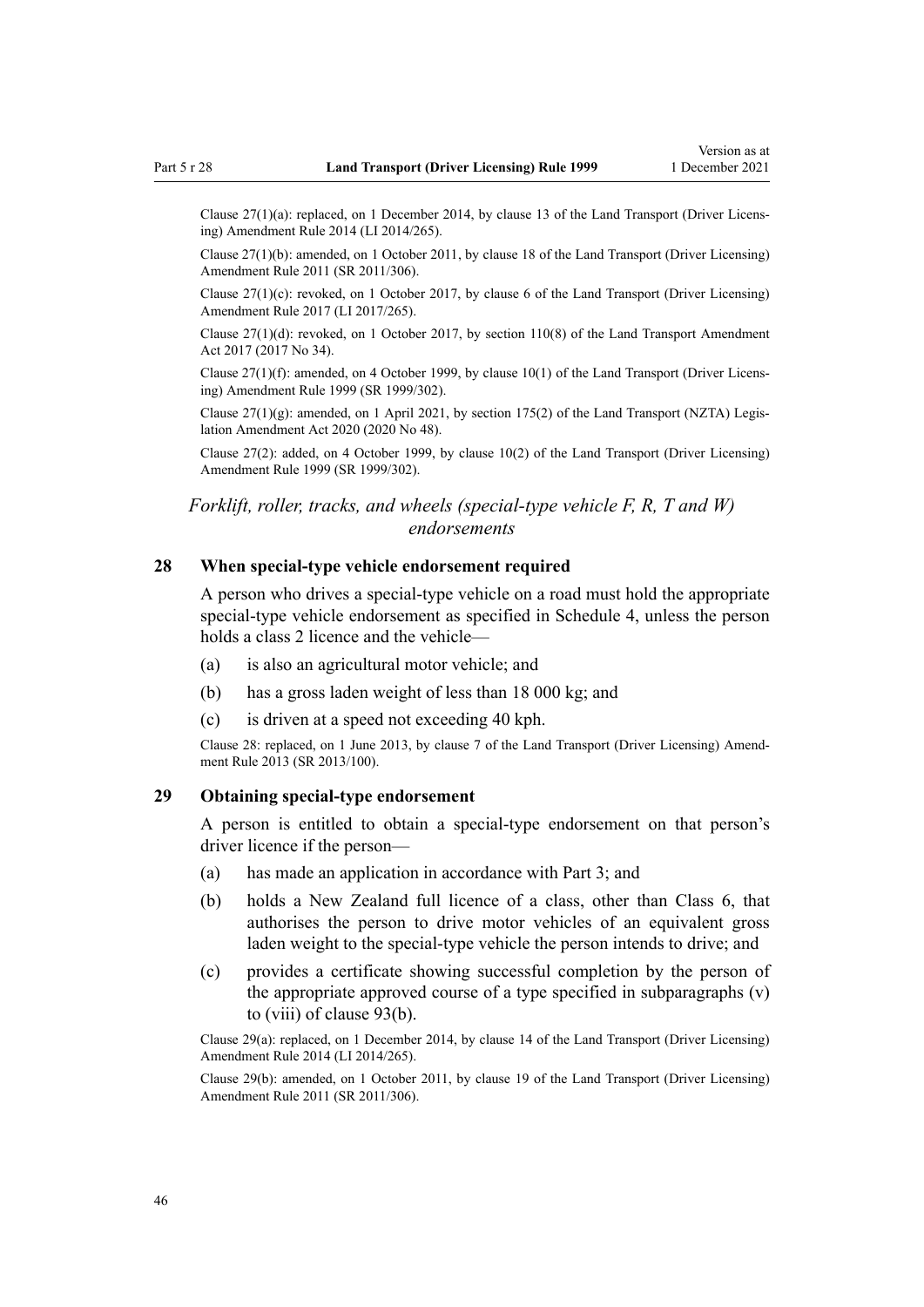# *Testing officer (O) endorsement*

## **30 When testing officer endorsement required**

A person who conducts tests of practical driving skill required under [clause 48](#page-57-0) or [clause 49](#page-57-0) must hold a testing officer endorsement.

# **31 Obtaining testing officer endorsement**

A person is entitled to obtain a testing officer endorsement on that person's driver licence if—

- (a) the person has made an application in accordance with [Part 3](#page-21-0); and
- (b) the person holds, and has held for at least 2 years, a New Zealand full licence of a class other than Class 6; and
- (ba) the person passes a full licence test under [clause 48](#page-57-0) unless, in the 5 years immediately preceding the date of application, the person has passed a full licence test required for a Class 1 licence; and
- (c) the person passes a certification test under [clause 54](#page-60-0); and
- (d) the person produces a medical certificate in accordance with [clause 44;](#page-54-0) and
- (e) the person consents to the carrying out of checks as to whether or not the person is a fit and proper person to be the holder of a testing officer endorsement, and consents to the carrying out of those checks from time to time during the period of validity of the endorsement; and
- (f) the Director is satisfied in accordance with clause  $35(1)$  that the person is a fit and proper person to be the holder of a testing officer endorse‐ ment.

Clause 31(a): replaced, on 1 December 2014, by [clause 15](http://legislation.govt.nz/pdflink.aspx?id=DLM6216928) of the Land Transport (Driver Licensing) Amendment Rule 2014 (LI 2014/265).

Clause 31(b): amended, on 1 October 2011, by [clause 20](http://legislation.govt.nz/pdflink.aspx?id=DLM3956725) of the Land Transport (Driver Licensing) Amendment Rule 2011 (SR 2011/306).

Clause 31(ba): inserted, on 1 June 2006, by [clause 14](http://legislation.govt.nz/pdflink.aspx?id=DLM376103) of the Land Transport (Driver Licensing) Amendment Rule 2006 (SR 2006/84).

Clause 31(ba): amended, on 1 August 2011, by [section 100\(4\)](http://legislation.govt.nz/pdflink.aspx?id=DLM3231293) of the Land Transport (Road Safety and Other Matters) Amendment Act 2011 (2011 No 13).

Clause 31(e): amended, on 4 October 1999, by [clause 11](http://legislation.govt.nz/pdflink.aspx?id=DLM293679) of the Land Transport (Driver Licensing) Amendment Rule 1999 (SR 1999/302).

Clause 31(f): amended, on 1 April 2021, by [section 175\(2\)](http://legislation.govt.nz/pdflink.aspx?id=LMS286883) of the Land Transport (NZTA) Legislation Amendment Act 2020 (2020 No 48).

# **32 Holder of testing officer endorsement must retain records of driver testing undertaken and comply with requirements arising out of audits**

The holder of a testing officer endorsement must—

(a) retain, for at least 12 months after the testing is provided, records of the driver testing undertaken by the person for hire or reward; and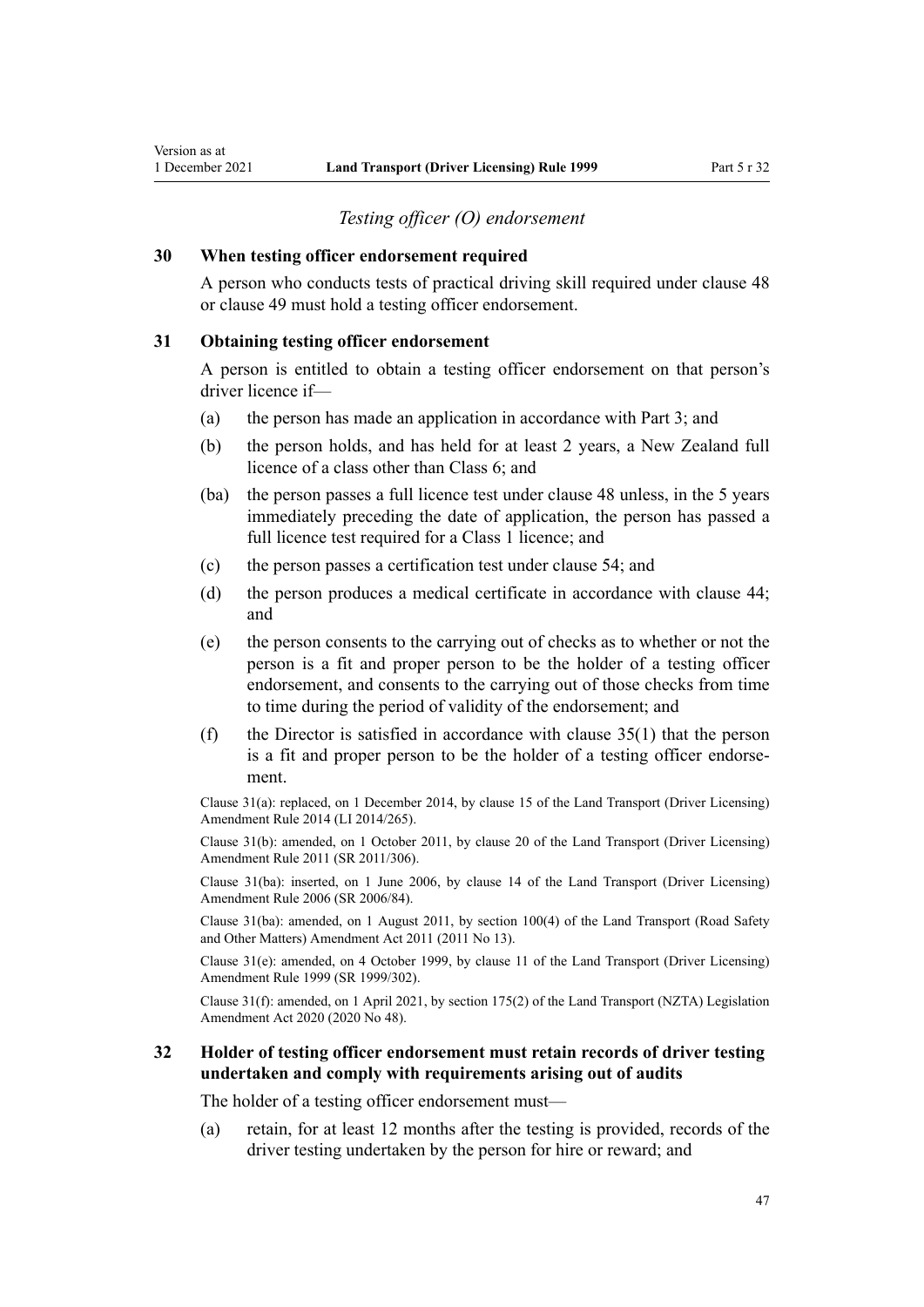(b) comply with any requirement made in writing by the Director to that person arising out of an audit of that person under [section 198](http://legislation.govt.nz/pdflink.aspx?id=DLM435602) of the Act.

Clause 32(b): amended, on 1 April 2021, by [section 175\(2\)](http://legislation.govt.nz/pdflink.aspx?id=LMS286883) of the Land Transport (NZTA) Legis‐ lation Amendment Act 2020 (2020 No 48).

*Vehicle recovery (V) endorsement*

# **33 When vehicle recovery endorsement required**

A person who drives a vehicle recovery service vehicle while it is being used in a vehicle recovery service must hold a vehicle recovery endorsement.

# **34 Obtaining vehicle recovery endorsement**

- (1) A person is entitled to obtain a vehicle recovery endorsement on that person's driver licence if—
	- (a) the person has made an application in accordance with [Part 3](#page-21-0); and
	- (b) the person holds, and has held for at least 2 years, a New Zealand full licence of a class other than Class 6; and
	- (c) the person passes a full licence test under [clause 48](#page-57-0) unless, in the 5 years immediately preceding the date of application, the person has passed a full licence test required for a Class 1 licence; and
	- (d) the person provides evidence of successful completion by the person of an approved course of a type specified in clause  $93(b)(ii)$ ; and
	- (e) the person produces a medical certificate in accordance with [clause 44;](#page-54-0) and
	- (f) the person consents to the carrying out of checks as to whether or not the person is a fit and proper person to be the holder of a vehicle recovery endorsement, and consents to the carrying out of those checks from time to time during the period of validity of the endorsement; and
	- (g) the Director is satisfied in accordance with [clause 35\(1\)](#page-48-0) that the person is a fit and proper person to be the holder of a vehicle recovery endorsement.
- (2) Despite subclause (1), a person need not comply with paragraph (d) of that sub‐ clause if,—
	- (a) at the close of 2 May 1999, the person held a Class NL licence; and
	- (b) the person applies for a vehicle recovery endorsement before 3 May 2001.

Clause 34(1)(a): replaced, on 1 December 2014, by [clause 16](http://legislation.govt.nz/pdflink.aspx?id=DLM6216929) of the Land Transport (Driver Licens‐ ing) Amendment Rule 2014 (LI 2014/265).

Clause 34(1)(b): amended, on 1 October 2011, by [clause 21](http://legislation.govt.nz/pdflink.aspx?id=DLM3956726) of the Land Transport (Driver Licensing) Amendment Rule 2011 (SR 2011/306).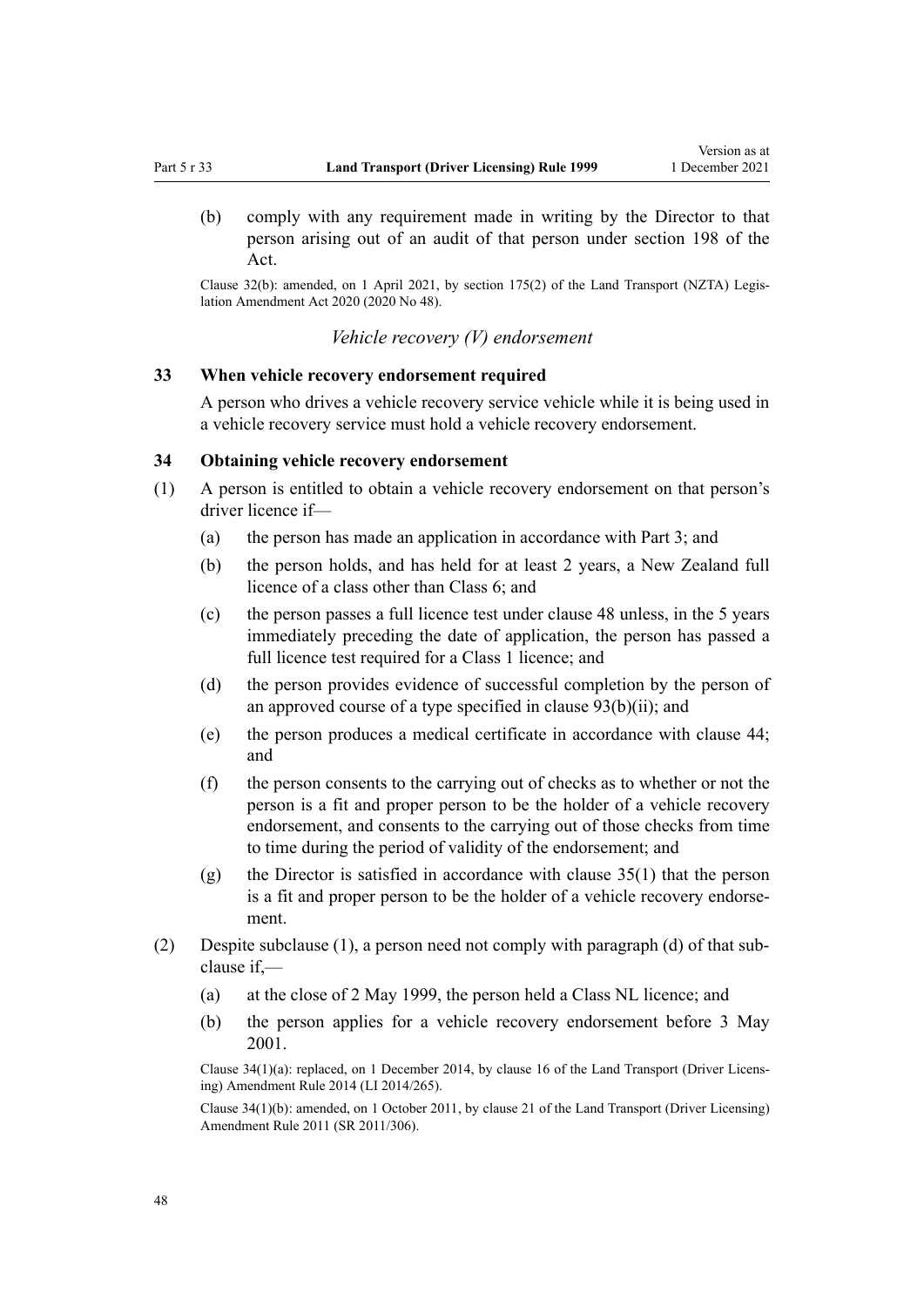<span id="page-48-0"></span>Clause  $34(1)(c)$ : amended, on 1 August 2011, by [section 100\(4\)](http://legislation.govt.nz/pdflink.aspx?id=DLM3231293) of the Land Transport (Road Safety and Other Matters) Amendment Act 2011 (2011 No 13).

Clause 34(1)(c): amended, on 1 June 2006, by [clause 15\(2\)](http://legislation.govt.nz/pdflink.aspx?id=DLM376104) of the Land Transport (Driver Licensing) Amendment Rule 2006 (SR 2006/84).

Clause 34(1)(f): amended, on 4 October 1999, by [clause 12\(1\)](http://legislation.govt.nz/pdflink.aspx?id=DLM293680) of the Land Transport (Driver Licens‐ ing) Amendment Rule 1999 (SR 1999/302).

Clause  $34(1)(g)$ : amended, on 1 April 2021, by [section 175\(2\)](http://legislation.govt.nz/pdflink.aspx?id=LMS286883) of the Land Transport (NZTA) Legislation Amendment Act 2020 (2020 No 48).

Clause 34(2): added, on 4 October 1999, by [clause 12\(2\)](http://legislation.govt.nz/pdflink.aspx?id=DLM293680) of the Land Transport (Driver Licensing) Amendment Rule 1999 (SR 1999/302).

# **35 Criteria and procedure in relation to fit and proper person test**

(1) In determining whether the applicant for, or the holder of, an endorsement specified in column 1 of the table to this subclause is a fit and proper person for the purposes of this rule, the Director may consider, and give such relative weight as the Director considers fit to, the criteria in subpart 2 of [Part 4A](http://legislation.govt.nz/pdflink.aspx?id=DLM434587) of the Act set out in column 2 of the table to this subclause in relation to that type of endorsement.

Table to clause 35(1)

| <b>Type of endorsement</b> | Criteria in subpart 2 of Part 4A of Act                                                                      |
|----------------------------|--------------------------------------------------------------------------------------------------------------|
| Driving instructor         | section 30C                                                                                                  |
|                            | section 30D                                                                                                  |
| Passenger                  | section 30C                                                                                                  |
|                            | section 30D (in the case of a person who is driving or intends<br>to drive small passenger service vehicles) |
|                            | section 30E (in the case of a person who is driving or intends<br>to drive large passenger service vehicles) |
| Testing officer            | section 30C                                                                                                  |
|                            | section 30D                                                                                                  |
| Vehicle recovery           | section 30C                                                                                                  |
|                            | section 30D                                                                                                  |

- (2) The Director may, for the purpose of determining whether or not a person is a fit and proper person for the purposes of this rule,—
	- (a) seek and receive such information as the Director thinks fit; and
	- (b) consider information obtained from any source.
- (3) If the Director proposes to take into account any information that is or may be prejudicial to the person, the Director must disclose that information to the person and give the person a reasonable opportunity to refute or comment on it.
- (4) Nothing in subclause (3) requires the Director to disclose any information the disclosure of which would be likely to endanger the safety of any person.
- (5) Nothing in this clause limits or affects the provisions of [Part 4A](http://legislation.govt.nz/pdflink.aspx?id=DLM434587) of the Act in respect of any transport service driver.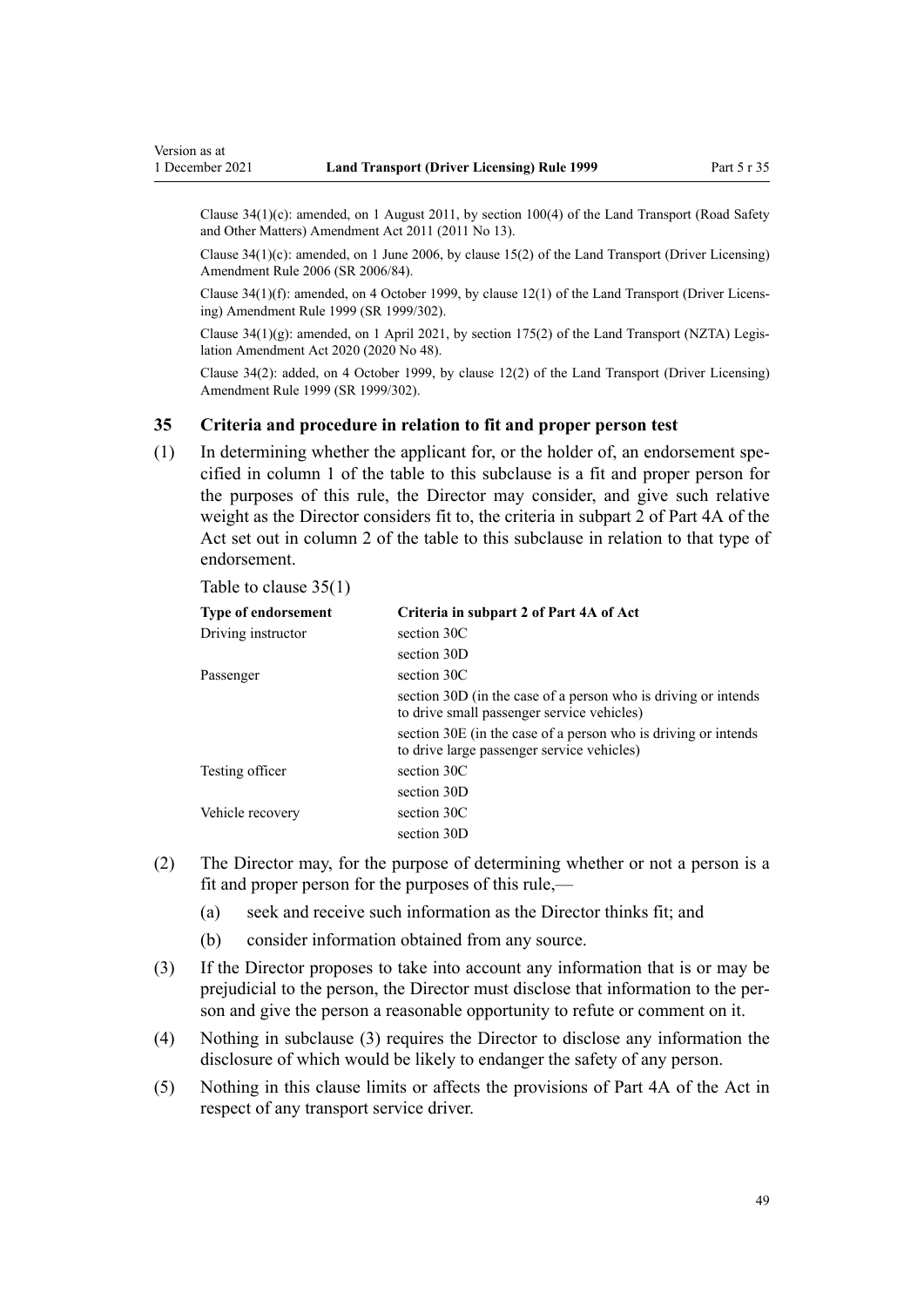Clause 35(1): substituted, on 1 October 2007, by [section 95\(11\)](http://legislation.govt.nz/pdflink.aspx?id=DLM353501) of the Land Transport Amendment Act 2005 (2005 No 77).

Clause 35(1): amended, on 1 April 2021, by [section 175\(2\)](http://legislation.govt.nz/pdflink.aspx?id=LMS286883) of the Land Transport (NZTA) Legis‐ lation Amendment Act 2020 (2020 No 48).

Clause 35(1): amended, on 1 August 2008, by [section 50\(2\)](http://legislation.govt.nz/pdflink.aspx?id=DLM1313622) of the Land Transport Management Amendment Act 2008 (2008 No 47).

Clause 35(2): amended, on 1 April 2021, by [section 175\(2\)](http://legislation.govt.nz/pdflink.aspx?id=LMS286883) of the Land Transport (NZTA) Legis‐ lation Amendment Act 2020 (2020 No 48).

Clause 35(2)(a): amended, on 1 April 2021, by [section 175\(2\)](http://legislation.govt.nz/pdflink.aspx?id=LMS286883) of the Land Transport (NZTA) Legis‐ lation Amendment Act 2020 (2020 No 48).

Clause 35(3): amended, on 1 April 2021, by [section 175\(2\)](http://legislation.govt.nz/pdflink.aspx?id=LMS286883) of the Land Transport (NZTA) Legis‐ lation Amendment Act 2020 (2020 No 48).

Clause 35(4): amended, on 1 April 2021, by [section 175\(2\)](http://legislation.govt.nz/pdflink.aspx?id=LMS286883) of the Land Transport (NZTA) Legis‐ lation Amendment Act 2020 (2020 No 48).

Clause 35(5): amended, on 1 December 2014, by [clause 17](http://legislation.govt.nz/pdflink.aspx?id=DLM6216930) of the Land Transport (Driver Licensing) Amendment Rule 2014 (LI 2014/265).

# **Part 6 Driver identification cards**

# **36 Application for driver identification card**

- (1) An application for a driver identification card required under clauses  $3.2(1)(c)$ , 3.5, and 5.2 of Land Transport Rule: Operator Licensing 2017 must be in accordance with [Part 3](#page-21-0).
- (2) The applicant must provide a unique identifier as described in clauses 3.5 and 5.2 of Land Transport Rule: Operator Licensing 2017.

Clause 36: replaced, on 1 December 2014, by [clause 18](http://legislation.govt.nz/pdflink.aspx?id=DLM6216931) of the Land Transport (Driver Licensing) Amendment Rule 2014 (LI 2014/265).

Clause 36(1): amended, on 1 October 2017, by [clause 7\(1\)](http://legislation.govt.nz/pdflink.aspx?id=DLM7420931) of the Land Transport (Driver Licensing) Amendment Rule 2017 (LI 2017/265).

Clause 36(2): amended, on 1 October 2017, by [clause 7\(2\)](http://legislation.govt.nz/pdflink.aspx?id=DLM7420931) of the Land Transport (Driver Licensing) Amendment Rule 2017 (LI 2017/265).

### *Driver identification card property of Agency*

Heading: amended, on 1 August 2008, by [section 50\(2\)](http://legislation.govt.nz/pdflink.aspx?id=DLM1313622) of the Land Transport Management Amendment Act 2008 (2008 No 47).

### **37 Driver identification card property of Agency**

- (1) A driver identification card issued to a person under clauses  $3.2(1)(c)$ ,  $3.5$ , and 5.2 of Land Transport Rule: Operator Licensing 2017 is the property of the Agency.
- (2) A person must surrender his or her driver identification card as and when required under this rule.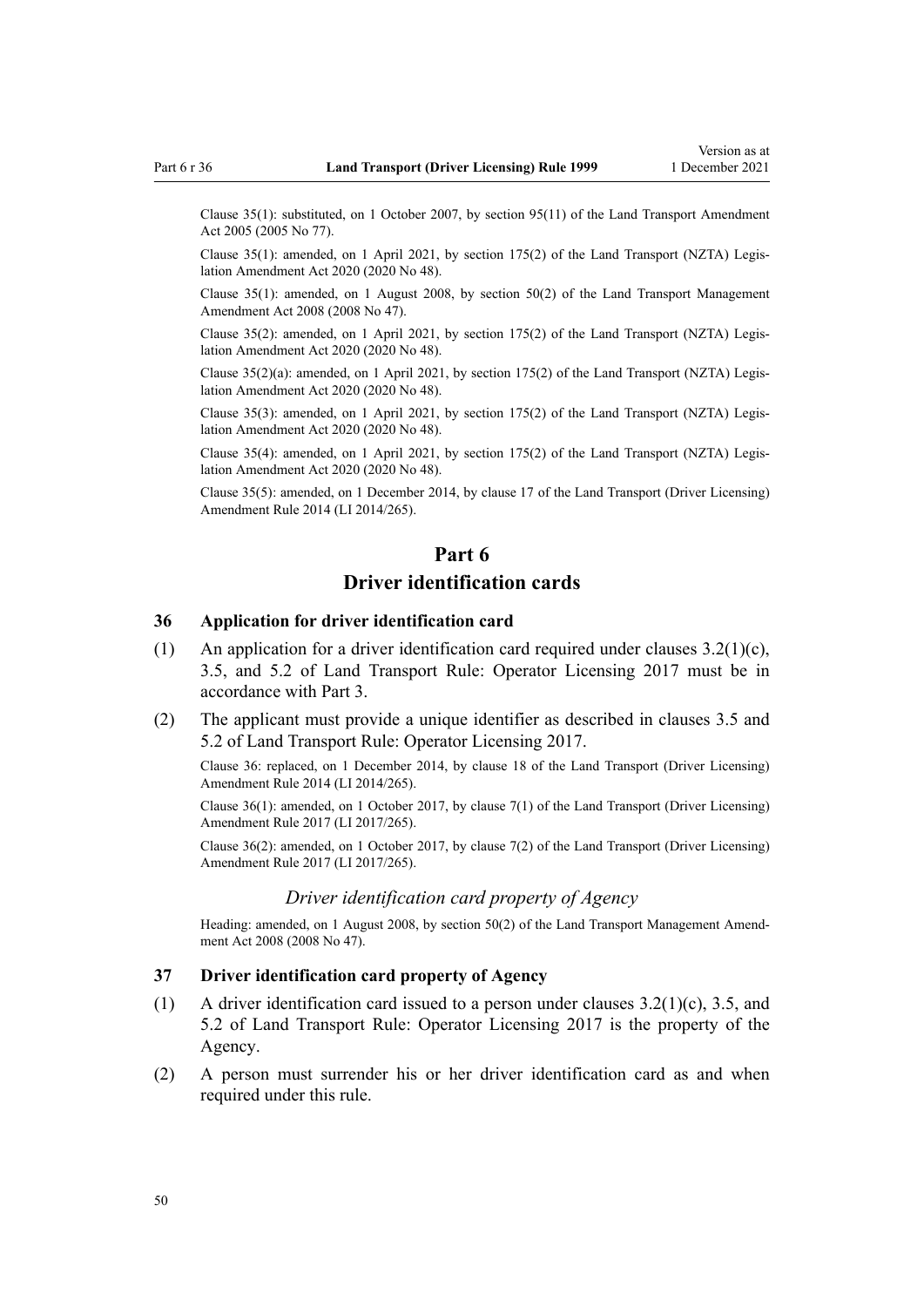<span id="page-50-0"></span>Clause 37 heading: amended, on 1 August 2008, by [section 50\(2\)](http://legislation.govt.nz/pdflink.aspx?id=DLM1313622) of the Land Transport Management Amendment Act 2008 (2008 No 47).

Clause 37(1): amended, on 1 October 2017, by [clause 8](http://legislation.govt.nz/pdflink.aspx?id=DLM7420932) of the Land Transport (Driver Licensing) Amendment Rule 2017 (LI 2017/265).

Clause 37(1): amended, on 1 August 2008, by [section 50\(2\)](http://legislation.govt.nz/pdflink.aspx?id=DLM1313622) of the Land Transport Management Amendment Act 2008 (2008 No 47).

# **Part 7 Medical fitness**

# **38 Eyesight testing**

- (1) An applicant for a driver licence or an endorsement, or for the renewal of a driver licence or an endorsement, must either—
	- (a) have the applicant's eyesight tested by a licensing agent; or
	- (b) provide a licensing agent with a certificate issued by a health practitioner within 60 days of the date that it is produced to the licensing agent stating that the applicant's eyesight complies with the standards specified in subclause (2).
- (2) An applicant to whom subclause (1) applies must,—
	- (a) in the case of an applicant with vision in both eyes who applies to obtain a Class 1 or Class 6 driver licence, or a dangerous goods or special type vehicle endorsement,—
		- (i) have a visual acuity of at least 6/12 using both eyes; and
		- (ii) have a visual field of at least 140 degrees; and
	- (b) in the case of an applicant with vision only in 1 eye who applies to obtain a Class 1 or Class 6 driver licence, or a dangerous goods or spe‐ cial-type vehicle endorsement,—
		- (i) have a visual acuity of at least 6/12 in 1 eye; and
		- (ii) have a visual field of at least 140 degrees in that eye; and
	- (c) to obtain a driver licence of classes 2 to 5, or a passenger, vehicle recovery, driving instructor, or testing officer endorsement,—
		- (i) have a visual acuity of at least 6/9 using both eyes and at least 6/18 using each eye separately; and
		- (ii) have a visual field of at least 140 degrees.
- (3) The minimum eyesight standards specified in subclause (2) may be met either with or without correcting lenses.
- (4) If an applicant to whom subclause (1) applies fails an eyesight test adminis‐ tered by a licensing agent, the agent must advise the applicant that the applicant may provide a certificate in accordance with subclause  $(1)(b)$  as an alternative method of satisfying the requirements of subclause (2).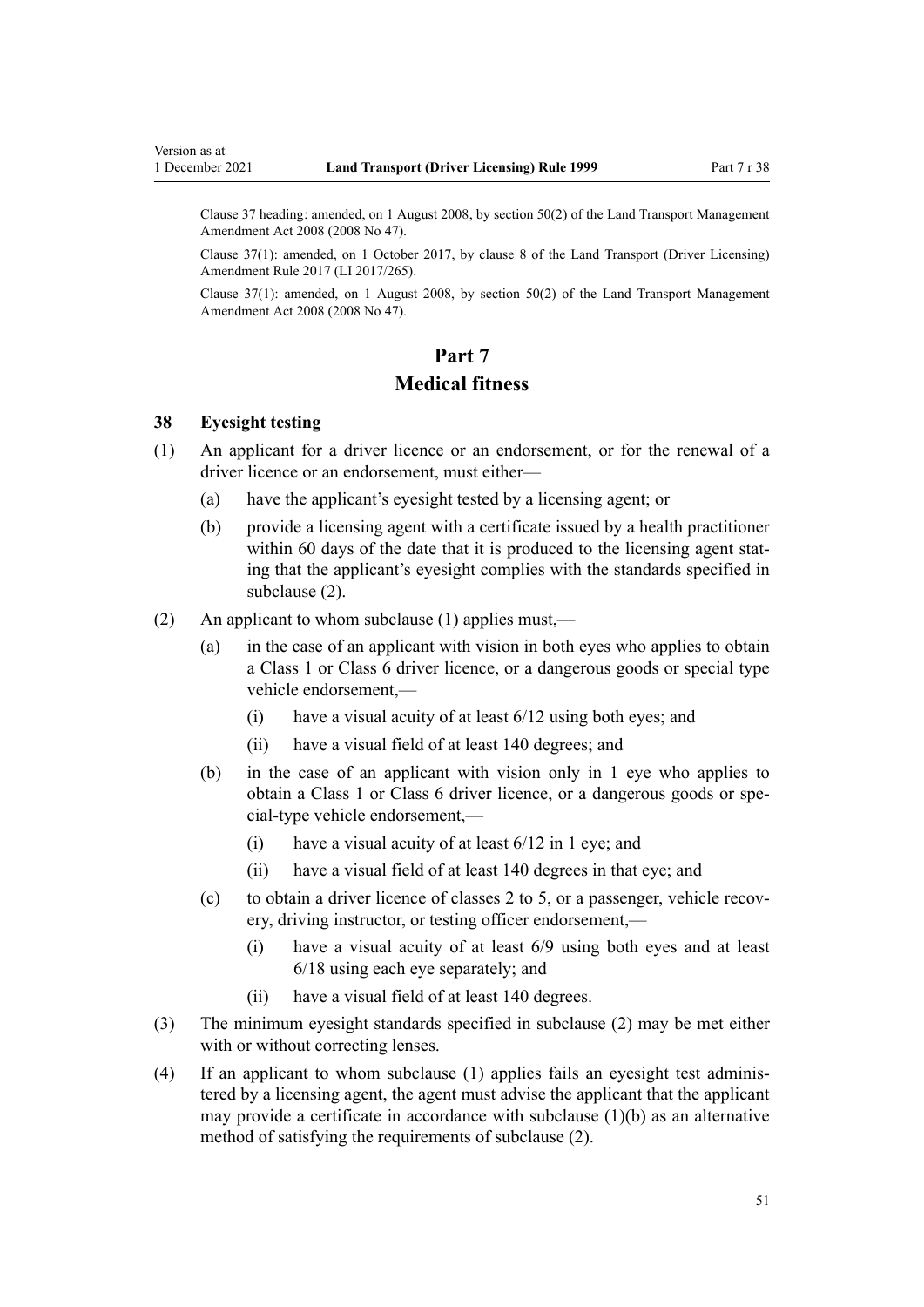(5) A licensing agent is not required to administer an eyesight test to an applicant with vision only in 1 eye to whom subclause (1) applies, but must advise the applicant that the applicant must produce a certificate in accordance with subclause (1)(b) to satisfy the requirements of subclause (2).

Clause 38(1)(b): amended, on 7 November 2018, by [section 21](http://legislation.govt.nz/pdflink.aspx?id=DLM6984133) of the Land Transport Amendment Act 2016 (2016 No 77).

Clause 38(1)(b): amended, on 18 September 2004, by [section 175\(3\)](http://legislation.govt.nz/pdflink.aspx?id=DLM205009) of the Health Practitioners Competence Assurance Act 2003 (2003 No 48).

Clause 38(2)(a)(i): amended, on 1 October 2011, by [clause 22](http://legislation.govt.nz/pdflink.aspx?id=DLM3956727) of the Land Transport (Driver Licens‐ ing) Amendment Rule 2011 (SR 2011/306).

## **39 Medical declaration**

- (1) If an applicant for a driver licence or an endorsement, or for a renewal of a driver licence or an endorsement, has suffered from any medical condition or conditions (including any condition relating to eyesight) that has, to the applicant's knowledge, in the 5 years immediately preceding the date of application adversely affected the applicant's ability to drive safely, the applicant must—
	- (a) state this fact on the application form; and
	- (b) produce with the application form a medical certificate that complies with [clause 44.](#page-54-0)
- (2) If an applicant for a driver licence or an endorsement, or for a renewal of a driver licence or an endorsement, has suffered from any medical condition or conditions (including any conditions relating to eyesight) that could, to the applicant's knowledge, adversely affect the ability of the applicant to drive safely, but has not done so in the 5 years immediately preceding the date of application, the applicant must—
	- (a) state this fact on the application form; and
	- (b) sign a statement to that effect.
- (3) If the applicant for a driver licence or an endorsement, or for a renewal of a driver licence or an endorsement, does not suffer from any medical condition or conditions (including conditions relating to eyesight) that could, to the appli‐ cant's knowledge, adversely affect the ability of the applicant to drive safely, the applicant must—
	- (a) state this fact on the application form; and
	- (b) sign a statement to that effect.

Clause 39(2)(b): amended, on 1 October 2011, by [clause 23\(1\)](http://legislation.govt.nz/pdflink.aspx?id=DLM3956728) of the Land Transport (Driver Licens‐ ing) Amendment Rule 2011 (SR 2011/306).

Clause 39(3): added, on 1 October 2011, by [clause 23\(2\)](http://legislation.govt.nz/pdflink.aspx?id=DLM3956728) of the Land Transport (Driver Licensing) Amendment Rule 2011 (SR 2011/306).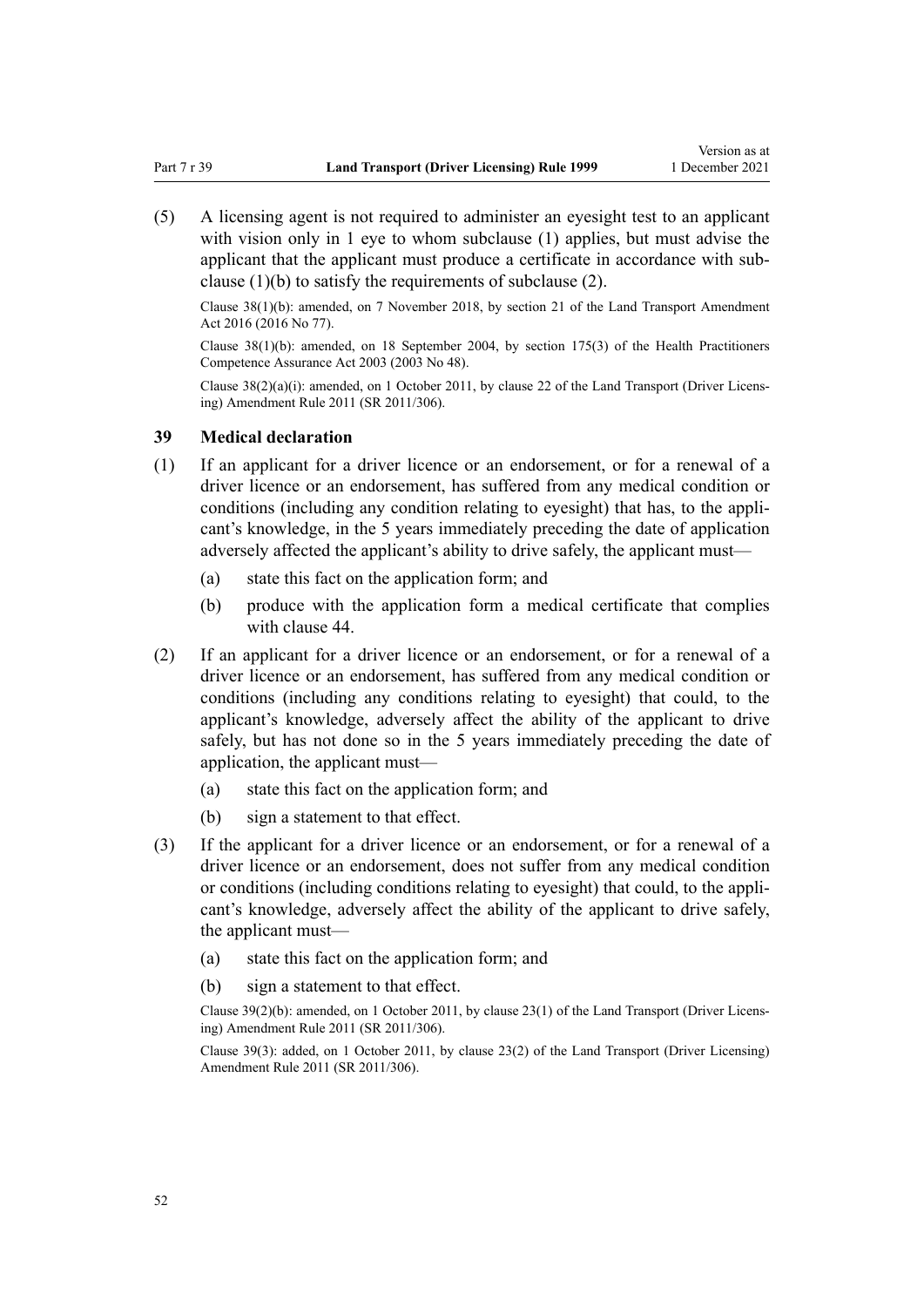# **40 Special medical examination**

<span id="page-52-0"></span>Version as at

- (1) The Director may require any of the following persons to undergo a medical examination if he or she considers that there are reasonable grounds to require the person to undergo a medical examination in the interests of public safety:
	- (a) an applicant for a driver licence:
	- (b) an applicant for an endorsement:
	- (c) an applicant for the renewal of a driver licence:
	- (d) an applicant for the renewal of an endorsement.
- (2) A licensing agent (other than the Director) may, if the licensing agent considers that there may be grounds for requiring an applicant to be medically examined under subclause (1), refer any application for a driver licence or an endorsement, or for the renewal of a driver licence or an endorsement, to the Director to enable the Director to consider whether to require a medical examination under subclause (1).

Clause  $40(1)$ : amended, on 1 April 2021, by [section 175\(2\)](http://legislation.govt.nz/pdflink.aspx?id=LMS286883) of the Land Transport (NZTA) Legislation Amendment Act 2020 (2020 No 48).

Clause 40(2): amended, on 1 April 2021, by [section 175\(2\)](http://legislation.govt.nz/pdflink.aspx?id=LMS286883) of the Land Transport (NZTA) Legis‐ lation Amendment Act 2020 (2020 No 48).

### **41 Requirements of medical examination**

- (1) A medical examination required under clause  $40(1)$  must be carried out by—
	- (a) a health practitioner nominated by the applicant; or
	- (b) a health practitioner nominated by the Director.
- (2) The Director may nominate a person under subclause (1)(b) only if—
	- (a) the applicant fails to nominate a person under subclause  $(1)(a)$ ; or
	- (b) the Director is not satisfied that the person nominated by the applicant is appropriately qualified to undertake the medical examination.
- (3) A person who is nominated to undertake a medical examination under sub‐ clause (1) must be a member of one of the class or classes of registered health professional that, in the opinion of the Director, is appropriately qualified to undertake the examination in the particular case.
- (4) A medical examination required under clause 40(1) must be carried out having regard to the document issued by the Agency entitled Medical Aspects of Fit‐ ness to Drive: A Guide for Health Practitioners.

Clause 41(1)(a): amended, on 7 November 2018, by [section 21](http://legislation.govt.nz/pdflink.aspx?id=DLM6984133) of the Land Transport Amendment Act 2016 (2016 No 77).

Clause  $41(1)(a)$ : amended, on 18 September 2004, by [section 175\(3\)](http://legislation.govt.nz/pdflink.aspx?id=DLM205009) of the Health Practitioners Competence Assurance Act 2003 (2003 No 48).

Clause 41(1)(b): amended, on 1 April 2021, by [section 175\(2\)](http://legislation.govt.nz/pdflink.aspx?id=LMS286883) of the Land Transport (NZTA) Legis‐ lation Amendment Act 2020 (2020 No 48).

Clause 41(1)(b): amended, on 7 November 2018, by [section 21](http://legislation.govt.nz/pdflink.aspx?id=DLM6984133) of the Land Transport Amendment Act 2016 (2016 No 77).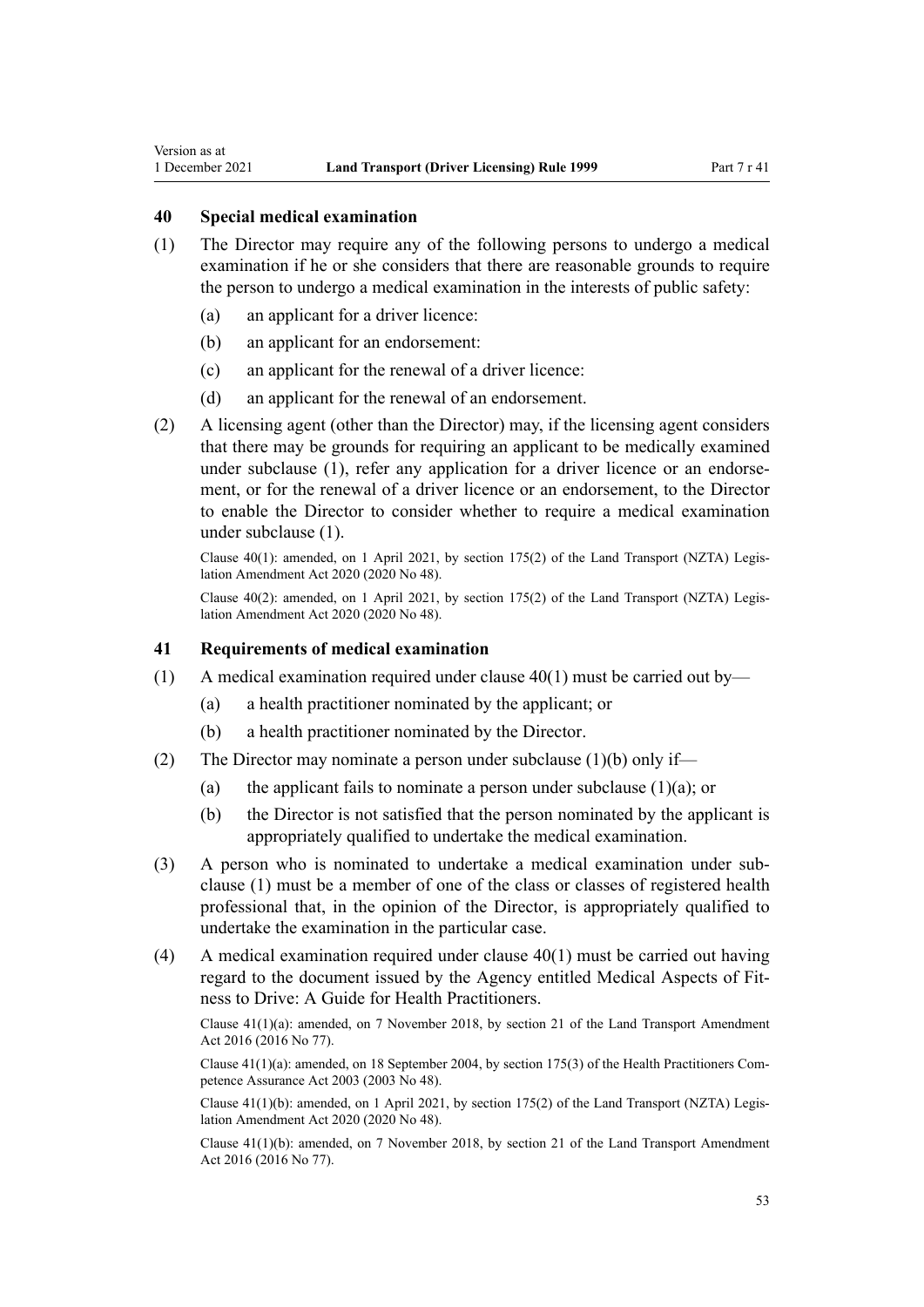Clause 41(1)(b): amended, on 18 September 2004, by [section 175\(3\)](http://legislation.govt.nz/pdflink.aspx?id=DLM205009) of the Health Practitioners Competence Assurance Act 2003 (2003 No 48).

Clause  $41(2)$ : amended, on 1 April 2021, by [section 175\(2\)](http://legislation.govt.nz/pdflink.aspx?id=LMS286883) of the Land Transport (NZTA) Legislation Amendment Act 2020 (2020 No 48).

Clause 41(2)(b): amended, on 1 April 2021, by [section 175\(2\)](http://legislation.govt.nz/pdflink.aspx?id=LMS286883) of the Land Transport (NZTA) Legis‐ lation Amendment Act 2020 (2020 No 48).

Clause 41(3): amended, on 1 April 2021, by [section 175\(2\)](http://legislation.govt.nz/pdflink.aspx?id=LMS286883) of the Land Transport (NZTA) Legis‐ lation Amendment Act 2020 (2020 No 48).

Clause 41(4): amended, on 1 June 2019, by [clause 7](http://legislation.govt.nz/pdflink.aspx?id=LMS136012) of the Land Transport (Driver Licensing) Amendment Rule 2019 (LI 2019/82).

Clause 41(4): amended, on 1 August 2008, by [section 50\(2\)](http://legislation.govt.nz/pdflink.aspx?id=DLM1313622) of the Land Transport Management Amendment Act 2008 (2008 No 47).

### **42 Powers of Director**

The Director may decline to issue or renew a driver licence or endorsement or may issue or renew the licence or endorsement with conditions—

- (a) if an applicant refuses or fails to undergo an examination required under [clause 40\(1\);](#page-52-0) or
- (b) if, following an examination required under [clause 40\(1\),](#page-52-0) the Director—
	- (i) is satisfied on medical grounds that the applicant is not a fit and proper person to be granted a driver licence or endorsement of the relevant class or type; or
	- (ii) considers that, in the interests of public safety, any driver licence or endorsement held by the applicant requires conditions that take into account any relevant physical or mental condition of the applicant.

Clause 42 heading: amended, on 1 April 2021, by [section 175\(2\)](http://legislation.govt.nz/pdflink.aspx?id=LMS286883) of the Land Transport (NZTA) Legislation Amendment Act 2020 (2020 No 48).

Clause 42: amended, on 1 April 2021, by [section 175\(2\)](http://legislation.govt.nz/pdflink.aspx?id=LMS286883) of the Land Transport (NZTA) Legislation Amendment Act 2020 (2020 No 48).

Clause 42(b): amended, on 1 April 2021, by [section 175\(2\)](http://legislation.govt.nz/pdflink.aspx?id=LMS286883) of the Land Transport (NZTA) Legis‐ lation Amendment Act 2020 (2020 No 48).

# **43 Advice of right to appeal**

The Director must give written notice to an applicant whose application for the issue or renewal of a driver licence or endorsement has been declined under clause 42, or granted subject to conditions under that clause, of the rights of appeal given by [section 106](http://legislation.govt.nz/pdflink.aspx?id=DLM435083) of the Act.

Clause 43: amended, on 1 April 2021, by [section 175\(2\)](http://legislation.govt.nz/pdflink.aspx?id=LMS286883) of the Land Transport (NZTA) Legislation Amendment Act 2020 (2020 No 48).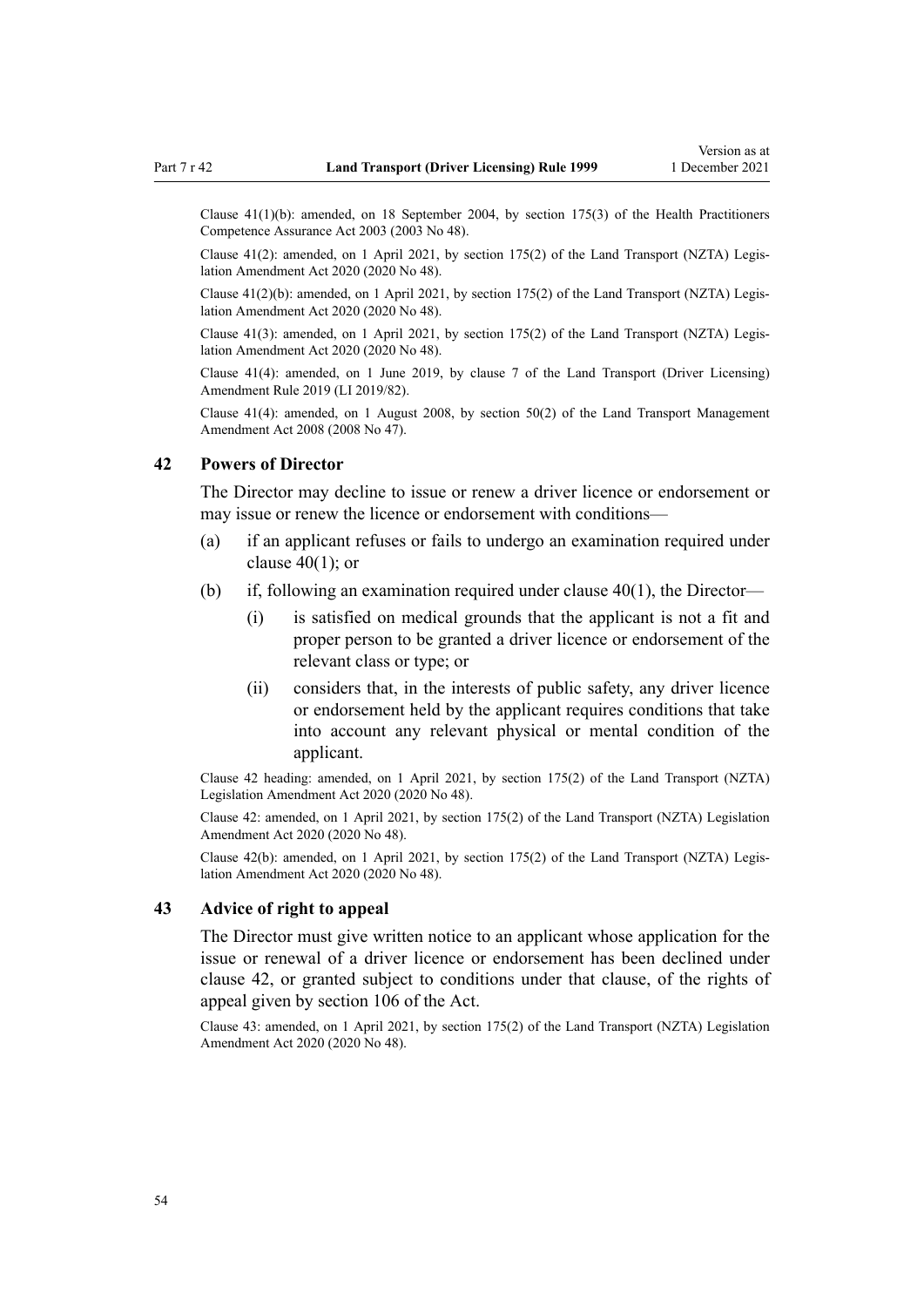# *General provision about medical certificates*

*[Revoked]*

<span id="page-54-0"></span>Heading: revoked, on 4 December 2006, by [clause 7](http://legislation.govt.nz/pdflink.aspx?id=DLM386144) of the Land Transport (Driver Licensing) Amendment Rule (No 2) 2006 (SR 2006/152).

### **44 Medical certificates**

- (1) A person who is required by this rule to produce a medical certificate to any person must—
	- (a) obtain, from a person who is a member of 1 or more of the class or classes of health practitioner qualified to issue the certificate, a certificate that states whether the person is medically fit to drive under the applicable class of licence or type of endorsement, having regard to the document issued by the Director entitled Medical Aspects of Fitness to Drive: A Guide for Health Practitioners; and
	- (b) pay the appropriate fee (if any) specified in or assessed in accordance with regulations made under the Act.
- (1A) In the case of a person applying for a driver licence of Classes 2 to 5, a Class 1 medical certificate issued under [Part 2A](http://legislation.govt.nz/pdflink.aspx?id=DLM216176) of the Civil Aviation Act 1990 and Part 67 of the Civil Aviation Rules may be produced instead of a medical certificate described in subclause (1)(a).
- (2) A medical certificate produced under this rule is valid only if it is issued within 60 days before the date on which it is produced.
- (2A) A medical certificate produced under subclause (1A) may be—
	- (a) the original certificate; or
	- (b) a copy of that certificate certified by a solicitor of the High Court of New Zealand, a registrar of a District Court, a Justice of the Peace, or the health practitioner who issued the certificate.
- (3) A person who would otherwise be required by this rule to produce a medical certificate is not required to do so if—
	- (a) the person has obtained, in the 5 years immediately preceding the date of application for the issue or renewal of a driver licence or endorsement, another driver licence or endorsement for which the person was required to produce a medical certificate to the same medical standards as required in subclause (1); and
	- (b) the person provides the licensing agent with a signed statement that any adverse condition the person suffers from that may affect the person's ability to drive safely has not worsened since the medical certificate referred to in subclause (3)(a) was produced.
- (4) Subclause (3) does not apply to a medical certificate required in respect of an applicant—
	- (a) for a driver licence who is 75 years of age or over; or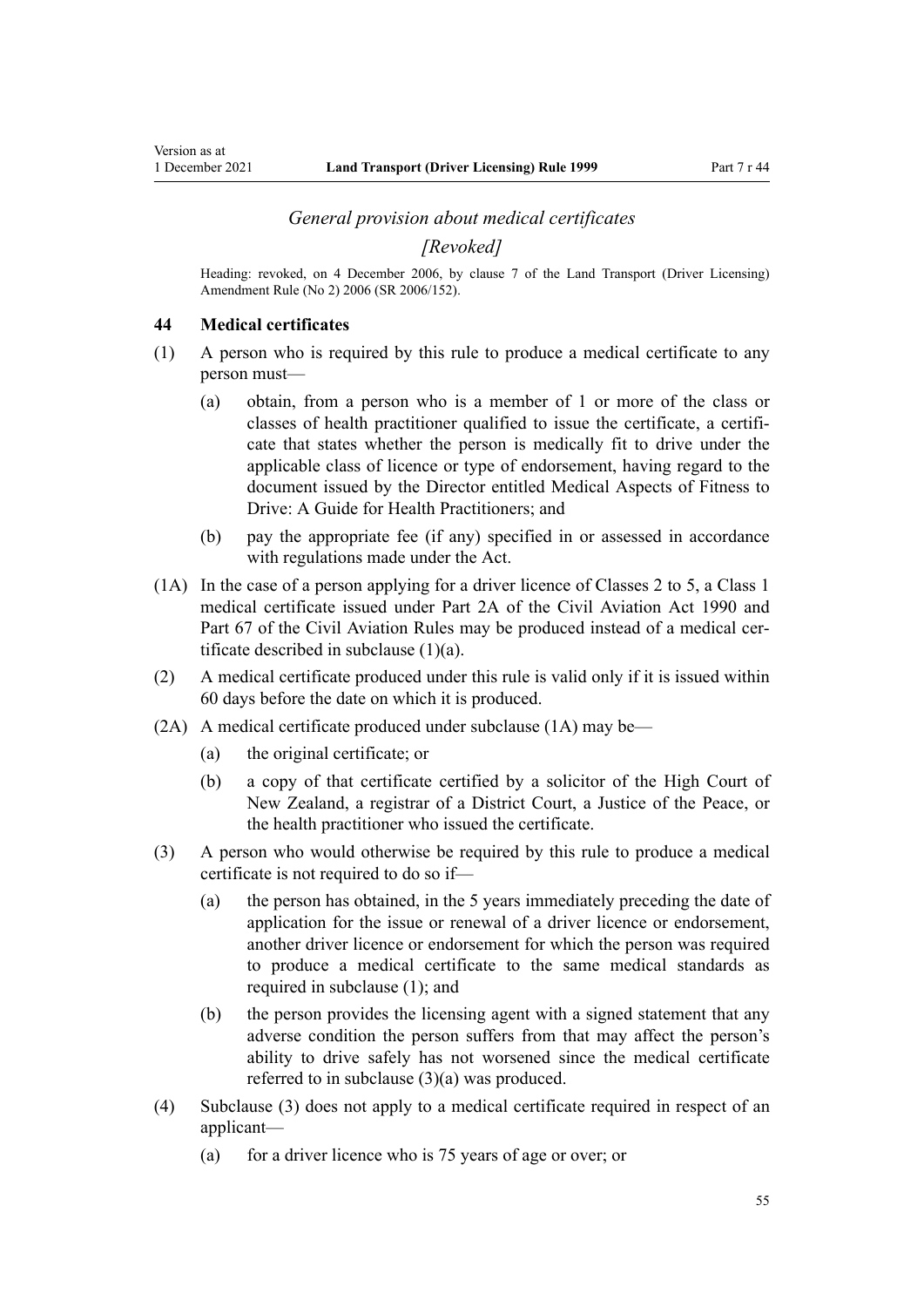- (b) for renewal of a driver licence under clause  $67(5)(a)$ .
- <span id="page-55-0"></span>(5) This clause does not apply to a medical certificate issued under [clause 38\(1\)\(b\).](#page-50-0)

Clause  $44(1)(a)$ : amended, on 1 April 2021, by [section 175\(2\)](http://legislation.govt.nz/pdflink.aspx?id=LMS286883) of the Land Transport (NZTA) Legislation Amendment Act 2020 (2020 No 48).

Clause 44(1)(a): amended, on 1 June 2019, by [clause 8\(1\)\(a\)](http://legislation.govt.nz/pdflink.aspx?id=LMS136013) of the Land Transport (Driver Licens‐ ing) Amendment Rule 2019 (LI 2019/82).

Clause  $44(1)(a)$ : amended, on 1 June 2019, by clause  $8(1)(b)$  of the Land Transport (Driver Licensing) Amendment Rule 2019 (LI 2019/82).

Clause 44(1A): inserted, on 1 June 2006, by [clause 16\(1\)](http://legislation.govt.nz/pdflink.aspx?id=DLM376105) of the Land Transport (Driver Licensing) Amendment Rule 2006 (SR 2006/84).

Clause 44(2A): inserted, on 1 June 2006, by [clause 16\(2\)](http://legislation.govt.nz/pdflink.aspx?id=DLM376105) of the Land Transport (Driver Licensing) Amendment Rule 2006 (SR 2006/84).

Clause 44(2A)(b): amended, on 1 June 2019, by [clause 8\(2\)](http://legislation.govt.nz/pdflink.aspx?id=LMS136013) of the Land Transport (Driver Licensing) Amendment Rule 2019 (LI 2019/82).

Clause 44(4): substituted, on 1 October 2011, by [clause 24](http://legislation.govt.nz/pdflink.aspx?id=DLM3956729) of the Land Transport (Driver Licensing) Amendment Rule 2011 (SR 2011/306).

### **44A Obligations of person who issues medical certificate**

- (1) This clause applies if a medical certificate is required for the purposes of this rule.
- (2) The person who issues the medical certificate must, as soon as practicable, give written notice to the Director of his or her assessment if he or she assesses the applicant as not medically fit to drive a motor vehicle for which a driver licence is required.

Clause 44A: inserted, on 4 December 2006, by [clause 8](http://legislation.govt.nz/pdflink.aspx?id=DLM386145) of the Land Transport (Driver Licensing) Amendment Rule (No 2) 2006 (SR 2006/152).

Clause 44A(2): amended, on 1 April 2021, by [section 175\(2\)](http://legislation.govt.nz/pdflink.aspx?id=LMS286883) of the Land Transport (NZTA) Legis‐ lation Amendment Act 2020 (2020 No 48).

### **44B Applicants may be referred for on-road safety test**

- (1) This clause applies if a medical certificate is required for a Class 1 or Class 6 licence and the applicant—
	- (a) is 75 years of age or older; or
	- (b) is 74 years of age or older and is renewing his or her licence under clause  $67(5)(a)$ .
- (2) The person who issues the medical certificate may refer the applicant for an on-road safety test if he or she—
	- (a) assesses the applicant as medically fit to drive under the applicable class of licence; but
	- (b) has significant doubts about the applicant's ability to drive safely.
- (3) This clause does not apply if a medical certificate is required only for the renewal of an endorsement on a Class 1 driver licence.

Clause 44B: inserted, on 4 December 2006, by [clause 8](http://legislation.govt.nz/pdflink.aspx?id=DLM386145) of the Land Transport (Driver Licensing) Amendment Rule (No 2) 2006 (SR 2006/152).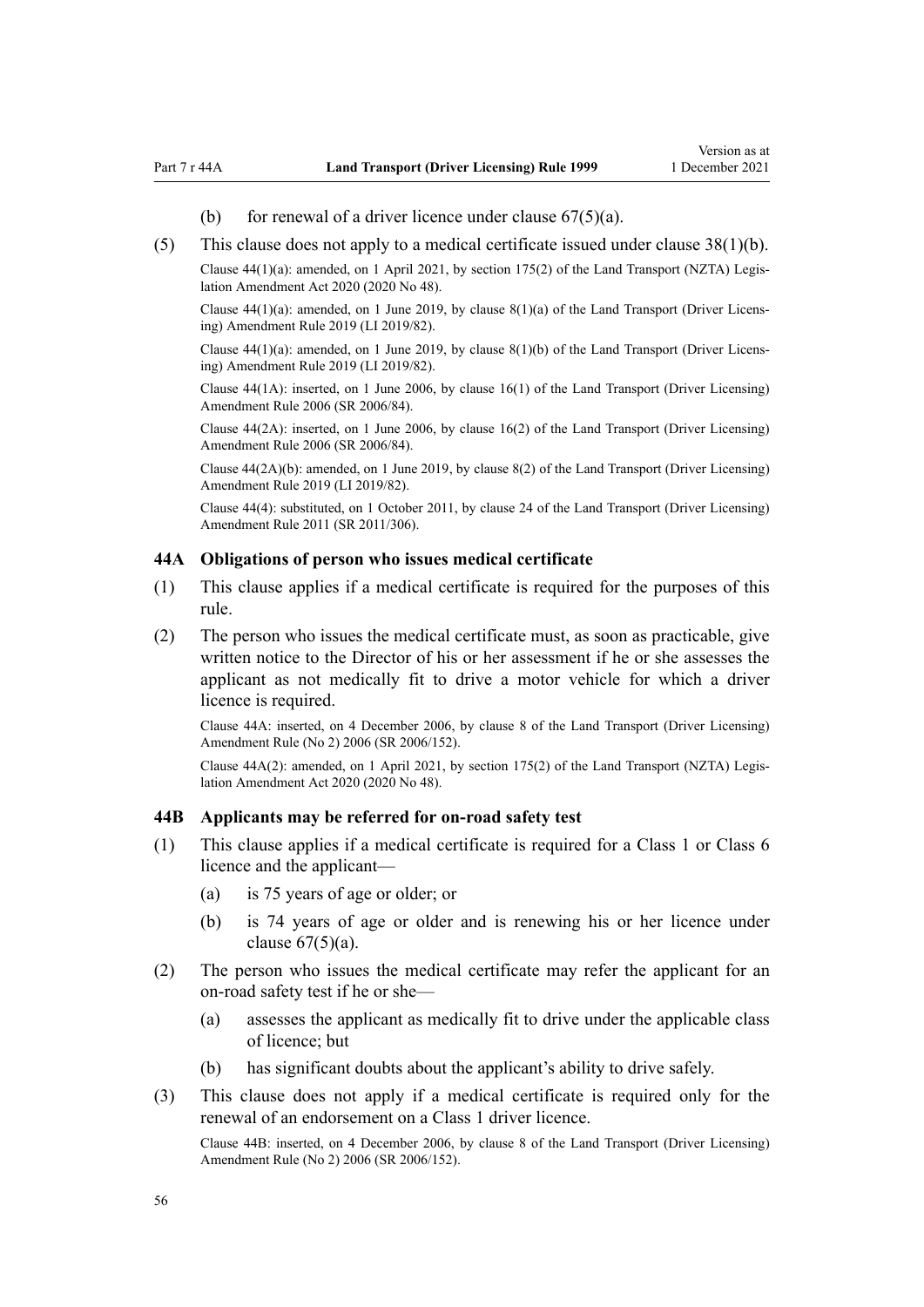# <span id="page-56-0"></span>**Part 8 Theory and practical tests for driver licences**

### *Theory tests*

# **45 Theory tests required**

- (1) An applicant for a driver licence—
	- (a) of any of Classes 1L, 2L, 3L, 5L, or 6L; or
	- (b) for a licence of any class if the applicant is required under any other provision of this rule to pass a theory test—

must pass the appropriate theory test approved by the Director in relation to the class of licence sought.

- (1A) Despite subclause (1), a person does not have to pass the appropriate theory test approved by the Director if,—
	- (a) at the close of 2 May 1999, the person held a Class LL licence; and
	- (b) the person applies for a Class 3L or Class 5L licence before 3 May 2001.
- (2) This clause is subject to [clause 53](#page-59-0).

Clause 45(1): amended, on 1 April 2021, by [section 175\(2\)](http://legislation.govt.nz/pdflink.aspx?id=LMS286883) of the Land Transport (NZTA) Legis‐ lation Amendment Act 2020 (2020 No 48).

Clause 45(1): amended, on 16 January 2006, by [section 95\(12\)](http://legislation.govt.nz/pdflink.aspx?id=DLM353501) of the Land Transport Amendment Act 2005 (2005 No 77).

Clause 45(1A): inserted, on 4 October 1999, by [clause 14](http://legislation.govt.nz/pdflink.aspx?id=DLM293682) of the Land Transport (Driver Licensing) Amendment Rule 1999 (SR 1999/302).

Clause 45(1A): amended, on 1 April 2021, by [section 175\(2\)](http://legislation.govt.nz/pdflink.aspx?id=LMS286883) of the Land Transport (NZTA) Legis‐ lation Amendment Act 2020 (2020 No 48).

Clause 45(1A): amended, on 16 January 2006, by [section 95\(12\)](http://legislation.govt.nz/pdflink.aspx?id=DLM353501) of the Land Transport Amendment Act 2005 (2005 No 77).

### **46 Standard for passing theory test**

An applicant passes a theory test approved by the Director if the applicant answers correctly the number of questions required to be answered correctly as approved by the Director.

Clause 46: amended, on 1 April 2021, by [section 175\(2\)](http://legislation.govt.nz/pdflink.aspx?id=LMS286883) of the Land Transport (NZTA) Legislation Amendment Act 2020 (2020 No 48).

Clause 46: amended, on 16 January 2006, by [section 95\(12\)](http://legislation.govt.nz/pdflink.aspx?id=DLM353501) of the Land Transport Amendment Act 2005 (2005 No 77).

# **47 Theory test to be conducted by licensing agent or testing officer**

A theory test must be conducted by a licensing agent or a testing officer.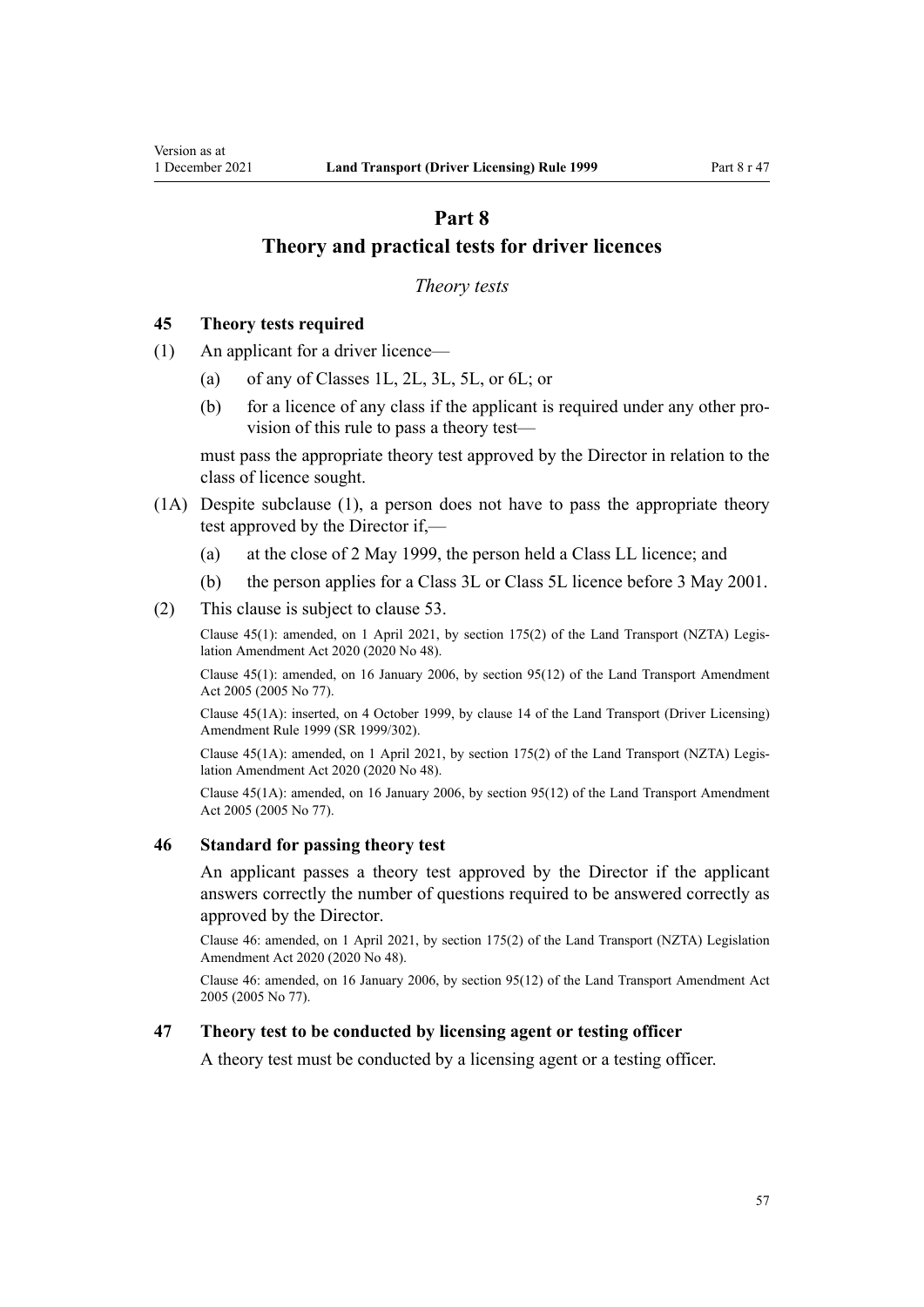## *Practical driving tests*

### <span id="page-57-0"></span>**48 Practical skills tests required**

- (1) An applicant for a Class 6L licence must take a basic handling skills test approved by the Director.
- (2) An applicant for a Class 1R or 6R licence must take the appropriate restricted licence test approved by the Director in relation to the class of licence sought.
- (3) An applicant for a Class 1, 2, 3, 4, 5, or 6 licence must take the appropriate full licence test approved by the Director in relation to the class of licence sought.
- (4) Except as provided in subclause  $(5)$  or [clause 53](#page-59-0), the applicant must, in accordance with [Schedule 3](#page-114-0), take the practical driving test in a vehicle to which the class of licence sought relates.
- (5) An applicant may take the practical driving test in an appropriately configured or loaded vehicle of a class other than that to which the class of licence sought relates if the Director approves the use of that other vehicle for the test.

Clause 48: substituted, on 1 August 2011, by [section 100\(4\)](http://legislation.govt.nz/pdflink.aspx?id=DLM3231293) of the Land Transport (Road Safety and Other Matters) Amendment Act 2011 (2011 No 13).

Clause 48(1): amended, on 1 April 2021, by [section 175\(2\)](http://legislation.govt.nz/pdflink.aspx?id=LMS286883) of the Land Transport (NZTA) Legis‐ lation Amendment Act 2020 (2020 No 48).

Clause 48(2): amended, on 1 April 2021, by [section 175\(2\)](http://legislation.govt.nz/pdflink.aspx?id=LMS286883) of the Land Transport (NZTA) Legis‐ lation Amendment Act 2020 (2020 No 48).

Clause 48(3): amended, on 1 April 2021, by [section 175\(2\)](http://legislation.govt.nz/pdflink.aspx?id=LMS286883) of the Land Transport (NZTA) Legis‐ lation Amendment Act 2020 (2020 No 48).

Clause 48(5): amended, on 1 April 2021, by [section 175\(2\)](http://legislation.govt.nz/pdflink.aspx?id=LMS286883) of the Land Transport (NZTA) Legis‐ lation Amendment Act 2020 (2020 No 48).

# **49 On-road safety test**

- (1) An applicant for a Class 1 or Class 6 licence must pass the on-road safety test if he or she is referred for the test under [clause 44B](#page-55-0).
- (2) The applicant must take the test in a vehicle to which the class of licence sought relates in accordance with [Schedule 3](#page-114-0).
- (3) If the applicant fails the test and his or her driver licence has expired or been revoked, a temporary driver licence issued under [section 24\(3\)](http://legislation.govt.nz/pdflink.aspx?id=DLM434553) of the Act may be made subject to the condition specified in clause  $16(1)(a)$ .
- (4) An applicant is not required to pass the on-road safety test if he or she is required to complete a practical driving test under clause 48. Clause 49: substituted, on 4 December 2006, by [clause 9](http://legislation.govt.nz/pdflink.aspx?id=DLM386148) of the Land Transport (Driver Licensing) Amendment Rule (No 2) 2006 (SR 2006/152).
- **49A Transitional provision for applicants 80 years and over applying for driver licence**
- (1) This clause applies to an applicant for a driver licence who—
	- (a) is 80 years of age or over; and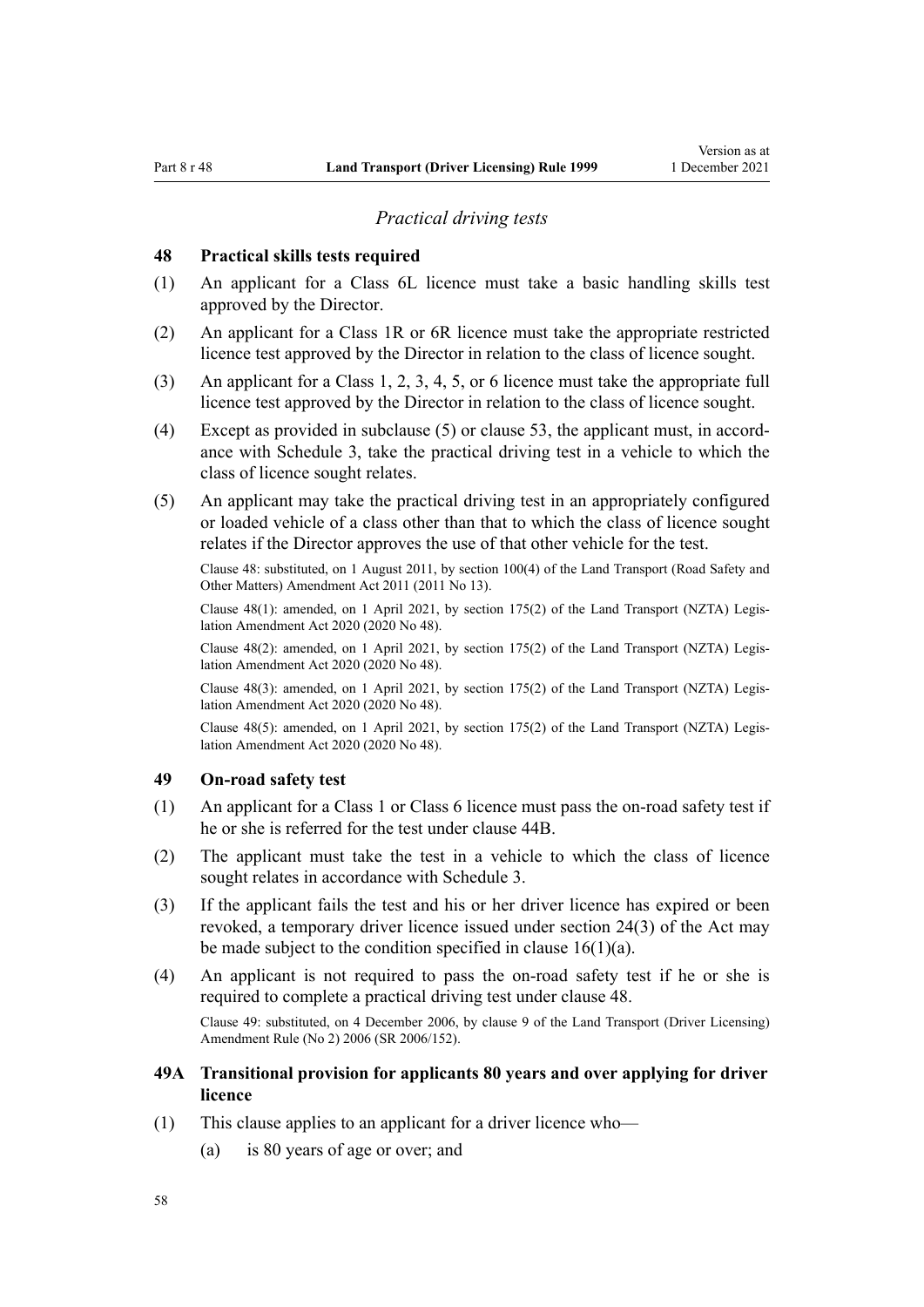- <span id="page-58-0"></span>(b) failed his or her most recent attempt at the test in Part F of [Schedule 6](#page-117-0) before the commencement of this clause.
- (2) The applicant must pass the on-road safety test in order to obtain his or her licence, in addition to the other requirements of this rule.

Clause 49A: inserted, on 4 December 2006, by [clause 9](http://legislation.govt.nz/pdflink.aspx?id=DLM386148) of the Land Transport (Driver Licensing) Amendment Rule (No 2) 2006 (SR 2006/152).

## **50 Practical driving test not to be completed using certain vehicles**

No practical driving test may be taken on a moped, all-terrain vehicle, tractor, or special-type vehicle.

Clause 50: amended, on 16 June 2008, by [clause 10](http://legislation.govt.nz/pdflink.aspx?id=DLM1317916) of the Land Transport (Driver Licensing) Amendment Rule 2008 (SR 2008/119).

### **51 Standard for passing practical test**

An applicant passes a practical test approved by the Director if the applicant passes the test to the standard determined by the Director.

Clause 51: substituted, on 1 August 2011, by [section 100\(4\)](http://legislation.govt.nz/pdflink.aspx?id=DLM3231293) of the Land Transport (Road Safety and Other Matters) Amendment Act 2011 (2011 No 13).

Clause 51: amended, on 1 April 2021, by [section 175\(2\)](http://legislation.govt.nz/pdflink.aspx?id=LMS286883) of the Land Transport (NZTA) Legislation Amendment Act 2020 (2020 No 48).

## **52 Persons who may conduct practical driving tests**

- (1) A practical driving test may be conducted by a person who is—
	- (a) a testing officer; and
	- (b) either employed by, or under contract to,—
		- (i) the Authority; or
		- (ii) an agent of the Authority; or
		- (iii) the New Zealand Defence Force.
- (2) Despite subclause (1), a basic motorcycle handling skills test approved by the Director may only be carried out by—
	- (a) a person referred to in subclause (1); or
	- (b) an approved motorcycle instructor.
- (3) The Director may approve a motorcycle instructor to conduct the test referred to in subclause (2).

Clause 52: substituted, on 1 June 2006, by [clause 19](http://legislation.govt.nz/pdflink.aspx?id=DLM376108) of the Land Transport (Driver Licensing) Amendment Rule 2006 (SR 2006/84).

Clause 52(2): amended, on 1 April 2021, by [section 175\(2\)](http://legislation.govt.nz/pdflink.aspx?id=LMS286883) of the Land Transport (NZTA) Legis‐ lation Amendment Act 2020 (2020 No 48).

Clause 52(2): amended, on 1 August 2011, by [section 100\(4\)](http://legislation.govt.nz/pdflink.aspx?id=DLM3231293) of the Land Transport (Road Safety and Other Matters) Amendment Act 2011 (2011 No 13).

Clause 52(3): amended, on 1 April 2021, by [section 175\(2\)](http://legislation.govt.nz/pdflink.aspx?id=LMS286883) of the Land Transport (NZTA) Legis‐ lation Amendment Act 2020 (2020 No 48).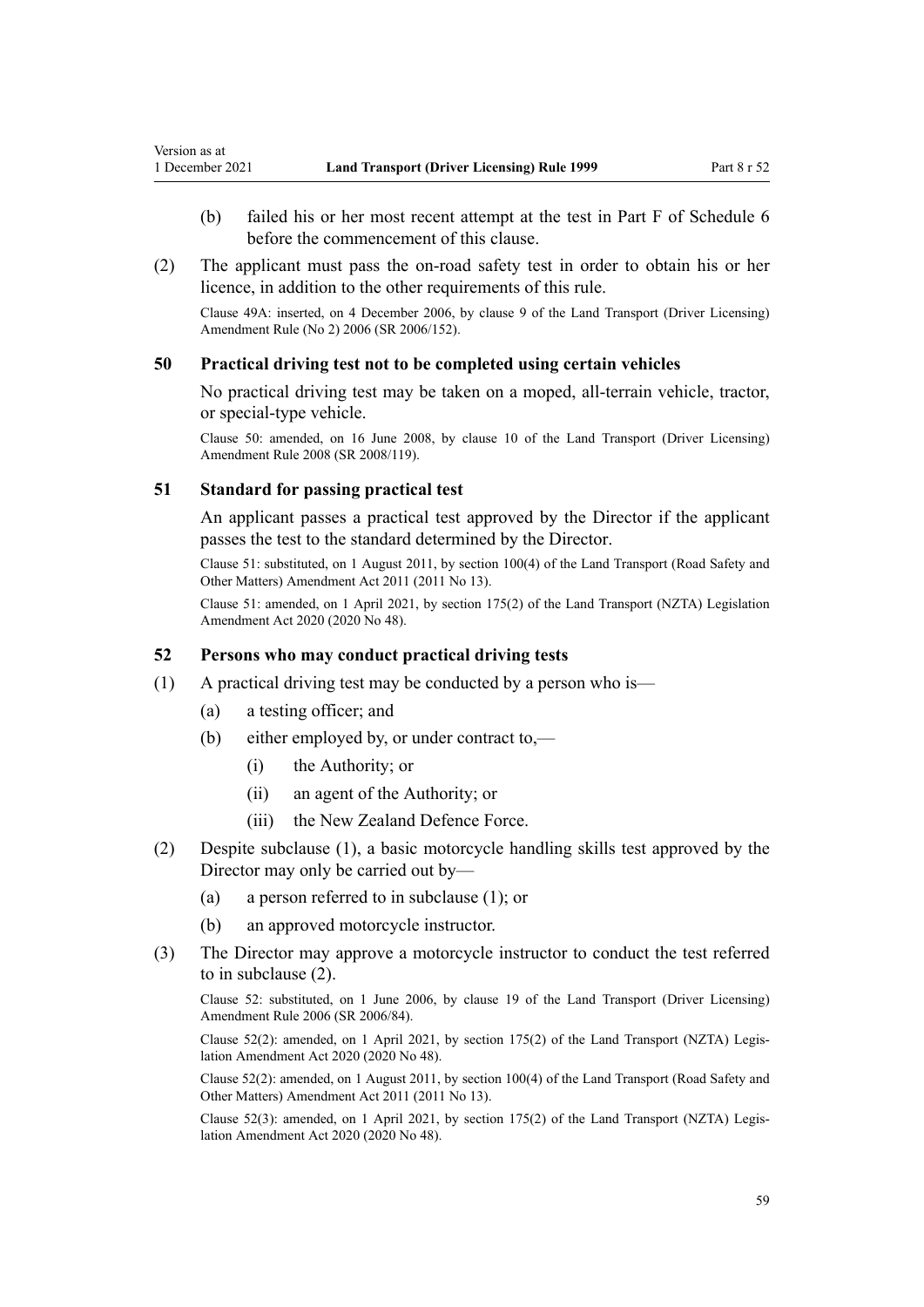### <span id="page-59-0"></span>**52A Practical driving test may be terminated**

A testing officer may terminate a practical driving test at any time during the course of the test if, in the opinion of the testing officer, the applicant—

- (a) commits an offence under section  $35(1)(a)$  or (b) or section  $36(1)(a)$ (relating to reckless or dangerous driving), or under section  $37(1)$ , sec[tion 38\(1\)](http://legislation.govt.nz/pdflink.aspx?id=DLM434659), or [section 39\(1\)](http://legislation.govt.nz/pdflink.aspx?id=DLM434662) (relating to careless or inconsiderate driving) of the Act; or
- (b) is wholly or partly responsible for an accident; or
- (c) is unable, because of lack of driving ability, to carry out an instruction of the testing officer; or
- (d) exceeds the applicable speed limit by more than 10 km/h; or
- (e) fails to comply with give-way rules or give-way signs; or
- (f) fails to comply with traffic signals or stop signs.

Clause 52A: inserted, on 1 June 2006, by [clause 19](http://legislation.govt.nz/pdflink.aspx?id=DLM376108) of the Land Transport (Driver Licensing) Amend‐ ment Rule 2006 (SR 2006/84).

# *Applicant for more than 1 class of licence*

# **53 Applicant for more than 1 class of licence**

- (1) Subject to subclause (2), a person who is—
	- (a) applying for the renewal of a driver licence where the person is the holder of more than 1 class of licence; or
	- (b) applying for a replacement licence under [clause 86](#page-87-0); or
	- (c) applying for a New Zealand driver licence of more than 1 class under [clause 89](#page-92-0),—

is only required to complete 1 practical driving test if the applicant completes the appropriate practical driving test in a vehicle to which the highest class of licence sought relates in accordance with [Schedule 3.](#page-114-0)

- (2) A person who is applying for a Class 6 licence in addition to any other class or classes of licence must complete the appropriate practical driving test on a motorcycle, in addition to completing the appropriate practical driving test in relation to the other class or classes of licence sought.
- (3) Subject to subclause (4), a person referred to in paragraph (a) or paragraph (b) or paragraph (c) of subclause (1) is only required to complete 1 theory test if the person completes the appropriate theory test required for the highest class of licence sought.
- (4) A person who is applying for a Class 6 licence in addition to any other class or classes of licence must complete the appropriate theory test required for a Class 6 licence in addition to completing the appropriate theory test in relation to the other class or classes of licence sought.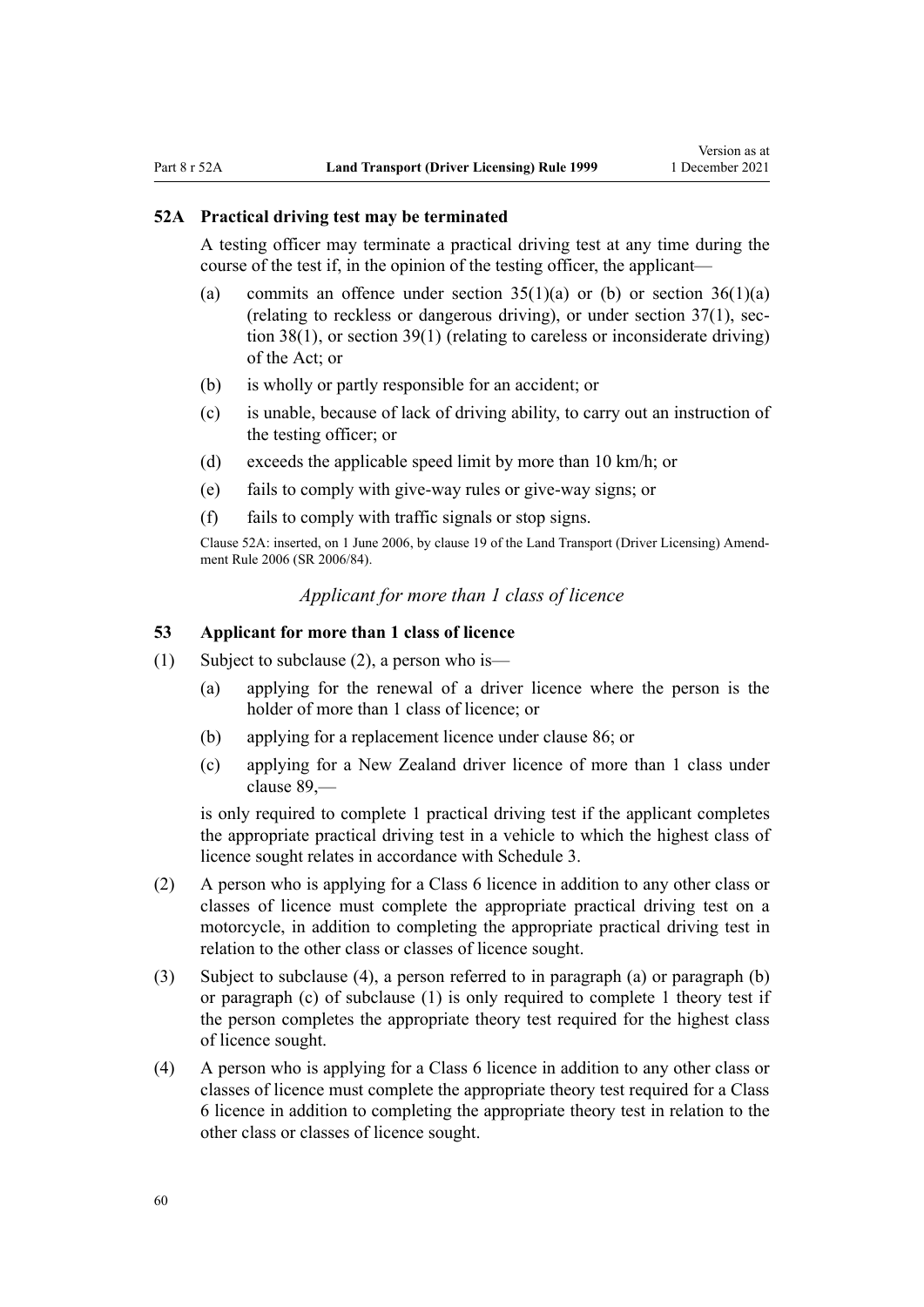# *Certification test for testing officer*

### <span id="page-60-0"></span>**54 Certification test for testing officer**

An applicant for a testing officer endorsement must complete the certification test approved by the Director to the standard determined by the Director.

Clause 54: substituted, on 1 August 2011, by [section 100\(4\)](http://legislation.govt.nz/pdflink.aspx?id=DLM3231293) of the Land Transport (Road Safety and Other Matters) Amendment Act 2011 (2011 No 13).

Clause 54: amended, on 1 April 2021, by [section 175\(2\)](http://legislation.govt.nz/pdflink.aspx?id=LMS286883) of the Land Transport (NZTA) Legislation Amendment Act 2020 (2020 No 48).

# *Person taking test must produce identification*

### **55 Person taking test must produce identification**

A person undertaking a test required under this Part must present to the person conducting the test either—

- (a) the person's photographic driver licence or a current temporary driver licence that is accompanied by a form of photographic identification of the applicant that is acceptable to the Director; or
- (b) in the case of a theory test, identification in the form specified in [clause](#page-22-0) [11\(2\) or 11\(3\).](#page-22-0)

Clause 55(a): amended, on 1 April 2021, by [section 175\(2\)](http://legislation.govt.nz/pdflink.aspx?id=LMS286883) of the Land Transport (NZTA) Legis‐ lation Amendment Act 2020 (2020 No 48).

Clause 55(a): amended, on 1 October 2011, by [clause 25\(1\)](http://legislation.govt.nz/pdflink.aspx?id=DLM3956730) of the Land Transport (Driver Licensing) Amendment Rule 2011 (SR 2011/306).

Clause 55(b): amended, on 1 December 2014, by [clause 20](http://legislation.govt.nz/pdflink.aspx?id=DLM6216934) of the Land Transport (Driver Licensing) Amendment Rule 2014 (LI 2014/265).

Clause 55(b): amended, on 1 October 2011, by [clause 25\(2\)](http://legislation.govt.nz/pdflink.aspx?id=DLM3956730) of the Land Transport (Driver Licensing) Amendment Rule 2011 (SR 2011/306).

# **Part 9**

# **Conditions relating to driver licences and endorsements**

### **56 Conditions relating to physical disability**

- (1) The Director may direct that a person may drive a motor vehicle only if the person complies with 1 or more of the following conditions:
	- (a) the person uses correcting lenses, an occluder covering 1 eye, aids to hearing, or artificial limbs, that the Director considers are appropriate; or
	- (b) the person drives the vehicle during periods, and under circumstances, that the Director considers are appropriate given—
		- (i) the person's physical or mental condition at the time of application; or
		- (ii) the outcome of a review of the person's fitness to drive under [clause 77\(1\);](#page-79-0) or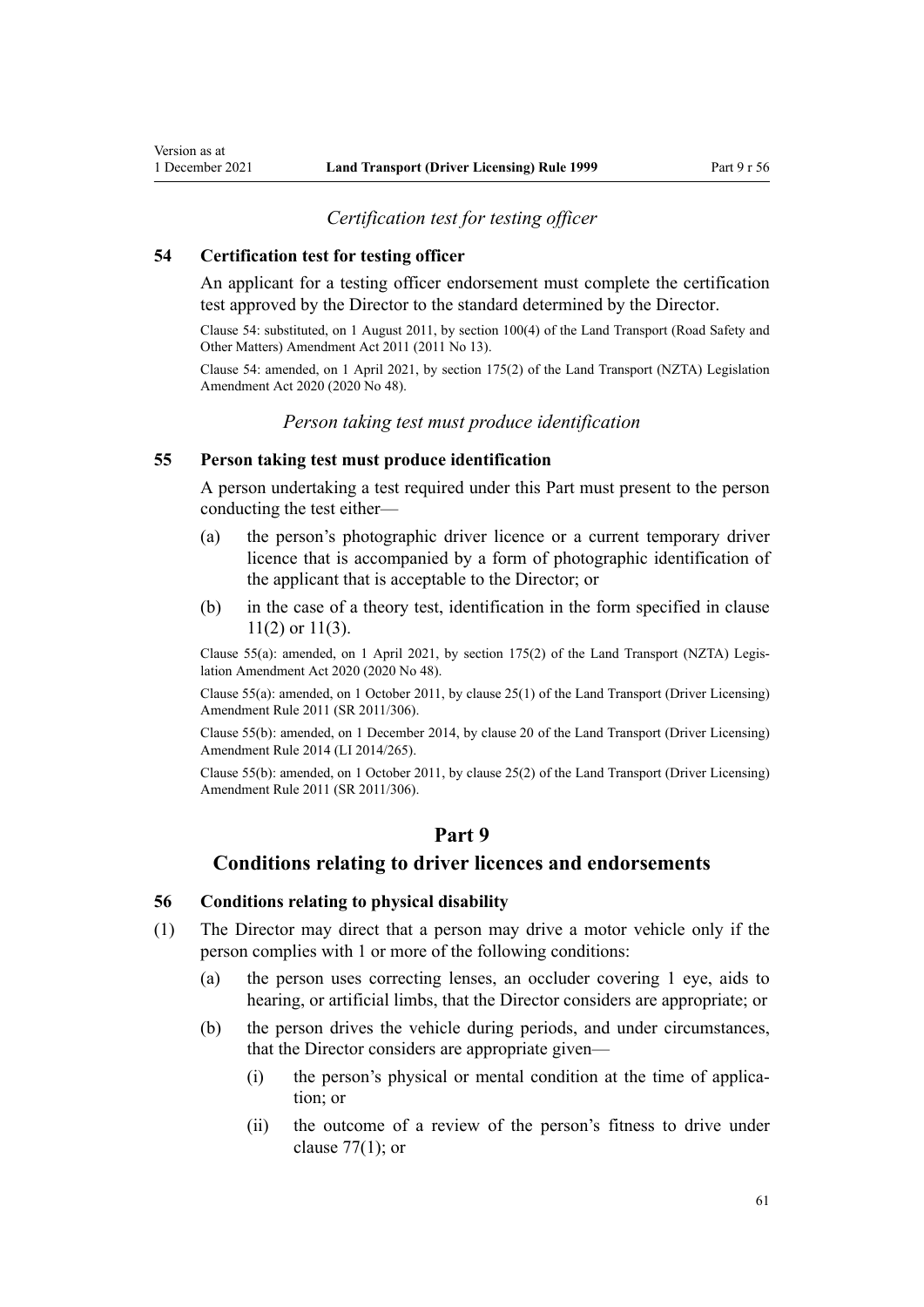- <span id="page-61-0"></span>(c) the vehicle is specially adapted or has specified features; or
- (d) the person consults with a health practitioner who is a member of a designated class of health practitioners at intervals specified by the Director.
- (2) The Director must notify a person on whose driver licence or endorsement con‐ ditions have been imposed under subclause (1) of the rights of appeal given by [section 106](http://legislation.govt.nz/pdflink.aspx?id=DLM435083) of the Act.
- (3) In subclause (1)(d), **designated class of health practitioners** means a class of health practitioners designated by the Director.

Clause 56(1): amended, on 1 April 2021, by [section 175\(2\)](http://legislation.govt.nz/pdflink.aspx?id=LMS286883) of the Land Transport (NZTA) Legis‐ lation Amendment Act 2020 (2020 No 48).

Clause 56(1)(a): amended, on 1 April 2021, by [section 175\(2\)](http://legislation.govt.nz/pdflink.aspx?id=LMS286883) of the Land Transport (NZTA) Legis‐ lation Amendment Act 2020 (2020 No 48).

Clause 56(1)(b): amended, on 1 April 2021, by [section 175\(2\)](http://legislation.govt.nz/pdflink.aspx?id=LMS286883) of the Land Transport (NZTA) Legis‐ lation Amendment Act 2020 (2020 No 48).

Clause 56(1)(d): replaced, on 7 November 2018, by [section 21](http://legislation.govt.nz/pdflink.aspx?id=DLM6984133) of the Land Transport Amendment Act 2016 (2016 No 77).

Clause  $56(1)(d)$ : amended, on 1 April 2021, by [section 175\(2\)](http://legislation.govt.nz/pdflink.aspx?id=LMS286883) of the Land Transport (NZTA) Legislation Amendment Act 2020 (2020 No 48).

Clause 56(2): amended, on 1 April 2021, by [section 175\(2\)](http://legislation.govt.nz/pdflink.aspx?id=LMS286883) of the Land Transport (NZTA) Legis‐ lation Amendment Act 2020 (2020 No 48).

Clause 56(3): inserted, on 7 November 2018, by [section 21](http://legislation.govt.nz/pdflink.aspx?id=DLM6984133) of the Land Transport Amendment Act 2016 (2016 No 77).

Clause 56(3): amended, on 1 April 2021, by [section 175\(2\)](http://legislation.govt.nz/pdflink.aspx?id=LMS286883) of the Land Transport (NZTA) Legis‐ lation Amendment Act 2020 (2020 No 48).

## **57 Condition imposed on Class 1R licence in relation to driving motor vehicle with automatic transmission**

The Director must impose a condition on a person's Class 1R licence permitting the person to drive only a motor vehicle with an automatic transmission if, when obtaining a Class 1R licence, the person passes the restricted licence test under [clause 48](#page-57-0) in a motor vehicle with an automatic transmission.

Clause 57: substituted, on 1 June 2006, by [clause 20](http://legislation.govt.nz/pdflink.aspx?id=DLM376111) of the Land Transport (Driver Licensing) Amendment Rule 2006 (SR 2006/84).

Clause 57: amended, on 1 April 2021, by [section 175\(2\)](http://legislation.govt.nz/pdflink.aspx?id=LMS286883) of the Land Transport (NZTA) Legislation Amendment Act 2020 (2020 No 48).

Clause 57: amended, on 1 August 2011, by [section 100\(4\)](http://legislation.govt.nz/pdflink.aspx?id=DLM3231293) of the Land Transport (Road Safety and Other Matters) Amendment Act 2011 (2011 No 13).

# **57A Transitional provision for condition relating to automatic transmission vehicle**

- (1) In the case of an existing driver licence of a driver who is 80 years of age or over, a condition that the person is permitted to drive only a vehicle with automatic transmission, imposed as a result of passing a driving test in a vehicle with automatic transmission,—
	- (a) does not apply unless subclause (2) also applies; and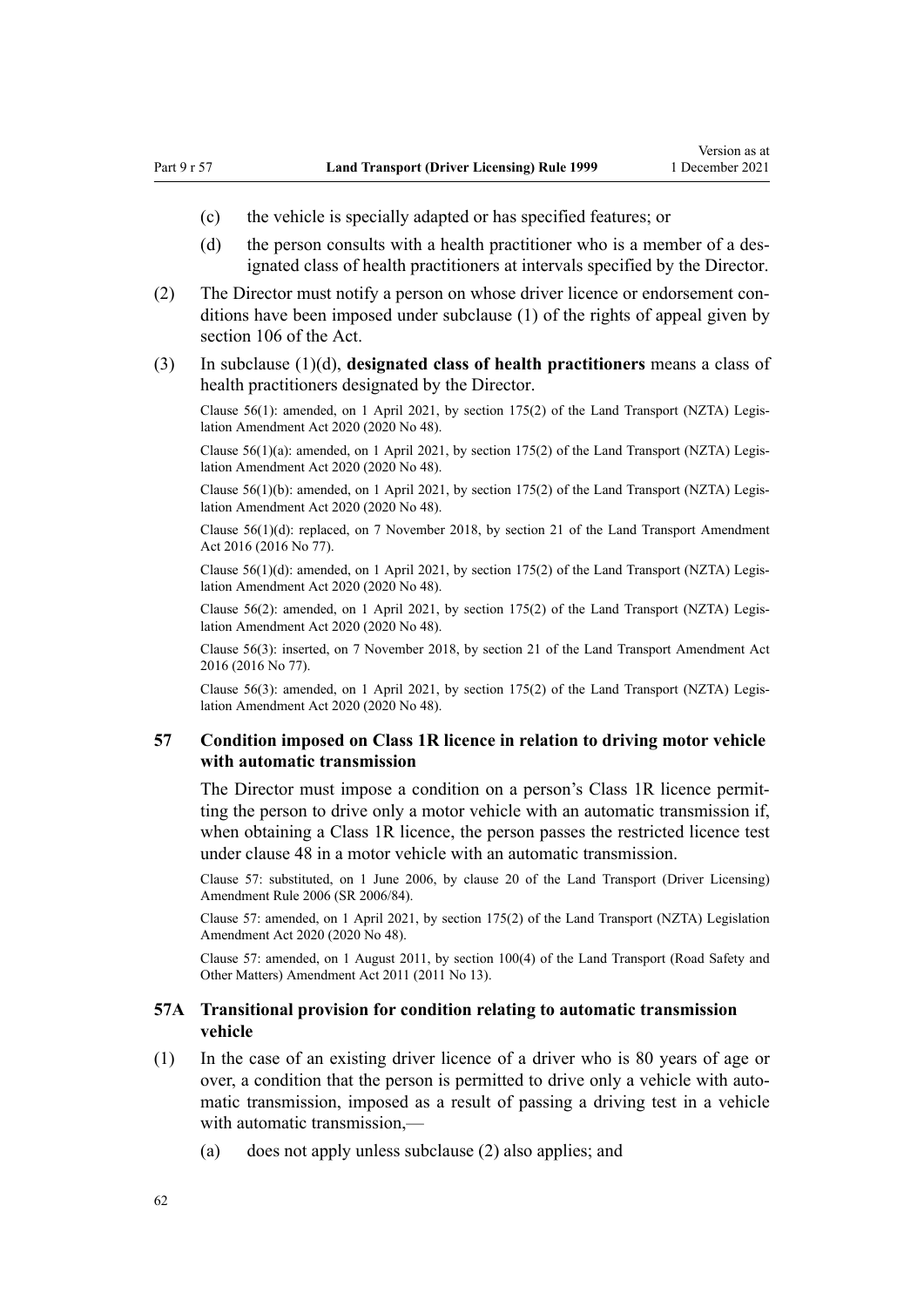- (b) must be removed from the driver licence of the applicant when he or she renews or replaces his or her licence unless subclause (2) applies.
- (2) Despite subclause (1), a driver who is 80 years of age or over who renews or replaces his or her driver licence may be subject to a condition imposed on medical grounds that allows that person to drive only a motor vehicle with an automatic transmission.

Clause 57A: inserted, on 1 June 2006, by [clause 20](http://legislation.govt.nz/pdflink.aspx?id=DLM376111) of the Land Transport (Driver Licensing) Amend‐ ment Rule 2006 (SR 2006/84).

## **58 Removal of condition relating to automatic transmission**

A condition under [clause 57](#page-61-0) must be removed if the person to whom it applies,—

- (a) being less than 80 years of age, holds a restricted licence, and passes a full licence test under [clause 48;](#page-57-0) or
- (b) being less than 80 years of age, passes a restricted licence test under [clause 48](#page-57-0) in a motor vehicle with a manual transmission.
- (c) *[Revoked]*

Version as at

Clause 58(b): amended, on 1 August 2011, by [section 100\(4\)](http://legislation.govt.nz/pdflink.aspx?id=DLM3231293) of the Land Transport (Road Safety and Other Matters) Amendment Act 2011 (2011 No 13).

Clause 58(b): amended, on 1 June 2006, by [clause 21](http://legislation.govt.nz/pdflink.aspx?id=DLM376114) of the Land Transport (Driver Licensing) Amendment Rule 2006 (SR 2006/84).

Clause 58(c): revoked, on 1 June 2006, by [clause 21](http://legislation.govt.nz/pdflink.aspx?id=DLM376114) of the Land Transport (Driver Licensing) Amendment Rule 2006 (SR 2006/84).

# **59 Condition relating to automatic transmission not to apply in certain circumstances**

A condition under [clause 57](#page-61-0) does not apply if the person is driving a manual vehicle while accompanied by a person who—

- (a) holds, and has held for at least 2 years, a full licence of a class that authorises that person to drive that vehicle; and
- (b) is in charge of the vehicle; and
- (c) is seated in the front passenger seat or, if there is no front passenger seat available, is seated as close as is practicable to the driver.

# **Part 10**

# **Period of validity of driver licences and endorsements**

# **60 Period of validity of driver licence**

(1) A driver licence that is obtained or renewed under this rule may be issued for a period of 10 years except that,—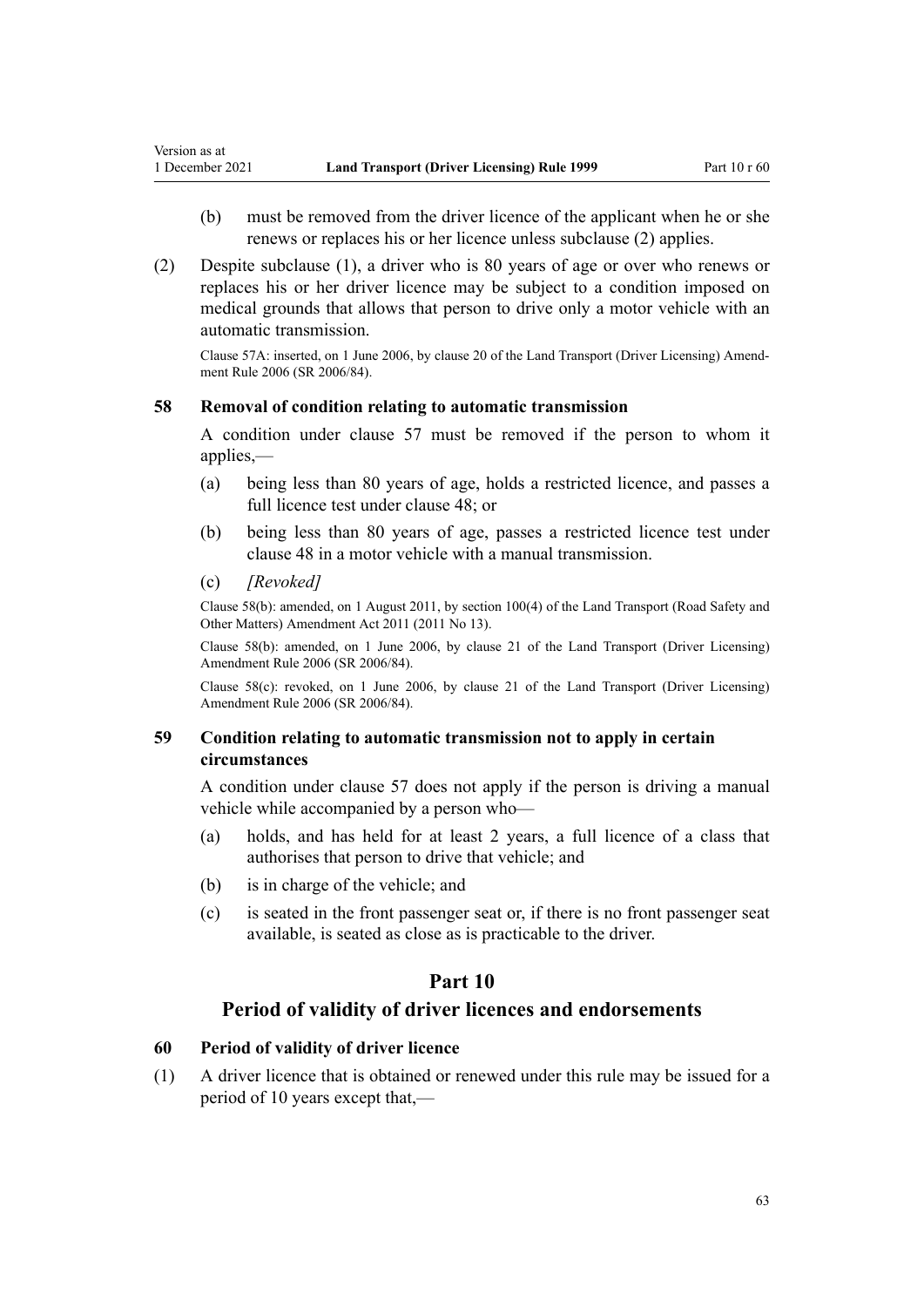- (a) if the person is at least 64 years of age but younger than 75 years of age at the date of the issue of the licence, the expiry date specified on the licence must be the date of the person's 75th birthday:
- (b) if the person is at least 75 years of age but younger than 80 years of age at the date of the issue of the licence, the expiry date specified on the licence must be the date of the person's 80th birthday:
- (c) if the person is 80 years of age or over at the date of the issue of the licence, the expiry date specified on the licence must be the next birth‐ day of the applicant that is a whole multiple of 2:
- (ca) *[Revoked]*
- (d) if a renewed licence is issued under [clause 67\(5\)](#page-69-0) with an expiry date that is more than 10 years after the date of the issue of the licence, the licence expires on the date specified on the licence.
- (1A) *[Revoked]*
- (1B) A driver licence of Class 1L, Class 1R, Class 6L, or Class 6R is valid for 2 years after the expiry date of the licence if the expiry date is—
	- (a) on or after 1 December 2019; and
	- (b) on or before 1 December 2021.
- (1C) A person whose licence is valid under subclause (1B) or (3) must be treated as having a current driver licence.
- (1D) Subclause (1B) does not apply to a licence of Class 1L, Class 1R, Class 6L, or Class 6R that was issued before 1 December 2014.
- (1E) Subclause (1B) does not apply to a person whose licence may be reinstated under clause  $67A(1)$ ,  $67B(1)$ , or  $67C(1)$  (which relate to disqualifications, suspensions, alcohol interlock licences, or zero alcohol licences).
- (1F) Subclauses (1B) to (1E) and (3B) are revoked on 2 December 2023.
- (2) A driver licence that is replaced under this rule must be issued with an expiry date that is the same as the expiry date of the licence being replaced.
- (3) Despite subclause (1), but subject to subclause (3A), the Director may extend the period of validity of a driver licence for a period not exceeding 1 year.
- (3A) *[Revoked]*
- (3B) Subclause (3) does not apply in a case to which subclause (1B) applies.
- (4) The period of validity of a driver licence is not affected by the holder obtaining a driver licence or endorsement of any other class or type.
- (5) Despite subclause (4), if a person who holds a driver licence obtains an addi‐ tional licence class or endorsement, the person's existing licence may be reis‐ sued with an expiry date in accordance with subclause (1) from the date of issue, but only if the minimum requirements of that application also satisfy the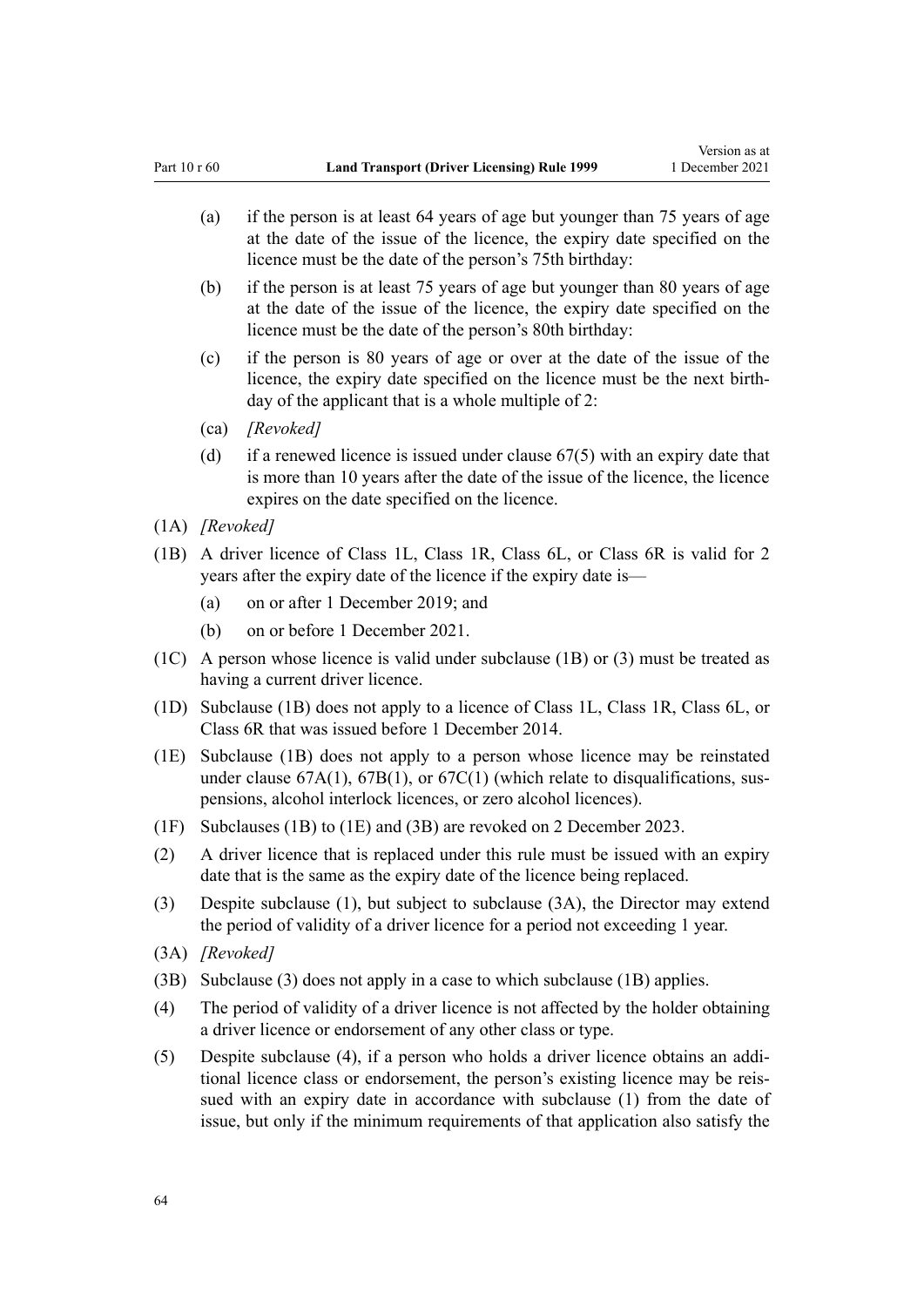minimum requirements for renewal of the person's existing licence class or classes under [clause 67](#page-69-0).

#### (6) *[Revoked]*

Clause 60: replaced, on 1 October 2012, by [clause 26](http://legislation.govt.nz/pdflink.aspx?id=DLM3956515) of the Land Transport (Driver Licensing) Amendment Rule 2011 (SR 2011/306).

Clause  $60(1)(a)$ : replaced, on 1 December 2021, by clause  $6(1)$  of the Land Transport (Driver Licensing) Amendment Rule (No 2) 2021 (SL 2021/381).

Clause  $60(1)(ca)$ : revoked, on 1 December 2021, by clause  $6(2)$  of the Land Transport (Driver Licensing) Amendment Rule (No 2) 2021 (SL 2021/381).

Clause 60(1A): revoked, on 1 December 2021, by [clause 6\(3\)](http://legislation.govt.nz/pdflink.aspx?id=LMS590843) of the Land Transport (Driver Licens‐ ing) Amendment Rule (No 2) 2021 (SL 2021/381).

Clause 60(1B): inserted, on 1 November 2019, by [clause 5\(1\)](http://legislation.govt.nz/pdflink.aspx?id=LMS264758) of the Land Transport (Driver Licens‐ ing) Amendment Rule (No 2) 2019 (LI 2019/259).

Clause 60(1C): inserted, on 1 November 2019, by [clause 5\(1\)](http://legislation.govt.nz/pdflink.aspx?id=LMS264758) of the Land Transport (Driver Licens‐ ing) Amendment Rule (No 2) 2019 (LI 2019/259).

Clause 60(1D): inserted, on 1 November 2019, by [clause 5\(1\)](http://legislation.govt.nz/pdflink.aspx?id=LMS264758) of the Land Transport (Driver Licens‐ ing) Amendment Rule (No 2) 2019 (LI 2019/259).

Clause 60(1E): inserted, on 1 November 2019, by [clause 5\(1\)](http://legislation.govt.nz/pdflink.aspx?id=LMS264758) of the Land Transport (Driver Licens‐ ing) Amendment Rule (No 2) 2019 (LI 2019/259).

Clause 60(1F): inserted, on 1 December 2021, by [clause 6\(4\)](http://legislation.govt.nz/pdflink.aspx?id=LMS590843) of the Land Transport (Driver Licens‐ ing) Amendment Rule (No 2) 2021 (SL 2021/381).

Clause 60(3): replaced, on 1 December 2014, by [clause 21\(4\)](http://legislation.govt.nz/pdflink.aspx?id=DLM6216935) of the Land Transport (Driver Licens‐ ing) Amendment Rule 2014 (LI 2014/265).

Clause 60(3): amended, on 1 April 2021, by [section 175\(2\)](http://legislation.govt.nz/pdflink.aspx?id=LMS286883) of the Land Transport (NZTA) Legis‐ lation Amendment Act 2020 (2020 No 48).

Clause 60(3A): revoked, on 1 December 2021, by [clause 6\(5\)](http://legislation.govt.nz/pdflink.aspx?id=LMS590843) of the Land Transport (Driver Licens‐ ing) Amendment Rule (No 2) 2021 (SL 2021/381).

Clause 60(3B): replaced, on 1 December 2021, by [clause 6\(6\)](http://legislation.govt.nz/pdflink.aspx?id=LMS590843) of the Land Transport (Driver Licens‐ ing) Amendment Rule (No 2) 2021 (SL 2021/381).

Clause 60(6): revoked, on 1 December 2021, by [clause 6\(7\)](http://legislation.govt.nz/pdflink.aspx?id=LMS590843) of the Land Transport (Driver Licensing) Amendment Rule (No 2) 2021 (SL 2021/381).

### **61 Period of validity of endorsement**

- (1) A dangerous goods endorsement may be issued for a period of 5 years.
- (2) Subject to subclause (3), a passenger, vehicle recovery, driving instructor, or testing officer endorsement may be issued for a period of 1 year or a period of 5 years.
- (3) If a person who holds a passenger, vehicle recovery, driving instructor, or test‐ ing officer endorsement obtains an additional endorsement that is a passenger, vehicle recovery, driving instructor, or testing officer endorsement, the addi‐ tional endorsement expires on the same date as the previous endorsement.
- (4) A special-type vehicle endorsement expires on the same date as the holder's driver licence.

Clause 61: substituted, on 4 October 1999, by [clause 16](http://legislation.govt.nz/pdflink.aspx?id=DLM293684) of the Land Transport (Driver Licensing) Amendment Rule 1999 (SR 1999/302).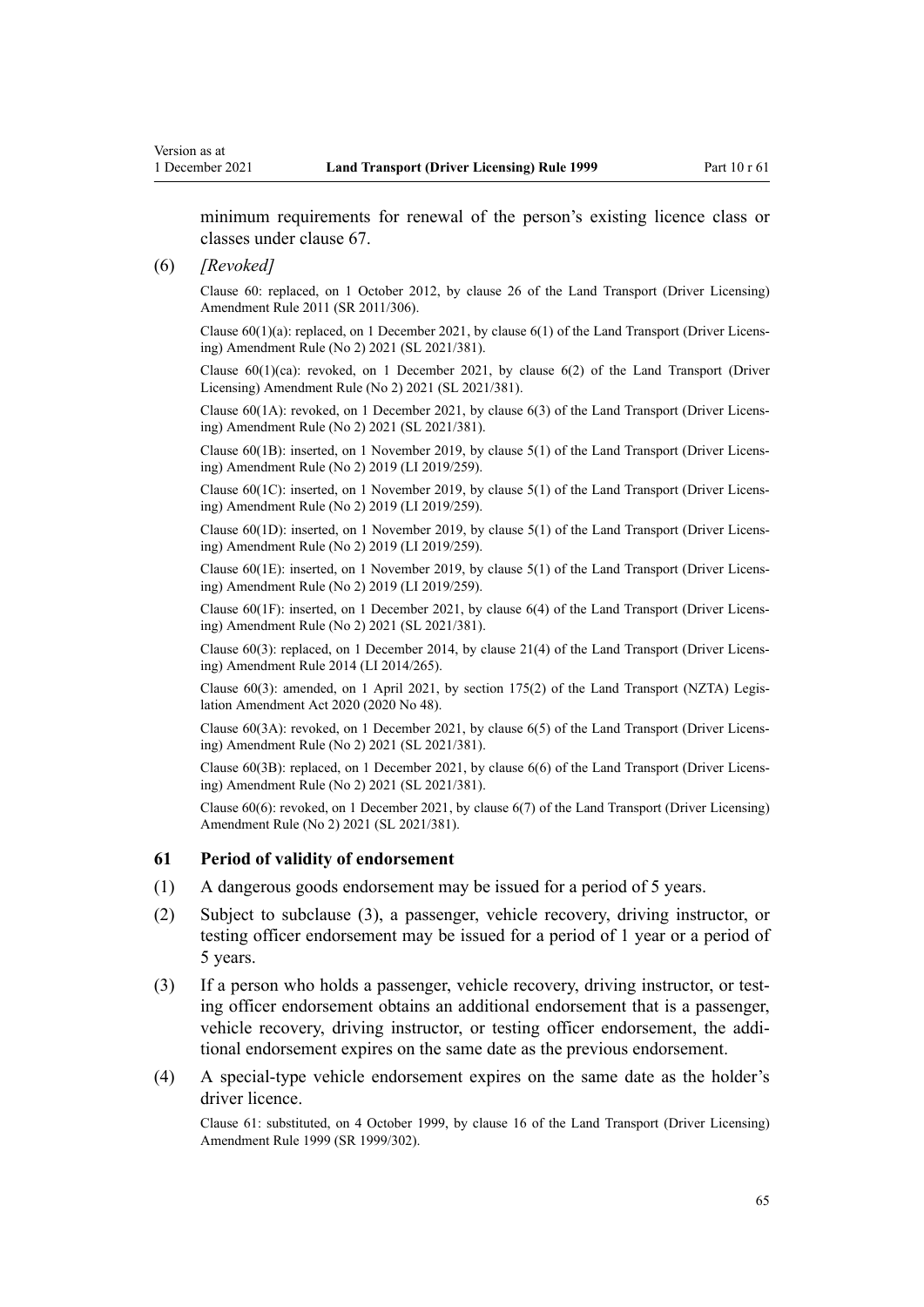# **Part 11**

# <span id="page-65-0"></span>**Format of driver licences, driver identification cards, and** "**L**" **(learner) plates**

## **62 Features to verify and protect licence integrity**

A driver licence (other than a temporary driver licence) must have the follow‐ ing features for the purposes of verifying or protecting the integrity of the licence:

- (a) physical characteristics that comply with International Standards Organ‐ isation 7810: Identification Cards—Physical Characteristics: 1995:
- (b) the following background colour:
	- (i) for a full driver licence, green:
	- (ii) for a restricted driver licence, yellow:
	- (iii) for a learner driver licence, blue:
	- (iv) for a a limited licence, an alcohol interlock licence, or a zero alcohol licence, such background colour as the Director considers desirable to protect the integrity of the licence:
	- (v) for a driver licence if the holder holds licences to which 2 or more of paragraphs (i) to (iv) apply, such background colour as the Director considers desirable to protect the integrity of the licence:
- (c) the words "NEW ZEALAND DRIVER LICENCE":
- (d) the word "LEARNER", if the driver licence is a learner licence:
- (e) the word "LIMITED", if the driver licence is a limited licence issued under [section 105](http://legislation.govt.nz/pdflink.aspx?id=DLM435080) of the Act:
- (f) the word "RESTRICTED", if the driver licence is a restricted licence:
- (fa) the words "ALCOHOL INTERLOCK", if the driver licence is an alcohol interlock licence:
- (fb) the words "ZERO ALCOHOL", if the driver licence is a zero alcohol licence:
- (g) an image of the New Zealand Flag:
- (h) a one-dimensional bar code containing the driver licence number, driver licence card number, and a quality control number:
- (i) 1 or more of the following:
	- (i) micro-printing:
	- (ii) special fonts:
	- (iii) a ghosted image of a photographic image:
	- (iv) a holographic image:
- (j) the expiry date of each endorsement held by the holder of the licence.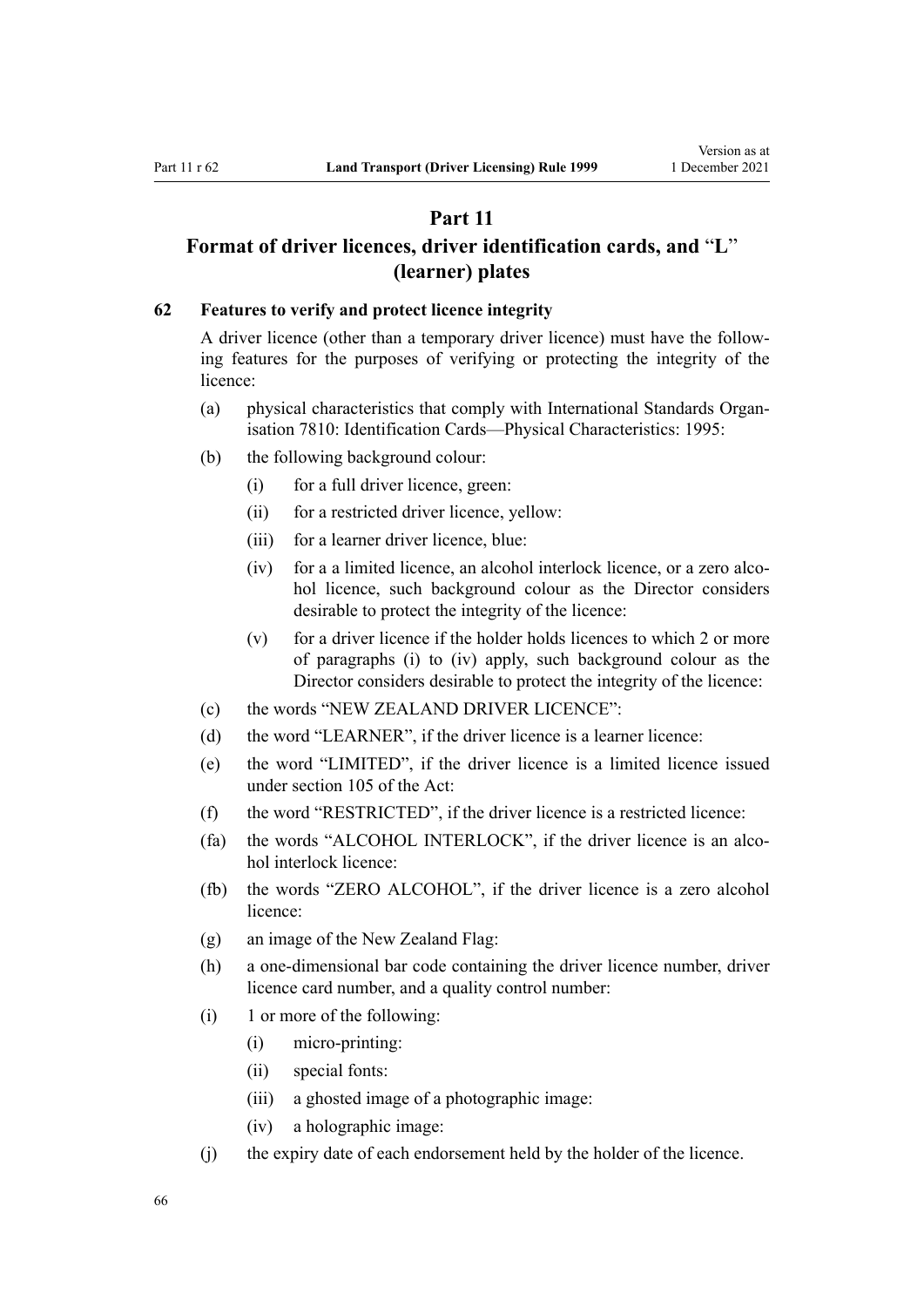Clause  $62(b)(iv)$ : amended, on 1 April 2021, by [section 175\(2\)](http://legislation.govt.nz/pdflink.aspx?id=LMS286883) of the Land Transport (NZTA) Legislation Amendment Act 2020 (2020 No 48).

Clause 62(b)(iv): amended, on 10 September 2012, by [section 100\(2\)](http://legislation.govt.nz/pdflink.aspx?id=DLM3231293) of the Land Transport (Road Safety and Other Matters) Amendment Act 2011 (2011 No 13).

Clause 62(b)(v): amended, on 1 April 2021, by [section 175\(2\)](http://legislation.govt.nz/pdflink.aspx?id=LMS286883) of the Land Transport (NZTA) Legis‐ lation Amendment Act 2020 (2020 No 48).

Clause 62(e): amended, on 1 October 2012, by [clause 27](http://legislation.govt.nz/pdflink.aspx?id=DLM3956517) of the Land Transport (Driver Licensing) Amendment Rule 2011 (SR 2011/306).

Clause 62(fa): inserted, on 10 September 2012, by [section 100\(2\)](http://legislation.govt.nz/pdflink.aspx?id=DLM3231293) of the Land Transport (Road Safety and Other Matters) Amendment Act 2011 (2011 No 13).

Clause 62(fb): inserted, on 10 September 2012, by [section 100\(2\)](http://legislation.govt.nz/pdflink.aspx?id=DLM3231293) of the Land Transport (Road Safety and Other Matters) Amendment Act 2011 (2011 No 13).

### **63 Form of driver licence**

- (1) A driver licence must, at the discretion of the Director, display the following information on either the front or back of the licence:
	- (a) the word "LEARNER", if the driver licence is a learner licence:
	- (b) the word "RESTRICTED", if the driver licence is a restricted licence:
	- (c) either the word "LEARNER" or the word "RESTRICTED", if the holder holds 2 or more of those driver licences:
	- (ca) the words "ALCOHOL INTERLOCK", if the driver licence is an alco‐ hol interlock licence:
	- (cb) the words "ZERO ALCOHOL", if the driver licence is a zero alcohol licence:
	- (d) the word "LIMITED", if the driver licence is a limited licence issued under [section 105](http://legislation.govt.nz/pdflink.aspx?id=DLM435080) of the Act:
	- (e) the holder's signature:
	- (f) the original date on which the driver licence is issued:
	- (fa) the date or dates of expiry of the licence class or classes:
	- (g) the expiry date of each endorsement held by the holder of the licence:
	- (h) the holder's current address, if requested by the holder:
	- (i) the classes to which the licence applies and the endorsements issued to the holder:
	- $(i)$  an indication of any condition the holder must comply with while driving a motor vehicle:
	- (k) the word "DONOR", if the holder has indicated a willingness to be an organ donor:
	- (l) a one-dimensional bar code containing the driver licence number, driver licence card number, and a production quality control number.
- (2) A driver licence must display the following information on the front of the licence: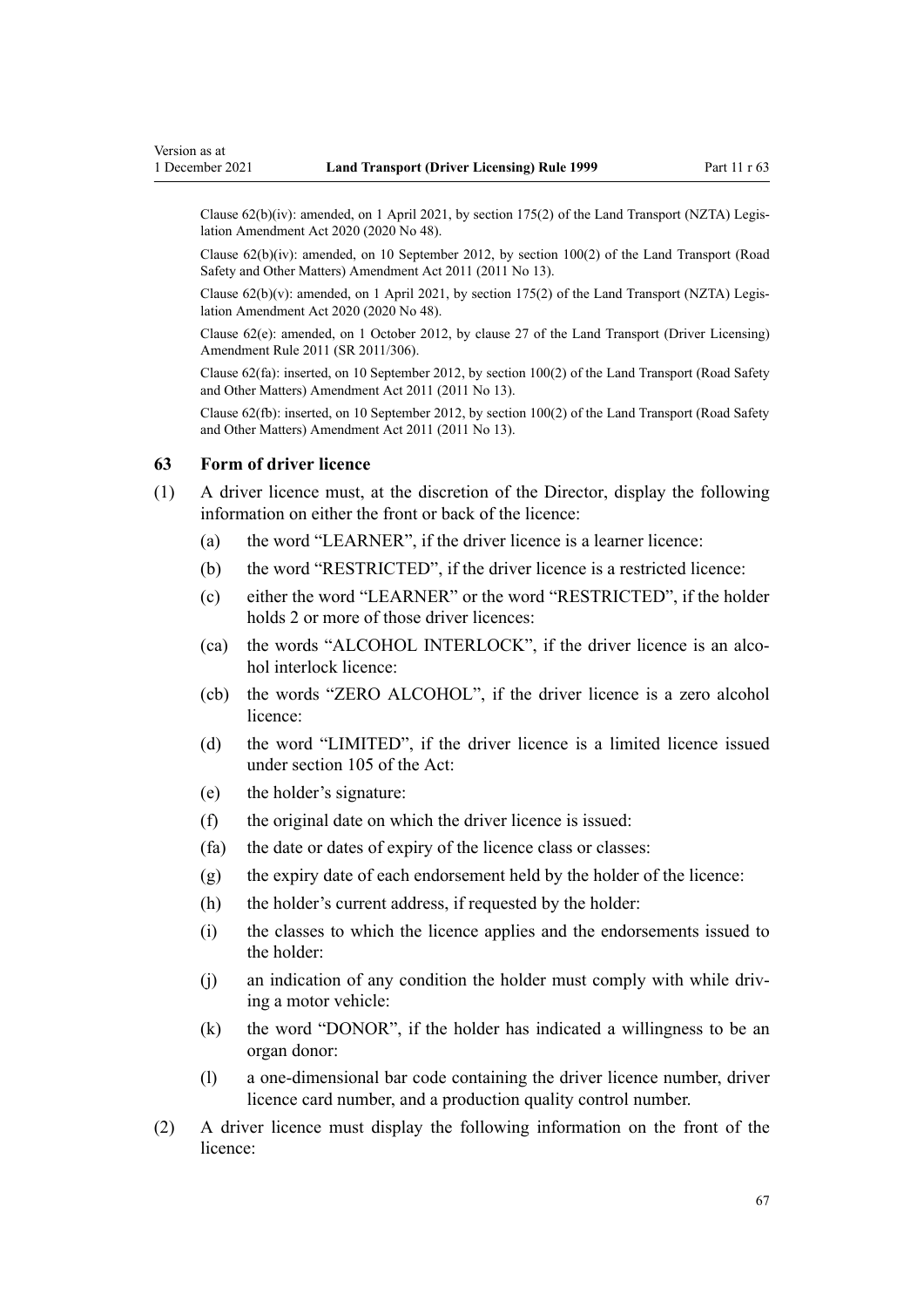- (a) the words "NEW ZEALAND DRIVER LICENCE":
- (b) an image of the New Zealand flag:
- (c) a photographic image of the holder:
- (d) the holder's full name, unless it is impracticable to display the name in full:
- (e) the holder's date of birth:
- (f) *[Revoked]*
- (g) the driver licence number and driver licence card version number.
- (3) The Director may require that anti-counterfeiting security features be included on a driver licence if the Director considers it necessary.
- (4) An endorsement must be indicated on a driver licence in the following way:
	- (a) for all endorsements other than a driving instructor endorsement, by the appropriate single letter specified in [Schedule 4](#page-117-0):
	- (b) for a driving instructor endorsement, by the single letter specified in [Schedule 4](#page-117-0) followed by the appropriate driver licence class number specified in [Schedule 3.](#page-114-0)

Clause 63: substituted, on 1 October 2011, by [clause 28](http://legislation.govt.nz/pdflink.aspx?id=DLM3956732) of the Land Transport (Driver Licensing) Amendment Rule 2011 (SR 2011/306).

Clause 63(1): amended, on 1 April 2021, by [section 175\(2\)](http://legislation.govt.nz/pdflink.aspx?id=LMS286883) of the Land Transport (NZTA) Legis‐ lation Amendment Act 2020 (2020 No 48).

Clause 63(1)(ca): inserted, on 10 September 2012, by [section 100\(2\)](http://legislation.govt.nz/pdflink.aspx?id=DLM3231293) of the Land Transport (Road Safety and Other Matters) Amendment Act 2011 (2011 No 13).

Clause 63(1)(cb): inserted, on 10 September 2012, by [section 100\(2\)](http://legislation.govt.nz/pdflink.aspx?id=DLM3231293) of the Land Transport (Road Safety and Other Matters) Amendment Act 2011 (2011 No 13).

Clause 63(1)(e): amended, on 1 December 2014, by [clause 22\(1\)](http://legislation.govt.nz/pdflink.aspx?id=DLM6216936) of the Land Transport (Driver Licensing) Amendment Rule 2014 (LI 2014/265).

Clause 63(1)(fa): inserted, on 1 December 2014, by [clause 22\(2\)](http://legislation.govt.nz/pdflink.aspx?id=DLM6216936) of the Land Transport (Driver Licensing) Amendment Rule 2014 (LI 2014/265).

Clause 63(2)(d): replaced, on 1 November 2012, by [clause 8](http://legislation.govt.nz/pdflink.aspx?id=DLM4773440) of the Land Transport (Driver Licens‐ ing) Amendment Rule 2012 (SR 2012/302).

Clause  $63(2)(f)$ : revoked, on 1 December 2014, by [clause 22\(3\)](http://legislation.govt.nz/pdflink.aspx?id=DLM6216936) of the Land Transport (Driver Licensing) Amendment Rule 2014 (LI 2014/265).

Clause 63(3): amended, on 1 April 2021, by [section 175\(2\)](http://legislation.govt.nz/pdflink.aspx?id=LMS286883) of the Land Transport (NZTA) Legis‐ lation Amendment Act 2020 (2020 No 48).

## **64 Form of temporary driver licence**

- (1) A temporary driver licence must be—
	- (a) printed on paper; and
	- (b) signed by the holder; and
	- (c) authenticated by a licensing agent.
- (2) A temporary driver licence must display the following on the front of the licence: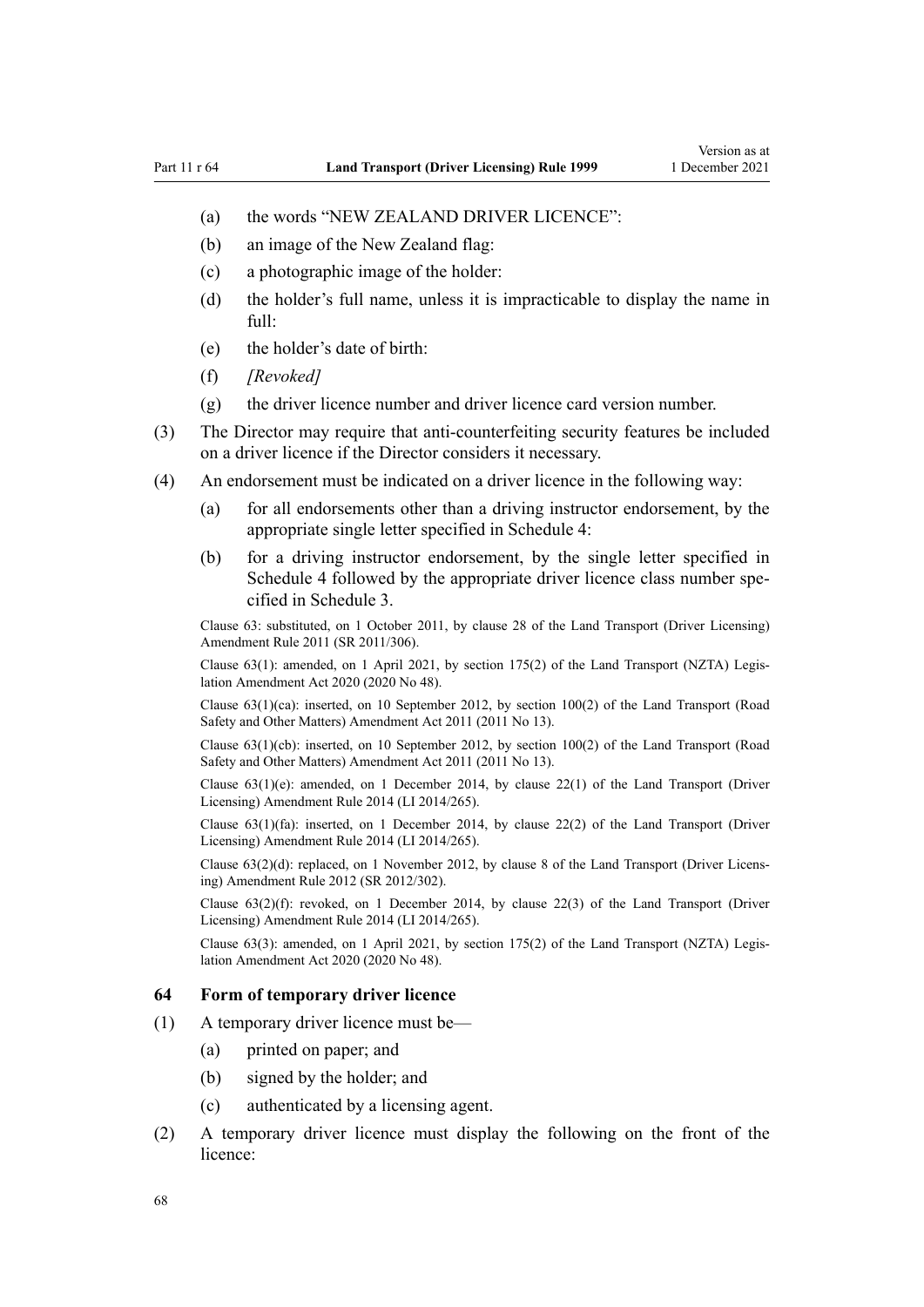- (a) the words "TEMPORARY NEW ZEALAND DRIVER LICENCE":
- (b) the holder's name:
- (c) the holder's date of birth:
- (ca) the date on which the driver licence is issued:
- (d) the date on which the driver licence expires:
- (e) the driver licence number and driver licence card number (if known):
- (f) the classes of driver licence and types of endorsement issued to the holder:
- (g) an indication of any condition the holder must comply with while driv‐ ing a motor vehicle.
- (3) *[Revoked]*
- (4) *[Revoked]*

Clause 64(2)(ca): inserted, on 1 June 2006, by [clause 23](http://legislation.govt.nz/pdflink.aspx?id=DLM376116) of the Land Transport (Driver Licensing) Amendment Rule 2006 (SR 2006/84).

Clause 64(3): revoked, on 1 October 2011, by [clause 29](http://legislation.govt.nz/pdflink.aspx?id=DLM3956734) of the Land Transport (Driver Licensing) Amendment Rule 2011 (SR 2011/306).

Clause 64(4): revoked, on 1 October 2011, by [clause 29](http://legislation.govt.nz/pdflink.aspx?id=DLM3956734) of the Land Transport (Driver Licensing) Amendment Rule 2011 (SR 2011/306).

### **65 Form of driver identification card**

- (1) A driver identification card must be 105 mm high and 80 mm wide.
- (2) A driver identification card must display the following on the front of the card:
	- (a) a photographic image of the holder:
	- (b) the holder's unique identifier:
	- (c) a list of the endorsements held by the holder for which a driver identifi‐ cation card is required:
	- (d) the expiry date of the driver identification card.
- (3) A driver identification card must display the following on the back of the card:
	- (a) the holder's name:
	- (b) the licence number on the holder's driver licence:
	- (c) the expiry date of each endorsement covered by the driver identification card:
	- (d) an indication of any conditions with which the holder must comply when undertaking an activity for which an endorsement covered by the driver identification card is required.
- (4) A driver identification card may include 1 or more of the features specified in [clause 62\(i\)](#page-65-0).
- (5) An endorsement must be indicated on a driver identification card by the appro‐ priate single letter specified in [Schedule 4](#page-117-0).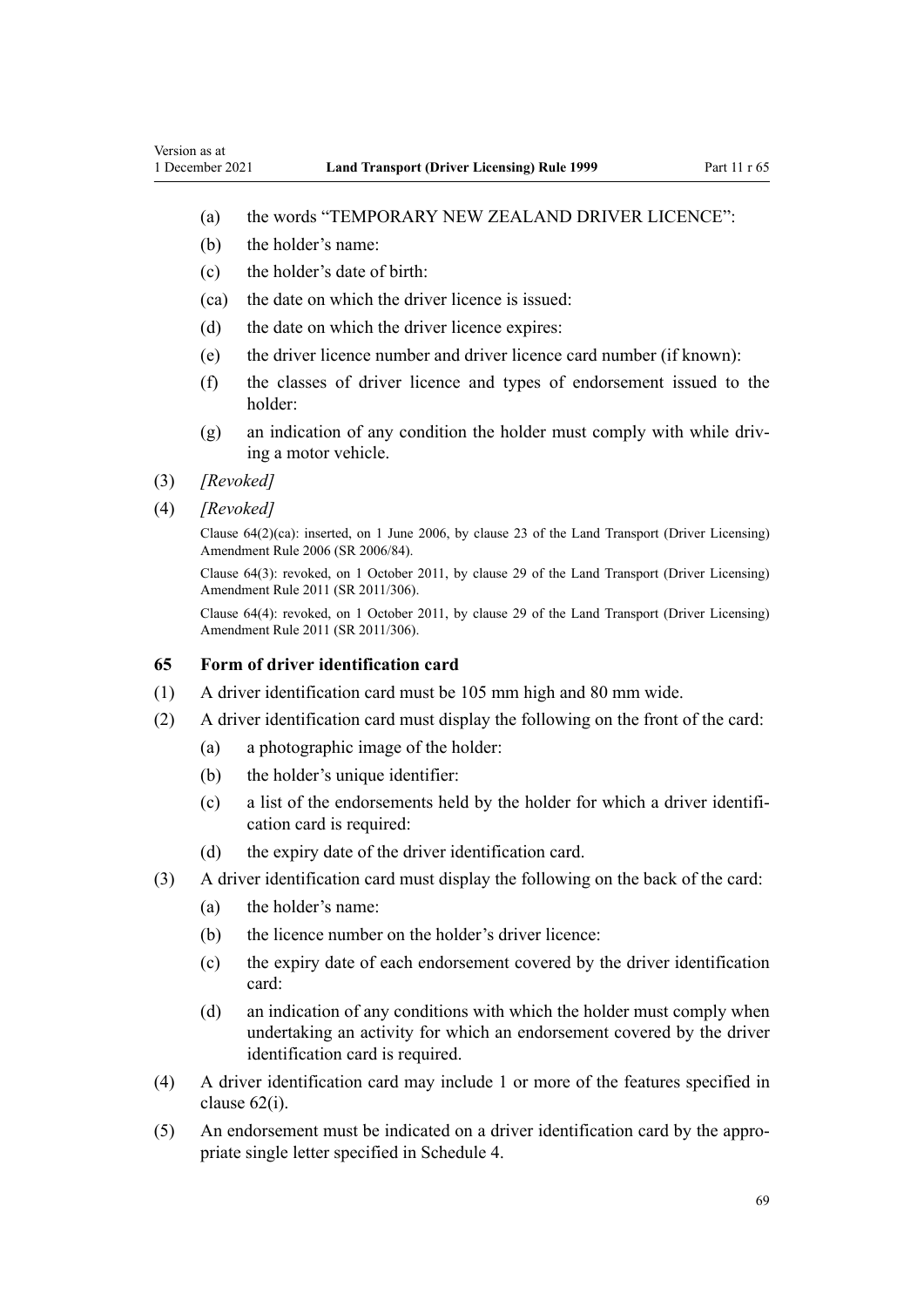# <span id="page-69-0"></span>**66 Form of** "**L**" **plate**

- $(1)$  An "L" plate must—
	- (a) be a rectangle with sides at least 150 mm high and 110 mm wide; and
	- (b) display the capital letter "L", in black, on a yellow background.
- (2) The letter "L" must—
	- (a) be at least 100 mm high; and
	- (b) be at least 60 mm wide.
- (3) The width of each line of the letter "L" must be at least 20 mm.
- (4) An "L" plate must be positioned—
	- (a) so that it does not obstruct the driver's field of vision; and
	- (b) so that it is visible at a distance of 50 m in daylight.
- (5) An "L" plate must be attached in the following way:
	- (a) in the case of a motorcycle, moped, or all-terrain vehicle, by attaching it to the rear of the vehicle:
	- (b) in the case of a vehicle for which a Class 1 licence is required, other than a moped or an all-terrain vehicle, by attaching 1 plate visible to the front of the vehicle and another plate visible to the rear.

# **Part 12**

# **Renewal, replacement, and reinstatement of driver licences and endorsements**

Part 12 heading: amended, on 16 January 2006, by [section 95\(12\)](http://legislation.govt.nz/pdflink.aspx?id=DLM353501) of the Land Transport Amendment Act 2005 (2005 No 77).

# *Renewal of driver licence*

# **67 Renewal of driver licence**

- (1) The Director may, from time to time, on the application of the holder of a licence, renew the licence.
- (1A) The application may be made before or after the expiry of the licence.
- (2) A person is entitled to have his or her driver licence renewed if the person—
	- (a) makes an application in accordance with [Part 3](#page-21-0); and
	- (b) if the application is for the renewal of a licence of any of Classes 2, 3, 4, or 5, produces a medical certificate in accordance with [clause 44](#page-54-0); and
	- (c) is renewing the licence for a period beyond the person's 75th birthday and the person produces a medical certificate in accordance with [clause](#page-54-0) [44;](#page-54-0) and
	- (d) passes the on-road safety test, if referred for the test under [clause 44B;](#page-55-0) and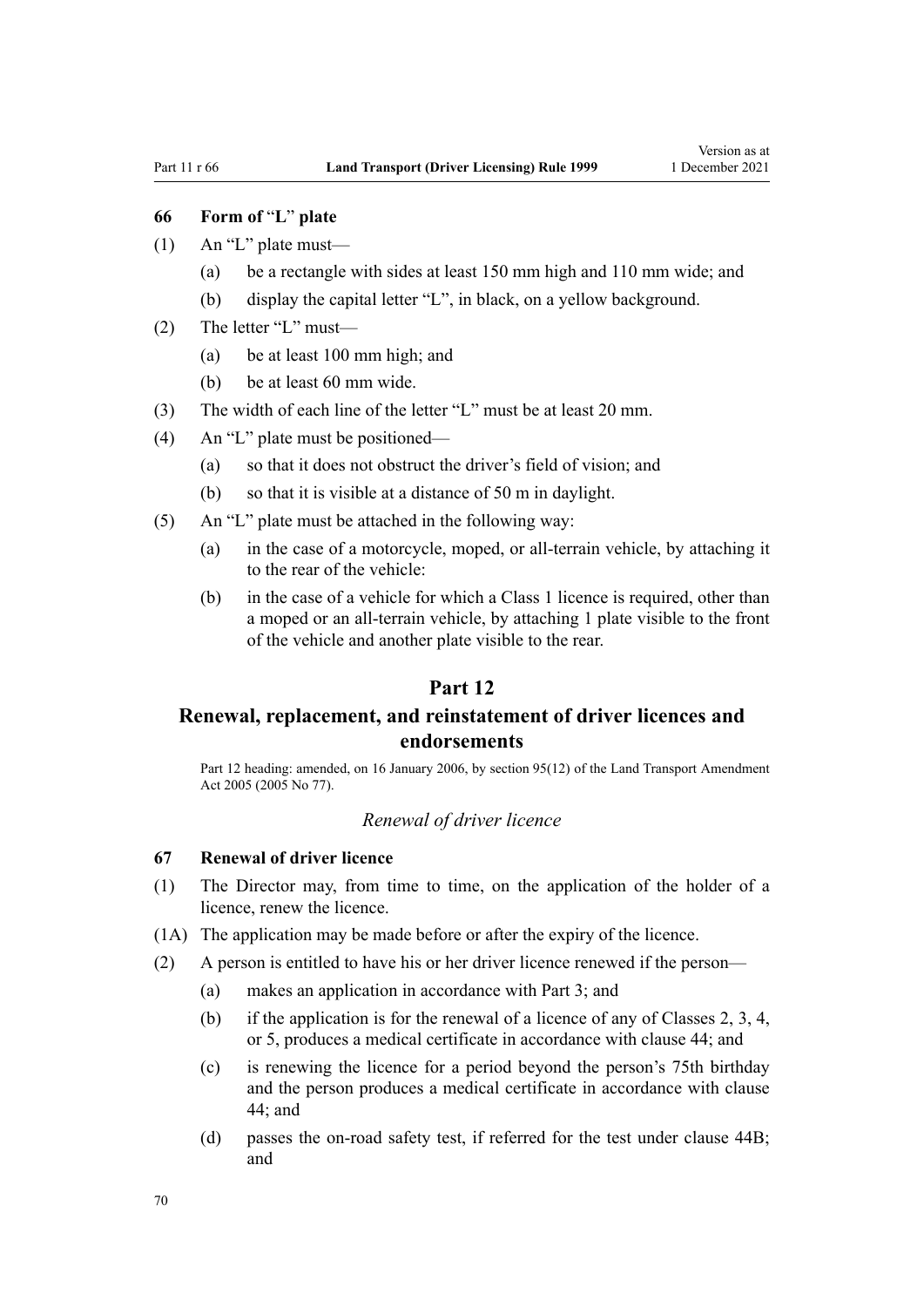- (e) in the case of a licence (excluding a Class 6 licence) that has been expired for more than 5 years, passes—
	- (i) the appropriate theory test under [clause 45](#page-56-0) for the highest class of driver licence that the person is applying to renew; and
	- (ii) the appropriate practical driving test for the highest class of driver licence that the person is applying to renew in accordance with [clauses 48](#page-57-0) and [51](#page-58-0) or successfully completes a course approved under [clause 93](#page-96-0); and
- (f) in the case of a Class 6 licence that has been expired for more than 5 years, passes—
	- (i) the theory test for Class 6 under clause  $45(1)$ ; and
	- (ii) the practical driving test for Class 6 under [clause 48](#page-57-0).
- (2A) A person who has been overseas for 5 years or more does not have to comply with subclause (2)(e) or (f), if the person can provide evidence of being licensed to drive (whether in New Zealand or overseas) within the period of 5 years immediately preceding the date of the application.
- (2B) *[Revoked]*

Version as at

- (3) If a person to whom subclause  $(2)(e)$  applies complies with subclause  $(2)(e)(i)$ , the person's driver licence may be renewed subject to the condition specified in clause  $16(1)(a)$ .
- (4) A condition imposed under subclause (3) continues in force until the person to whom it applies complies with subclause  $(2)(e)(ii)$ .
- (4A) If a person to whom subclause (2)(f) applies complies with subclause (2)(f)(i), that person may be issued with a Class 6L licence, subject to the conditions specified in [clause 16\(1\)\(d\)](#page-27-0).
- (5) A renewed driver licence may be issued with a new expiry date that would have applied had the licence been renewed on the expiry date if the licence is renewed,—
	- (a) in the case of a driver who is 74 years of age or over, not more than 6 months before the expiry date; and
	- (b) in all other cases, not more than 60 days before the expiry date.

Clause 67(1): replaced, on 1 December 2014, by [clause 23\(1\)](http://legislation.govt.nz/pdflink.aspx?id=DLM6216937) of the Land Transport (Driver Licens‐ ing) Amendment Rule 2014 (LI 2014/265).

Clause 67(1): amended, on 1 April 2021, by [section 175\(2\)](http://legislation.govt.nz/pdflink.aspx?id=LMS286883) of the Land Transport (NZTA) Legis‐ lation Amendment Act 2020 (2020 No 48).

Clause 67(1A): replaced, on 1 December 2021, by [clause 7\(1\)](http://legislation.govt.nz/pdflink.aspx?id=LMS590844) of the Land Transport (Driver Licens‐ ing) Amendment Rule (No 2) 2021 (SL 2021/381).

Clause  $67(1A)(a)(i)$ : replaced, on 1 November 2019, by clause  $6(1)$  of the Land Transport (Driver Licensing) Amendment Rule (No 2) 2019 (LI 2019/259).

Clause  $67(2)(a)$ : replaced, on 1 December 2014, by [clause 23\(2\)](http://legislation.govt.nz/pdflink.aspx?id=DLM6216937) of the Land Transport (Driver Licensing) Amendment Rule 2014 (LI 2014/265).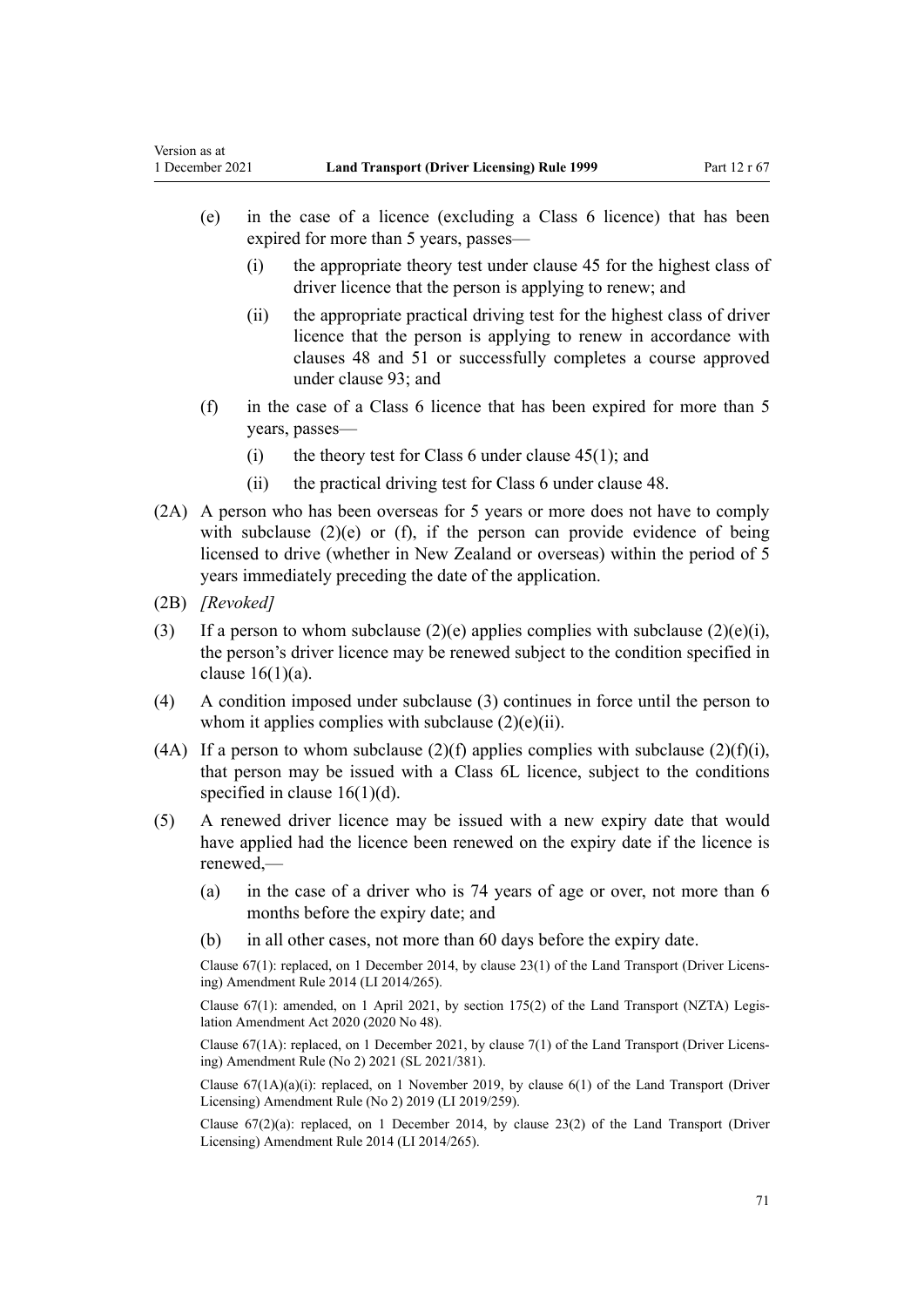<span id="page-71-0"></span>Clause  $67(2)(c)$ : substituted, on 1 October 2011, by [clause 30\(1\)](http://legislation.govt.nz/pdflink.aspx?id=DLM3956735) of the Land Transport (Driver Licensing) Amendment Rule 2011 (SR 2011/306).

Clause 67(2)(d): substituted, on 4 December 2006, by [clause 10\(1\)](http://legislation.govt.nz/pdflink.aspx?id=DLM386151) of the Land Transport (Driver Licensing) Amendment Rule (No 2) 2006 (SR 2006/152).

Clause 67(2)(e): substituted, on 4 December 2006, by [clause 10\(1\)](http://legislation.govt.nz/pdflink.aspx?id=DLM386151) of the Land Transport (Driver Licensing) Amendment Rule (No 2) 2006 (SR 2006/152).

Clause  $67(2)(f)$ : substituted, on 4 December 2006, by clause  $10(1)$  of the Land Transport (Driver Licensing) Amendment Rule (No 2) 2006 (SR 2006/152).

Clause  $67(2)(f)(ii)$ : amended, on 1 August 2011, by [section 100\(4\)](http://legislation.govt.nz/pdflink.aspx?id=DLM3231293) of the Land Transport (Road Safety and Other Matters) Amendment Act 2011 (2011 No 13).

Clause 67(2A): substituted, on 1 October 2011, by [clause 30\(2\)](http://legislation.govt.nz/pdflink.aspx?id=DLM3956735) of the Land Transport (Driver Licens‐ ing) Amendment Rule 2011 (SR 2011/306).

Clause 67(2B): revoked, on 1 December 2021, by [clause 7\(2\)](http://legislation.govt.nz/pdflink.aspx?id=LMS590844) of the Land Transport (Driver Licens‐ ing) Amendment Rule (No 2) 2021 (SL 2021/381).

Clause 67(4A): inserted, on 1 June 2006, by [clause 24\(3\)](http://legislation.govt.nz/pdflink.aspx?id=DLM376117) of the Land Transport (Driver Licensing) Amendment Rule 2006 (SR 2006/84).

Clause 67(5): substituted, on 1 June 2006, by [clause 24\(3\)](http://legislation.govt.nz/pdflink.aspx?id=DLM376117) of the Land Transport (Driver Licensing) Amendment Rule 2006 (SR 2006/84).

# **67A Reinstatement of driver licence with respect to those who have been disqualified for more than 12 months after end of disqualification**

- (1) The Director may, from time to time, on the application of a person who has been disqualified for more than 12 months, reinstate that person's licence.
- (2) A person is entitled to have his or her driver licence reinstated if—
	- (a) the person has served their disqualification, and there are no further sub‐ sequent periods of disqualification left to serve as of the date of application; and
	- (b) the person complies with clause  $67(2)(a)$ ; and
	- (c) the person is applying for reinstatement of a licence for a period beyond the person's 75th birthday and the person produces a medical certificate in accordance with [clause 44](#page-54-0); and
	- (d) the person passes the on-road safety test, if referred for the test under [clause 44B;](#page-55-0) and
	- (e) in the case of an applicant for a licence of any of Classes 2, 3, 4, or 5, the person produces a medical certificate in accordance with [clause 44](#page-54-0); and
	- (f) in the case of an applicant for a licence of any of-
		- $(i)$  Classes 1, 2, 3, 4, or 5, the person passes—
			- (A) the appropriate theory test under [clause 45](#page-56-0) for the highest class of driver licence the person is applying to reinstate; and
			- (B) the appropriate practical driving test for the highest class of driver licence the person is applying to reinstate in accordance with [clauses 48](#page-57-0) and [51;](#page-58-0) or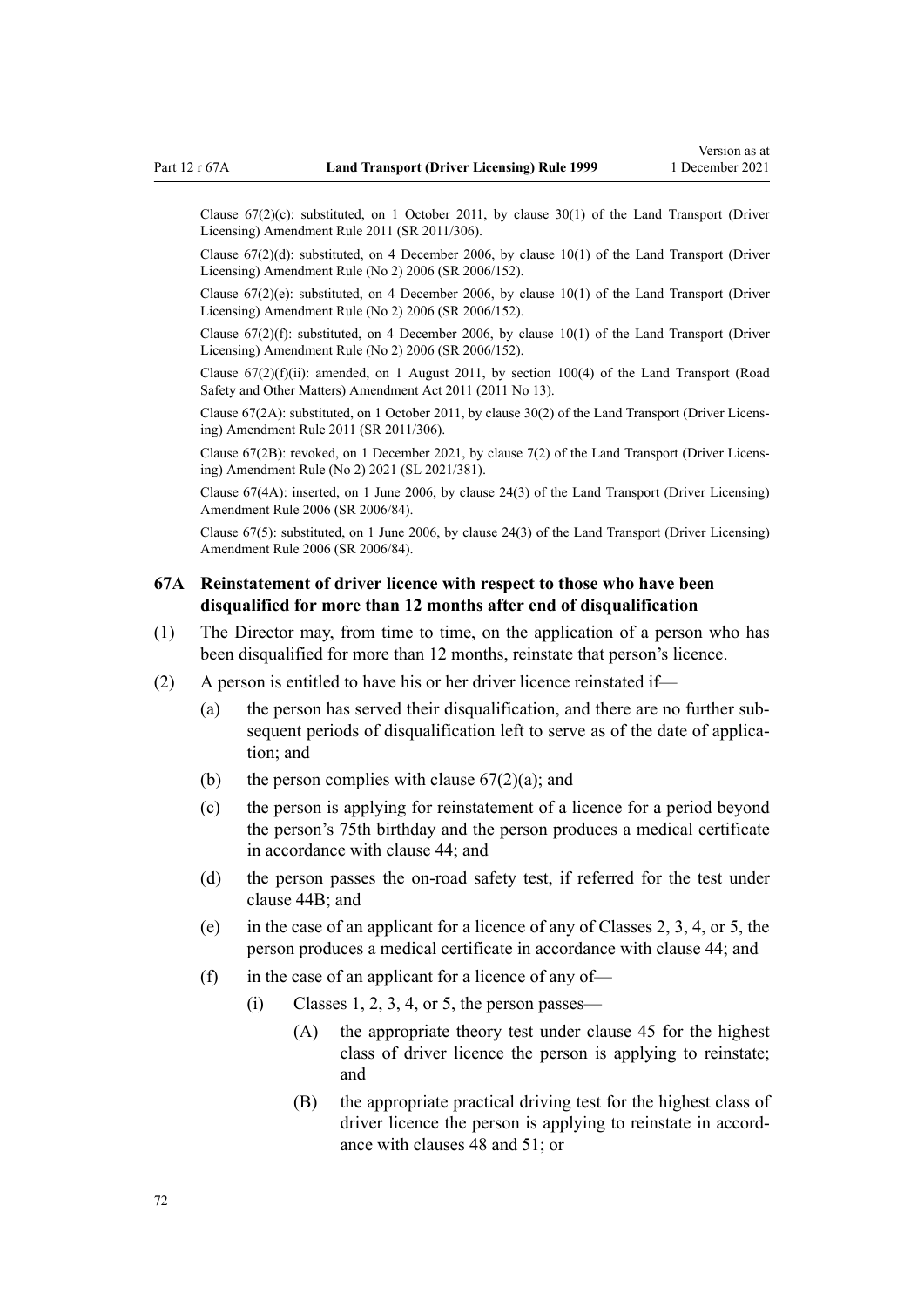- (ii) Classes 2, 3, 4, and 5, the person completes a course approved under [clause 93](#page-96-0) (if any); and
- (g) in the case of an applicant for a Class 6 driver licence, the person passes—
	- (i) the theory test for a Class 6 licence under clause  $45(1)$ ; and
	- (ii) the practical driving test for a Class 6 licence under [clause 51](#page-58-0) or [clause 48](#page-57-0), as appropriate.
- (2A) To have the licence reinstated, the person must apply in accordance with [Part 3](#page-21-0).
- (3) If a person to whom subclause (2)(f) applies complies with subclause  $(2)(f)(i)(A)$ , the person's driver licence may be reinstated subject to the condition specified in clause  $16(1)(a)$ .
- (4) A condition imposed under subclause (3) continues in force until the person to whom it applies complies with subclause  $(2)(f)(i)(B)$  or subclause  $(2)(f)(ii)$ .
- (5) If a person to whom subclause  $(2)(g)$  applies complies with subclause  $(2)(g)(i)$ , the person's driver licence may be reinstated subject to the conditions specified in clause  $16(1)(c)$  and (d).
- (6) The conditions imposed under subclause (5) continue in force until the person to whom they apply complies with subclause  $(2)(g)(ii)$ .
- (7) Except as provided in subclauses (8) and (9), a licence that is reinstated under this clause will retain the expiry date of the licence being reinstated.
- (8) The person must also comply with [clause 67](#page-69-0) if—
	- (a) the licence being reinstated (not being a licence described in paragraph (b)) has expired or will expire within the following 12 months; or
	- (b) the licence being reinstated is of Class 1L, Class 1R, Class 6L, or Class 6R and has expired or reached its expiry date.
- (9) A licence that is reinstated under subclause (8) will be issued with an expiry date as if the person had applied to renew the licence under [clause 67.](#page-69-0)

Clause 67A: inserted, on 16 January 2006, by [section 95\(12\)](http://legislation.govt.nz/pdflink.aspx?id=DLM353501) of the Land Transport Amendment Act 2005 (2005 No 77).

Clause 67A heading: amended, on 10 May 2011, by [section 100\(3\)](http://legislation.govt.nz/pdflink.aspx?id=DLM3231293) of the Land Transport (Road Safety and Other Matters) Amendment Act 2011 (2011 No 13).

Clause 67A(1): amended, on 1 April 2021, by [section 175\(2\)](http://legislation.govt.nz/pdflink.aspx?id=LMS286883) of the Land Transport (NZTA) Legis‐ lation Amendment Act 2020 (2020 No 48).

Clause 67A(2)(c): substituted, on 1 October 2011, by [clause 31](http://legislation.govt.nz/pdflink.aspx?id=DLM3956736) of the Land Transport (Driver Licens‐ ing) Amendment Rule 2011 (SR 2011/306).

Clause 67A(2)(d): substituted, on 4 December 2006, by [clause 11\(1\)](http://legislation.govt.nz/pdflink.aspx?id=DLM386152) of the Land Transport (Driver Licensing) Amendment Rule (No 2) 2006 (SR 2006/152).

Clause  $67A(2)(f)(i)(B)$ : amended, on 4 December 2006, by [clause 11\(2\)](http://legislation.govt.nz/pdflink.aspx?id=DLM386152) of the Land Transport (Driver Licensing) Amendment Rule (No 2) 2006 (SR 2006/152).

Clause  $67A(2)(g)(ii)$ : amended, on 1 August 2011, by [section 100\(4\)](http://legislation.govt.nz/pdflink.aspx?id=DLM3231293) of the Land Transport (Road Safety and Other Matters) Amendment Act 2011 (2011 No 13).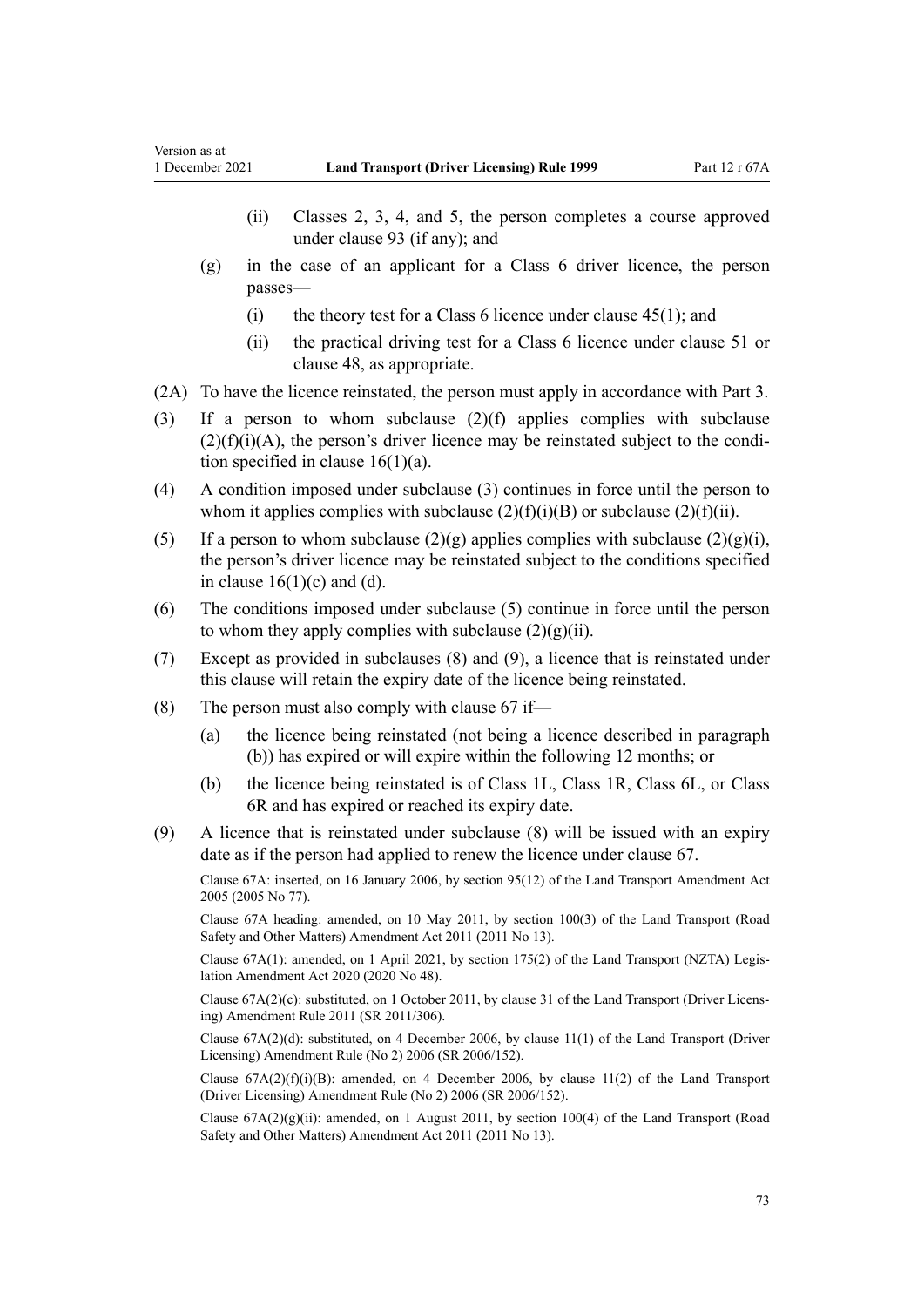Clause 67A(2A): inserted, on 1 December 2014, by [clause 24\(1\)](http://legislation.govt.nz/pdflink.aspx?id=DLM6216938) of the Land Transport (Driver Licensing) Amendment Rule 2014 (LI 2014/265).

Clause 67A(5): amended, on 16 June 2008, by [clause 11](http://legislation.govt.nz/pdflink.aspx?id=DLM1317917) of the Land Transport (Driver Licensing) Amendment Rule 2008 (SR 2008/119).

Clause 67A(7): inserted, on 1 December 2014, by [clause 24\(2\)](http://legislation.govt.nz/pdflink.aspx?id=DLM6216938) of the Land Transport (Driver Licens‐ ing) Amendment Rule 2014 (LI 2014/265).

Clause 67A(8): inserted, on 1 December 2014, by [clause 24\(2\)](http://legislation.govt.nz/pdflink.aspx?id=DLM6216938) of the Land Transport (Driver Licens‐ ing) Amendment Rule 2014 (LI 2014/265).

Clause 67A(9): inserted, on 1 December 2014, by [clause 24\(2\)](http://legislation.govt.nz/pdflink.aspx?id=DLM6216938) of the Land Transport (Driver Licens‐ ing) Amendment Rule 2014 (LI 2014/265).

# **67B Reinstatement of driver licence after end of suspension for any period (other than under section 95 of Act) or disqualification for a period of not more than 12 months**

- (1) The Director may reinstate the licence of a person who—
	- (a) has been, but is no longer, subject to—
		- (i) a period or periods of suspension for any period (other than under [section 95](http://legislation.govt.nz/pdflink.aspx?id=DLM435024) of the Act); or
		- (ii) a period or periods of disqualification of not more than 12 months; and
	- (b) has applied to have the person's licence reinstated.
- (2) A person is entitled to apply to have his or her driver licence reinstated if the person has served his or her suspension or disqualification, and there are no further subsequent periods of suspension or disqualification left to serve as at the date of application.
- (3) To have the licence reinstated, the person must apply in accordance with [Part 3](#page-21-0).
- (4) Except as provided in subclauses (5) and (6), a licence that is reinstated under this clause will retain the expiry date of the licence being reinstated.
- (5) The person must also comply with [clause 67](#page-69-0) if—
	- (a) the licence being reinstated (not being a licence described in paragraph (b)) has expired or will expire within the following 12 months; or
	- (b) the licence being reinstated is of Class 1L, Class 1R, Class 6L, or Class 6R and has expired or reached its expiry date.
- (6) A licence that is reinstated under subclause (5) will be issued with an expiry date as if the person had applied to renew the licence under [clause 67.](#page-69-0)

Clause 67B: inserted, on 10 May 2011, by [section 100\(3\)](http://legislation.govt.nz/pdflink.aspx?id=DLM3231293) of the Land Transport (Road Safety and Other Matters) Amendment Act 2011 (2011 No 13).

Clause 67B(1): amended, on 1 April 2021, by [section 175\(2\)](http://legislation.govt.nz/pdflink.aspx?id=LMS286883) of the Land Transport (NZTA) Legis‐ lation Amendment Act 2020 (2020 No 48).

Clause 67B(3): amended, on 1 December 2014, by [clause 25\(1\)](http://legislation.govt.nz/pdflink.aspx?id=DLM6216939) of the Land Transport (Driver Licensing) Amendment Rule 2014 (LI 2014/265).

Clause 67B(4): replaced, on 1 December 2014, by [clause 25\(2\)](http://legislation.govt.nz/pdflink.aspx?id=DLM6216939) of the Land Transport (Driver Licens‐ ing) Amendment Rule 2014 (LI 2014/265).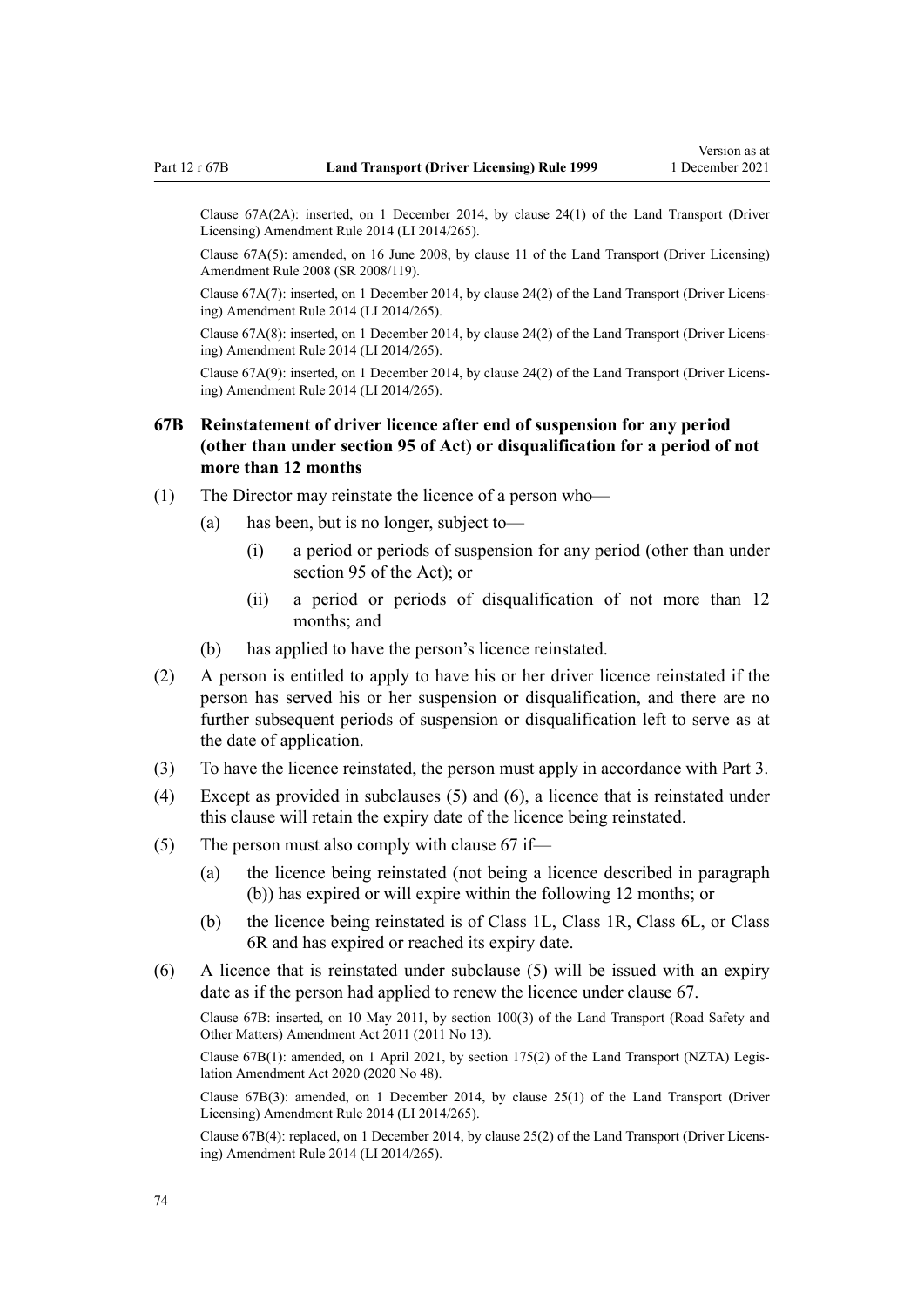Clause 67B(5): replaced, on 1 December 2014, by [clause 25\(2\)](http://legislation.govt.nz/pdflink.aspx?id=DLM6216939) of the Land Transport (Driver Licens‐ ing) Amendment Rule 2014 (LI 2014/265).

# **67C Reinstatement of driver licence when there is no alcohol interlock licence or zero alcohol licence in force**

- (1) The Director may reinstate the licence of a person who—
	- (a) has been, but is no longer, the holder of or required to hold either of the following:
		- (i) an alcohol interlock licence; or
		- (ii) a zero alcohol licence; and
	- (b) has applied to have the person's licence reinstated.
- (2) A person is entitled to apply to have his or her driver licence reinstated if the person has been, but is no longer, the holder of or required to hold an alcohol interlock licence or a zero alcohol licence.
- (3) To have the licence reinstated, the person must apply in accordance with [Part 3](#page-21-0).
- (4) Except as provided in subclauses (5) and (6), a licence that is reinstated under this clause will retain the expiry date of the licence being reinstated.
- (5) The person must also comply with [clause 67](#page-69-0) if—
	- (a) the licence being reinstated (not being a licence described in paragraph (b)) has expired or will expire within the following 12 months; or
	- (b) the licence being reinstated is of Class 1L, Class 1R, Class 6L, or Class 6R and has expired or reached its expiry date.
- (6) A licence that is reinstated under subclause (5) will be issued with an expiry date as if the person had applied to renew the licence under [clause 67.](#page-69-0)

Clause 67C: inserted, on 10 September 2012, by [section 100\(2\)](http://legislation.govt.nz/pdflink.aspx?id=DLM3231293) of the Land Transport (Road Safety and Other Matters) Amendment Act 2011 (2011 No 13).

Clause 67C(1): amended, on 1 April 2021, by [section 175\(2\)](http://legislation.govt.nz/pdflink.aspx?id=LMS286883) of the Land Transport (NZTA) Legis‐ lation Amendment Act 2020 (2020 No 48).

Clause 67C(3): amended, on 1 December 2014, by [clause 26\(1\)](http://legislation.govt.nz/pdflink.aspx?id=DLM6216940) of the Land Transport (Driver Licensing) Amendment Rule 2014 (LI 2014/265).

Clause 67C(4): replaced, on 1 December 2014, by [clause 26\(2\)](http://legislation.govt.nz/pdflink.aspx?id=DLM6216940) of the Land Transport (Driver Licens‐ ing) Amendment Rule 2014 (LI 2014/265).

Clause 67C(5): replaced, on 1 December 2014, by [clause 26\(2\)](http://legislation.govt.nz/pdflink.aspx?id=DLM6216940) of the Land Transport (Driver Licens‐ ing) Amendment Rule 2014 (LI 2014/265).

## **68 Special provision relating to person who is overseas, or in prison or hospital**

#### *[Revoked]*

Clause 68: revoked, on 1 October 2011, by [clause 32](http://legislation.govt.nz/pdflink.aspx?id=DLM3956737) of the Land Transport (Driver Licensing) Amendment Rule 2011 (SR 2011/306).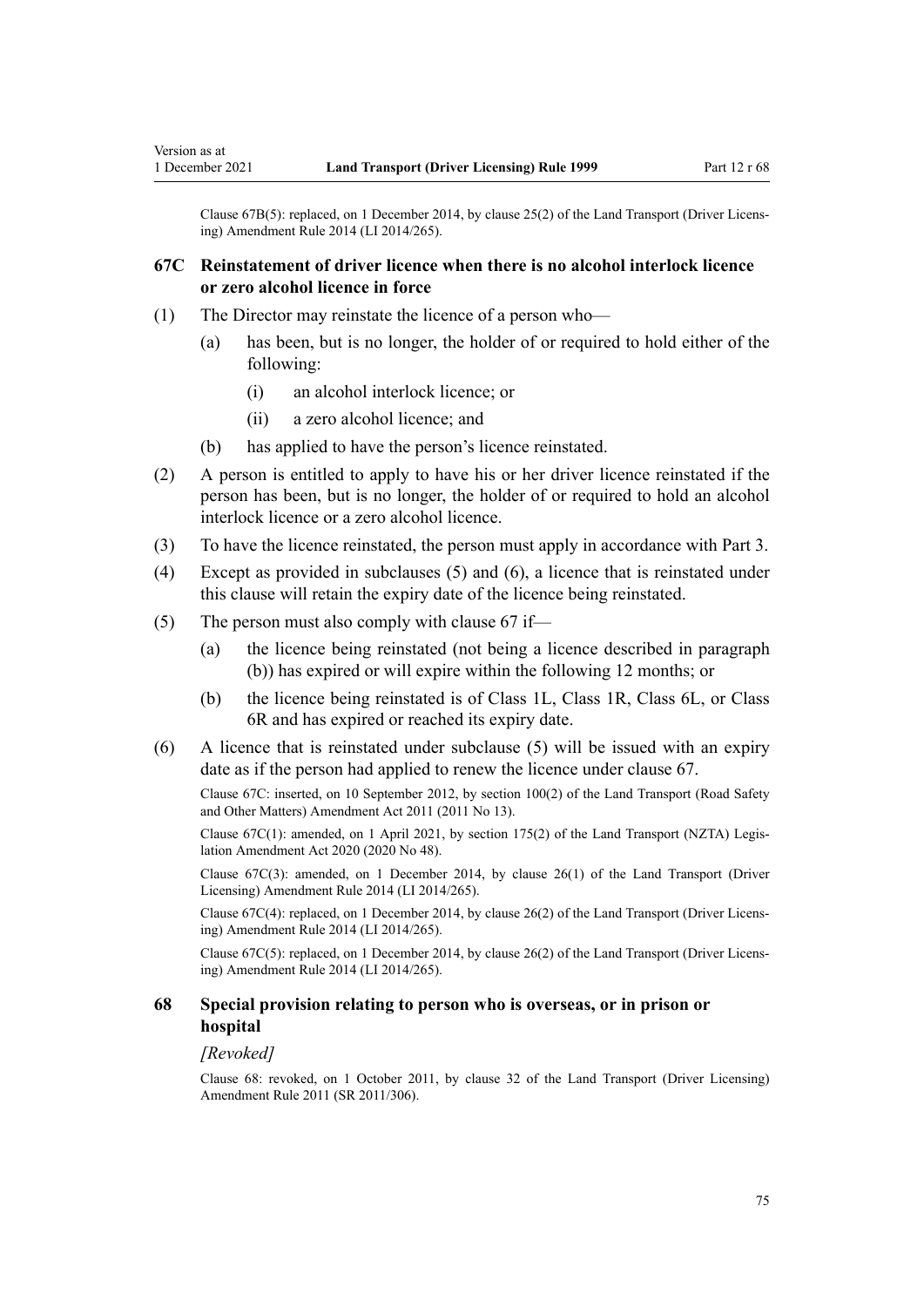## *Renewal of endorsement*

#### <span id="page-75-0"></span>**69 Renewal of endorsement**

The Director may from time to time, on the application of the holder of an endorsement, renew the endorsement.

Clause 69: amended, on 1 April 2021, by [section 175\(2\)](http://legislation.govt.nz/pdflink.aspx?id=LMS286883) of the Land Transport (NZTA) Legislation Amendment Act 2020 (2020 No 48).

## **70 Renewal of passenger, vehicle recovery, driving instructor, testing officer, or dangerous goods endorsement**

- (1) Application may be made to renew a passenger, vehicle recovery, driving instructor, testing officer, or dangerous goods endorsement with the expiry date that would have applied had the licence been renewed on the expiry date.
- (1A) An application under subclause (1) must be made—
	- (a) before the fifth anniversary of the date of expiry of the endorsement; and
	- (b) not more than 60 days before the date of expiry of the endorsement.
- (2) A person is entitled to have his or her passenger, vehicle recovery, driving instructor, or testing officer endorsement renewed, for a period of 1 year or 5 years from the date of the expiry of the endorsement, or the date of renewal, whichever is later, if—
	- (a) the person makes an application in accordance with [Part 3](#page-21-0); and
	- (b) in the case of an application for the renewal of an endorsement that was issued for a period of 5 years, the person produces a medical certificate in accordance with [clause 44](#page-54-0); and
	- (ba) in the case of an application for the renewal of an endorsement that was issued for a period of less than 5 years, the person produces a medical certificate in accordance with [clause 44](#page-54-0) if the person has not, within the 5 years immediately preceding the date of the application, produced a certificate that complies with the requirements of clause 44; and
	- (c) the person consents to the carrying out of checks as to whether or not the person is a fit and proper person to be the holder of the endorsement and consents to the carrying out of those checks from time to time during the period of validity of the endorsement; and
	- (d) the Director is satisfied in accordance with [clause 35\(1\)](#page-48-0) that the person is a fit and proper person to be the holder of the endorsement.
- (3) A person is entitled to have his or her dangerous goods endorsement renewed, for a period of 5 years from the date of the expiry of the endorsement, or the date of renewal, whichever is later, if the person—
	- (a) makes an application in accordance with [Part 3](#page-21-0); and
	- (b) produces a certificate of successful completion by the person of an approved course of the appropriate type specified in [clause 93\(b\)\(iii\)](#page-96-0) that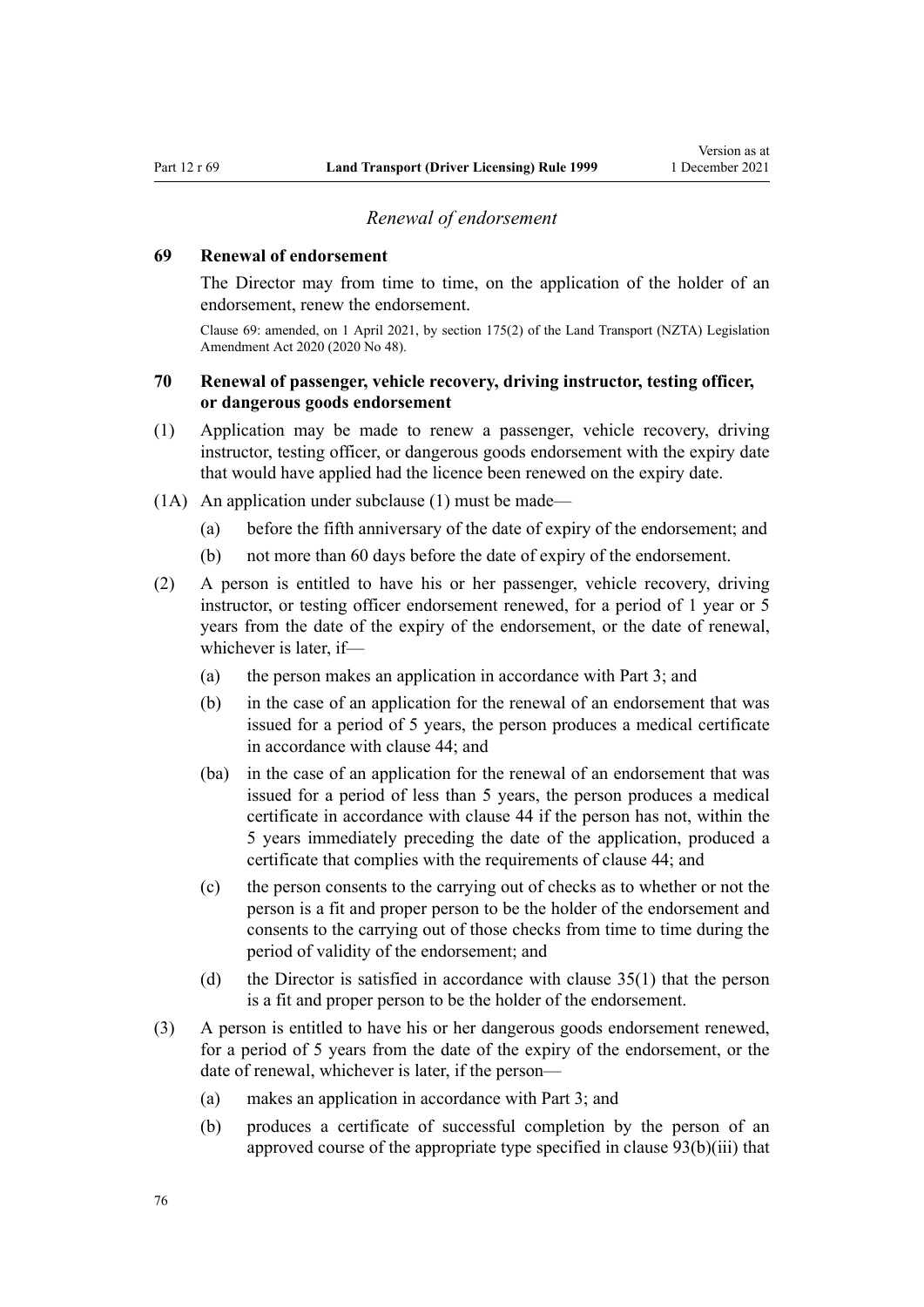<span id="page-76-0"></span>is issued within 60 days before the date of the application for the renewal.

Clause 70(1): substituted, on 1 June 2006, by [clause 26\(1\)](http://legislation.govt.nz/pdflink.aspx?id=DLM376119) of the Land Transport (Driver Licensing) Amendment Rule 2006 (SR 2006/84).

Clause 70(1A): inserted, on 1 June 2006, by [clause 26\(1\)](http://legislation.govt.nz/pdflink.aspx?id=DLM376119) of the Land Transport (Driver Licensing) Amendment Rule 2006 (SR 2006/84).

Clause 70(2): amended, on 1 June 2006, by [clause 26\(2\)](http://legislation.govt.nz/pdflink.aspx?id=DLM376119) of the Land Transport (Driver Licensing) Amendment Rule 2006 (SR 2006/84).

Clause  $70(2)(a)$ : replaced, on 1 December 2014, by clause  $27(1)$  of the Land Transport (Driver Licensing) Amendment Rule 2014 (LI 2014/265).

Clause  $70(2)(b)$ : substituted, on 4 October 1999, by [clause 18\(2\)](http://legislation.govt.nz/pdflink.aspx?id=DLM293687) of the Land Transport (Driver Licensing) Amendment Rule 1999 (SR 1999/302).

Clause 70(2)(ba): inserted, on 4 October 1999, by [clause 18\(2\)](http://legislation.govt.nz/pdflink.aspx?id=DLM293687) of the Land Transport (Driver Licens‐ ing) Amendment Rule 1999 (SR 1999/302).

Clause  $70(2)(c)$ : amended, on 4 October 1999, by [clause 18\(3\)](http://legislation.govt.nz/pdflink.aspx?id=DLM293687) of the Land Transport (Driver Licensing) Amendment Rule 1999 (SR 1999/302).

Clause 70(2)(d): amended, on 1 April 2021, by [section 175\(2\)](http://legislation.govt.nz/pdflink.aspx?id=LMS286883) of the Land Transport (NZTA) Legis‐ lation Amendment Act 2020 (2020 No 48).

Clause 70(3): amended, on 1 June 2006, by [clause 26\(3\)](http://legislation.govt.nz/pdflink.aspx?id=DLM376119) of the Land Transport (Driver Licensing) Amendment Rule 2006 (SR 2006/84).

Clause  $70(3)(a)$ : replaced, on 1 December 2014, by [clause 27\(2\)](http://legislation.govt.nz/pdflink.aspx?id=DLM6216941) of the Land Transport (Driver Licensing) Amendment Rule 2014 (LI 2014/265).

Clause 70(3)(b): amended, on 1 October 2011, by [clause 33](http://legislation.govt.nz/pdflink.aspx?id=DLM3956738) of the Land Transport (Driver Licensing) Amendment Rule 2011 (SR 2011/306).

#### **71 Renewal of special-type endorsement**

- (1) An application for the renewal of a special-type vehicle endorsement may be made before or after the date of expiry of the endorsement.
- (2) A person is entitled to have his or her special-type vehicle endorsement renewed if the person—
	- (a) makes an application in accordance with [Part 3](#page-21-0); and
	- (b) if the endorsement has been expired for more than 5 years, produces a certificate of successful completion by the person of an approved course of the appropriate type specified in subparagraphs (v) to (viii) of [clause](#page-96-0) [93\(b\)](#page-96-0) that is issued within 60 days before the date of applying for the renewal.
- (3) A person who has been overseas for 5 years or more does not have to comply with subclause (2), if the person can provide evidence of being licensed to drive (whether in New Zealand or overseas) within the period of 5 years immediately preceding the date of the application.

Clause 71(2)(a): replaced, on 1 December 2014, by [clause 28](http://legislation.govt.nz/pdflink.aspx?id=DLM6216942) of the Land Transport (Driver Licens‐ ing) Amendment Rule 2014 (LI 2014/265).

Clause 71(2)(b): amended, on 1 October 2011, by [clause 34\(1\)](http://legislation.govt.nz/pdflink.aspx?id=DLM3956739) of the Land Transport (Driver Licens‐ ing) Amendment Rule 2011 (SR 2011/306).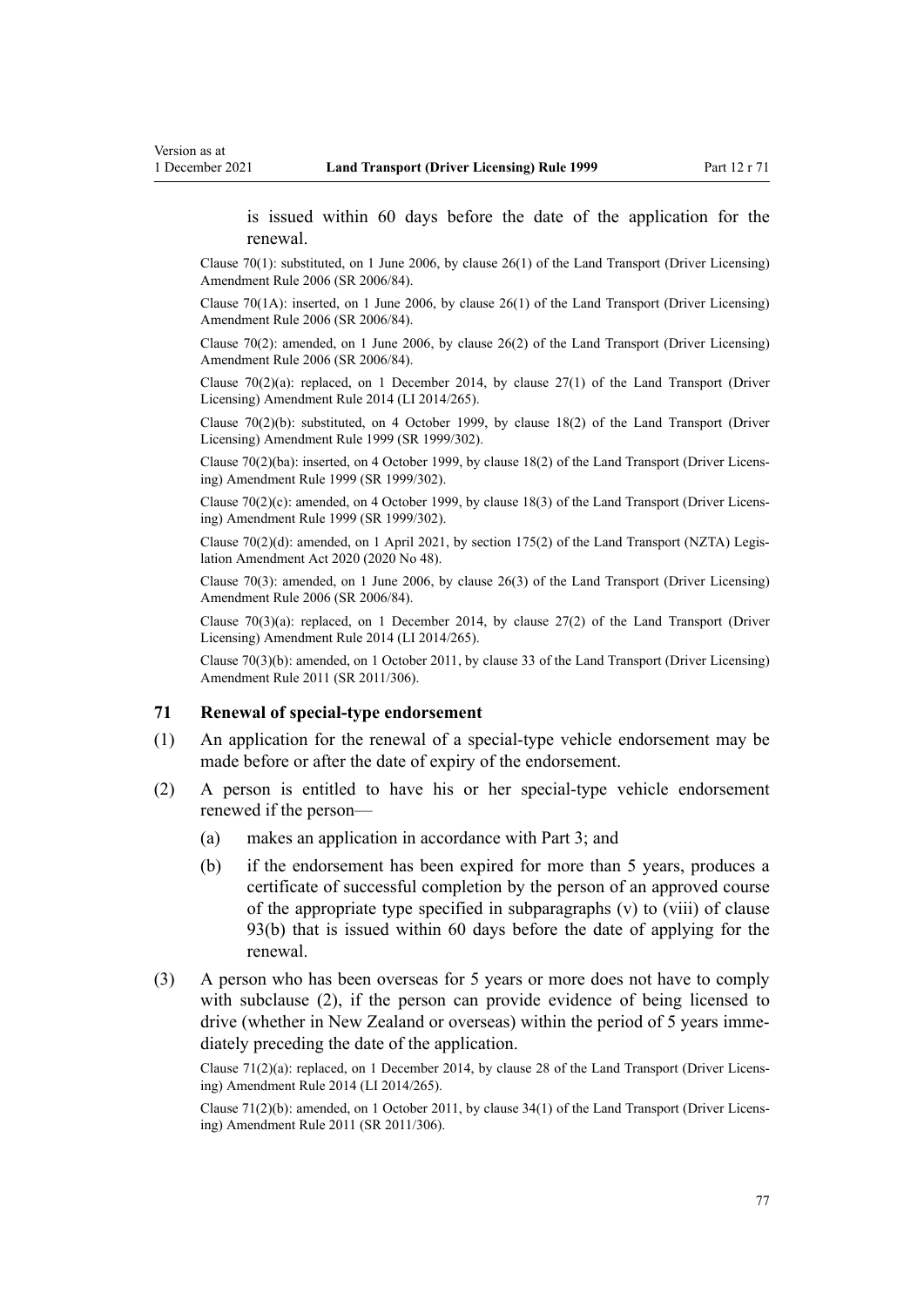<span id="page-77-0"></span>Clause 71(2)(b): amended, on 1 June 2006, by [clause 27](http://legislation.govt.nz/pdflink.aspx?id=DLM376120) of the Land Transport (Driver Licensing) Amendment Rule 2006 (SR 2006/84).

Clause 71(3): added, on 1 October 2011, by [clause 34\(2\)](http://legislation.govt.nz/pdflink.aspx?id=DLM3956739) of the Land Transport (Driver Licensing) Amendment Rule 2011 (SR 2011/306).

# **72 Special provision relating to person overseas, or in prison or hospital**

# *[Revoked]*

Clause 72: revoked, on 1 October 2011, by [clause 35](http://legislation.govt.nz/pdflink.aspx?id=DLM3956740) of the Land Transport (Driver Licensing) Amendment Rule 2011 (SR 2011/306).

#### **73 Renewal of driver identification card**

- (1) The Director may from time to time, on the application of the holder of a driver identification card, made before or after the expiry of the card, renew the card.
- (2) The application must be made in accordance with [Part 3.](#page-21-0)

Clause 73(1): amended, on 1 April 2021, by [section 175\(2\)](http://legislation.govt.nz/pdflink.aspx?id=LMS286883) of the Land Transport (NZTA) Legis‐ lation Amendment Act 2020 (2020 No 48).

Clause 73(2): replaced, on 1 December 2014, by [clause 29](http://legislation.govt.nz/pdflink.aspx?id=DLM6216943) of the Land Transport (Driver Licensing) Amendment Rule 2014 (LI 2014/265).

*Replacement of driver licence or driver identification card*

## **74 Replacement of driver licence or driver identification card if lost, stolen, etc**

- (1) The Director may, on the application of the holder of a driver licence or a driver identification card, issue a replacement driver licence or driver identification card.
- (2) The holder of a driver licence or a driver identification card must apply for a replacement driver licence or driver identification card, as the case may be, if—
	- (a) it is lost, stolen, destroyed, defaced, mutilated, or becomes illegible; or
	- (b) the holder's name is changed from that recorded on the licence and in the person's driver licence records, or on the driver identification card; or
	- (c) in the opinion of the Director, the holder's appearance has changed sig‐ nificantly from that recorded on the licence or driver identification card.
- (3) A person is entitled to be issued with a replacement driver licence or driver identification card if the person—
	- (a) makes an application in accordance with [Part 3](#page-21-0); and
	- (b) either surrenders the previous licence or driver identification card to the licensing agent in a legible form or provides the licensing agent with a signed statement stating, as appropriate, that—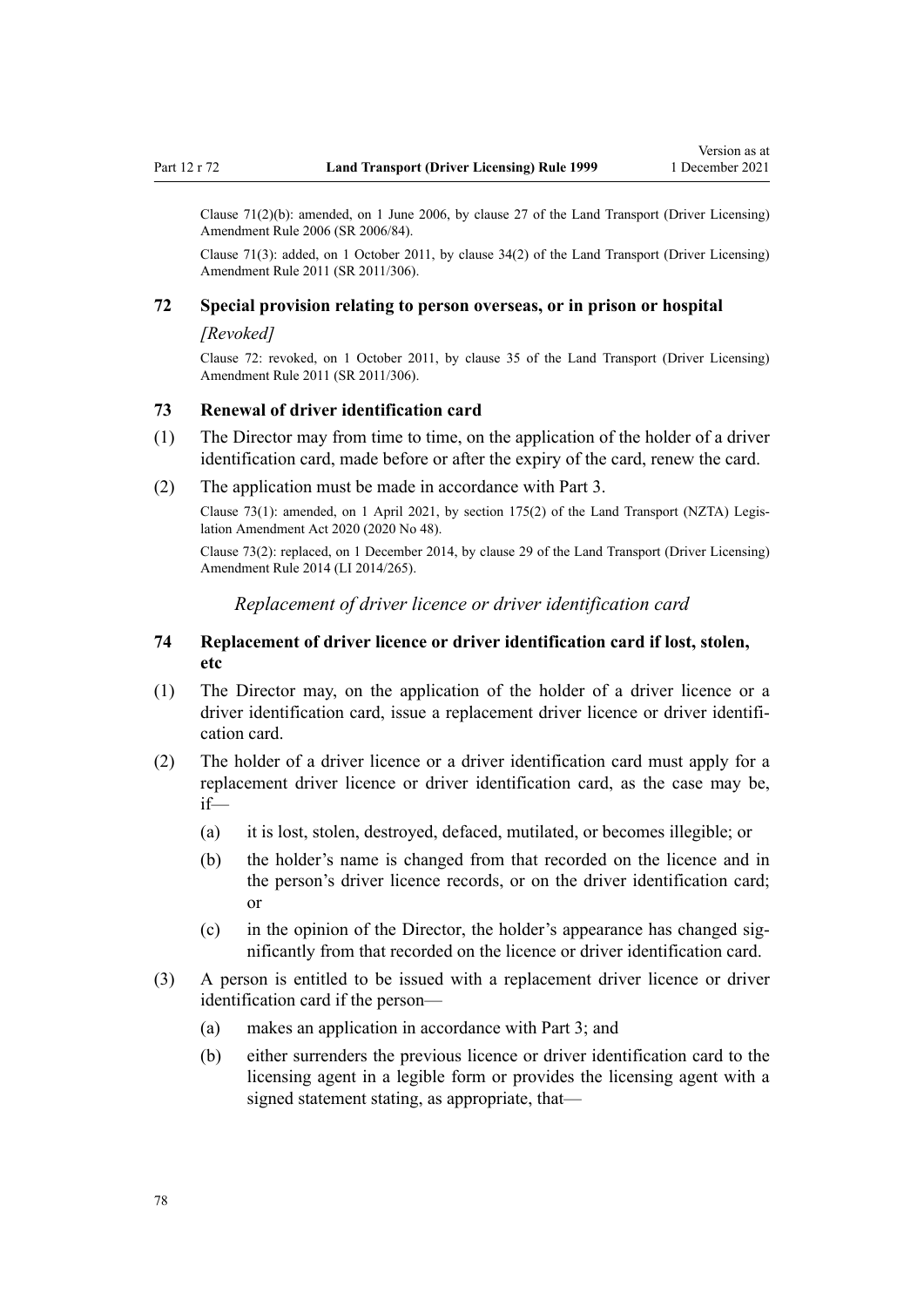- (i) the applicant does not have the previous driver licence or driver identification card and the circumstances in which it was lost or destroyed; or
- (ii) the driver licence or driver identification card that the applicant has surrendered in a defaced, mutilated, or illegible form is the applicant's previous driver licence or driver identification card.
- $(4)$  If—
	- (a) a driver licence being replaced is due to expire within 12 months of the date of the application for the replacement licence; and
	- (b) the applicant will be younger than 64 years on the date that the licence is due to expire,—

the replacement licence may be issued with an expiry date as if the person had applied to renew the licence under [clause 67](#page-69-0).

(5) A driver identification card that is replaced under this clause must be issued with an expiry date that is the same as the expiry date of the card being replaced.

Clause 74(1): amended, on 1 April 2021, by [section 175\(2\)](http://legislation.govt.nz/pdflink.aspx?id=LMS286883) of the Land Transport (NZTA) Legis‐ lation Amendment Act 2020 (2020 No 48).

Clause 74(2)(c): amended, on 1 April 2021, by [section 175\(2\)](http://legislation.govt.nz/pdflink.aspx?id=LMS286883) of the Land Transport (NZTA) Legislation Amendment Act 2020 (2020 No 48).

Clause 74(3)(a): replaced, on 1 December 2014, by [clause 30\(1\)](http://legislation.govt.nz/pdflink.aspx?id=DLM6216944) of the Land Transport (Driver Licensing) Amendment Rule 2014 (LI 2014/265).

Clause 74(4): amended, on 1 December 2014, by [clause 30\(2\)](http://legislation.govt.nz/pdflink.aspx?id=DLM6216944) of the Land Transport (Driver Licens‐ ing) Amendment Rule 2014 (LI 2014/265).

# **75 Replacement of driver licence or driver identification card if surrendered**

- (1) The Director may, on the application of the holder of a driver licence or a driver identification card, issue a replacement licence or driver identification card to a person who surrenders a driver licence under [section 30](http://legislation.govt.nz/pdflink.aspx?id=DLM434583) of the Act, or delivers a driver licence or driver identification card to the Agency under [clause 84](#page-85-0) or [clause 85,](#page-85-0) for those classes of licence or types of endorsement held by the person (if any) that have not been revoked or surrendered.
- (2) A driver identification card that is replaced under this clause must be issued with an expiry date that is the same as the expiry date of the card being replaced.

Clause 75(1): amended, on 1 April 2021, by [section 175\(2\)](http://legislation.govt.nz/pdflink.aspx?id=LMS286883) of the Land Transport (NZTA) Legis‐ lation Amendment Act 2020 (2020 No 48).

Clause 75(1): amended, on 10 May 2011, by [section 100\(3\)](http://legislation.govt.nz/pdflink.aspx?id=DLM3231293) of the Land Transport (Road Safety and Other Matters) Amendment Act 2011 (2011 No 13).

Clause 75(1): amended, on 1 August 2008, by [section 50\(2\)](http://legislation.govt.nz/pdflink.aspx?id=DLM1313622) of the Land Transport Management Amendment Act 2008 (2008 No 47).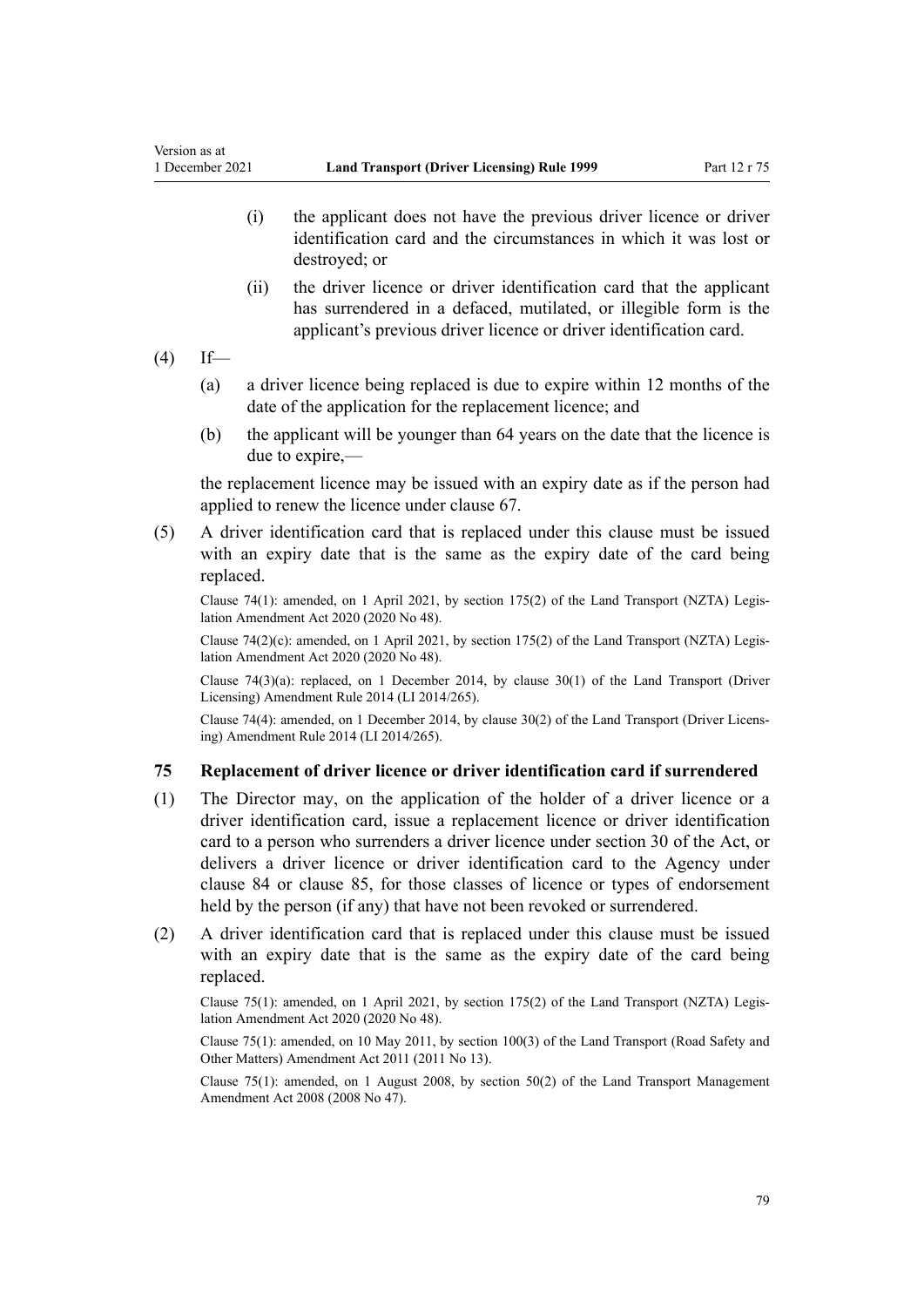## <span id="page-79-0"></span>**76 Discovery of replaced licence or driver identification card**

- (1) A person to whom a replacement driver licence or driver identification card has been issued under [clause 74](#page-77-0) must surrender the person's previous driver licence or driver identification card to the Agency or the Director if the previous driver licence or driver identification card subsequently comes into the person's pos‐ session.
- (2) A person who has been issued with a replacement driver licence or driver iden‐ tification card must advise the Agency or the Director if that person becomes aware that another person has the previous driver licence or driver identification card.

Clause 76(1): amended, on 1 April 2021, by [section 175\(2\)](http://legislation.govt.nz/pdflink.aspx?id=LMS286883) of the Land Transport (NZTA) Legis‐ lation Amendment Act 2020 (2020 No 48).

Clause  $76(1)$ : amended, on 1 August 2008, by section  $50(2)$  of the Land Transport Management Amendment Act 2008 (2008 No 47).

Clause 76(2): amended, on 1 April 2021, by [section 175\(2\)](http://legislation.govt.nz/pdflink.aspx?id=LMS286883) of the Land Transport (NZTA) Legis‐ lation Amendment Act 2020 (2020 No 48).

Clause 76(2): amended, on 1 August 2008, by [section 50\(2\)](http://legislation.govt.nz/pdflink.aspx?id=DLM1313622) of the Land Transport Management Amendment Act 2008 (2008 No 47).

# **Part 13**

# **Suspension, revocation, and surrender of driver licences or endorsements**

## **77 Requirements for tests, medical examinations, and approved courses**

- (1) The Director may, if the Director considers that the holder of a class of driver licence or a type of endorsement may not be a fit and proper person to continue to hold that class of licence or type of endorsement and that further information would assist the Director to make a determination, require the person to do 1 or more of the following:
	- (a) undergo a medical examination, pass a test, or successfully complete a course approved under [clause 93](#page-96-0) that the person would be required to undergo, pass, or complete as an applicant for the class of licence or type of endorsement held:
	- (b) produce any certificate that the person would be required to produce as an applicant for the class of licence or type of endorsement held:
	- (c) undergo any other medical examination, pass any other test, or successfully complete any other course approved under [clause 93](#page-96-0) that the Director considers to be relevant and reasonable in the circumstances, having regard to the classes of licence and types of endorsement (if any) held by the person.
- (2) A test, medical examination, or course required under subclause (1) must be carried out by a health practitioner, testing officer, or approved course provider nominated by—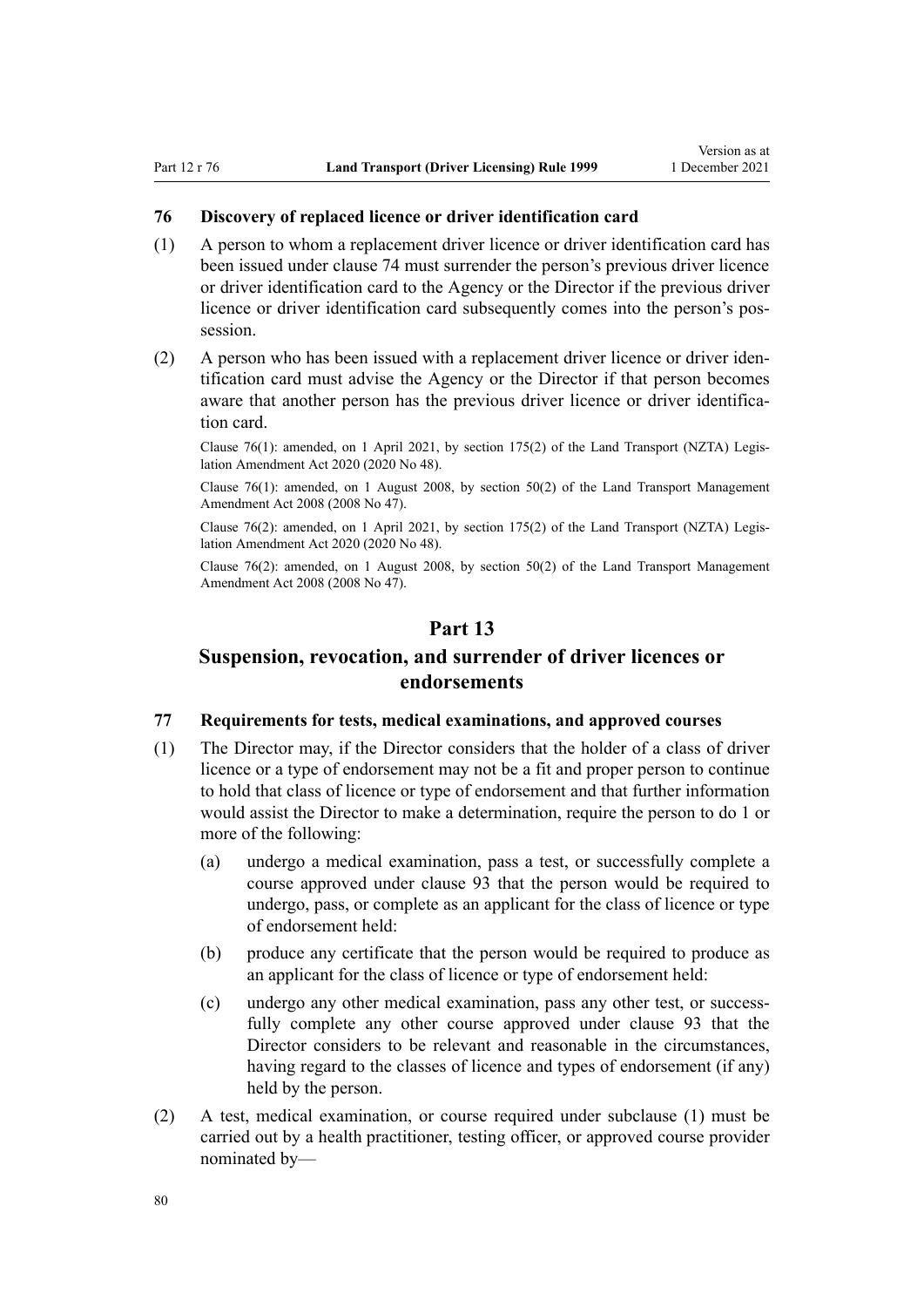- (a) the applicant or holder of the driver licence or endorsement; or
- (b) the Director.
- (3) The Director may nominate a person under subclause  $(2)(b)$  only if—
	- (a) the person required to undertake the test, medical examination, or approved course fails to nominate a person under subclause (2)(a); or
	- (b) the Director is not satisfied that the person nominated by the person required to undertake the test, medical examination, or approved course is appropriately qualified to carry out the test, medical examination, or approved course.
- (4) A person who is nominated to carry out a medical examination under subclause (2) must be a member of one of the class or classes of registered health profes‐ sional that, in the opinion of the Director, is appropriately qualified to carry out the examination in the particular case.
- (5) A medical examination required under subclause (1) must be carried out hav‐ ing regard to the document issued by the Agency entitled Medical Aspects of Fitness to Drive: A Guide for Health Practitioners.

Clause 77 heading: substituted, on 1 June 2006, by [clause 29\(1\)](http://legislation.govt.nz/pdflink.aspx?id=DLM376122) of the Land Transport (Driver Licensing) Amendment Rule 2006 (SR 2006/84).

Clause 77(1): amended, on 1 April 2021, by [section 175\(2\)](http://legislation.govt.nz/pdflink.aspx?id=LMS286883) of the Land Transport (NZTA) Legis‐ lation Amendment Act 2020 (2020 No 48).

Clause 77(1): amended, on 1 August 2008, by [section 50\(2\)](http://legislation.govt.nz/pdflink.aspx?id=DLM1313622) of the Land Transport Management Amendment Act 2008 (2008 No 47).

Clause 77(1)(a): substituted, on 1 June 2006, by [clause 29\(2\)](http://legislation.govt.nz/pdflink.aspx?id=DLM376122) of the Land Transport (Driver Licens‐ ing) Amendment Rule 2006 (SR 2006/84).

Clause 77(1)(c): substituted, on 1 June 2006, by [clause 29\(3\)](http://legislation.govt.nz/pdflink.aspx?id=DLM376122) of the Land Transport (Driver Licens‐ ing) Amendment Rule 2006 (SR 2006/84).

Clause 77(1)(c): amended, on 1 April 2021, by [section 175\(2\)](http://legislation.govt.nz/pdflink.aspx?id=LMS286883) of the Land Transport (NZTA) Legislation Amendment Act 2020 (2020 No 48).

Clause 77(2): substituted, on 1 June 2006, by [clause 29\(4\)](http://legislation.govt.nz/pdflink.aspx?id=DLM376122) of the Land Transport (Driver Licensing) Amendment Rule 2006 (SR 2006/84).

Clause 77(2): amended, on 7 November 2018, by [section 21](http://legislation.govt.nz/pdflink.aspx?id=DLM6984133) of the Land Transport Amendment Act 2016 (2016 No 77).

Clause 77(2)(b): amended, on 1 April 2021, by [section 175\(2\)](http://legislation.govt.nz/pdflink.aspx?id=LMS286883) of the Land Transport (NZTA) Legislation Amendment Act 2020 (2020 No 48).

Clause 77(3): amended, on 1 April 2021, by [section 175\(2\)](http://legislation.govt.nz/pdflink.aspx?id=LMS286883) of the Land Transport (NZTA) Legis‐ lation Amendment Act 2020 (2020 No 48).

Clause 77(3): amended, on 1 August 2008, by [section 50\(2\)](http://legislation.govt.nz/pdflink.aspx?id=DLM1313622) of the Land Transport Management Amendment Act 2008 (2008 No 47).

Clause 77(3)(a): amended, on 1 June 2006, by [clause 29\(5\)](http://legislation.govt.nz/pdflink.aspx?id=DLM376122) of the Land Transport (Driver Licensing) Amendment Rule 2006 (SR 2006/84).

Clause 77(3)(b): amended, on 1 April 2021, by [section 175\(2\)](http://legislation.govt.nz/pdflink.aspx?id=LMS286883) of the Land Transport (NZTA) Legis‐ lation Amendment Act 2020 (2020 No 48).

Clause 77(3)(b): amended, on 1 June 2006, by [clause 29\(6\)](http://legislation.govt.nz/pdflink.aspx?id=DLM376122) of the Land Transport (Driver Licensing) Amendment Rule 2006 (SR 2006/84).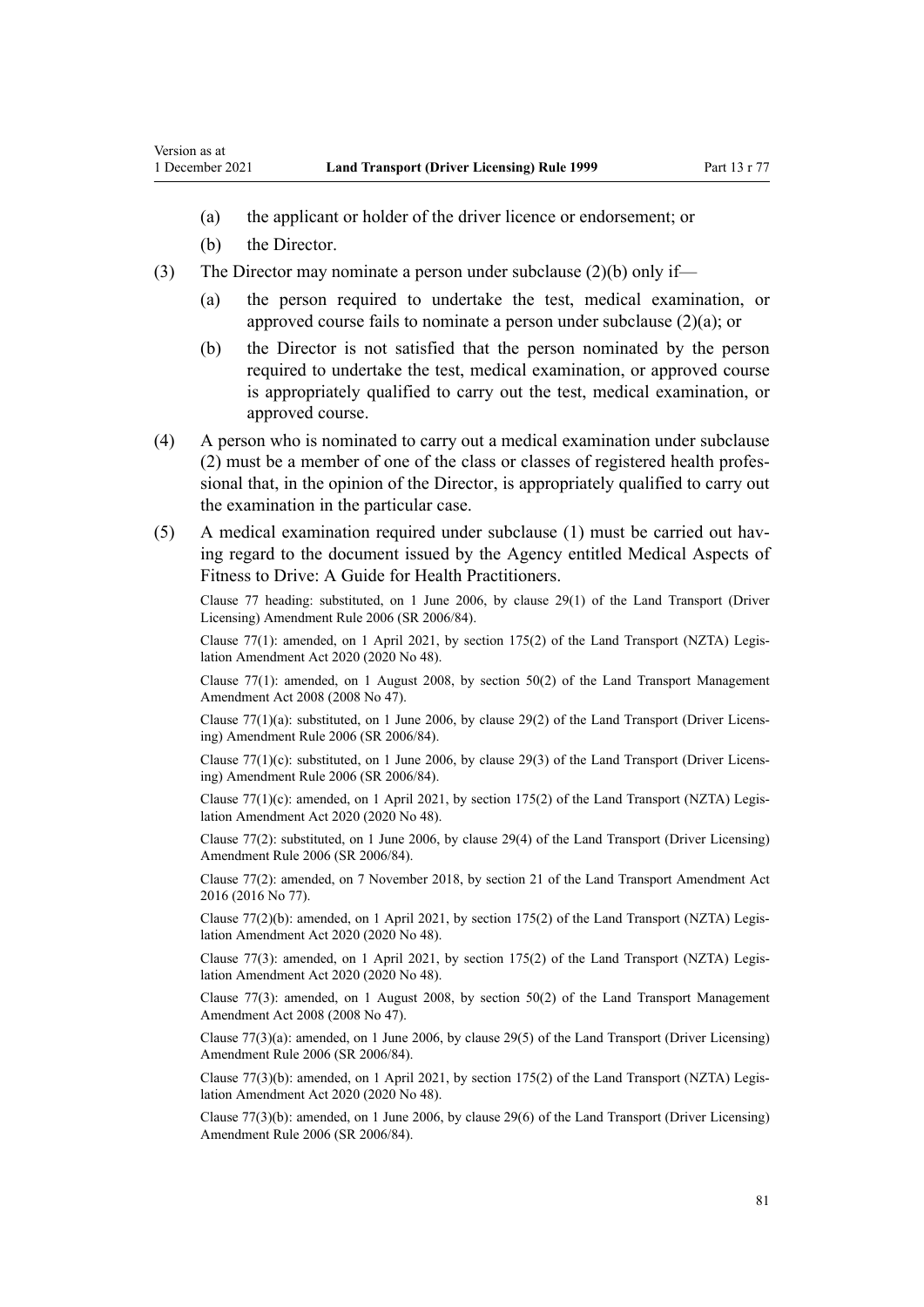<span id="page-81-0"></span>Clause 77(4): amended, on 1 April 2021, by [section 175\(2\)](http://legislation.govt.nz/pdflink.aspx?id=LMS286883) of the Land Transport (NZTA) Legis‐ lation Amendment Act 2020 (2020 No 48).

Clause 77(4): amended, on 1 June 2006, by [clause 29\(7\)](http://legislation.govt.nz/pdflink.aspx?id=DLM376122) of the Land Transport (Driver Licensing) Amendment Rule 2006 (SR 2006/84).

Clause 77(5): amended, on 1 June 2019, by [clause 9](http://legislation.govt.nz/pdflink.aspx?id=LMS136014) of the Land Transport (Driver Licensing) Amendment Rule 2019 (LI 2019/82).

Clause 77(5): amended, on 1 August 2008, by [section 50\(2\)](http://legislation.govt.nz/pdflink.aspx?id=DLM1313622) of the Land Transport Management Amendment Act 2008 (2008 No 47).

#### **78 Requirement to be in notice**

- $(1)$  A requirement under clause 77 $(1)$  must be issued in a notice and must state—
	- (a) the reasons for the requirement; and
	- (b) one of the following:
		- (i) the date, time, and place of the required medical examination or test (if applicable) and the date by which, and the place at which, any required certificate must be produced; or
		- (ii) that the holder of the driver licence or the endorsement must contact the Agency within a stated period to arrange the date, time, and place of the required medical examination or test and the date by which, and the place at which, any required certificate must be produced, if applicable; or
		- (iii) the date by which the approved course must be completed; and
	- (c) that, if the person does not comply with the Director's requirement, the Director has the power to impose conditions, or revoke the relevant driver licence or endorsement in accordance with [clause 82;](#page-83-0) and
	- (d) the details of any requirement imposed under clause  $77(2)(b)$ .
- (2) A notice issued under subclause (1) must be in writing and must be delivered to the person to whom it concerns more than 5 working days before any date, or the expiry of the period, specified in the notice under subclause  $(1)(b)$ .

Clause 78(1)(b): substituted, on 1 June 2006, by [clause 30](http://legislation.govt.nz/pdflink.aspx?id=DLM376123) of the Land Transport (Driver Licensing) Amendment Rule 2006 (SR 2006/84).

Clause 78(1)(b)(ii): amended, on 1 August 2008, by [section 50\(2\)](http://legislation.govt.nz/pdflink.aspx?id=DLM1313622) of the Land Transport Management Amendment Act 2008 (2008 No 47).

Clause 78(1)(c): amended, on 1 April 2021, by [section 175\(2\)](http://legislation.govt.nz/pdflink.aspx?id=LMS286883) of the Land Transport (NZTA) Legislation Amendment Act 2020 (2020 No 48).

Clause 78(1)(c): amended, on 1 August 2008, by [section 50\(2\)](http://legislation.govt.nz/pdflink.aspx?id=DLM1313622) of the Land Transport Management Amendment Act 2008 (2008 No 47).

## **79 Obligations on person required to undertake test or medical examination, or complete approved course**

(1) A person required to undergo a test or medical examination, or to complete an approved course, or to produce a certificate under [clause 77](#page-79-0) must either—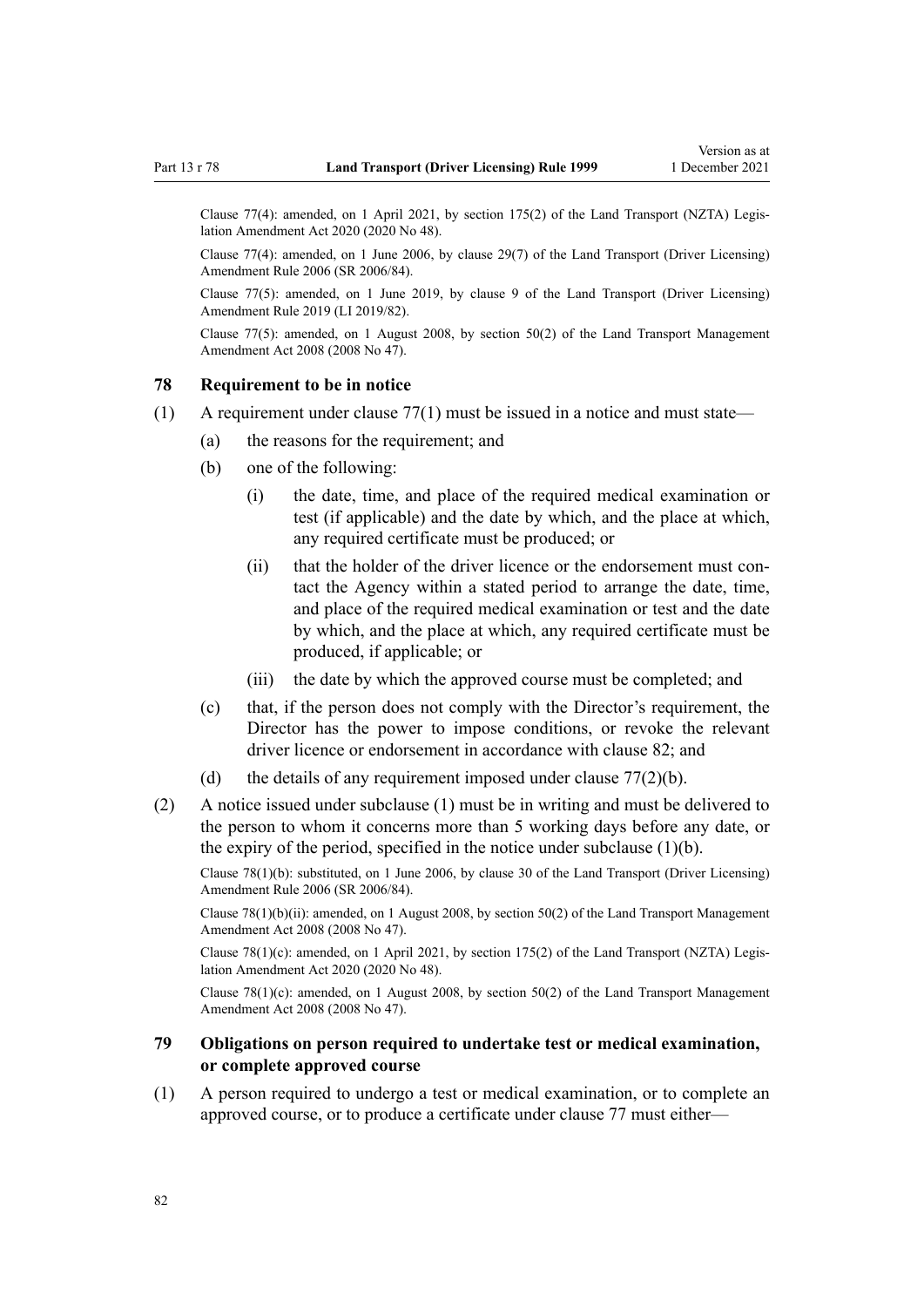- (a) comply with the requirement, and pay the appropriate fee (if any) specified in or assessed in accordance with regulations made under the Act; or
- (b) surrender the person's driver licence (including any endorsement held by the person), and the person's driver identification card (if any).
- (2) A person may surrender a driver licence under subclause (1)(b) by notifying the Agency or the Director of that fact and delivering the driver licence and driver identification card (if any) to the Agency.

Clause 79 heading: amended, on 1 June 2006, by [clause 31\(1\)](http://legislation.govt.nz/pdflink.aspx?id=DLM376124) of the Land Transport (Driver Licens‐ ing) Amendment Rule 2006 (SR 2006/84).

Clause 79(1): amended, on 1 June 2006, by [clause 31\(2\)](http://legislation.govt.nz/pdflink.aspx?id=DLM376124) of the Land Transport (Driver Licensing) Amendment Rule 2006 (SR 2006/84).

Clause 79(2): amended, on 1 April 2021, by [section 175\(2\)](http://legislation.govt.nz/pdflink.aspx?id=LMS286883) of the Land Transport (NZTA) Legis‐ lation Amendment Act 2020 (2020 No 48).

Clause 79(2): amended, on 1 August 2008, by [section 50\(2\)](http://legislation.govt.nz/pdflink.aspx?id=DLM1313622) of the Land Transport Management Amendment Act 2008 (2008 No 47).

## *Suspension of driver licences and endorsements*

## **80 Suspending driver licence for medical reasons**

- (1) The Director may, if the Director considers that allowing a person to continue to hold a driver licence is, for medical reasons, a significant risk to public safety, issue a notice suspending that person's driver licence until a medical examination has been completed and reviewed.
- (2) A notice issued under subclause (1) must be in writing and must—
	- (a) state the date and time from which the driver licence is suspended (which must not be earlier than the date and time that the notice is delivered to the person); and
	- (b) state the reasons for the suspension of the driver licence; and
	- (c) state the period of suspension of the driver licence; and
	- (d) outline the rights of appeal given by [section 106](http://legislation.govt.nz/pdflink.aspx?id=DLM435083) of the Act.
- (3) The period of suspension of a driver licence specified under subclause  $(2)(c)$ must not exceed the period that, in the opinion of the Director, will reasonably be required to determine whether conditions should be imposed on the licence or the licence should be revoked.
- (4) The Director may at any time withdraw a suspension imposed under this clause.

Clause 80(1): amended, on 1 April 2021, by [section 175\(2\)](http://legislation.govt.nz/pdflink.aspx?id=LMS286883) of the Land Transport (NZTA) Legis‐ lation Amendment Act 2020 (2020 No 48).

Clause 80(1): amended, on 1 August 2008, by [section 50\(2\)](http://legislation.govt.nz/pdflink.aspx?id=DLM1313622) of the Land Transport Management Amendment Act 2008 (2008 No 47).

Clause 80(3): amended, on 1 April 2021, by [section 175\(2\)](http://legislation.govt.nz/pdflink.aspx?id=LMS286883) of the Land Transport (NZTA) Legis‐ lation Amendment Act 2020 (2020 No 48).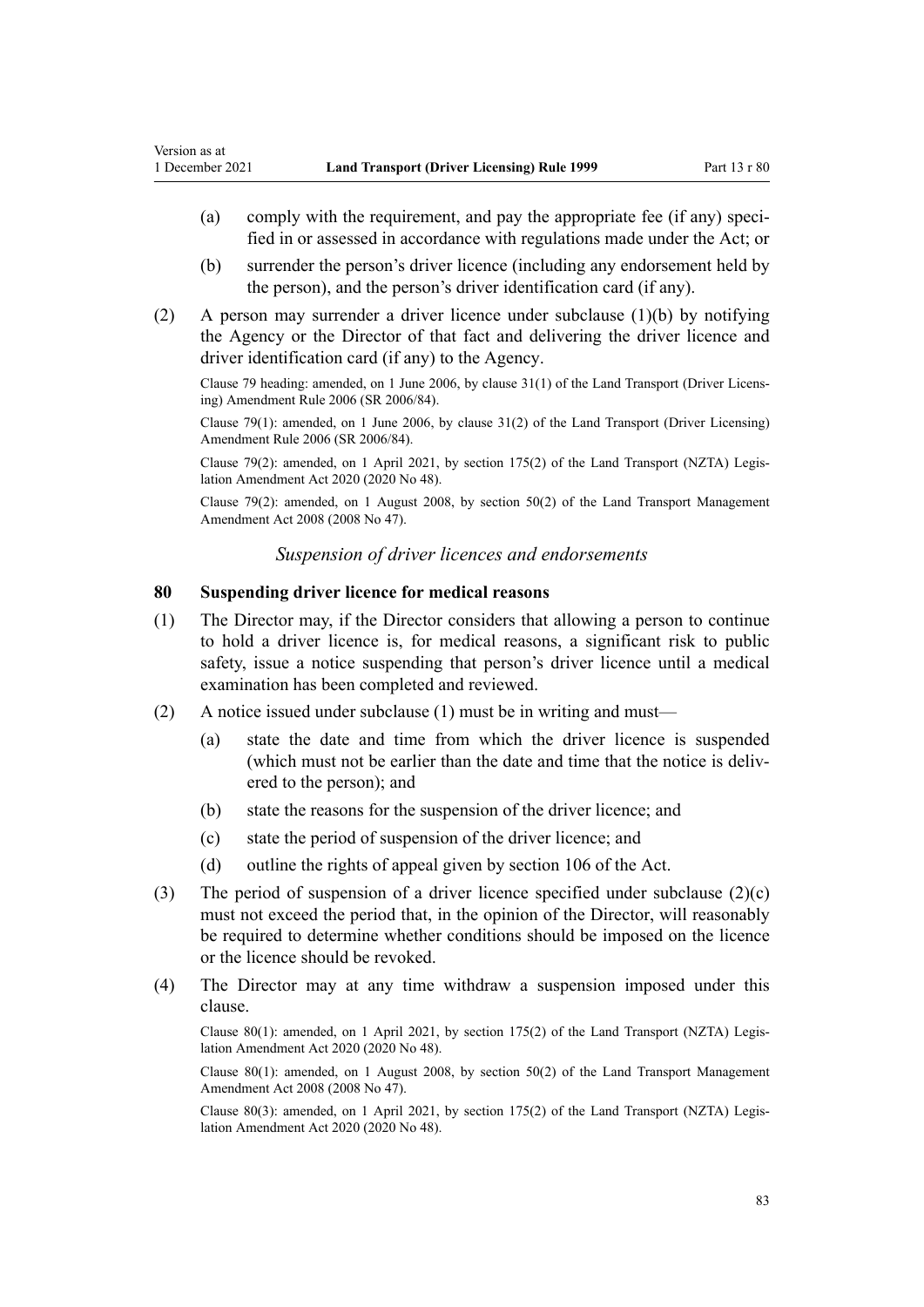<span id="page-83-0"></span>Clause 80(4): amended, on 1 April 2021, by [section 175\(2\)](http://legislation.govt.nz/pdflink.aspx?id=LMS286883) of the Land Transport (NZTA) Legislation Amendment Act 2020 (2020 No 48).

#### **81 Suspension of endorsements**

- (1) An endorsement is suspended if the holder ceases to hold all of the classes of driver licence that formed part of the prerequisites under [Part 5](#page-40-0) for obtaining that endorsement.
- (2) A driving instructor endorsement is suspended in part if the holder ceases to hold 1 or more, but not all, of the classes of driver licence that formed part of the prerequisites under [Part 5](#page-40-0) for obtaining that endorsement.

Clause 81(1) subclause number: replaced, on 1 November 2012, by [clause 9](http://legislation.govt.nz/pdflink.aspx?id=DLM4773441) of the Land Transport (Driver Licensing) Amendment Rule 2012 (SR 2012/302).

Clause 81(2) subclause number: replaced, on 1 November 2012, by [clause 9](http://legislation.govt.nz/pdflink.aspx?id=DLM4773441) of the Land Transport (Driver Licensing) Amendment Rule 2012 (SR 2012/302).

*Revocation of driver licences and endorsements*

### **82 Revocation of driver licence or endorsement**

- (1) A person may be issued with a notice under subclause (2) if—
	- (a) the person fails to comply with a requirement under [clause 77](#page-79-0) in the manner specified in [clause 78\(1\)\(b\);](#page-81-0) or
	- (b) the person fails to pass a test or successfully complete an approved course that the Director has required the person to undergo or complete; or
	- (c) the Director is satisfied that the person has ceased to be a fit and proper person to hold an endorsement; or
	- (d) in the opinion of a health practitioner, the person is one whose physical or mental condition is such that, in the interests of public safety, the per‐ son—
		- (i) should not be permitted to drive motor vehicles of a specified class or classes; or
		- (ii) should only be permitted to drive motor vehicles subject to such limitations as may be warranted by the mental or physical condition of the licence holder; or
	- (e) the person is the holder of a driving instructor endorsement and fails to comply with [clause 25](#page-42-0); or
	- (f) the person holds a testing officer endorsement and fails to comply with [clause 32](#page-46-0); or
	- (g) the person is the holder of a passenger endorsement and has been pro‐ hibited from holding or obtaining a passenger endorsement under [section](http://legislation.govt.nz/pdflink.aspx?id=DLM434566) [29A](http://legislation.govt.nz/pdflink.aspx?id=DLM434566) of the Act.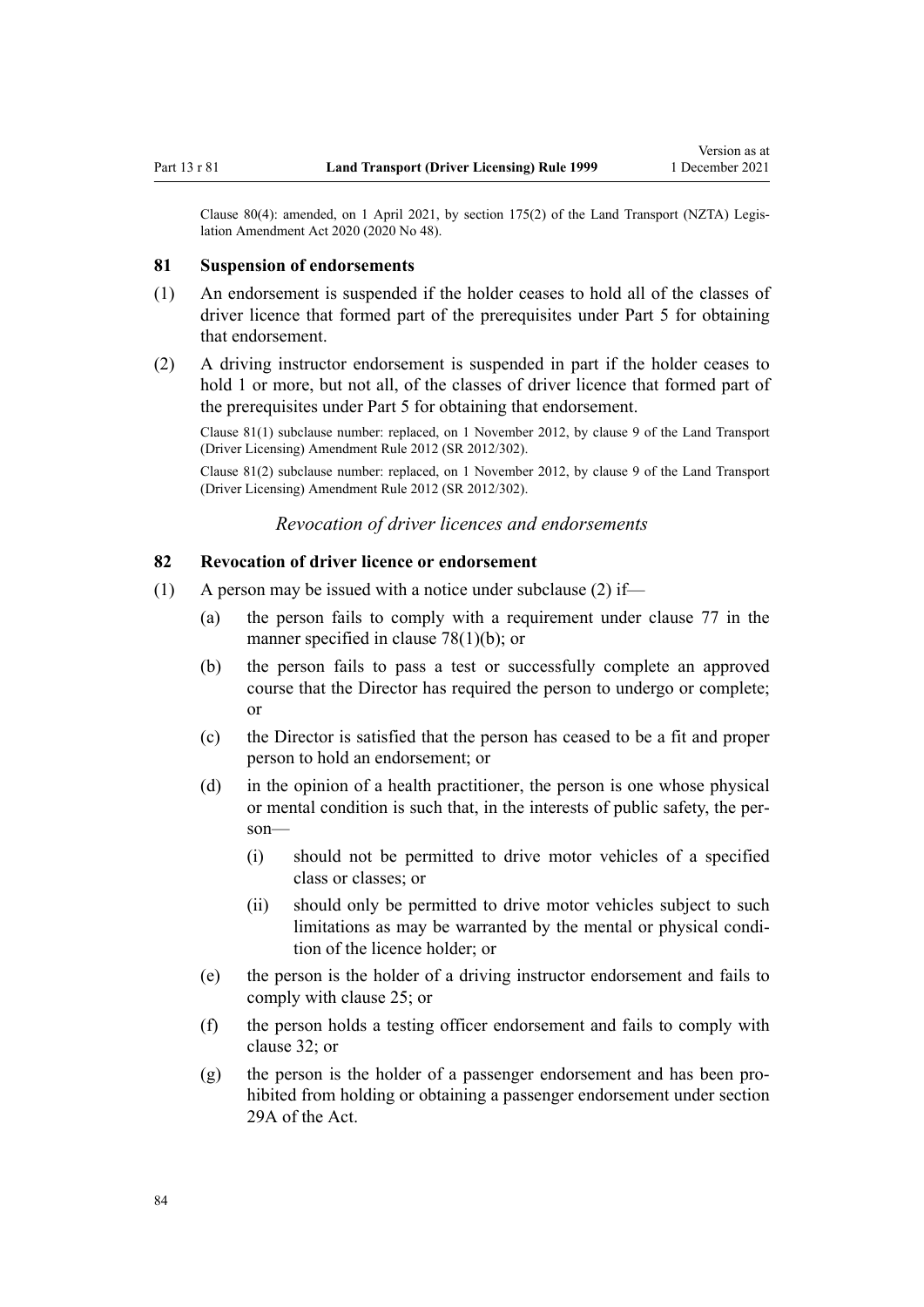- (2) The Director may, if the Director considers it appropriate to do so, issue 1 or more of the following notices to a person to whom this clause applies:
	- (a) a notice revoking a driver licence:

- (b) a notice revoking an endorsement:
- (c) a notice imposing conditions on the use of an endorsement of a kind specified in [clause 56\(1\):](#page-60-0)
- (d) a notice imposing conditions on the use of a driver licence of a kind specified in [clause 56\(1\).](#page-60-0)
- (3) A notice issued under subclause (2) must—
	- (a) state the date and time from which the driver licence or endorsement is revoked, or has conditions attached to it (which must not be earlier than the date and time when the notice is delivered to the person); and
	- (b) state, as appropriate, the period during which the person may not apply for a driver licence, or an endorsement; and
	- (c) state the reasons for the revocation of the driver licence or endorsement or the imposition of conditions on the use of the driver licence or endorsement; and
	- (d) outline the rights of appeal given by [section 106](http://legislation.govt.nz/pdflink.aspx?id=DLM435083) of the Act.
- (4) A notice issued to a person under subclause (2) may apply to a particular class of licence or type of endorsement or to every class of driver licence or type of endorsement held by the person.
- (5) The period specified under subclause (3)(b) must not exceed a period that the Director considers to be reasonable in the circumstances.

Clause 82(1)(b): substituted, on 1 June 2006, by [clause 32](http://legislation.govt.nz/pdflink.aspx?id=DLM376125) of the Land Transport (Driver Licensing) Amendment Rule 2006 (SR 2006/84).

Clause 82(1)(b): amended, on 1 April 2021, by [section 175\(2\)](http://legislation.govt.nz/pdflink.aspx?id=LMS286883) of the Land Transport (NZTA) Legis‐ lation Amendment Act 2020 (2020 No 48).

Clause 82(1)(b): amended, on 1 August 2008, by [section 50\(2\)](http://legislation.govt.nz/pdflink.aspx?id=DLM1313622) of the Land Transport Management Amendment Act 2008 (2008 No 47).

Clause 82(1)(c): amended, on 1 April 2021, by [section 175\(2\)](http://legislation.govt.nz/pdflink.aspx?id=LMS286883) of the Land Transport (NZTA) Legislation Amendment Act 2020 (2020 No 48).

Clause  $82(1)(c)$ : amended, on 1 August 2008, by [section 50\(2\)](http://legislation.govt.nz/pdflink.aspx?id=DLM1313622) of the Land Transport Management Amendment Act 2008 (2008 No 47).

Clause 82(1)(d): amended, on 7 November 2018, by [section 21](http://legislation.govt.nz/pdflink.aspx?id=DLM6984133) of the Land Transport Amendment Act 2016 (2016 No 77).

Clause 82(1)(d): amended, on 18 September 2004, by [section 175\(3\)](http://legislation.govt.nz/pdflink.aspx?id=DLM205009) of the Health Practitioners Competence Assurance Act 2003 (2003 No 48).

Clause 82(1)(f): amended, on 1 October 2007, by [section 95\(11\)](http://legislation.govt.nz/pdflink.aspx?id=DLM353501) of the Land Transport Amendment Act 2005 (2005 No 77).

Clause 82(1)(g): added, on 1 October 2007, by [section 95\(11\)](http://legislation.govt.nz/pdflink.aspx?id=DLM353501) of the Land Transport Amendment Act 2005 (2005 No 77).

Clause 82(2): amended, on 1 April 2021, by [section 175\(2\)](http://legislation.govt.nz/pdflink.aspx?id=LMS286883) of the Land Transport (NZTA) Legis‐ lation Amendment Act 2020 (2020 No 48).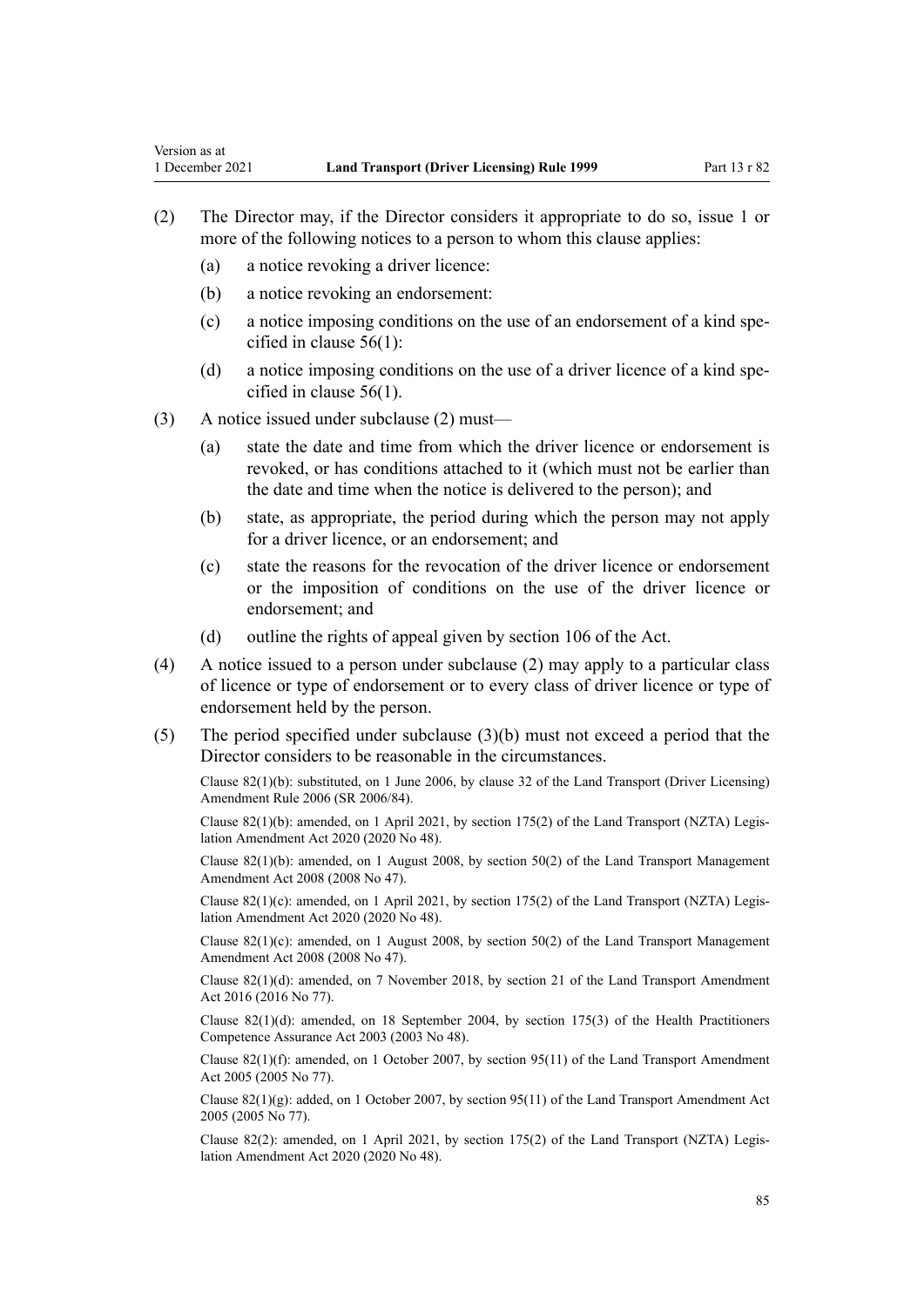<span id="page-85-0"></span>Clause 82(2): amended, on 1 August 2008, by [section 50\(2\)](http://legislation.govt.nz/pdflink.aspx?id=DLM1313622) of the Land Transport Management Amendment Act 2008 (2008 No 47).

Clause 82(5): amended, on 1 April 2021, by [section 175\(2\)](http://legislation.govt.nz/pdflink.aspx?id=LMS286883) of the Land Transport (NZTA) Legislation Amendment Act 2020 (2020 No 48).

#### **83 Suspension and revocation of endorsements**

- (1) An endorsement is revoked if the holder does not, within 5 years after the endorsement is suspended under any provision, again become the holder of a driver licence of the class or classes that formed part of the prerequisites under [Part 5](#page-40-0) for obtaining that endorsement.
- (2) A revocation of a driving instructor endorsement under subclause (1) has effect in respect of—
	- (a) all classes of driver licence if the holder does not, within 5 years after the endorsement was suspended, again become the holder of at least 1 class of the classes of driver licence that formed part of the prerequisites under [Part 5](#page-40-0) for obtaining that endorsement; or
	- (b) each class of driver licence that formed part of the prerequisites under [Part 5](#page-40-0) for obtaining that endorsement if the holder does not, within 5 years after the endorsement was suspended in respect of that class of driver licence, again become the holder of that class of licence.

## *Surrender of certain documents*

# **84 Surrender of driver identification card that has been suspended or revoked**

The holder of a driver licence or an endorsement that has been suspended or revoked under any provision, on receiving notice of the suspension or revocation, must, in addition to complying with [section 19](http://legislation.govt.nz/pdflink.aspx?id=DLM434536) or [section 30](http://legislation.govt.nz/pdflink.aspx?id=DLM434583) of the Act, immediately surrender any driver identification card held by the person by delivering the card to the Agency.

Clause 84: amended, on 1 August 2008, by [section 50\(2\)](http://legislation.govt.nz/pdflink.aspx?id=DLM1313622) of the Land Transport Management Amend‐ ment Act 2008 (2008 No 47).

## **85 Voluntary surrender of driver licence or endorsement**

The holder of a driver licence or an endorsement may surrender 1 or more classes of driver licence or 1 or more types of endorsement—

- (a) by notifying the Director that the person is surrendering 1 or more classes of driver licence or 1 or more types of endorsement; and
- (b) by delivering the driver licence and driver identification card (if any) to the Agency.

Clause 85: substituted, on 1 June 2006, by [clause 33](http://legislation.govt.nz/pdflink.aspx?id=DLM376126) of the Land Transport (Driver Licensing) Amendment Rule 2006 (SR 2006/84).

Clause 85(a): amended, on 1 April 2021, by [section 175\(2\)](http://legislation.govt.nz/pdflink.aspx?id=LMS286883) of the Land Transport (NZTA) Legis‐ lation Amendment Act 2020 (2020 No 48).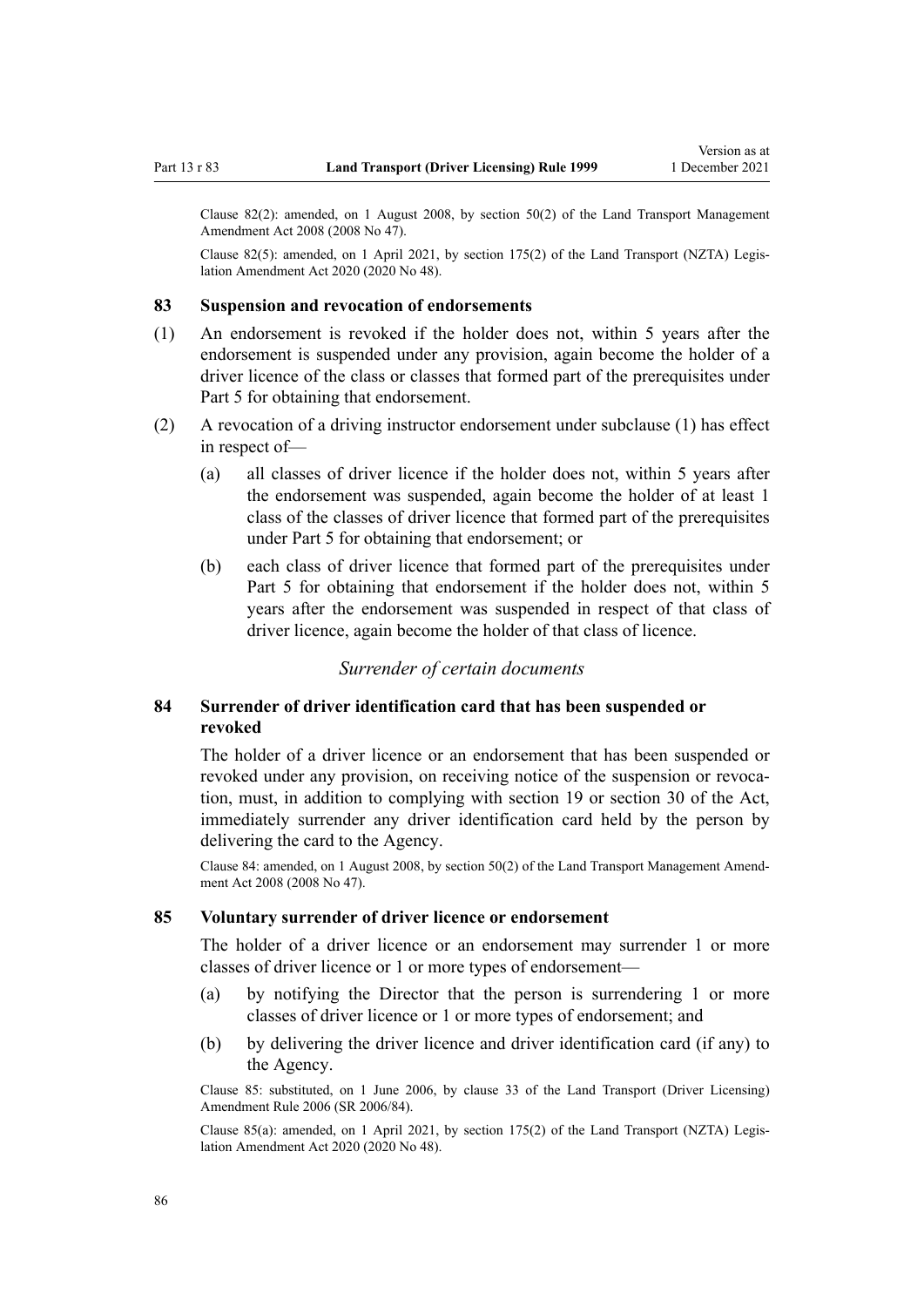Clause 85(b): amended, on 1 August 2008, by [section 50\(2\)](http://legislation.govt.nz/pdflink.aspx?id=DLM1313622) of the Land Transport Management Amendment Act 2008 (2008 No 47).

## **85A Reinstatement of surrendered driver licence or endorsement**

- (1) A person who has surrendered 1 or more classes of driver licence or 1 or more types of endorsement under [clause 85](#page-85-0) may apply to the Director for reinstatement of the classes of licence or types of endorsement in accordance with subclause (4), subclause (5), subclause (6), or subclause (7), as the case may be.
- (2) The Director may reinstate a surrendered driver licence or an endorsement in accordance with this clause.
- (3) Before reinstating a surrendered driver licence or an endorsement, the Director may require the applicant to satisfy 1 or more of the requirements in [clause](#page-79-0) [77\(1\)](#page-79-0).
- (4) The Director may reinstate a surrendered driver licence, even if the licence has expired, provided—
	- (a) the driver licence has not been surrendered for more than 5 years; and
	- (b) the driver licence has not been expired for more than 5 years; and
	- (c) the applicant complies with the applicable requirements in [clause](#page-69-0)  $67(2)(a)$ , (b), (c), and (d) (which relates to the renewal of a driver licence).
- (5) The Director may reinstate a surrendered special-type vehicle endorsement, even if the endorsement has expired, provided—
	- (a) the endorsement has not been surrendered for more than 5 years; and
	- (b) the endorsement has not been expired for more than 5 years; and
	- (c) the applicant complies with clause  $71(2)(a)$  (which relates to the renewal of special-type vehicle endorsements).
- (6) The Director may reinstate a surrendered passenger, vehicle recovery, driving instructor, or testing officer endorsement, even if the endorsement has expired, provided—
	- (a) the endorsement has not been surrendered for more than 5 years; and
	- (b) the endorsement has not been expired for more than 5 years; and
	- (c) the applicant complies with clause  $70(2)$  as it relates to the endorsements referred to in this subclause.
- (7) The Director may reinstate a surrendered dangerous goods endorsement only if—
	- (a) the endorsement has not expired; and
	- (b) the applicant complies with [clause 70\(3\)](#page-75-0) (which relates to the renewal of a dangerous goods endorsement).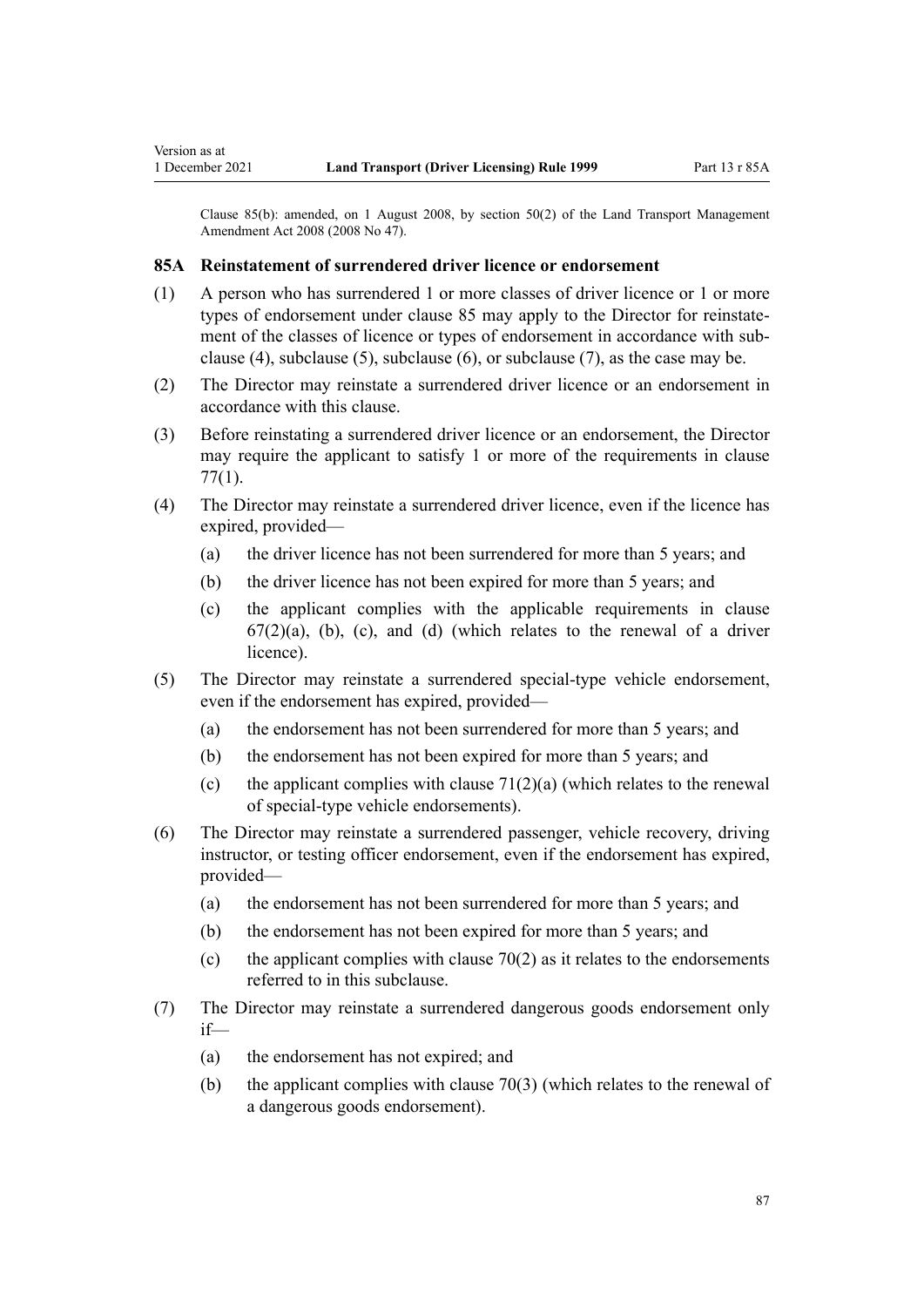Clause 85A: inserted, on 1 June 2006, by [clause 33](http://legislation.govt.nz/pdflink.aspx?id=DLM376126) of the Land Transport (Driver Licensing) Amend‐ ment Rule 2006 (SR 2006/84).

Clause 85A(1): amended, on 1 April 2021, by [section 175\(2\)](http://legislation.govt.nz/pdflink.aspx?id=LMS286883) of the Land Transport (NZTA) Legis‐ lation Amendment Act 2020 (2020 No 48).

Clause 85A(2): amended, on 1 April 2021, by [section 175\(2\)](http://legislation.govt.nz/pdflink.aspx?id=LMS286883) of the Land Transport (NZTA) Legis‐ lation Amendment Act 2020 (2020 No 48).

Clause 85A(3): amended, on 1 April 2021, by [section 175\(2\)](http://legislation.govt.nz/pdflink.aspx?id=LMS286883) of the Land Transport (NZTA) Legis‐ lation Amendment Act 2020 (2020 No 48).

Clause 85A(4): amended, on 1 April 2021, by [section 175\(2\)](http://legislation.govt.nz/pdflink.aspx?id=LMS286883) of the Land Transport (NZTA) Legis‐ lation Amendment Act 2020 (2020 No 48).

Clause 85A(5): amended, on 1 April 2021, by [section 175\(2\)](http://legislation.govt.nz/pdflink.aspx?id=LMS286883) of the Land Transport (NZTA) Legis‐ lation Amendment Act 2020 (2020 No 48).

Clause 85A(6): amended, on 1 April 2021, by [section 175\(2\)](http://legislation.govt.nz/pdflink.aspx?id=LMS286883) of the Land Transport (NZTA) Legis‐ lation Amendment Act 2020 (2020 No 48).

Clause 85A(7): amended, on 1 April 2021, by [section 175\(2\)](http://legislation.govt.nz/pdflink.aspx?id=LMS286883) of the Land Transport (NZTA) Legis‐ lation Amendment Act 2020 (2020 No 48).

#### *Replacement driver licence or endorsement*

### **86 Replacement of driver licence or endorsement revoked on medical grounds**

- (1) A person whose driver licence or endorsement has been revoked on medical grounds may apply for a replacement driver licence or replacement endorse‐ ment of the same class or type as the licence or endorsement that was revoked, if—
	- (a) the person provides the Director with a medical certificate issued in accordance with [clause 44](#page-54-0) stating that the person is now medically fit to drive; and
	- (ab) the person passes the on-road safety test, if referred for the test under [clause 44B;](#page-55-0) and
	- (b) the Director notifies the person that the Director is satisfied that the per‐ son's medical condition has improved.
- (2) A person who satisfies the requirements of subclause (1) is entitled to be issued with a replacement driver licence of the appropriate class or a replacement endorsement of the appropriate type if—
	- (a) the person makes an application in accordance with [Part 3](#page-21-0); and
	- (b) the person consents to the carrying out of checks as to whether or not the person is a fit and proper person, if the endorsement is an endorsement for which a fit and proper person check is required, and consents to the carrying out of those checks from time to time during the period of validity of the endorsement; and
	- (c) the person is, in the opinion of the Director, a fit and proper person, in accordance with the criteria specified in the table to [clause 35\(1\),](#page-48-0) to be the holder of an endorsement of that type; and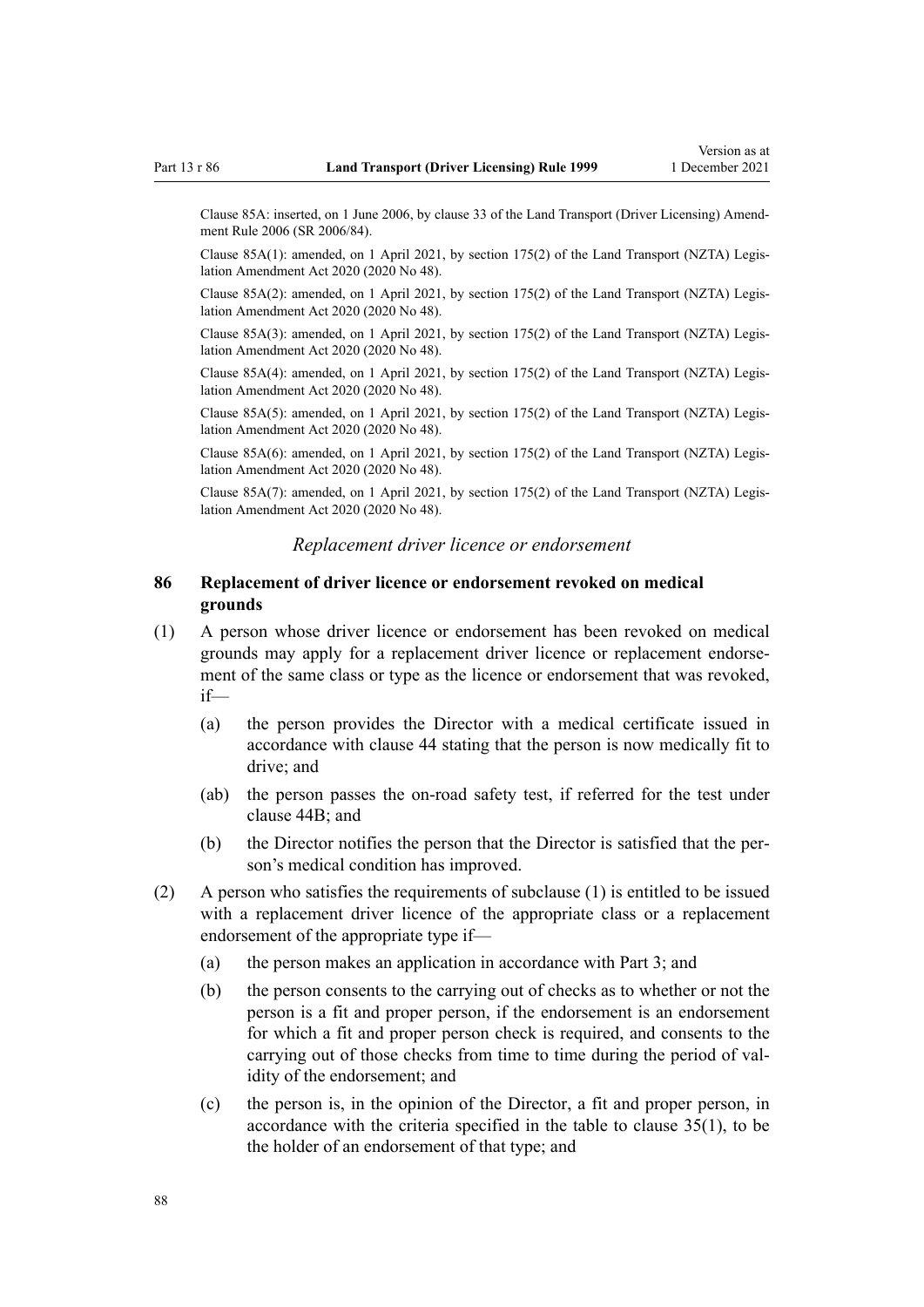- (d) in a case where the period since the driver licence or endorsement was revoked is more than 12 months, the person—
	- (i) passes the appropriate theory test or tests under [clause 45](#page-56-0) for the class of driver licence that the person is applying to have replaced; and
	- (ii) passes or successfully completes the appropriate practical driving test in accordance with [clauses 48](#page-57-0) and [53](#page-59-0) for that class of driver licence, or the applicable course specified in [clause 93](#page-96-0) for that type of endorsement.
- (3) If a person to whom subclause (2)(d) applies complies with subclause (2)(d)(i), the Director may, if the person has applied for a replacement driver licence, issue a replacement licence subject to the condition specified in [clause](#page-27-0)  $16(1)(a)$ .
- (4) A condition imposed under subclause (3) continues in force until the person to whom it applies complies with subclause  $(2)(d)(ii)$ .

Clause 86(1)(a): amended, on 1 April 2021, by [section 175\(2\)](http://legislation.govt.nz/pdflink.aspx?id=LMS286883) of the Land Transport (NZTA) Legis‐ lation Amendment Act 2020 (2020 No 48).

Clause 86(1)(ab): inserted, on 4 December 2006, by [clause 13\(1\)](http://legislation.govt.nz/pdflink.aspx?id=DLM386154) of the Land Transport (Driver Licensing) Amendment Rule (No 2) 2006 (SR 2006/152).

Clause  $86(1)(b)$ : amended, on 1 April 2021, by [section 175\(2\)](http://legislation.govt.nz/pdflink.aspx?id=LMS286883) of the Land Transport (NZTA) Legislation Amendment Act 2020 (2020 No 48).

Clause 86(1)(b): amended, on 1 August 2008, by [section 50\(2\)](http://legislation.govt.nz/pdflink.aspx?id=DLM1313622) of the Land Transport Management Amendment Act 2008 (2008 No 47).

Clause 86(2)(a): replaced, on 1 December 2014, by [clause 31](http://legislation.govt.nz/pdflink.aspx?id=DLM6216945) of the Land Transport (Driver Licens‐ ing) Amendment Rule 2014 (LI 2014/265).

Clause 86(2)(b): amended, on 4 October 1999, by [clause 19](http://legislation.govt.nz/pdflink.aspx?id=DLM293688) of the Land Transport (Driver Licensing) Amendment Rule 1999 (SR 1999/302).

Clause  $86(2)(c)$ : amended, on 1 April 2021, by [section 175\(2\)](http://legislation.govt.nz/pdflink.aspx?id=LMS286883) of the Land Transport (NZTA) Legislation Amendment Act 2020 (2020 No 48).

Clause  $86(2)(d)(ii)$ : amended, on 4 December 2006, by [clause 13\(2\)](http://legislation.govt.nz/pdflink.aspx?id=DLM386154) of the Land Transport (Driver Licensing) Amendment Rule (No 2) 2006 (SR 2006/152).

Clause 86(3): amended, on 1 April 2021, by [section 175\(2\)](http://legislation.govt.nz/pdflink.aspx?id=LMS286883) of the Land Transport (NZTA) Legis‐ lation Amendment Act 2020 (2020 No 48).

## **87 Licence may not be renewed while licence suspended or holder disqualified**

If a driver licence expires during the period while the licence is suspended, or while the holder is disqualified from obtaining a licence, the licence must not be renewed until after the expiry of the period of suspension or disqualification.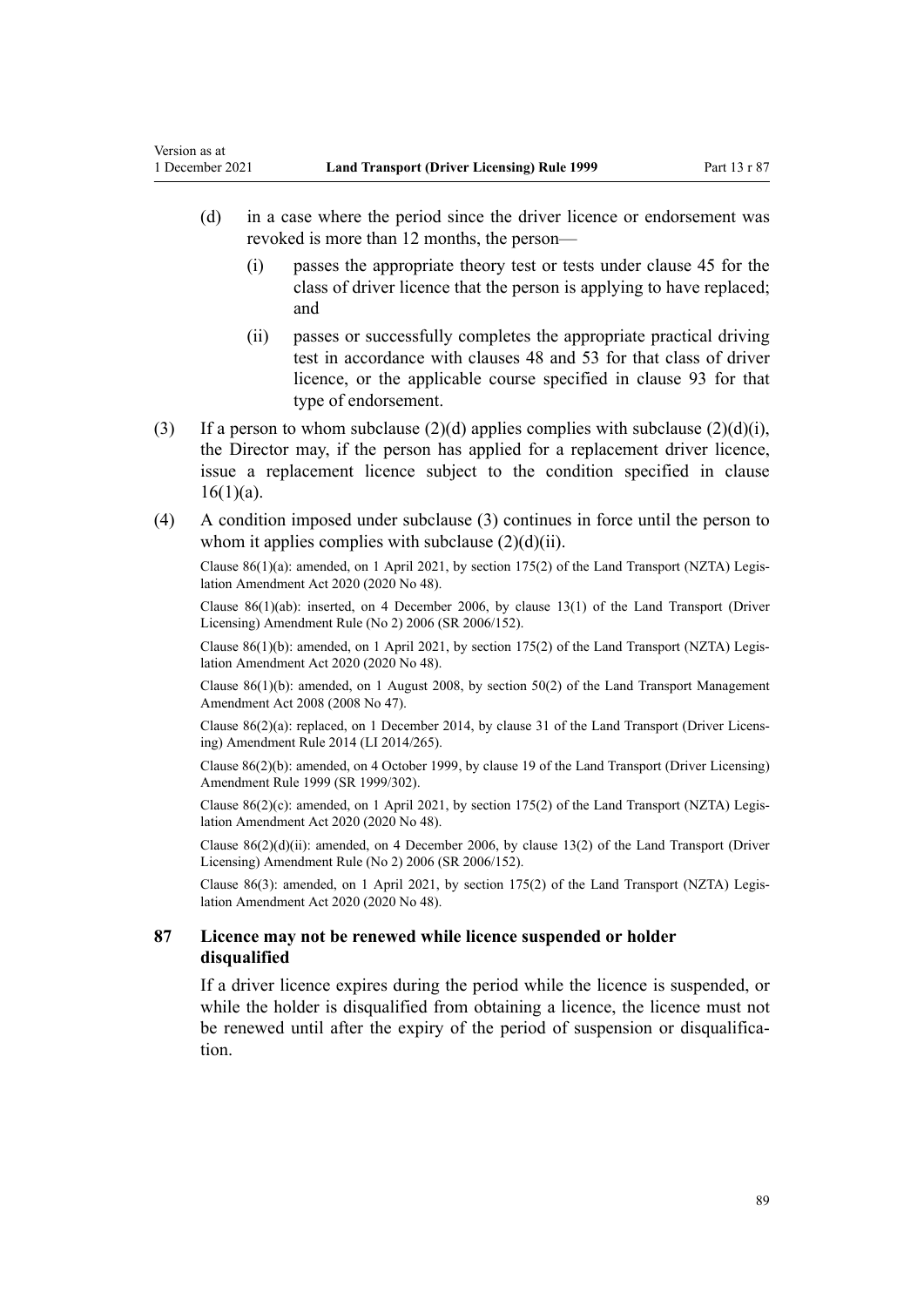# **Part 14**

# <span id="page-89-0"></span>**Recognition of overseas licences and licensing of drivers from overseas**

#### **88 Recognition of overseas driver licence or permit**

- (1) A person, on arrival in New Zealand, is deemed to hold a New Zealand driver licence of a class that entitles the person to drive the motor vehicles that the person is entitled to drive under—
	- (a) a valid and current driver licence or permit issued overseas to the person, after the person has produced proof of the person's driving competence, by an overseas authority, or an agent of that authority, authorised to issue a driver licence or permit; or
	- (b) an international driving permit.
- (2) However,—
	- (a) subclause  $(1)(a)$  does not apply unless—
		- (i) the overseas driver licence or permit is written in English; or
		- (ii) the person who holds the overseas driver licence or permit also carries an accurate English translation of the licence or permit:
	- (b) subclause  $(1)(b)$  does not apply unless the person who holds the international driving permit also carries the overseas driver licence on which the permit is based.
- (3) A person who is deemed by subclause (1) to hold a New Zealand driver licence may continue to drive under that driver licence until the first of the following situations occurs:
	- (a) the person has remained in New Zealand for a continuous period of 12 months; or
	- (b) the document that enabled that person to be deemed to hold a New Zealand driver licence under subclause (1) expires, is suspended, or is revoked; or
	- (c) an order is made disqualifying the person from holding or obtaining a driver licence, either in New Zealand or in the jurisdiction that granted the overseas driver licence or permit; or
	- (d) the person obtains or renews a New Zealand driver licence.
- (4) In this clause, **international driving permit** means a valid and current inter‐ national driving permit as specified in Annex 10 of the United Nations Convention on Road Traffic signed at Geneva on 19 September 1949 or Annex 7 of the United Nations Convention on Road Traffic signed at Vienna on 8 November 1968 and issued overseas in accordance with the provisions of the appropriate convention.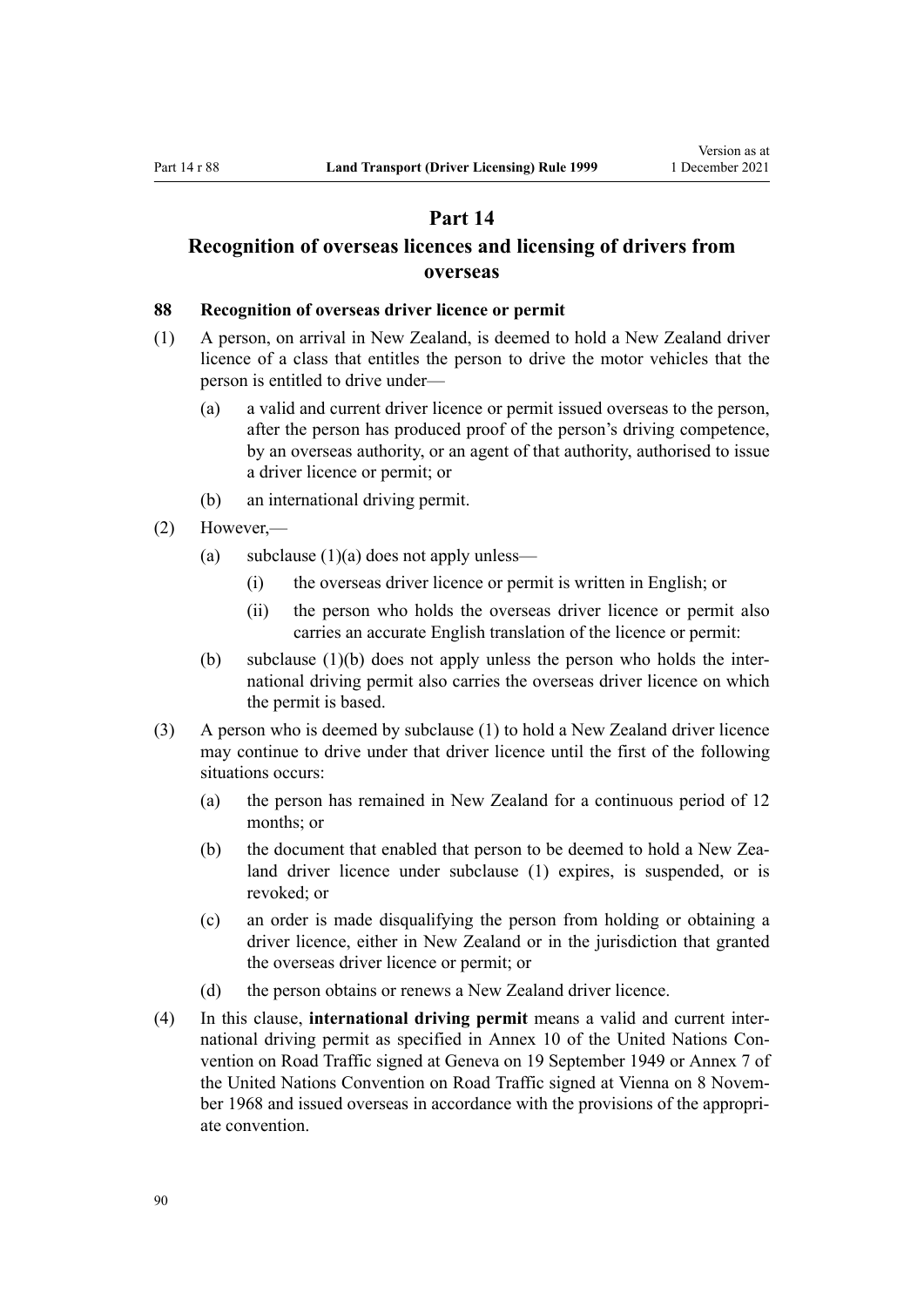- (5) If this subclause applies to a person, that person may drive under the New Zea‐ land driver licence that they were deemed by subclause (1) to hold on their arrival in New Zealand during the temporary extended period specified in sub‐ clause (7).
- (6) Subclause (5) applies—

- (a) to any person who—
	- (i) arrived in New Zealand after 1 January 2019 and before 18 December 2020 and has remained continuously in New Zealand since the date of their arrival; and
	- (ii) on arrival was deemed by subclause (1) to hold a New Zealand driver licence; but
- (b) only if none of the situations specified in subclause  $(3)(b)$  to  $(d)$  occurred after the person's arrival in New Zealand and before 18 December 2020.
- (7) The temporary extended period begins on 18 December 2020 and ends on the earliest of the following dates:
	- (a) the date that is 24 months after the date of the person's arrival in New Zealand:
	- (b) the date on which a situation specified in subclause  $(3)(b)$  or (c) occurs:
	- (c) the date on which the person completes the appropriate practical driving test or tests under [clauses 48](#page-57-0) or [49](#page-57-0) to obtain a full New Zealand licence of the relevant class:
	- (d) 31 March 2022.
- (8) Subclause (5) overrides subclause  $(3)(a)$ .
- (9) This subclause and subclauses (5) to (8) are revoked on 31 March 2022.

Clause 88: substituted, on 1 October 2011, by [clause 36](http://legislation.govt.nz/pdflink.aspx?id=DLM3956741) of the Land Transport (Driver Licensing) Amendment Rule 2011 (SR 2011/306).

Clause 88(5): inserted, on 18 December 2020, by [clause 6](http://legislation.govt.nz/pdflink.aspx?id=LMS436148) of the Land Transport (Driver Licensing) (COVID-19—Temporary Extension of Deemed Licences) Amendment Rule 2020 (LI 2020/322).

Clause 88(6): inserted, on 18 December 2020, by [clause 6](http://legislation.govt.nz/pdflink.aspx?id=LMS436148) of the Land Transport (Driver Licensing) (COVID-19—Temporary Extension of Deemed Licences) Amendment Rule 2020 (LI 2020/322).

Clause 88(7): inserted, on 18 December 2020, by [clause 6](http://legislation.govt.nz/pdflink.aspx?id=LMS436148) of the Land Transport (Driver Licensing) (COVID-19—Temporary Extension of Deemed Licences) Amendment Rule 2020 (LI 2020/322).

Clause 88(8): inserted, on 18 December 2020, by [clause 6](http://legislation.govt.nz/pdflink.aspx?id=LMS436148) of the Land Transport (Driver Licensing) (COVID-19—Temporary Extension of Deemed Licences) Amendment Rule 2020 (LI 2020/322).

Clause 88(9): inserted, on 18 December 2020, by [clause 6](http://legislation.govt.nz/pdflink.aspx?id=LMS436148) of the Land Transport (Driver Licensing) (COVID-19—Temporary Extension of Deemed Licences) Amendment Rule 2020 (LI 2020/322).

#### **88A Recognition of overseas agricultural motor vehicle licence or permit**

- (1) Subclause (2) applies—
	- (a) to a person who is entitled to drive an agricultural motor vehicle or vehicles (but no other vehicles) under a valid and current driver licence or permit issued overseas to the person; and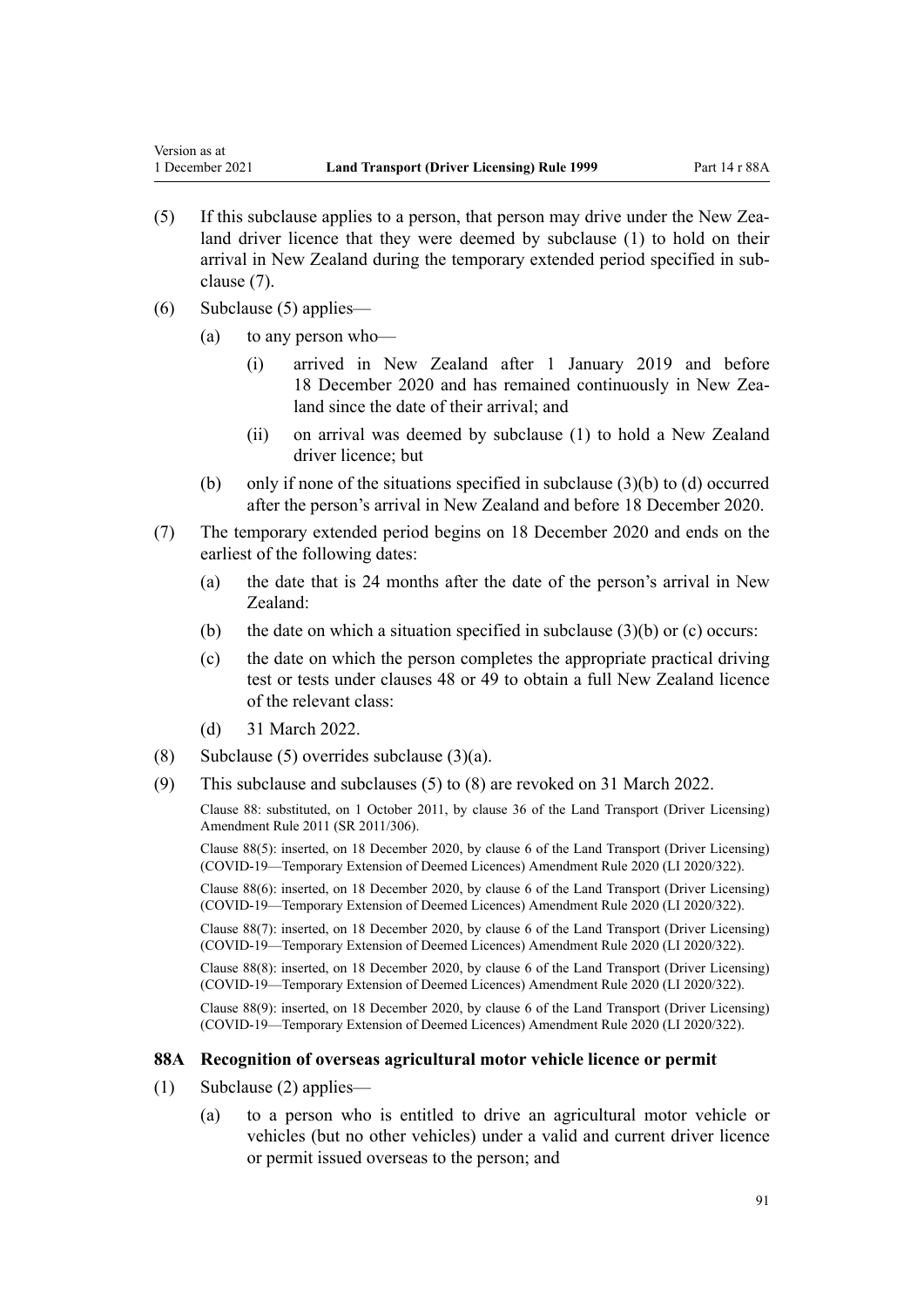- (b) where there is no New Zealand equivalent to that class or type of licence or permit.
- (2) A person, on arrival in New Zealand, is deemed to hold a New Zealand class 1 driver licence that entitles the person to drive an agricultural motor vehicle or vehicles equivalent to the vehicle or vehicles referred to in subclause  $(1)(a)$ (but no other vehicles) in New Zealand.
- (3) However, subclause (2) does not apply unless—
	- (a) the overseas driver licence or permit is written in English; or
	- (b) the person who holds the overseas driver licence or permit also carries an accurate English translation of the licence or permit.
- (4) A person who is deemed by subclause (2) to hold a New Zealand class 1 driver licence may continue to drive under that deemed driver licence until the first of the following situations occurs:
	- (a) the person has remained in New Zealand for a continuous period of 12 months:
	- (b) the document that enabled the person to be deemed to hold a New Zealand class 1 driver licence under subclause (2) expires, is suspended, or is revoked:
	- (c) an order is made disqualifying the person from holding or obtaining a driver licence or permit, either in New Zealand or in the jurisdiction that granted the overseas driver licence or permit:
	- (d) the person obtains or renews a New Zealand driver licence that entitles the person to drive an agricultural motor vehicle or vehicles referred to in subclause  $(1)(a)$ .
- (5) To avoid doubt, nothing in this clause entitles a person—
	- (a) to drive a vehicle other than an agricultural motor vehicle; or
	- (b) to apply for, or be issued with, a New Zealand driver licence.
- (6) If this subclause applies to a person, that person may drive under the New Zea‐ land class 1 driver licence that they were deemed by subclause (2) to hold on their arrival in New Zealand during the temporary extended period specified in subclause (8).
- (7) Subclause (6) applies—
	- (a) to any person who—
		- (i) arrived in New Zealand after 1 January 2019 and before 18 December 2020 and has remained continuously in New Zea‐ land since the date of their arrival; and
		- (ii) on arrival was deemed by subclause (2) to hold a New Zealand class 1 driver licence; but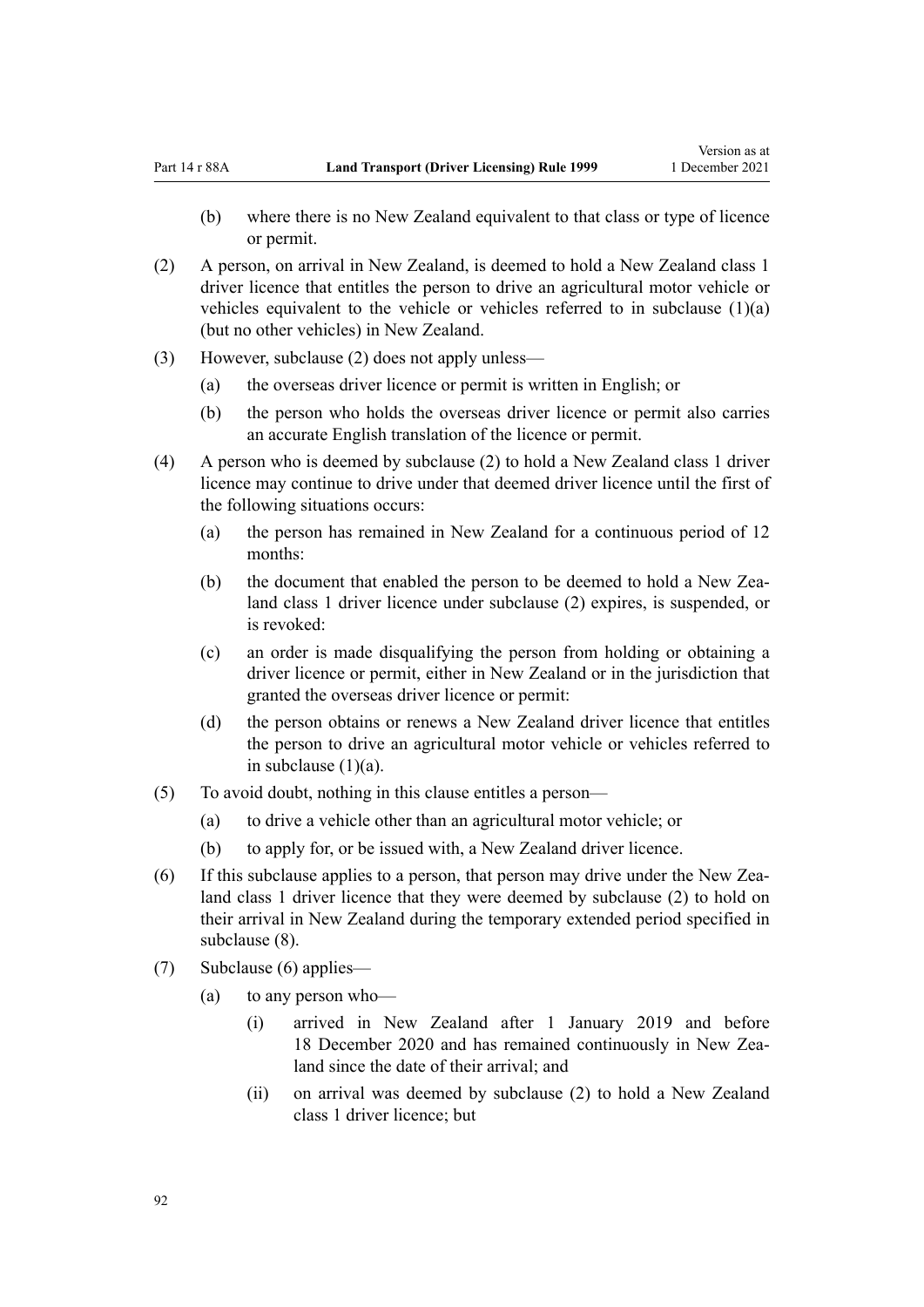- <span id="page-92-0"></span>(b) only if none of the situations specified in subclause (4)(b) to (d) occurred after the person's arrival in New Zealand and before 18 December 2020.
- (8) The temporary extended period begins on 18 December 2020 and ends on the earliest of the following dates:
	- (a) the date that is 24 months after the date of the person's arrival in New Zealand:
	- (b) the date on which a situation specified in subclause  $(4)(b)$  or (c) occurs:
	- (c) the date on which the person completes the appropriate practical driving test or tests under [clauses 48](#page-57-0) or [49](#page-57-0) to obtain a full New Zealand licence of the relevant class:
	- (d) 31 March 2022.
- (9) Subclause (6) overrides subclause (4)(a).
- (10) This subclause and subclauses (6) to (9) are revoked on 31 March 2022.

Clause 88A: inserted, on 1 June 2013, by [clause 8](http://legislation.govt.nz/pdflink.aspx?id=DLM5102244) of the Land Transport (Driver Licensing) Amend‐ ment Rule 2013 (SR 2013/100).

Clause 88A(6): inserted, on 18 December 2020, by [clause 7](http://legislation.govt.nz/pdflink.aspx?id=LMS436149) of the Land Transport (Driver Licensing) (COVID-19—Temporary Extension of Deemed Licences) Amendment Rule 2020 (LI 2020/322).

Clause 88A(7): inserted, on 18 December 2020, by [clause 7](http://legislation.govt.nz/pdflink.aspx?id=LMS436149) of the Land Transport (Driver Licensing) (COVID-19—Temporary Extension of Deemed Licences) Amendment Rule 2020 (LI 2020/322).

Clause 88A(8): inserted, on 18 December 2020, by [clause 7](http://legislation.govt.nz/pdflink.aspx?id=LMS436149) of the Land Transport (Driver Licensing) (COVID-19—Temporary Extension of Deemed Licences) Amendment Rule 2020 (LI 2020/322).

Clause 88A(9): inserted, on 18 December 2020, by [clause 7](http://legislation.govt.nz/pdflink.aspx?id=LMS436149) of the Land Transport (Driver Licensing) (COVID-19—Temporary Extension of Deemed Licences) Amendment Rule 2020 (LI 2020/322).

Clause 88A(10): inserted, on 18 December 2020, by [clause 7](http://legislation.govt.nz/pdflink.aspx?id=LMS436149) of the Land Transport (Driver Licens‐ ing) (COVID-19—Temporary Extension of Deemed Licences) Amendment Rule 2020 (LI 2020/322).

## *Overseas driver licence conversion*

Heading: inserted, on 1 June 2006, by [clause 35](http://legislation.govt.nz/pdflink.aspx?id=DLM376131) of the Land Transport (Driver Licensing) Amendment Rule 2006 (SR 2006/84).

#### **89 Obtaining New Zealand driver licence**

- (1) A person is entitled to apply for, and be issued with, a New Zealand driver licence to drive the same class or classes of vehicle if that person holds an overseas driver licence or permit of a type specified in [clause 88\(1\)\(a\),](#page-89-0) even if that licence has expired within the 12 months immediately preceding the date of application.
- (2) Before a New Zealand driver licence may be issued under subclause (1), the person must—
	- (a) apply for a driver licence in accordance with [Part 3;](#page-21-0) and
	- (b) unless [clause 89A\(3\)](#page-94-0) applies, pass the appropriate theory test under [clause 45](#page-56-0) for the class of driver licence that the person is applying for; and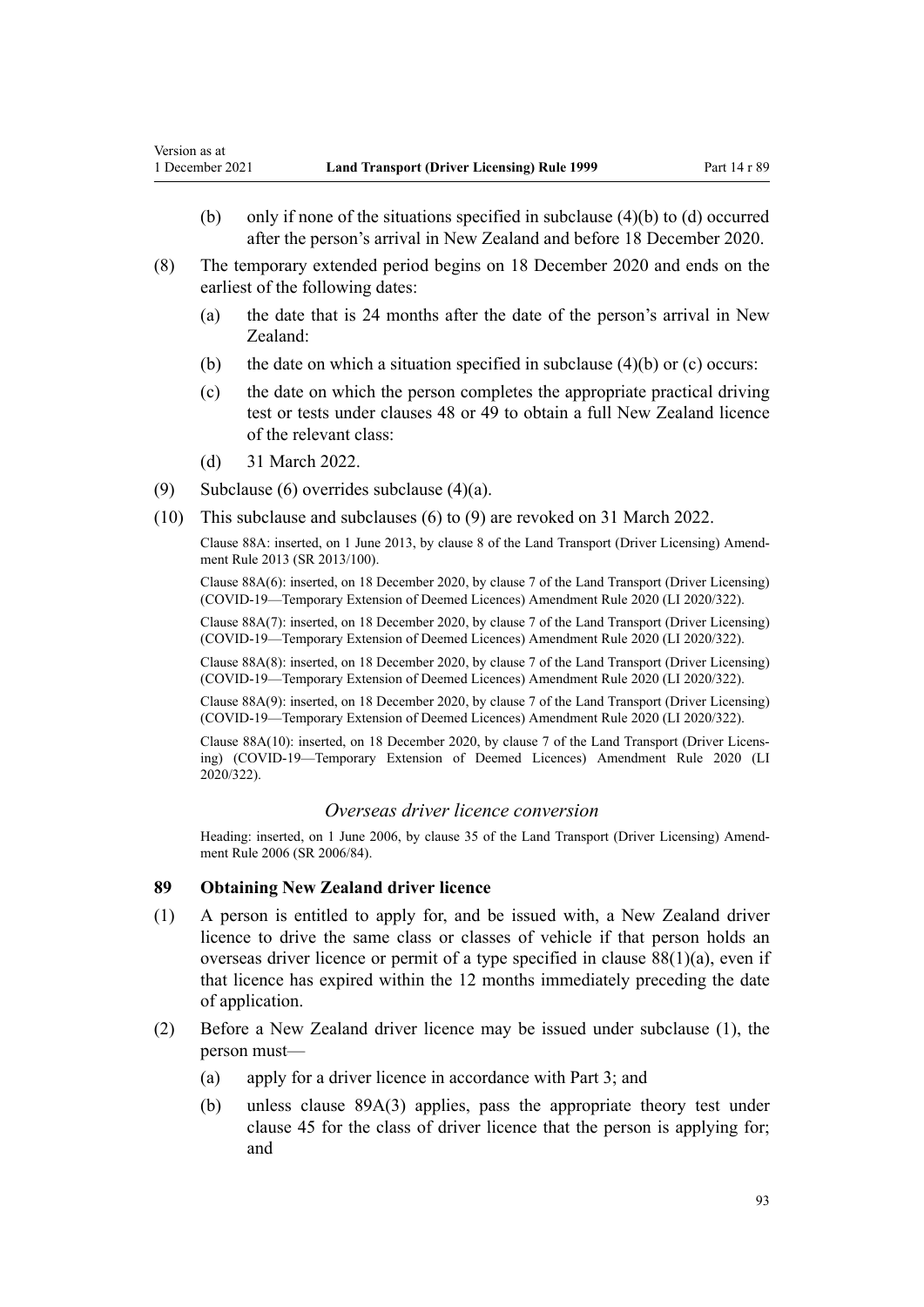- (c) unless [clause 89A\(4\)](#page-94-0) applies, pass the appropriate practical driving test in accordance with [clauses 48,](#page-57-0) [51,](#page-58-0) and [53](#page-59-0); and
- (d) produce his or her overseas driver licence or permit, as specified in [clause 88\(1\)\(a\)](#page-89-0), and, if the overseas driver licence or permit is not in English, an accurate English translation of the overseas driver licence or permit; and
- (e) sign a statement that—
	- (i) the person's overseas driver licence or permit is not suspended or revoked; and
	- (ii) the person is not disqualified from holding or obtaining a driver licence or permit in the country where the overseas driver licence or permit was issued; and
- (f) produce a medical certificate issued in New Zealand in accordance with [clause 44](#page-54-0), in the case of—
	- (i) a person applying under this clause for a New Zealand driver licence of Classes 2 to 5; or
	- (ii) a person 75 years of age or over applying under this clause for a New Zealand driver licence of any class; and
- $(g)$  surrender his or her overseas driver licence or permit if that is a requirement of a licence recognition arrangement between the jurisdiction that issued the driver licence or permit and New Zealand.
- (3) A person is entitled to be issued with a licence under subclause (4) if—
	- (a) subclause (1) applies to that person; and
	- (b) clause  $89A(3)$  applies to that person or he or she complies with subclause  $(2)(b)$ ; and
	- (c) [clause 89A\(4\)](#page-94-0) does not apply to that person.
- (4) A person who satisfies the requirements of subclause (3) is entitled to be issued, as appropriate, with either—
	- (a) a driver licence issued subject to the condition specified in [clause](#page-27-0)  $16(1)(a)$ ; or
	- (b) a Class 6 learner licence.
- (5) A condition imposed under subclause  $(4)(a)$  continues in force until the person to whom it applies passes the appropriate practical driving test required by subclause  $(2)(c)$ .

Clause 89: substituted, on 1 June 2006, by [clause 36](http://legislation.govt.nz/pdflink.aspx?id=DLM376133) of the Land Transport (Driver Licensing) Amendment Rule 2006 (SR 2006/84).

Clause 89(2)(a): replaced, on 1 December 2014, by [clause 32](http://legislation.govt.nz/pdflink.aspx?id=DLM6216946) of the Land Transport (Driver Licens‐ ing) Amendment Rule 2014 (LI 2014/265).

Clause 89(2)(b): amended, on 1 September 2008, by [clause 13\(1\)](http://legislation.govt.nz/pdflink.aspx?id=DLM1317919) of the Land Transport (Driver Licensing) Amendment Rule 2008 (SR 2008/119).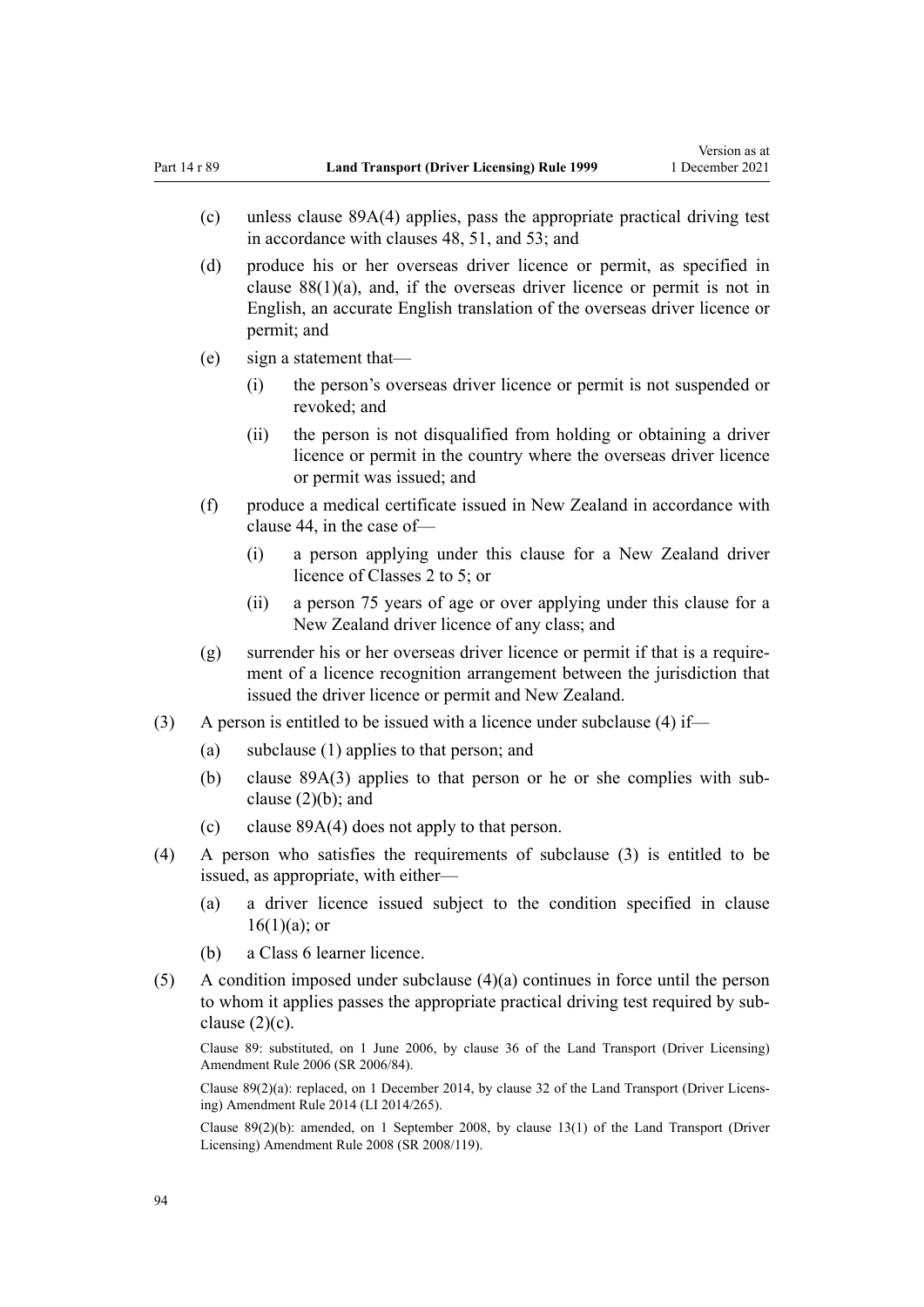<span id="page-94-0"></span>Clause  $89(2)(c)$ : amended, on 1 September 2008, by [clause 13\(2\)](http://legislation.govt.nz/pdflink.aspx?id=DLM1317919) of the Land Transport (Driver Licensing) Amendment Rule 2008 (SR 2008/119).

Clause  $89(2)(c)$ : amended, on 4 December 2006, by [clause 14](http://legislation.govt.nz/pdflink.aspx?id=DLM386155) of the Land Transport (Driver Licensing) Amendment Rule (No 2) 2006 (SR 2006/152).

Clause 89(2)(f)(ii): amended, on 1 October 2011, by [clause 37](http://legislation.govt.nz/pdflink.aspx?id=DLM3956744) of the Land Transport (Driver Licens‐ ing) Amendment Rule 2011 (SR 2011/306).

Clause  $89(2)(g)$ : added, on 1 October 2011, by [clause 37](http://legislation.govt.nz/pdflink.aspx?id=DLM3956744) of the Land Transport (Driver Licensing) Amendment Rule 2011 (SR 2011/306).

Clause 89(3)(b): amended, on 1 September 2008, by [clause 13\(3\)](http://legislation.govt.nz/pdflink.aspx?id=DLM1317919) of the Land Transport (Driver Licensing) Amendment Rule 2008 (SR 2008/119).

Clause 89(3)(c): amended, on 1 September 2008, by [clause 13\(4\)](http://legislation.govt.nz/pdflink.aspx?id=DLM1317919) of the Land Transport (Driver Licensing) Amendment Rule 2008 (SR 2008/119).

#### **89A Requirements not applying to overseas drivers**

- (1) This clause applies to a person who applies for a New Zealand driver licence under [clause 89](#page-92-0).
- (2) A person to whom this clause applies is not required to comply with the min‐ imum time requirements prescribed in the tables to [clauses 15,](#page-26-0) [17](#page-28-0), and [19.](#page-30-0)
- (2A) However, a driver licence may not be issued to a person who applies for a driver licence under [clause 89](#page-92-0) for a class of vehicle if the effect of doing so would allow the person to obtain the driver licence at an age earlier than the minimum age for a person who complies with the requirements set out in [clauses 15,](#page-26-0) [17](#page-28-0), and [19](#page-30-0) for that class of vehicle.
- (3) A person to whom this clause applies is not required to sit the appropriate theory test required by clause  $89(2)(b)$  if—
	- (a) the appropriate theory test is in respect of a Class 1 or Class 6 licence; and
	- (b) that person has held a valid overseas driver licence or permit issued in a country specified in [Schedule 7A.](#page-118-0)
- (4) A person to whom this clause applies is not required to sit the appropriate prac‐ tical driving test required by clause  $89(2)(c)$  if—
	- (a) that person has, for at least 2 years, held a valid overseas driver licence or permit issued in a country specified in [Part 1](#page-119-0) of Schedule 8; or
	- (b) that person has, for at least 2 years, held a valid overseas driver licence or permit issued in a country specified in [Part 2](#page-120-0) of Schedule 8 and that person's application is for a Class 1 or Class 6 driver licence.

Clause 89A: substituted, on 1 September 2008, by [clause 14](http://legislation.govt.nz/pdflink.aspx?id=DLM1317920) of the Land Transport (Driver Licensing) Amendment Rule 2008 (SR 2008/119).

Clause 89A(2A): inserted, on 1 August 2011, by [section 100\(4\)](http://legislation.govt.nz/pdflink.aspx?id=DLM3231293) of the Land Transport (Road Safety and Other Matters) Amendment Act 2011 (2011 No 13).

Clause 89A(4): replaced, on 1 July 2013, by [clause 7](http://legislation.govt.nz/pdflink.aspx?id=DLM5159812) of the Land Transport (Driver Licensing) Amendment Rule (No 2) 2013 (SR 2013/131).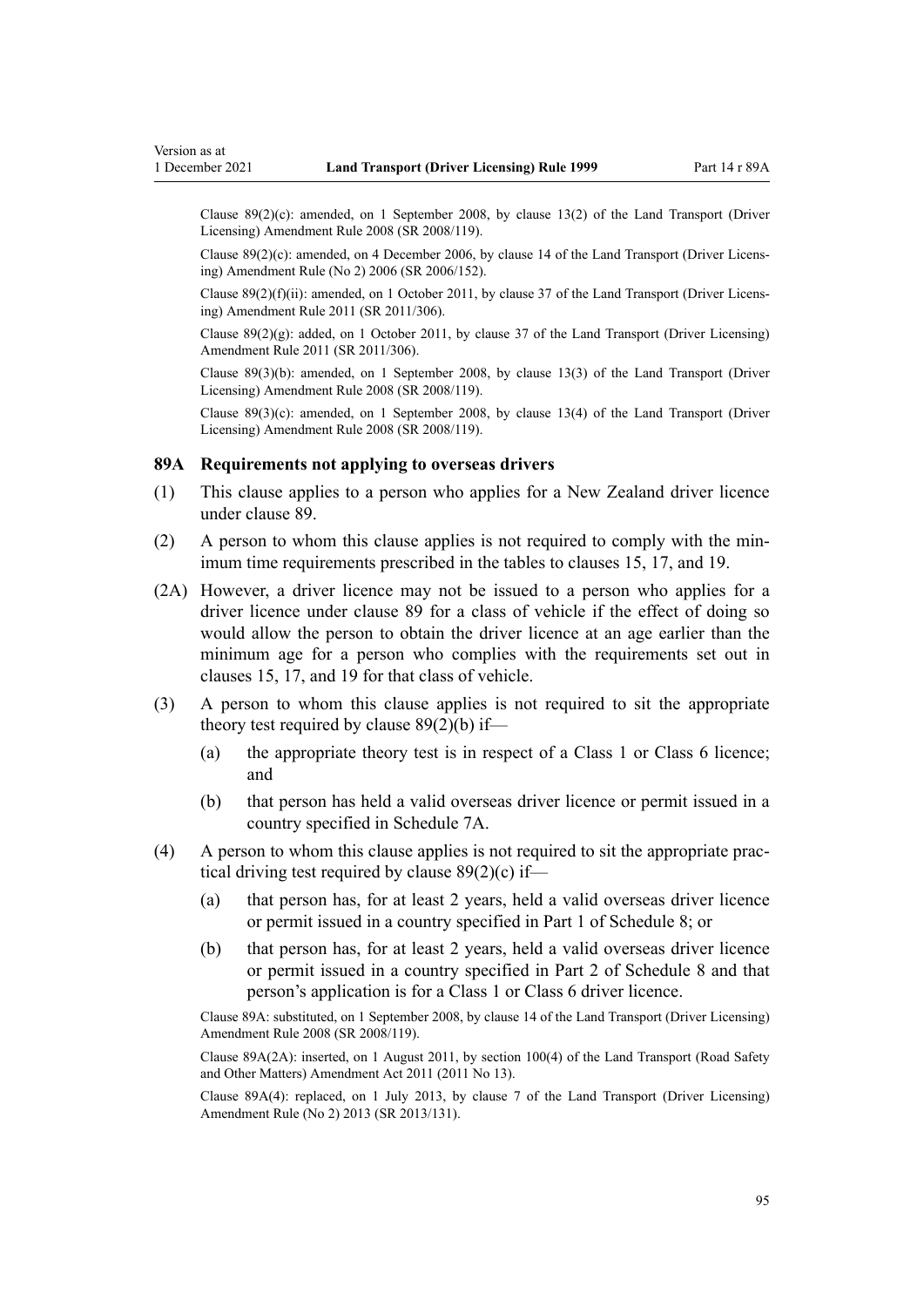# **90 New Zealand driver licence may be subject to learner or restricted conditions**

If the driver licence or permit referred to in paragraph (a) or (b) of [clause 88\(1\)](#page-89-0) is subject to any condition or is the equivalent of a learner or restricted licence, the person's New Zealand driver licence must be issued either with similar conditions or as a learner or restricted licence, as appropriate.

## **91 Requirements for diplomatic and consular personnel**

- (1) This clause applies to a person who is in New Zealand by reason of—
	- (a) the person's employment as a member of the staff of a diplomatic mis‐ sion or a consular post in New Zealand; or
	- (b) the person's employment as a member of the private staff of a person referred to in paragraph (a); or
	- (c) the person's relationship as a member of the family, or as a spouse or partner, of the person referred to in paragraph (a) or (b).
- (2) A person to whom this clause applies may, on application to the Secretary of Foreign Affairs and Trade, be issued by the Director with a driver licence if that person holds 1 or more of the licences or permits referred to in paragraphs (a) and (b) of clause  $88(1)$ .
- (3) A driver licence issued under this clause—
	- (a) must authorise the person to drive the same types of motor vehicle as the licences or permits referred to in [clause 88\(1\)](#page-89-0); and
	- (b) may be subject to conditions specified by the Director; and
	- (c) expires when the first of the following situations occurs:
		- (i) the holder no longer meets the requirements of subclause (1) under which the holder was issued with a New Zealand driver licence; or
		- (ii) the relevant mission or consular post is notified, through the Secretary of Foreign Affairs and Trade, that the driver licence has been revoked; or
		- (iii) an order is made disqualifying the person from holding or obtain‐ ing a driver licence; or
		- (iv) 4 years have elapsed since the date of issue of the driver licence.

Clause 91(1)(b): amended, on 1 October 2011, by [clause 38](http://legislation.govt.nz/pdflink.aspx?id=DLM3956745) of the Land Transport (Driver Licensing) Amendment Rule 2011 (SR 2011/306).

Clause  $91(1)(c)$ : added, on 1 October 2011, by [clause 38](http://legislation.govt.nz/pdflink.aspx?id=DLM3956745) of the Land Transport (Driver Licensing) Amendment Rule 2011 (SR 2011/306).

Clause 91(2): amended, on 1 April 2021, by [section 175\(2\)](http://legislation.govt.nz/pdflink.aspx?id=LMS286883) of the Land Transport (NZTA) Legis‐ lation Amendment Act 2020 (2020 No 48).

Clause 91(3)(b): amended, on 1 April 2021, by [section 175\(2\)](http://legislation.govt.nz/pdflink.aspx?id=LMS286883) of the Land Transport (NZTA) Legis‐ lation Amendment Act 2020 (2020 No 48).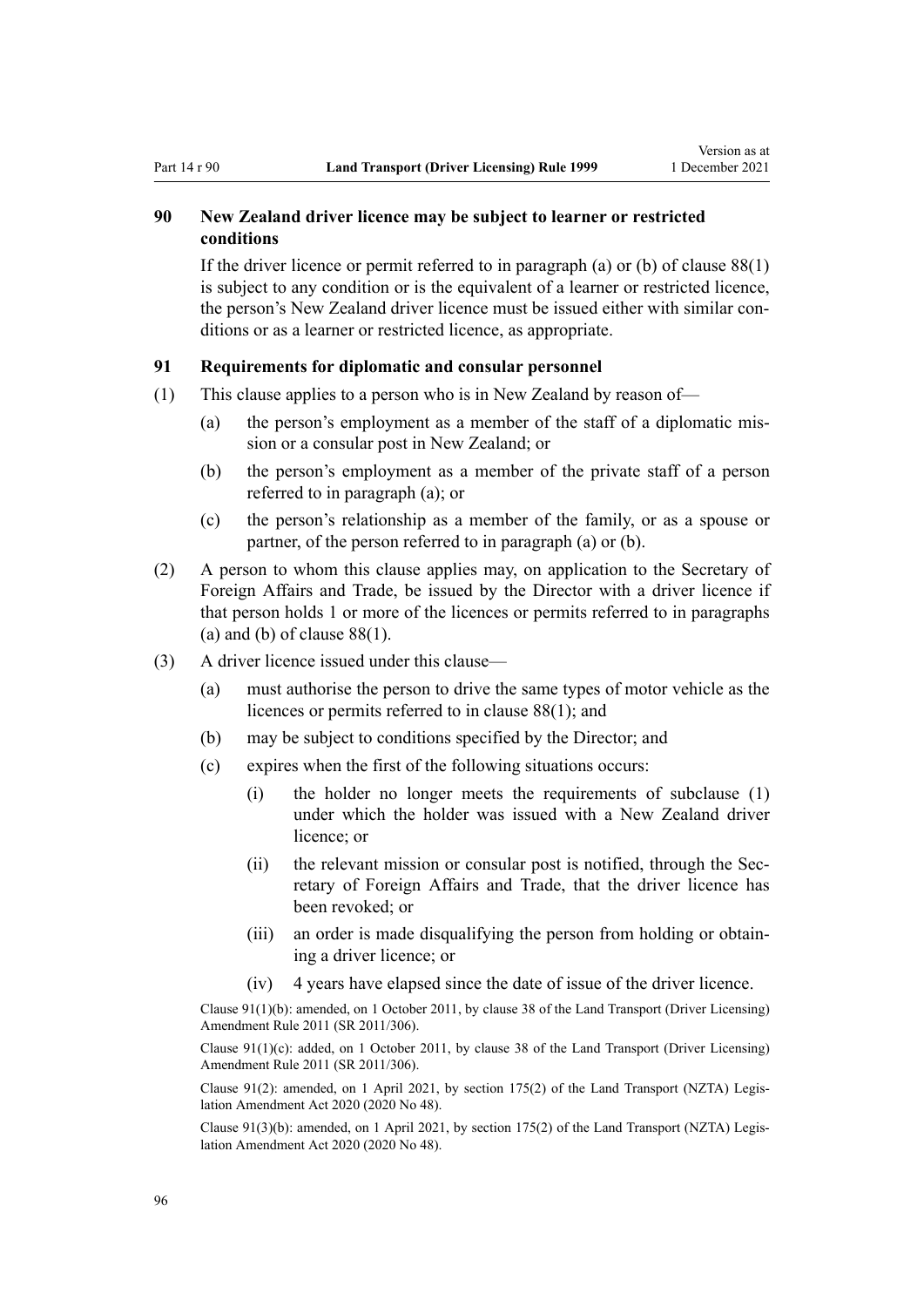# **92 Obtaining International Driving Permit**

<span id="page-96-0"></span>Version as at

A person who holds a current full New Zealand driver licence issued or having effect under this rule may apply to an organisation approved for that purpose by the Director to be issued with an International Driving Permit in accordance with the United Nations Convention on Road Traffic signed at Geneva on 19 September 1949.

Clause 92: amended, on 1 April 2021, by [section 175\(2\)](http://legislation.govt.nz/pdflink.aspx?id=LMS286883) of the Land Transport (NZTA) Legislation Amendment Act 2020 (2020 No 48).

# **Part 15**

# **Approval of courses and course providers**

# *Approval of courses*

## **93 Director may approve courses**

The Director may approve the following courses:

- (a) courses teaching advanced driving skills, to reduce the period of time for which a person must hold a Class 1R licence before being allowed to apply for a Class 1 full licence:
- (b) courses teaching specialist knowledge and skills required to obtain—
	- (i) *[Revoked]*
	- (ii) a vehicle recovery endorsement; or
	- (iii) a dangerous goods endorsement; or
	- (iv) a driving instructor endorsement; or
	- (v) a forklift endorsement; or
	- (vi) a roller endorsement; or
	- (vii) a tracks endorsement; or
	- (viii) a wheels endorsement:
- (c) courses teaching and assessing the driving knowledge and skills of the holder of a Class 2L, 3L, 4L, or 5L licence for the purpose of waiving the requirement for that person to hold the licence for 6 months and to pass a full licence test:
- (d) courses teaching and assessing the riding competency of the holder of a Class 6L licence for the purpose of waiving the requirement for that per‐ son to hold the licence for 6 months and to pass a restricted licence test:
- (e) courses teaching and assessing the riding competency of the holder of a Class 6R licence for the purpose of reducing the period that the person must hold a Class 6R licence and to pass a full licence test:
- (f) driving improvement courses for the purposes of [section 92\(1\)](http://legislation.govt.nz/pdflink.aspx?id=DLM435016) of the Act: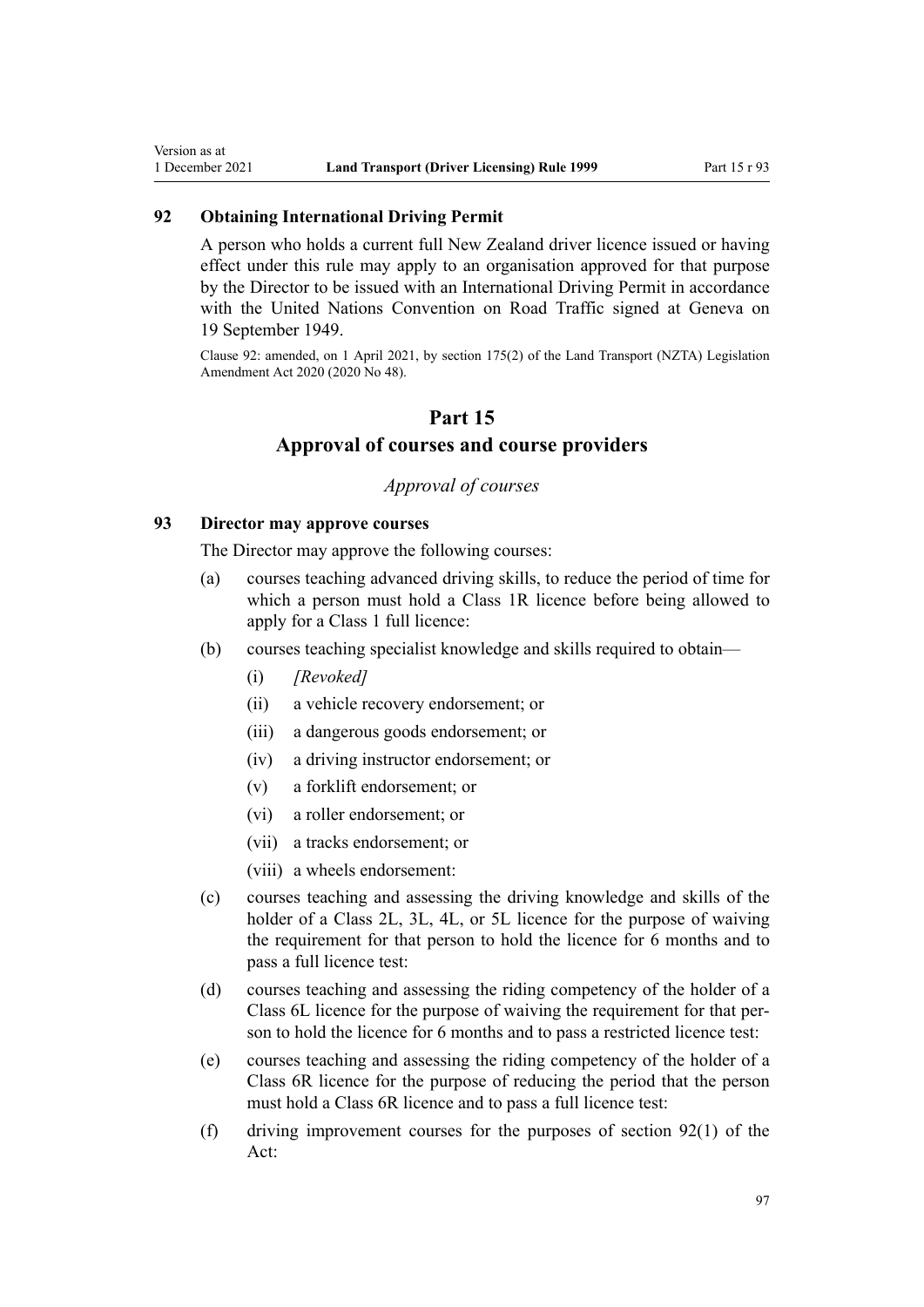- <span id="page-97-0"></span>(g) dangerous goods courses for the purposes of [section 92\(2\)](http://legislation.govt.nz/pdflink.aspx?id=DLM435016) of the Act:
- (h) courses assessing the driving experience, knowledge, and skills of a per‐ son 25 years of age or over and holding a Class 2, 3, or 4 driver licence, for the purpose of waiving the requirement for that person to hold the licence for at least 3 months:
- (i) work time and fatigue management courses for the purposes of [Part 4B](http://legislation.govt.nz/pdflink.aspx?id=DLM434620) of the Act:
- (j) courses assessing the driving experience, knowledge, and skills of the holder of a Class 2 licence for the purpose of an approval to drive a vehicle for which a Class 4 or Class 5 licence is required under the conditions specified in [clause 19H](#page-36-0):
- (k) courses assessing advanced driving skills for the purpose of enabling a person to apply for a Class 4 or Class 5 licence on completion of the accelerated licensing process set out in [Part 4A](#page-33-0).

Clause 93: substituted, on 1 October 2011, by [clause 39](http://legislation.govt.nz/pdflink.aspx?id=DLM3956519) of the Land Transport (Driver Licensing) Amendment Rule 2011 (SR 2011/306).

Clause 93 heading: amended, on 1 April 2021, by [section 175\(2\)](http://legislation.govt.nz/pdflink.aspx?id=LMS286883) of the Land Transport (NZTA) Legislation Amendment Act 2020 (2020 No 48).

Clause 93: amended, on 1 April 2021, by [section 175\(2\)](http://legislation.govt.nz/pdflink.aspx?id=LMS286883) of the Land Transport (NZTA) Legislation Amendment Act 2020 (2020 No 48).

Clause 93(b)(i): revoked, on 1 October 2017, by [section 110\(8\)](http://legislation.govt.nz/pdflink.aspx?id=DLM6960929) of the Land Transport Amendment Act 2017 (2017 No 34).

Clause 93(d), (e), (j), and (k): brought into force, on 1 October 2012, by clause  $2(1)(j)$  of the Land Transport (Driver Licensing) Amendment Rule 2011 (SR 2011/306).

## **94 Requirements for approval of course**

- (1) To be approved, a course for a purpose specified in clause  $93(a)$  or clause  $93(f)$ must be designed so that a person who has completed the course will be able to demonstrate the following skills and attributes:
	- (a) an understanding of the techniques of safe driving, beyond the ability to manipulate the controls of a motor vehicle; and
	- (b) the ability to practice the necessary self-management skills needed for driving, including decision-making and managing risks; and
	- (c) the ability to assess the person's own performance against the criteria that define a safe driver; and
	- (d) an understanding of risks and the consequences of risk taking while driving; and
	- (e) the ability to develop appropriate methods of monitoring the person's performance as a driver so that the person's driving skills do not deterio‐ rate over time.
- (2) To be approved, a course for a purpose specified in either of [clause 93\(b\)\(i\) or](#page-96-0) [\(ii\)](#page-96-0) must be designed so that a person who has completed the course will be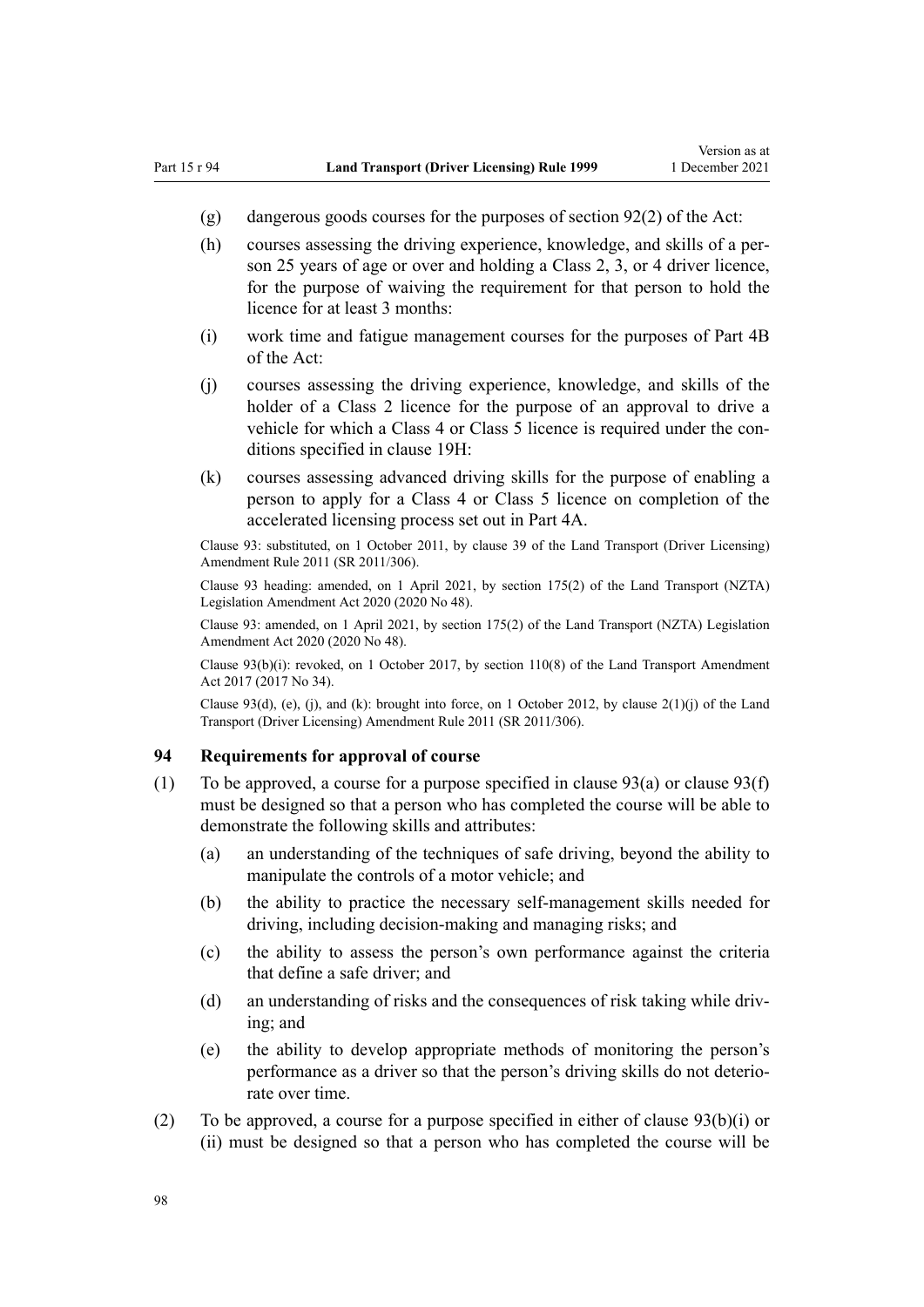<span id="page-98-0"></span>able to demonstrate knowledge of the theoretical requirements to legally and safely drive a motor vehicle for the activity that requires the endorsement.

- (3) To be approved, a course for a purpose specified in [clause 93\(b\)\(iii\)](#page-96-0) or clause  $93(g)$ , must be designed so that a person who has completed the course will be able to demonstrate knowledge of the procedures for transporting dangerous goods safely and in accordance with the relevant legal requirements.
- (4) To be approved, a course for a purpose specified in [clause 93\(b\)\(iv\)](#page-96-0) must be designed so that a person who has completed the course will be able to demonstrate—
	- (a) an understanding of the content of the curriculum; and
	- (b) the ability to teach the manipulative and perceptive skills required to safely drive a motor vehicle.
- (5) To be approved, a course for a purpose specified in clause  $93(b)(v)$  to (viii), (c), [\(d\), \(e\), or \(h\)](#page-96-0) must be designed so that a person who has completed the course will have demonstrated the experience, knowledge, and skills to operate safely and proficiently the motor vehicle to which that class of licence or type of endorsement relates.
- (6) To be approved, a course for a purpose specified in [clause 93\(i\)](#page-96-0) must be designed so that a person who has completed the course will be able to demonstrate knowledge of work time and logbook requirements, and to describe causes and symptoms of fatigue and its effect on driving performance.
- (7) To be approved, a course for a purpose specified in clause  $93(i)$  or (k) must be designed so that a person who has completed the course will have demonstra‐ ted the experience, knowledge, and skills to operate safely and proficiently a vehicle for which a Class 4 or Class 5 licence is required under the accelerated licensing process set out in [Part 4A](#page-33-0).

Clause 94(1): amended, on 1 October 2011, by [clause 40\(1\)](http://legislation.govt.nz/pdflink.aspx?id=DLM3956521) of the Land Transport (Driver Licensing) Amendment Rule 2011 (SR 2011/306).

Clause 94(2): amended, on 1 October 2011, by [clause 40\(2\)](http://legislation.govt.nz/pdflink.aspx?id=DLM3956521) of the Land Transport (Driver Licensing) Amendment Rule 2011 (SR 2011/306).

Clause 94(3): amended, on 1 October 2011, by [clause 40\(3\)](http://legislation.govt.nz/pdflink.aspx?id=DLM3956521) of the Land Transport (Driver Licensing) Amendment Rule 2011 (SR 2011/306).

Clause 94(5): substituted, on 1 June 2006, by [clause 38](http://legislation.govt.nz/pdflink.aspx?id=DLM376137) of the Land Transport (Driver Licensing) Amendment Rule 2006 (SR 2006/84).

Clause 94(5): amended, on 1 October 2011, by [clause 40\(4\)](http://legislation.govt.nz/pdflink.aspx?id=DLM3956521) of the Land Transport (Driver Licensing) Amendment Rule 2011 (SR 2011/306).

Clause 94(6): added, on 1 October 2011, by [clause 40\(5\)](http://legislation.govt.nz/pdflink.aspx?id=DLM3956521) of the Land Transport (Driver Licensing) Amendment Rule 2011 (SR 2011/306).

Clause 94(7): added, on 1 October 2011, by [clause 40\(5\)](http://legislation.govt.nz/pdflink.aspx?id=DLM3956521) of the Land Transport (Driver Licensing) Amendment Rule 2011 (SR 2011/306).

## **95 Application for approval of course**

(1) An individual or organisation may apply to have a course approved.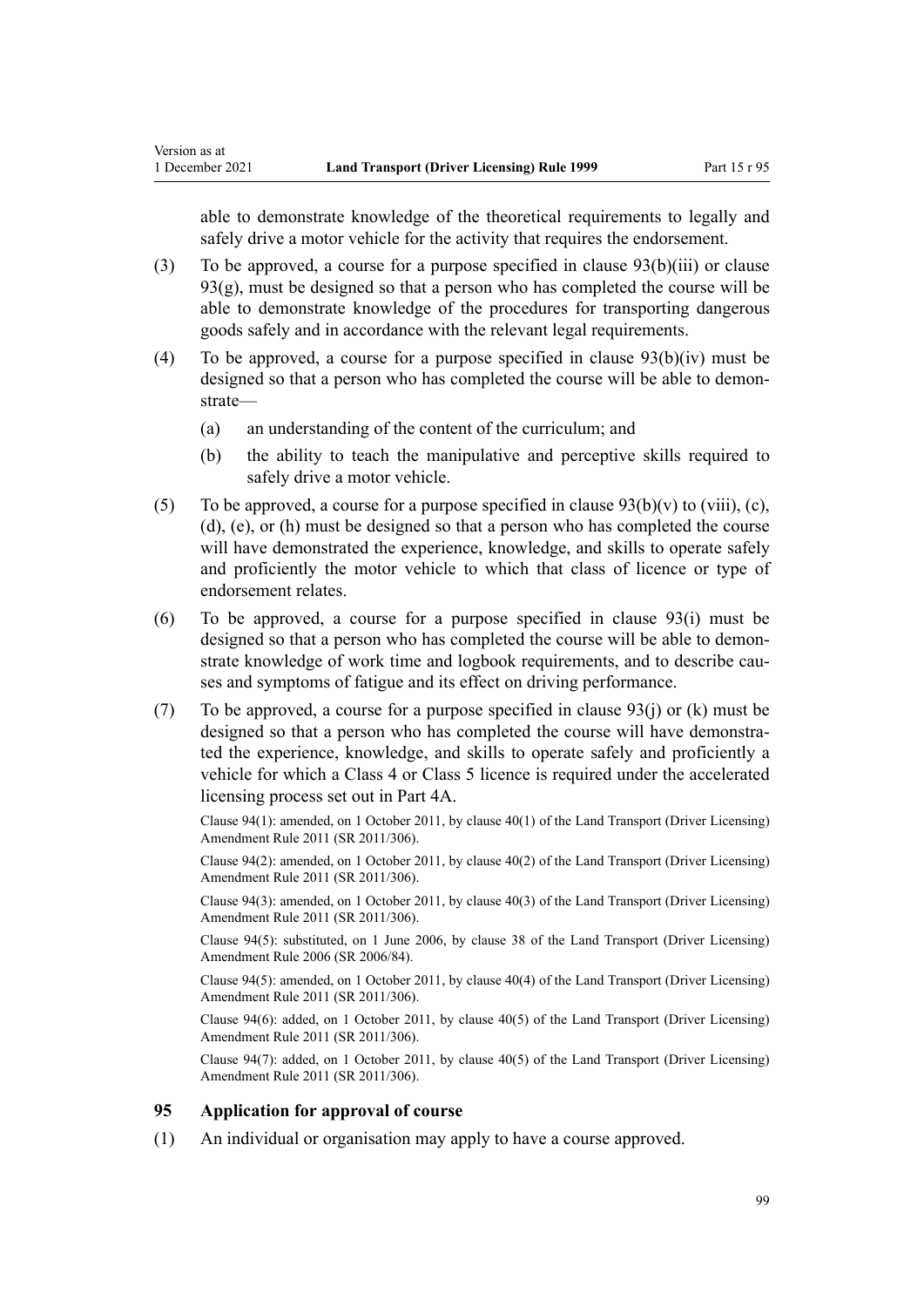- <span id="page-99-0"></span>(2) The applicant must—
	- (a) complete an application in a form approved by the Director; and
	- (b) pay the appropriate fee or fees (if any) specified or assessed in accordance with regulations made under the Act; and
	- (c) produce—
		- (i) a copy of the intended syllabus, including a description of what is required to successfully complete the course; and
		- (ii) a description of how the syllabus will satisfy the requirements of [clause 94](#page-97-0); and
	- (d) produce a sample of the certificate that is to be presented to a person who has successfully completed the course.

Clause 95(2)(a): amended, on 1 April 2021, by [section 175\(2\)](http://legislation.govt.nz/pdflink.aspx?id=LMS286883) of the Land Transport (NZTA) Legis‐ lation Amendment Act 2020 (2020 No 48).

#### **96 Approval of course**

- (1) The Director may approve a course if the applicant has complied with [clause](#page-98-0) [95](#page-98-0) and the Director is satisfied that the course will meet the requirements spe‐ cified in relation to the particular type of course in [clause 94.](#page-97-0)
- (2) When approving a course, the Director may impose conditions under which the course must be conducted.
- (3) Without limiting subclause (2), when approving a course, the Director may allow the course to be conducted using an appropriately configured or loaded vehicle of a class other than the class to which the course relates.

Clause 96(1): amended, on 1 April 2021, by [section 175\(2\)](http://legislation.govt.nz/pdflink.aspx?id=LMS286883) of the Land Transport (NZTA) Legis‐ lation Amendment Act 2020 (2020 No 48).

Clause  $96(2)$ : amended, on 1 April 2021, by [section 175\(2\)](http://legislation.govt.nz/pdflink.aspx?id=LMS286883) of the Land Transport (NZTA) Legislation Amendment Act 2020 (2020 No 48).

Clause 96(3): added, on 4 October 1999, by [clause 20](http://legislation.govt.nz/pdflink.aspx?id=DLM293689) of the Land Transport (Driver Licensing) Amendment Rule 1999 (SR 1999/302).

Clause 96(3): amended, on 1 April 2021, by [section 175\(2\)](http://legislation.govt.nz/pdflink.aspx?id=LMS286883) of the Land Transport (NZTA) Legis‐ lation Amendment Act 2020 (2020 No 48).

## **97 Director may consent to modification of course**

- (1) The Director may from time to time,—
	- (a) on the application of the individual or organisation that applied to have the course approved or of an approved course provider, give consent to the modification of an approved course; or
	- (b) on the Agency's own motion, require that a course be modified,—

if the Director is satisfied that the modification is necessary or desirable in order for the approved course to continue to meet the requirements specified in relation to the particular type of course in [clause 94](#page-97-0), or to meet those requirements in an improved way.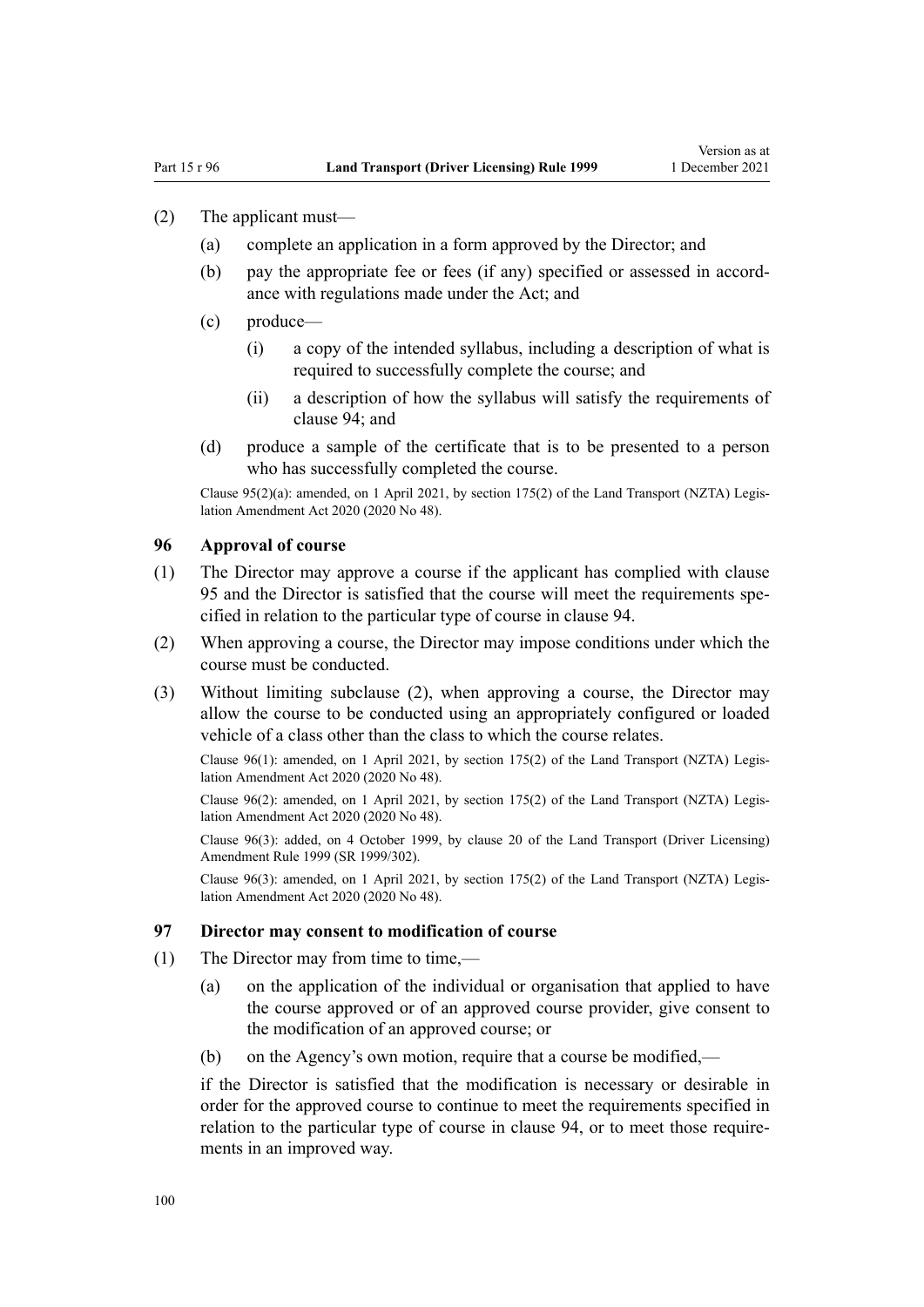<span id="page-100-0"></span>(2) If the Director consents to a course being modified or requires a course to be modified under subclause (1), the Director must give reasonable notice in writing of the modification to any course provider who is providing the course.

Clause 97 heading: amended, on 1 April 2021, by [section 175\(2\)](http://legislation.govt.nz/pdflink.aspx?id=LMS286883) of the Land Transport (NZTA) Legislation Amendment Act 2020 (2020 No 48).

Clause 97(1): amended, on 1 April 2021, by [section 175\(2\)](http://legislation.govt.nz/pdflink.aspx?id=LMS286883) of the Land Transport (NZTA) Legis‐ lation Amendment Act 2020 (2020 No 48).

Clause 97(1)(b): amended, on 1 August 2008, by [section 50\(2\)](http://legislation.govt.nz/pdflink.aspx?id=DLM1313622) of the Land Transport Management Amendment Act 2008 (2008 No 47).

Clause 97(2): amended, on 1 April 2021, by [section 175\(2\)](http://legislation.govt.nz/pdflink.aspx?id=LMS286883) of the Land Transport (NZTA) Legislation Amendment Act 2020 (2020 No 48).

## **98 Director may revoke course approval**

- (1) The Director may, by notice in writing, revoke the approval of a course granted under [clause 96](#page-99-0) if the holder of the course approval does not comply with conditions imposed under [clause 96\(2\)](#page-99-0) or a requirement imposed under [clause](#page-99-0) [97\(1\)](#page-99-0).
- (2) A notice of revocation must—
	- (a) state the date and time from which the course approval is revoked, which must not be earlier than the date and time at which the notice is given to the course provider and, except in exceptional circumstances where pub‐ lic safety is at immediate risk, must not be less than 14 days after the day on which the notice is given; and
	- (b) state the reason for the course approval being revoked; and
	- (c) outline the rights of appeal given by [section 106](http://legislation.govt.nz/pdflink.aspx?id=DLM435083) of the Act.

Clause 98 heading: amended, on 1 April 2021, by [section 175\(2\)](http://legislation.govt.nz/pdflink.aspx?id=LMS286883) of the Land Transport (NZTA) Legislation Amendment Act 2020 (2020 No 48).

Clause 98(1): amended, on 1 April 2021, by [section 175\(2\)](http://legislation.govt.nz/pdflink.aspx?id=LMS286883) of the Land Transport (NZTA) Legis‐ lation Amendment Act 2020 (2020 No 48).

## *Approval of course providers*

#### **99 Director may approve course providers**

The Director may approve specific individuals or organisations to provide courses referred to in [clause 93.](#page-96-0)

Clause 99 heading: amended, on 1 April 2021, by [section 175\(2\)](http://legislation.govt.nz/pdflink.aspx?id=LMS286883) of the Land Transport (NZTA) Legislation Amendment Act 2020 (2020 No 48).

Clause 99: amended, on 1 April 2021, by [section 175\(2\)](http://legislation.govt.nz/pdflink.aspx?id=LMS286883) of the Land Transport (NZTA) Legislation Amendment Act 2020 (2020 No 48).

#### **100 Requirements for approval as course provider**

To be approved, a course provider must—

(a) possess the appropriate skills, training, and experience to conduct the approved course; and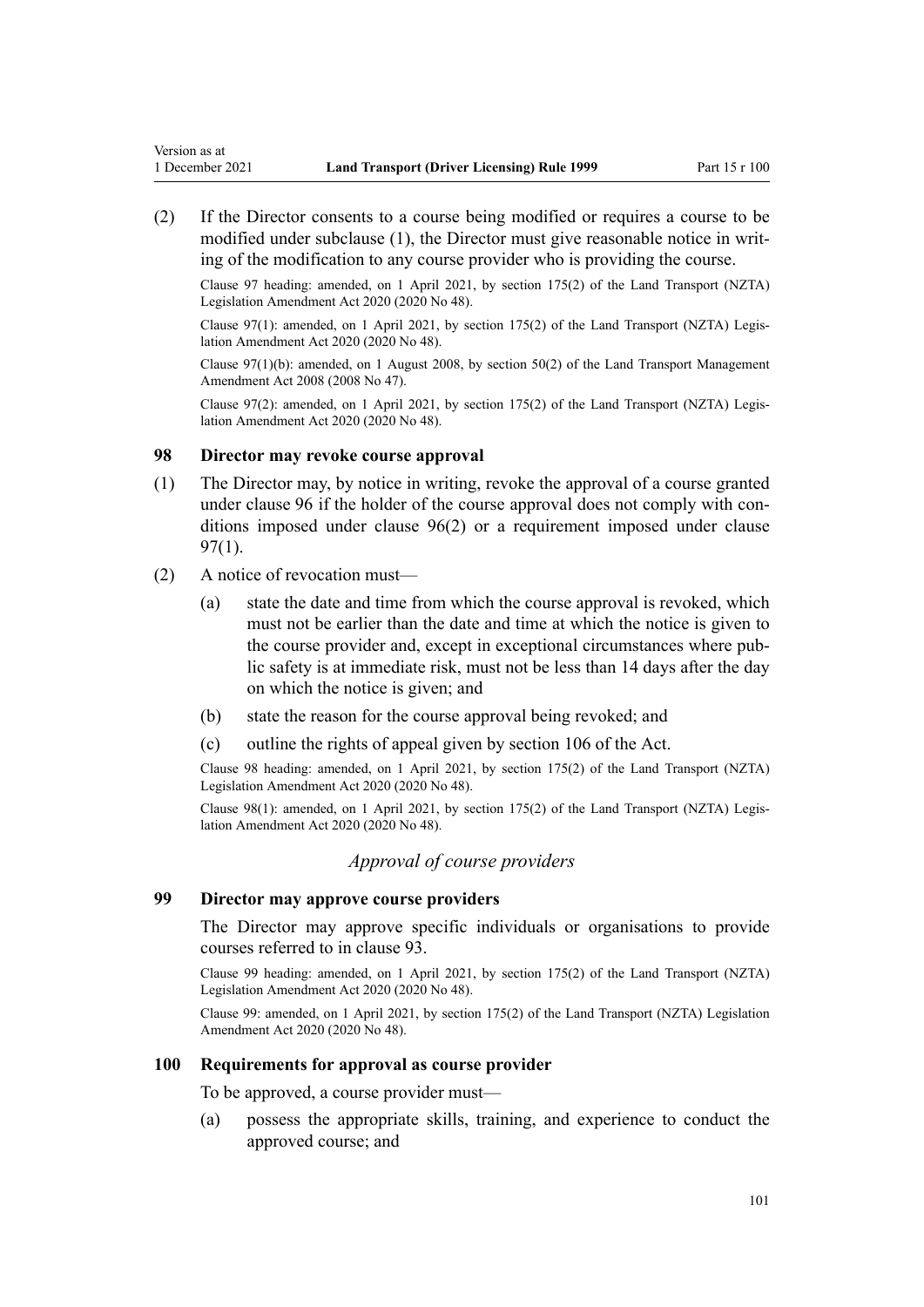<span id="page-101-0"></span>(b) if the course provider is an organisation, have a recorded organisational structure in which accountability is clearly identified.

#### **101 Application for approval as course provider**

An applicant for approval as a course provider must—

- (a) complete an application in a form approved by the Director; and
- (b) pay the appropriate fee or fees (if any) specified or assessed in accordance with regulations made under the Act; and
- (c) specify the approved course or courses that the applicant intends to pro‐ vide; and
- (d) produce details of the procedures that will be used to maintain a register of—
	- (i) instructors; and
	- (ii) students; and
	- (iii) certificates issued; and
	- (iv) courses conducted; and
	- (v) course assessments and results.

Clause 101(a): amended, on 1 April 2021, by [section 175\(2\)](http://legislation.govt.nz/pdflink.aspx?id=LMS286883) of the Land Transport (NZTA) Legislation Amendment Act 2020 (2020 No 48).

#### **102 Approval as course provider**

- (1) The Director may approve a course provider if the applicant has complied with clause 101 and the Director is satisfied that the course provider will meet the requirements specified in [clause 100](#page-100-0).
- (2) When approving a course provider, the Director may impose conditions under which the course provider must conduct courses.
- (3) The Director must issue a certificate to the approved course provider, specify‐ ing—
	- (a) the name of the course provider; and
	- (b) the name of the approved course or courses that the course provider is approved to provide.
- (4) It is a condition of approval as a course provider that—
	- (a) the course provider must only credit a person with completing an approved course if that person has successfully completed the course in accordance with the course syllabus; and
	- (b) the course provider must retain for at least 12 months after an approved course has been conducted a record of the matters specified in subpara‐ graphs  $(i)$ ,  $(ii)$ ,  $(iv)$ , and  $(v)$  of clauses  $101(d)$  in relation to that course; and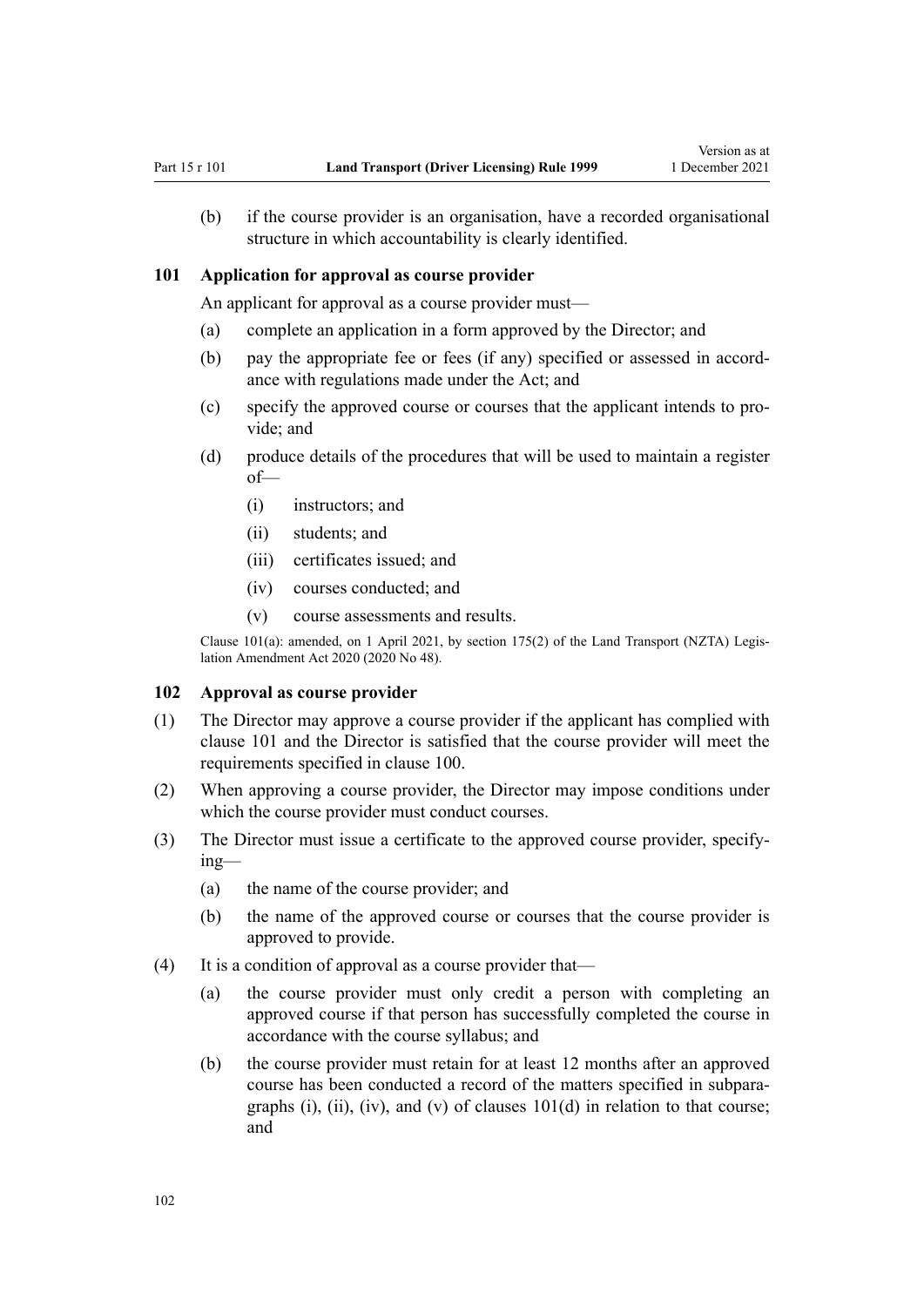(c) the course provider must comply with any requirements made in writing by the Director to the course provider arising out of any audit under sec[tion 198](http://legislation.govt.nz/pdflink.aspx?id=DLM435602) of the Act.

Clause 102(1): amended, on 1 April 2021, by [section 175\(2\)](http://legislation.govt.nz/pdflink.aspx?id=LMS286883) of the Land Transport (NZTA) Legis‐ lation Amendment Act 2020 (2020 No 48).

Clause 102(2): amended, on 1 April 2021, by [section 175\(2\)](http://legislation.govt.nz/pdflink.aspx?id=LMS286883) of the Land Transport (NZTA) Legis‐ lation Amendment Act 2020 (2020 No 48).

Clause 102(3): amended, on 1 April 2021, by [section 175\(2\)](http://legislation.govt.nz/pdflink.aspx?id=LMS286883) of the Land Transport (NZTA) Legis‐ lation Amendment Act 2020 (2020 No 48).

Clause  $102(4)(c)$ : amended, on 1 April 2021, by [section 175\(2\)](http://legislation.govt.nz/pdflink.aspx?id=LMS286883) of the Land Transport (NZTA) Legislation Amendment Act 2020 (2020 No 48).

#### **103 Director may revoke or suspend approval of course provider**

- (1) The Director may, by notice in writing, revoke or suspend (in whole or in part) the approval of a course provider granted under [clause 102](#page-101-0) if—
	- (a) the course provider fails to comply with any instruction given under sec[tion 198](http://legislation.govt.nz/pdflink.aspx?id=DLM435602) of the Act; or
	- (b) the course provider fails to comply with a requirement made in writing by the Director to the course provider arising out of an audit under sec[tion 198](http://legislation.govt.nz/pdflink.aspx?id=DLM435602) of the Act; or
	- (c) the course provider ceases to meet the requirements described in para‐ graphs (a) and (b) of [clause 100](#page-100-0).
- (2) The notice of revocation or suspension must—

Version as at

- (a) state the date and time from which the approval is revoked or suspended, which must not be earlier than the date and time at which the notice is given to the course provider and, except in exceptional circumstances where public safety is at immediate risk, must not be less than 14 days after the date on which the notice is given; and
- (b) state the reason for the revocation or suspension; and
- (c) outline the rights of appeal given by [section 106](http://legislation.govt.nz/pdflink.aspx?id=DLM435083) of the Act.

Clause 103 heading: amended, on 1 April 2021, by [section 175\(2\)](http://legislation.govt.nz/pdflink.aspx?id=LMS286883) of the Land Transport (NZTA) Legislation Amendment Act 2020 (2020 No 48).

Clause 103 heading: amended, on 1 October 2011, by [clause 41\(1\)](http://legislation.govt.nz/pdflink.aspx?id=DLM3956747) of the Land Transport (Driver Licensing) Amendment Rule 2011 (SR 2011/306).

Clause 103(1): amended, on 1 April 2021, by [section 175\(2\)](http://legislation.govt.nz/pdflink.aspx?id=LMS286883) of the Land Transport (NZTA) Legis‐ lation Amendment Act 2020 (2020 No 48).

Clause 103(1): amended, on 1 October 2011, by [clause 41\(2\)](http://legislation.govt.nz/pdflink.aspx?id=DLM3956747) of the Land Transport (Driver Licens‐ ing) Amendment Rule 2011 (SR 2011/306).

Clause  $103(1)(b)$ : amended, on 1 April 2021, by [section 175\(2\)](http://legislation.govt.nz/pdflink.aspx?id=LMS286883) of the Land Transport (NZTA) Legislation Amendment Act 2020 (2020 No 48).

Clause 103(2): amended, on 1 October 2011, by [clause 41\(3\)](http://legislation.govt.nz/pdflink.aspx?id=DLM3956747) of the Land Transport (Driver Licens‐ ing) Amendment Rule 2011 (SR 2011/306).

Clause 103(2)(a): amended, on 1 October 2011, by [clause 41\(4\)](http://legislation.govt.nz/pdflink.aspx?id=DLM3956747) of the Land Transport (Driver Licensing) Amendment Rule 2011 (SR 2011/306).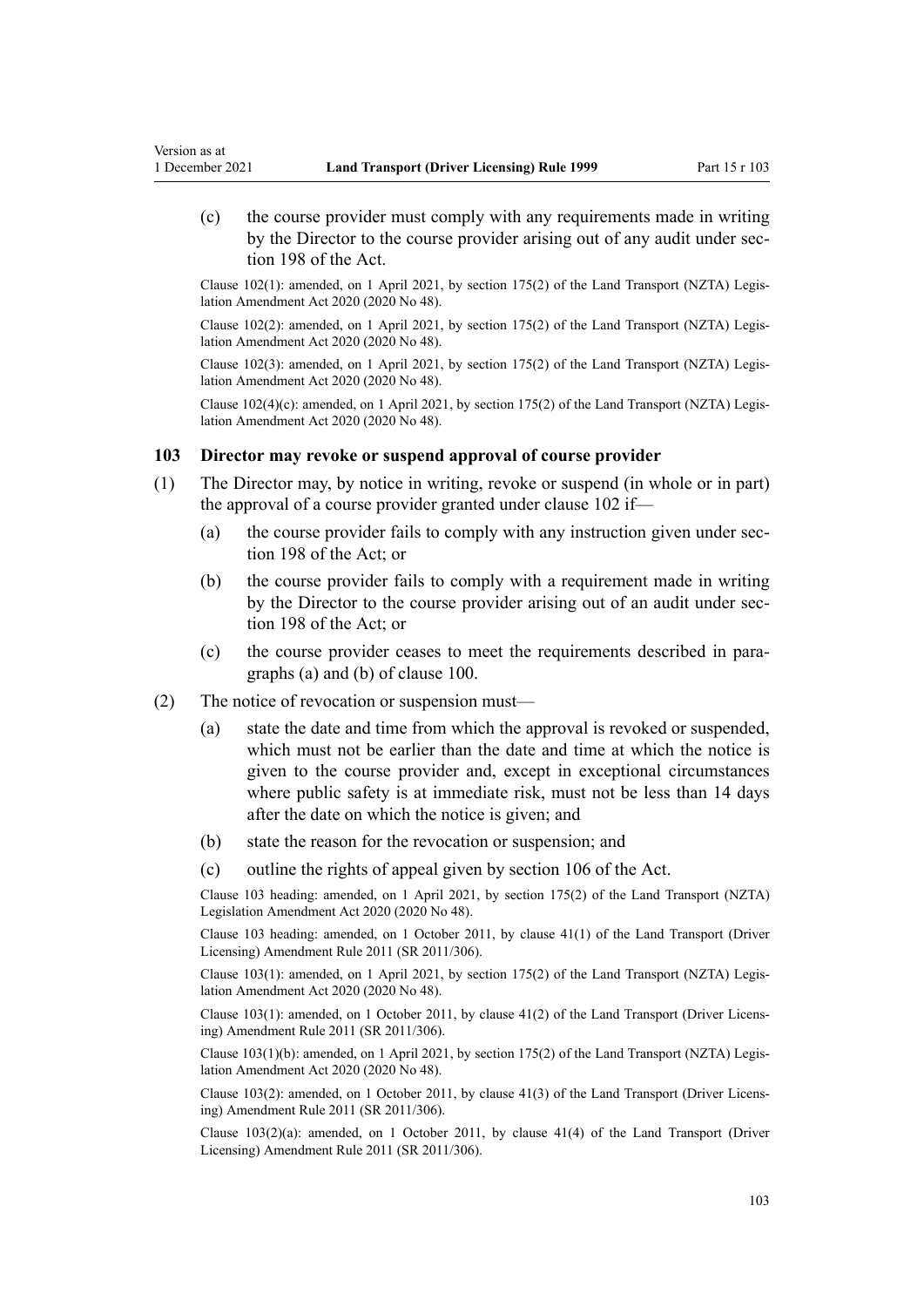<span id="page-103-0"></span>Clause  $103(2)(b)$ : amended, on 1 October 2011, by clause  $41(5)$  of the Land Transport (Driver Licensing) Amendment Rule 2011 (SR 2011/306).

# **Part 16**

# **Miscellaneous provisions relating to responsibilities of drivers**

## **104 Prohibition on display of** "**L**" **plate except in appropriate circumstances**

A person must not drive, on a road, a motor vehicle that displays an "L" plate as specified in [clause 66](#page-69-0) unless that person—

- (a) holds a learner licence of the class that relates to that vehicle in accord‐ ance with [Schedule 3](#page-114-0); or
- (b) immediately prior to driving has been, or is about to be, accompanying the person in paragraph (a) in accordance with clause  $16(1)(a)$ ; or
- (c) holds a driving instructor or testing officer endorsement and is driving a vehicle used for purposes connected with that endorsement.

## **105 Prohibition on defacing, etc, driver licence or driver identification card**

A person must not deface, alter, or tamper with the characteristics or features of, or information displayed on, a driver licence or driver identification card.

# **Part 17 Transitional provisions**

*Driver licences continued in force by section 23(4) of Act*

#### **106 Equivalent class or type of driver licences and endorsements**

A person who was the holder of a licence of a class described in column 1 of the table to this clause that was in force immediately before 3 May 1999 is deemed to hold a licence or endorsement of the class described in column 2 of the table in relation to that licence on and from 3 May 1999 until it expires in accordance with [clause 112.](#page-105-0)

Table to clause 106

| <b>Existing licence held</b> | <b>Equivalent licence</b>           |
|------------------------------|-------------------------------------|
| Class AM or Class AML        | Class 1L                            |
| Class A                      | Class 6                             |
| Class AL                     | Class 6L                            |
| Class AR                     | Class 6R                            |
| Class B                      | Class 1                             |
| Class BL                     | Class 1L                            |
| Class BR                     | Class 1R                            |
| Class C                      | Class 1 and a passenger endorsement |
| Class D                      | Class 4 and a passenger endorsement |
| Class DL and Class B         | Class 2L                            |
|                              |                                     |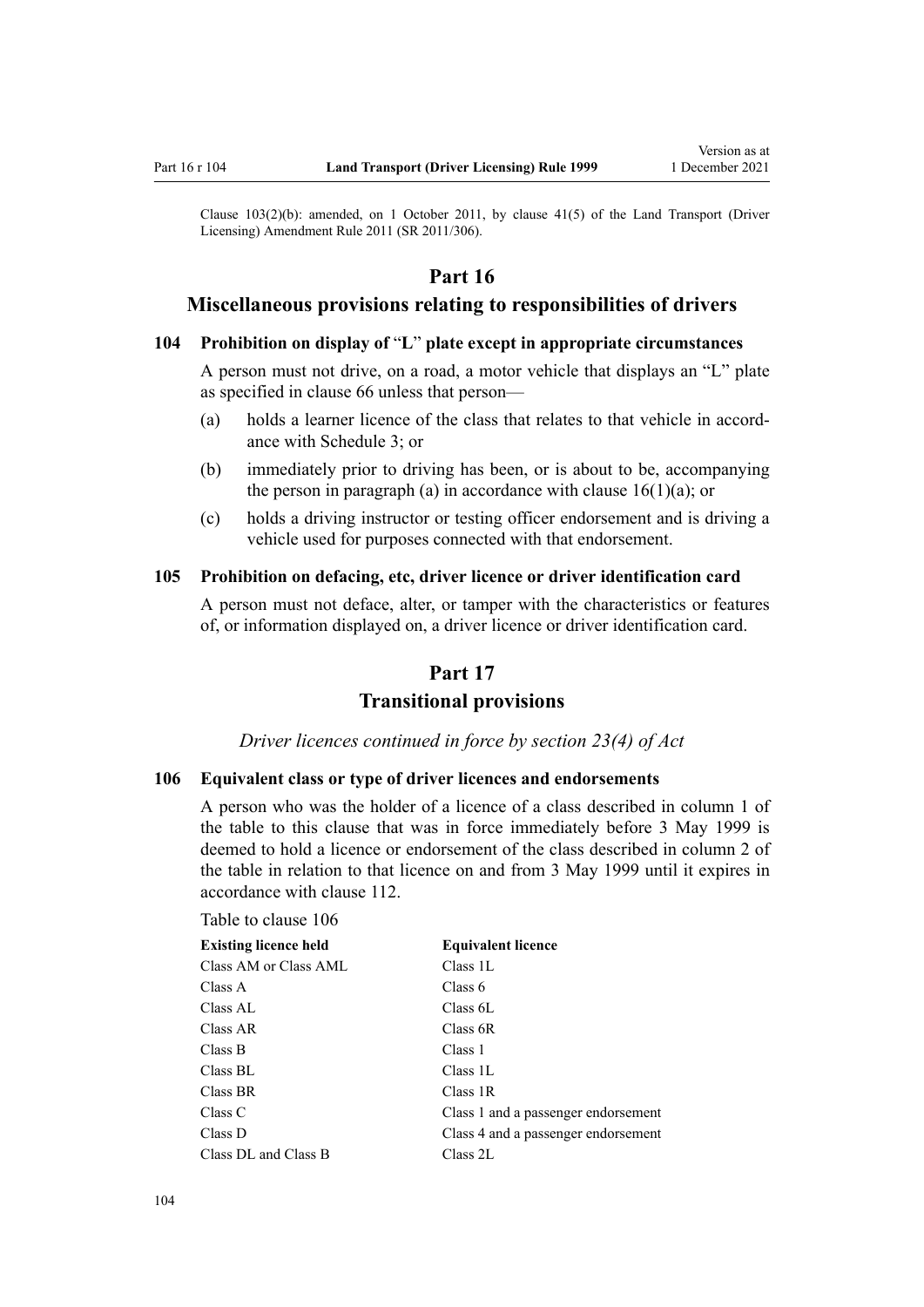<span id="page-104-0"></span>

| <b>Existing licence held</b>                               | <b>Equivalent licence</b>                                                                        |
|------------------------------------------------------------|--------------------------------------------------------------------------------------------------|
| Class E and any other licence except<br>G, H, I, or J      | Passenger endorsement                                                                            |
| Class FL                                                   | Class 1L                                                                                         |
| Class FL and Class B                                       | Class 2L                                                                                         |
| Class FR or Class F                                        | Class 4                                                                                          |
| Class G or Class I, plus any of<br>Classes B, C, D, or $F$ | Forklift, roller, or wheels endorsement, or any<br>combination of those endorsements             |
| Class H or J, plus any of Classes B,<br>C, D, or F         | Tracks or forklift endorsement, or both                                                          |
| Class I, plus either Class B or Class<br>C                 | Class 4 and forklift, roller, or wheels endorsement, or<br>any combination of those endorsements |
| Class J, plus either Class B or Class<br>C                 | Class 4 and tracks or forklift endorsement, or both<br>endorsements                              |
| Class L plus any of Classes D, FR,<br>or F                 | Class 5                                                                                          |
| Class LL, plus any of Classes F, FR,<br>D, I, or J         | Class 5L                                                                                         |
| Class N                                                    | Vehicle recovery endorsement                                                                     |

Clause 106 table: amended, on 4 October 1999, by [clause 21](http://legislation.govt.nz/pdflink.aspx?id=DLM293690) of the Land Transport (Driver Licens‐ ing) Amendment Rule 1999 (SR 1999/302).

# **107 Holder of certificate of approval or provisional certificate of approval as driving instructor**

A person who was the holder of a certificate of approval or a provisional certif‐ icate of approval as a driving instructor issued under the Transport (Drivers Licensing) Regulations 1987 that was in force immediately before 3 May 1999 is deemed to hold a driving instructor endorsement on and from 3 May 1999 until it expires in accordance with [clause 112.](#page-105-0)

#### **108 Holder of approval as testing officer**

A person who immediately before 3 May 1999 was appointed by the Agency as a testing officer is deemed to hold a testing officer endorsement on and from 3 May 1999 until it expires in accordance with [clause 112](#page-105-0).

Clause 108: amended, on 1 August 2008, by [section 50\(2\)](http://legislation.govt.nz/pdflink.aspx?id=DLM1313622) of the Land Transport Management Amendment Act 2008 (2008 No 47).

#### **109 Holder of hazardous substances endorsement**

A person who was the holder of a hazardous substances endorsement issued under the Transport (Drivers Licensing) Regulations 1987 that was in force immediately before 3 May 1999 is deemed to hold a dangerous goods endorsement on and from 3 May 1999 until it expires in accordance with [clause 112](#page-105-0).

# **110 Forklift drivers**

(1) A person is deemed to hold a forklift endorsement on and from 3 May 1999 until it expires in accordance with [clause 112](#page-105-0) if, at the close of 2 May 1999, the person—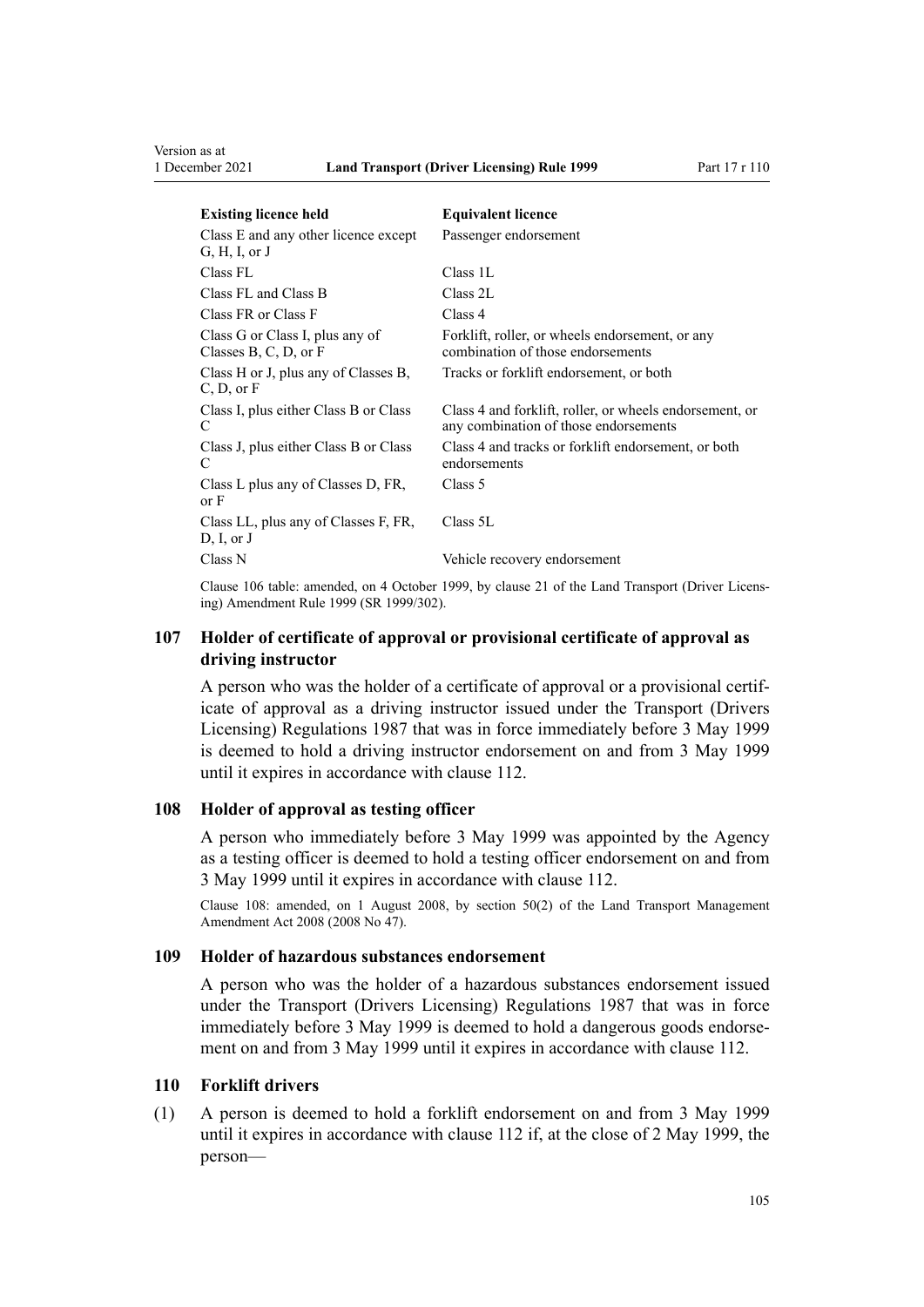- <span id="page-105-0"></span>(a) held any current full driver licence of any class other than Class A; and
- (b) had successfully completed a course or held a statement referred to in subclause (2).
- (2) The person must—
	- (a) have successfully completed a forklift course approved by the Occupational Safety and Health Service of the Department of Labour; or
	- (b) if an employee, have held a signed statement issued by his or her employer, certifying that that employee had been trained in the use of a forklift to standards in the Approved Code of Practice for Training Oper‐ ators and Instructors of Powered Industrial Lift Trucks (Forklifts) 1995 (issued by the Secretary of Labour under the [Health and Safety in](http://legislation.govt.nz/pdflink.aspx?id=DLM278828) [Employment Act 1992\)](http://legislation.govt.nz/pdflink.aspx?id=DLM278828); or
	- (c) if an independent contractor, have held a signed statement by the appli‐ cant—
		- (i) stating that the applicant had been trained in the use of a forklift to standards in the Approved Code of Practice for Training Oper‐ ators and Instructors of Powered Industrial Lift Trucks (Forklifts) 1995 (issued by the Secretary of Labour under the [Health and](http://legislation.govt.nz/pdflink.aspx?id=DLM278828) [Safety in Employment Act 1992](http://legislation.govt.nz/pdflink.aspx?id=DLM278828)); and
		- (ii) specifying where the training was held.

Clause 110: substituted, on 4 October 1999, by [clause 22](http://legislation.govt.nz/pdflink.aspx?id=DLM293692) of the Land Transport (Driver Licensing) Amendment Rule 1999 (SR 1999/302).

### **111 Conditions continue in force**

Any condition or restriction that, immediately before 3 May 1999, applied to any licence continued in force by [section 23\(4\)](http://legislation.govt.nz/pdflink.aspx?id=DLM434552) of the Act continues to apply until the licence expires in accordance with clause 112.

#### **112 Expiry of driver licences, etc**

- (1) A driver licence continued in force by [section 23\(4\)](http://legislation.govt.nz/pdflink.aspx?id=DLM434552) of the Act, and any endorsement held in accordance with [clauses 107 to 110](#page-104-0), expires when the first of the following occurs:
	- (a) 60 days has elapsed after the date of the first birthday of the licence holder to occur on or after 3 May 1999; or
	- (b) the holder is issued with a temporary licence or a photographic driver licence under these rules; or
	- (c) if the person holds a driver identification card issued before 3 May 1999, when that identification card expires.
- (2) If the holder of a driver licence referred to in subclause (1) is absent from New Zealand on the date that the licence would (but for this subclause) expire under subclause (1), that driver licence expires on the earlier of—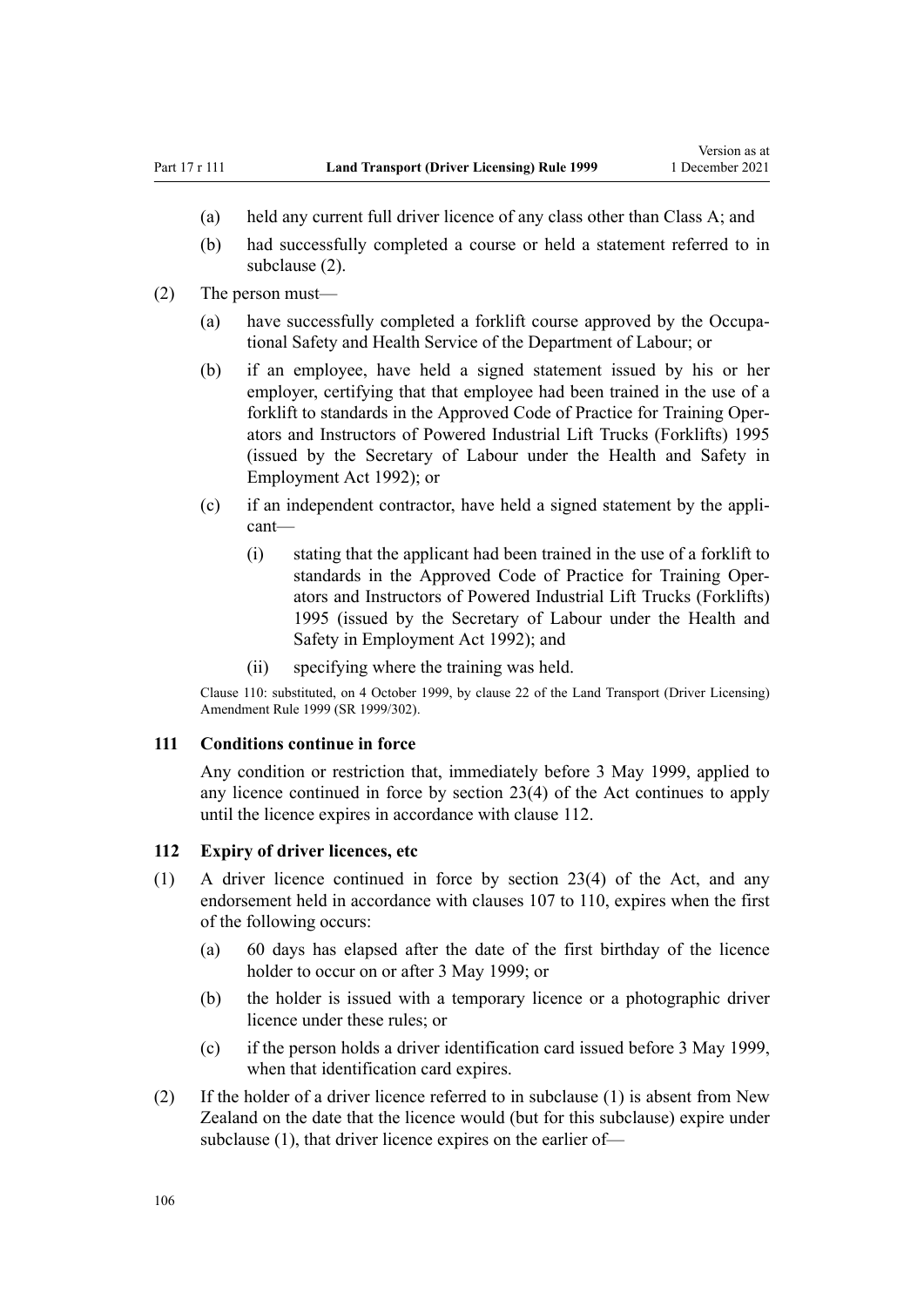- <span id="page-106-0"></span>(a) the expiry date specified on the licence:
- (b) 1 October 2011.

Clause 112(2): substituted, on 1 October 2011, by [clause 42](http://legislation.govt.nz/pdflink.aspx?id=DLM3956748) of the Land Transport (Driver Licensing) Amendment Rule 2011 (SR 2011/306).

#### **113 Obtaining new driver licence**

- (1) A person who is the holder of a licence or endorsement referred to in [clause](#page-105-0) [112](#page-105-0) may apply for the issue of the equivalent new photographic driver licence and, if applicable, an endorsement or endorsements specified in the table to [clause 106](#page-103-0).
- (2) A person referred to in subclause (1) is entitled to be issued with a driver licence and, if applicable, an endorsement or endorsements specified in the table to [clause 106](#page-103-0) if the person—
	- (a) makes an application in accordance with [clause 67;](#page-69-0) and
	- (b) *[Revoked]*
	- (ba) *[Revoked]*
	- (c) produces the person's driver licence issued before 3 May 1999, if the person still has it; and
	- (d) if the person's driver licence has been lost, stolen, or destroyed, or is defaced or mutilated or has become illegible, produces a statement signed by the person that the person no longer has the driver licence because it has been lost, stolen, or destroyed, or that it is defaced or mutilated or has become illegible; and
	- (e) satisfies the applicable requirements of clauses 114 and [115.](#page-107-0)

Clause 113(2): amended, on 1 June 2006, by [clause 39](http://legislation.govt.nz/pdflink.aspx?id=DLM376138) of the Land Transport (Driver Licensing) Amendment Rule 2006 (SR 2006/84).

Clause  $113(2)(a)$ : replaced, on 1 December 2014, by [clause 33\(1\)](http://legislation.govt.nz/pdflink.aspx?id=DLM6216947) of the Land Transport (Driver Licensing) Amendment Rule 2014 (LI 2014/265).

Clause 113(2)(b): revoked, on 1 December 2014, by [clause 33\(2\)](http://legislation.govt.nz/pdflink.aspx?id=DLM6216947) of the Land Transport (Driver Licensing) Amendment Rule 2014 (LI 2014/265).

Clause 113(2)(ba): revoked, on 1 December 2014, by [clause 33\(2\)](http://legislation.govt.nz/pdflink.aspx?id=DLM6216947) of the Land Transport (Driver Licensing) Amendment Rule 2014 (LI 2014/265).

#### **114 Additional requirements relating to issue of passenger endorsements**

- (1) A person who, immediately before 3 May 1999, held a Class C or Class D licence and who applies under clause 113 for the issue of a passenger endorsement must—
	- (a) consent to the carrying out of checks as to whether or not the person is a fit and proper person to be the holder of a passenger endorsement, and consent to the carrying out of those checks from time to time during the period of validity of the endorsement; and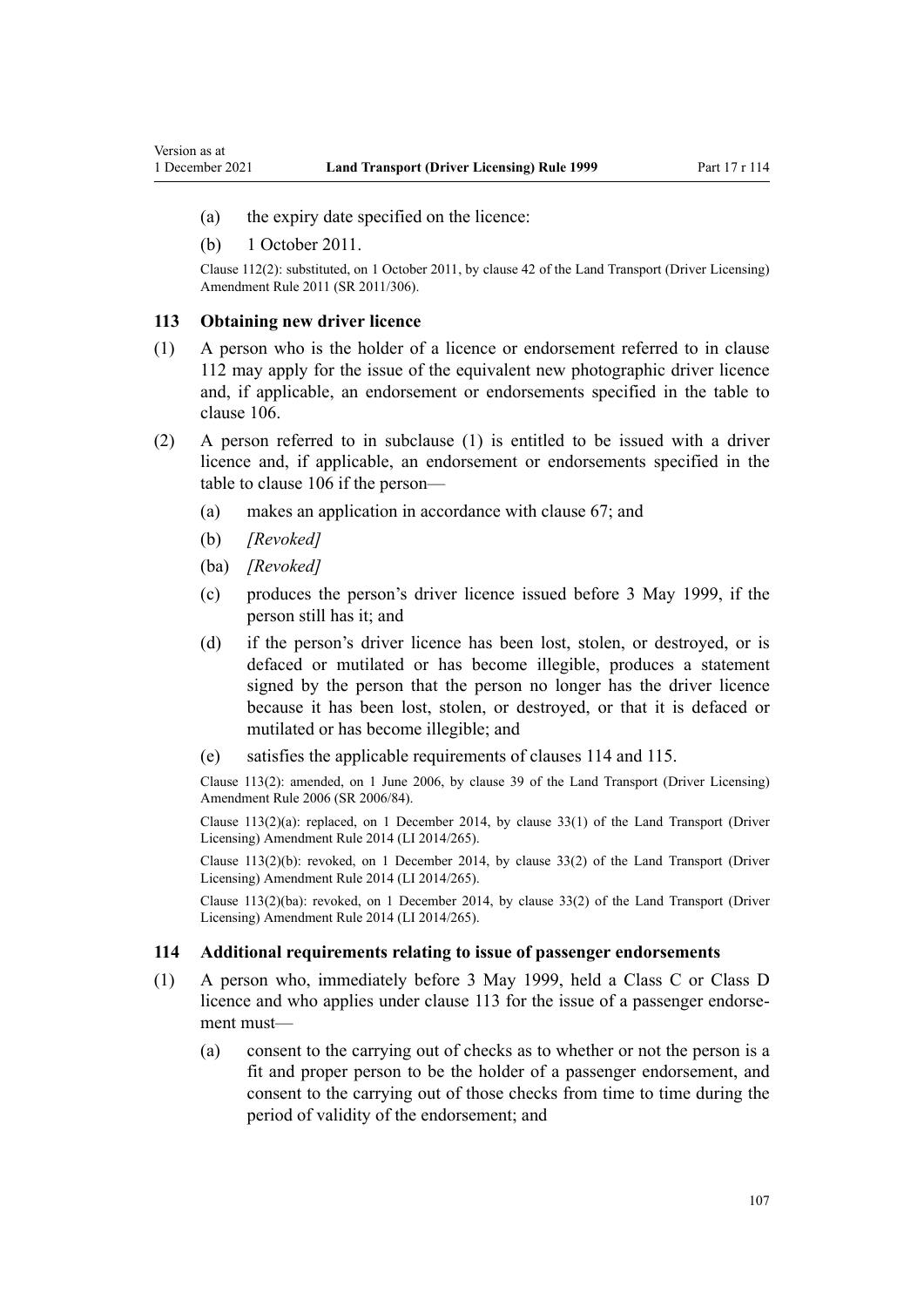- <span id="page-107-0"></span>(b) be a person who the Director is satisfied in accordance with clause  $35(1)$ is a fit and proper person to be the holder of a passenger endorsement; and
- (c) if, in the 12 months immediately preceding the application the person has not successfully undergone a medical examination in accordance with regulation 26J and regulation 8(2)(a) of the Transport (Drivers Licensing) Regulations 1987, produce a medical certificate in accord‐ ance with [clause 44.](#page-54-0)
- (2) *[Revoked]*

Clause 114(1): amended, on 1 October 2011, by [clause 43\(1\)](http://legislation.govt.nz/pdflink.aspx?id=DLM3956749) of the Land Transport (Driver Licens‐ ing) Amendment Rule 2011 (SR 2011/306).

Clause 114(1)(a): amended, on 4 October 1999, by [clause 24](http://legislation.govt.nz/pdflink.aspx?id=DLM293695) of the Land Transport (Driver Licens‐ ing) Amendment Rule 1999 (SR 1999/302).

Clause 114(1)(b): amended, on 1 April 2021, by [section 175\(2\)](http://legislation.govt.nz/pdflink.aspx?id=LMS286883) of the Land Transport (NZTA) Legis‐ lation Amendment Act 2020 (2020 No 48).

Clause 114(2): revoked, on 1 October 2011, by [clause 43\(2\)](http://legislation.govt.nz/pdflink.aspx?id=DLM3956749) of the Land Transport (Driver Licensing) Amendment Rule 2011 (SR 2011/306).

#### **115 Additional requirements relating to issue of vehicle recovery endorsement**

A person who, immediately before 3 May 1999, held a Class N licence and who applies under [clause 113](#page-106-0) to obtain a vehicle recovery endorsement must—

- (a) consent to the carrying out of checks as to whether or not the person is a fit and proper person to be the holder of a vehicle recovery endorsement, and consent to the carrying out of those checks from time to time during the period of validity of the endorsement; and
- (b) be a person who the Director is satisfied in accordance with clause  $35(1)$ is a fit and proper person to be the holder of a vehicle recovery endorsement; and
- (c) if, in the 12 months immediately preceding the application, the person has not successfully undergone a medical examination in accordance with regulation 26J and regulation 8(2)(a) of the Transport (Drivers Licensing) Regulations 1987, produce a medical certificate in accord‐ ance with [clause 44.](#page-54-0)

Clause 115(a): amended, on 4 October 1999, by [clause 25](http://legislation.govt.nz/pdflink.aspx?id=DLM293696) of the Land Transport (Driver Licensing) Amendment Rule 1999 (SR 1999/302).

Clause 115(b): amended, on 1 April 2021, by [section 175\(2\)](http://legislation.govt.nz/pdflink.aspx?id=LMS286883) of the Land Transport (NZTA) Legis‐ lation Amendment Act 2020 (2020 No 48).

#### **116 Person holding more than 1 class of licence**

(1) A person who, immediately before 3 May 1999, held more than 1 class of driver licence (not including any Class AL, Class AR, or Class A licence), is entitled to be issued with the highest class of driver licence to which any of the person's licences issued before 3 May 1999 are equivalent in accordance with the table to [clause 106](#page-103-0).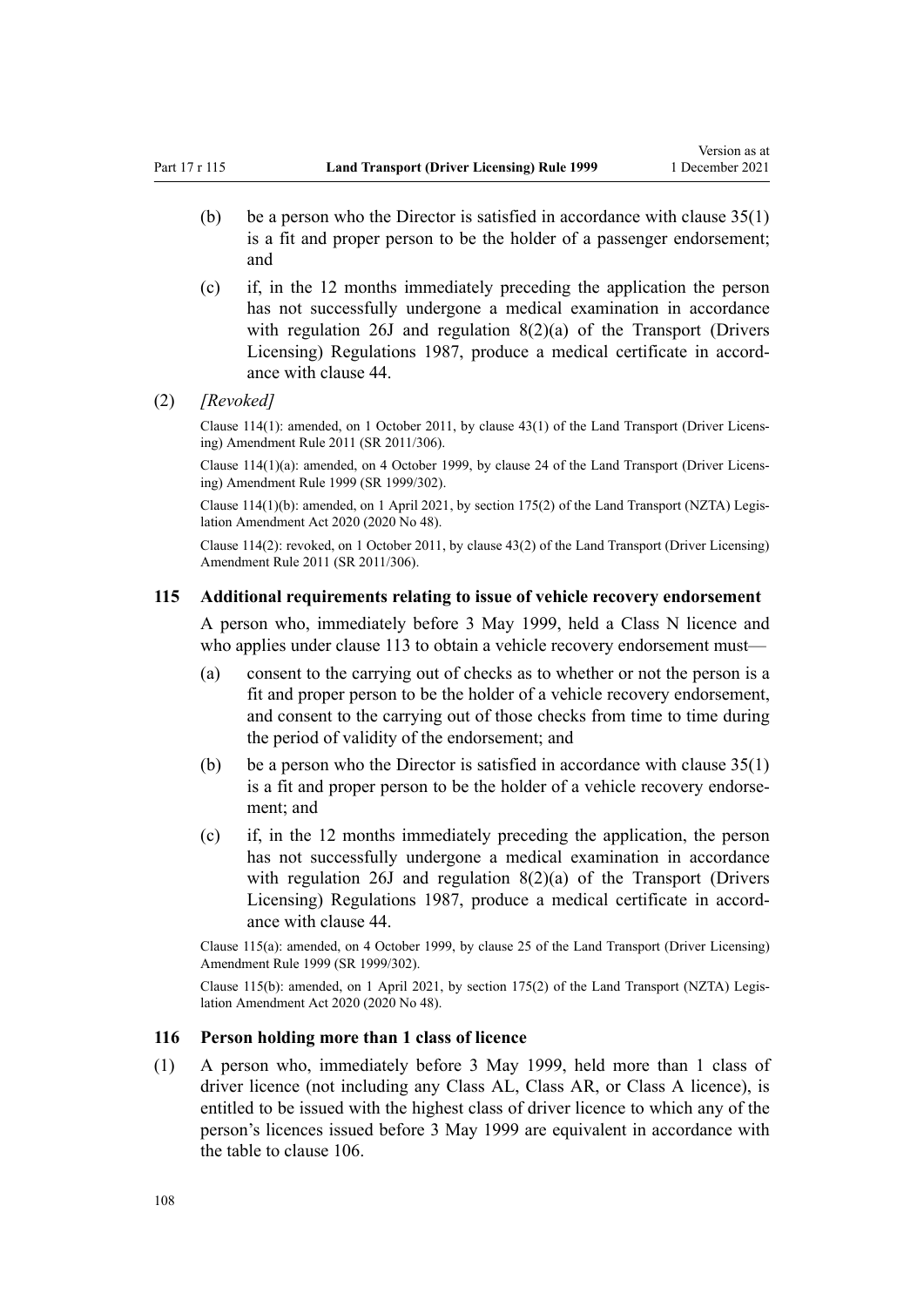(2) Despite subclause (1), a person who, on 3 May 1999, held a Class AL, Class AR, or Class A licence in addition to any other class of driver licence is entitled to become the holder of, respectively, a Class 6L, 6R or Class 6 licence in addition to any other class of driver licence to which any of the person's licences issued before 3 May 1999 are equivalent in accordance with the table to [clause 106.](#page-103-0)

#### **117 Person issued with learner or restricted licence**

A person who is issued with a learner or restricted licence in accordance with [clause 113](#page-106-0) must comply with the applicable requirements of [Part 4](#page-26-0) in order to obtain a full licence.

#### **118 Provision relating to time for which licence held**

For the purposes of periods specified in [Parts 4](#page-26-0) and [5](#page-40-0), a person is deemed to have held a driver licence of a class existing on or after 3 May 1999 for the same length of time that they held the corresponding class of driver licence (in accordance with the table to [clause 106\)](#page-103-0) that existed immediately before 3 May 1999.

*Period of validity of licences and endorsements issued under this Part*

### **119 Period of validity of licences issued under this Part**

#### *[Revoked]*

Version as at

Clause 119: revoked, on 1 December 2014, by [clause 34](http://legislation.govt.nz/pdflink.aspx?id=DLM6216948) of the Land Transport (Driver Licensing) Amendment Rule 2014 (LI 2014/265).

#### **120 Period of validity of endorsements issued under this Part**

- (1) A dangerous goods endorsement issued under [clause 113](#page-106-0) expires on the date that the holder's hazardous substances endorsement issued under the Transport (Drivers Licensing) Regulations 1987 would have expired.
- (2) A passenger endorsement issued to a person who, immediately before 3 May 1999 was the holder of a Class D licence, expires 12 months after its date of issue.
- (3) A special-type vehicle endorsement issued under [clause 113](#page-106-0) expires in accordance with [clause 61.](#page-64-0)
- (4) An endorsement issued under [clause 113](#page-106-0), other than an endorsement referred to in subclauses (1) to (3), may be issued for a period of 1 year or a period of 5 years.

Clause 120(3): replaced, on 1 December 2014, by [clause 35](http://legislation.govt.nz/pdflink.aspx?id=DLM6216949) of the Land Transport (Driver Licensing) Amendment Rule 2014 (LI 2014/265).

Clause 120(4): substituted, on 4 October 1999, by [clause 26](http://legislation.govt.nz/pdflink.aspx?id=DLM293697) of the Land Transport (Driver Licensing) Amendment Rule 1999 (SR 1999/302).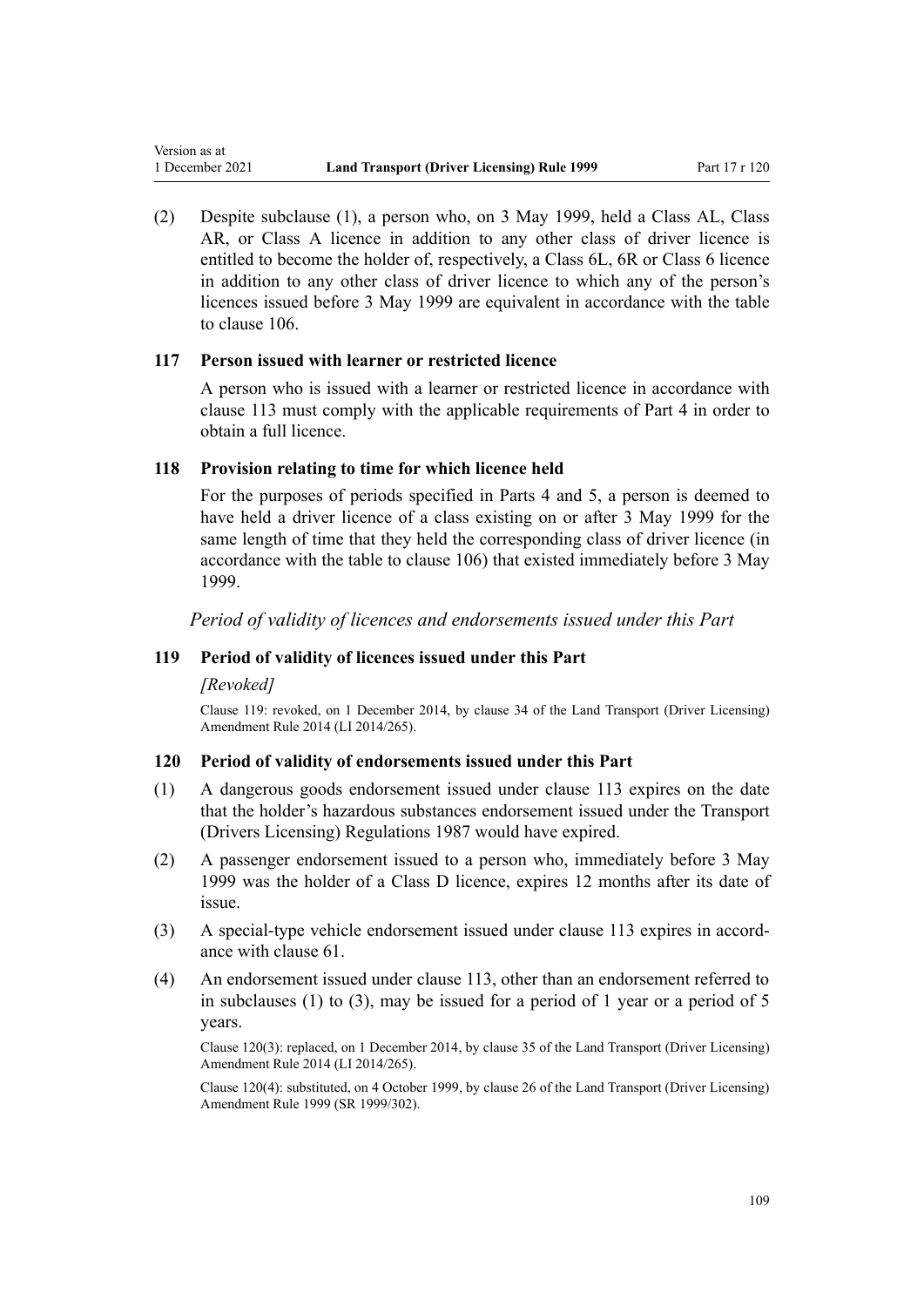*Transitional provision relating to driver licences expired, suspended, etc, when rule comes into force*

### **121 Person disqualified or holding expired or suspended driver licence not required to have held learner or restricted licence**

- (1) Subject to this clause, a person specified in subclause (1A) who applies for the issue of a driver licence under this rule must pass—
	- (a) the appropriate theory test or tests under [clause 45](#page-56-0) for the particular class of licence sought; and
	- (b) the appropriate practical driving test or tests under [clauses 48](#page-57-0) or [49](#page-57-0) for the particular class of licence sought.
- (1A) The specified persons are persons who, at the close of 2 May 1999,—
	- (a) were disqualified from holding or obtaining a driver licence; or
	- (b) were holders of driver licences issued under the [Transport \(Vehicle and](http://legislation.govt.nz/pdflink.aspx?id=DLM90414) [Driver Registration and Licensing\) Act 1986](http://legislation.govt.nz/pdflink.aspx?id=DLM90414), or any former enactment, that were suspended, expired, or revoked; or
	- (c) were 71 years of age or more and held any expired driver licence.
- (2) If the person referred to in subclause (1) was the holder of a learner licence, all the requirements of [clause 17](#page-28-0) and [clause 19](#page-30-0) apply.
- (3) If the person referred to in subclause (1) was the holder of a restricted licence all the requirements of [clause 19](#page-30-0) apply.

Clause 121(1): substituted, on 4 October 1999, by [clause 27](http://legislation.govt.nz/pdflink.aspx?id=DLM293698) of the Land Transport (Driver Licensing) Amendment Rule 1999 (SR 1999/302).

Clause 121(1A): inserted, on 4 October 1999, by [clause 27](http://legislation.govt.nz/pdflink.aspx?id=DLM293698) of the Land Transport (Driver Licensing) Amendment Rule 1999 (SR 1999/302).

*Transitional provision relating to renewal of P, I, O, and V endorsement*

Heading: added, on 4 October 1999, by [clause 28](http://legislation.govt.nz/pdflink.aspx?id=DLM293699) of the Land Transport (Driver Licensing) Amend‐ ment Rule 1999 (SR 1999/302).

### **122 P, I, O, and V endorsements may be re-issued for 12 months**

- (1) A person who, on 4 October 1999, holds a current P, I, O, or V licence endorse‐ ment that was issued for 5 years may surrender the person's endorsement to the Agency and apply for a new endorsement of the type surrendered.
- (2) If the applicant complies with [clauses 9 to 11](#page-21-0) and [14](#page-25-0), the Agency must issue the endorsement for 12 months beginning on its date of issue.

Clause 122: added, on 4 October 1999, by [clause 28](http://legislation.govt.nz/pdflink.aspx?id=DLM293699) of the Land Transport (Driver Licensing) Amendment Rule 1999 (SR 1999/302).

Clause 122(1): amended, on 1 August 2008, by [section 50\(2\)](http://legislation.govt.nz/pdflink.aspx?id=DLM1313622) of the Land Transport Management Amendment Act 2008 (2008 No 47).

Clause 122(2): amended, on 1 August 2008, by [section 50\(2\)](http://legislation.govt.nz/pdflink.aspx?id=DLM1313622) of the Land Transport Management Amendment Act 2008 (2008 No 47).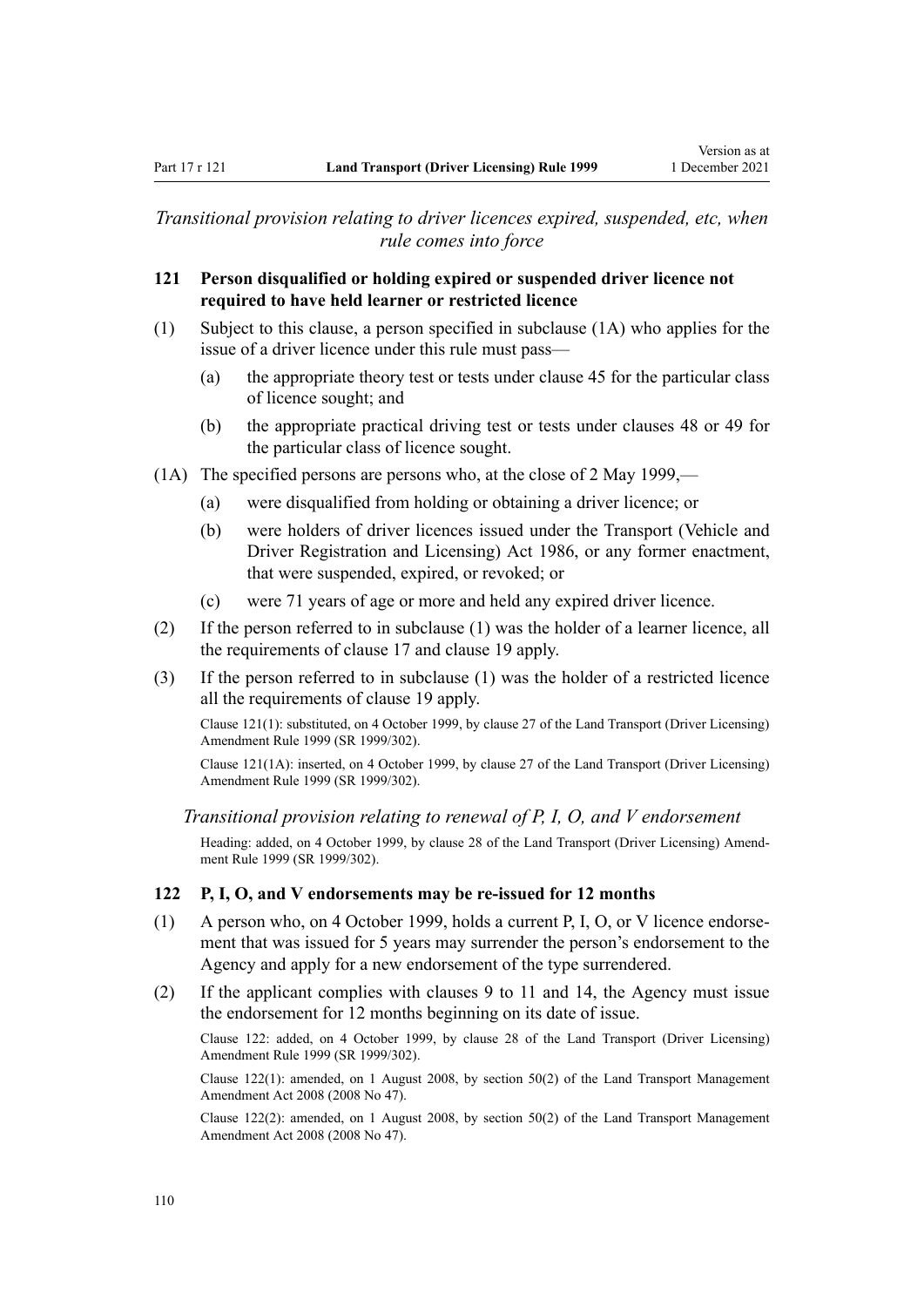# **Schedule 1 Objective of the rule**

[cl 3](#page-18-0)

This rule specifies the requirements for obtaining and renewing a driver licence in New Zealand. It sets out the requirements for the holder of a driver licence to obtain or renew a licence endorsement that will enable the endorsement holder to use a motor vehicle for specified activities. The rule also specifies the requirements for those who provide services related to the licensing of drivers.

The overarching objective of the rule is to make significant gains in land transport safety through the implementation of an improved system for driver licensing. Changes in the new system affect young and novice drivers, disqualified and unlicensed drivers, older drivers, commercial drivers, and overseas visitors and immigrants who wish to drive in New Zealand. These changes are aimed, in particular, at reducing the exposure of young drivers (between the ages of 15 and 24 years) to road crashes; reducing the crash risk of other novice drivers; reducing the numbers of driv‐ ers who drive while unlicensed or disqualified; having better-prepared and better-skil‐ led drivers; improving enforcement and deterrence; improving driver attitudes; and developing a more positive road safety culture.

Major policy changes to the driver licensing system were authorised by the [Land](http://legislation.govt.nz/pdflink.aspx?id=DLM433612) [Transport Act 1998.](http://legislation.govt.nz/pdflink.aspx?id=DLM433612) These included the requirement to have photographs on driver licences, and the mandatory carriage of driver licences.

Within the framework of the major driver licensing policy changes, the rule gives effect to a new graduated classification system of licensing drivers so they have the necessary skills and experience to drive different types of vehicle. There are new testing requirements for obtaining a licence that emphasise skills, such as hazard perception, that are equally as important as vehicle-control skills for safe driving. The rule introduces ten-yearly licence renewal and relaxes the renewal regime for older drivers. It sets out a new system of driver licence endorsements and rationalises and updates the requirements for the medical and "fit and proper person" checking of drivers who drive for a living and drivers of specific classes or types of vehicles. The rule also introduces new requirements governing driver licensing course providers, driving instructors, and testing officers.

Many features of the previous driver licensing system are still relevant and these have been retained. In some cases, notably the Graduated Driver Licensing System, those features have been modified to improve them.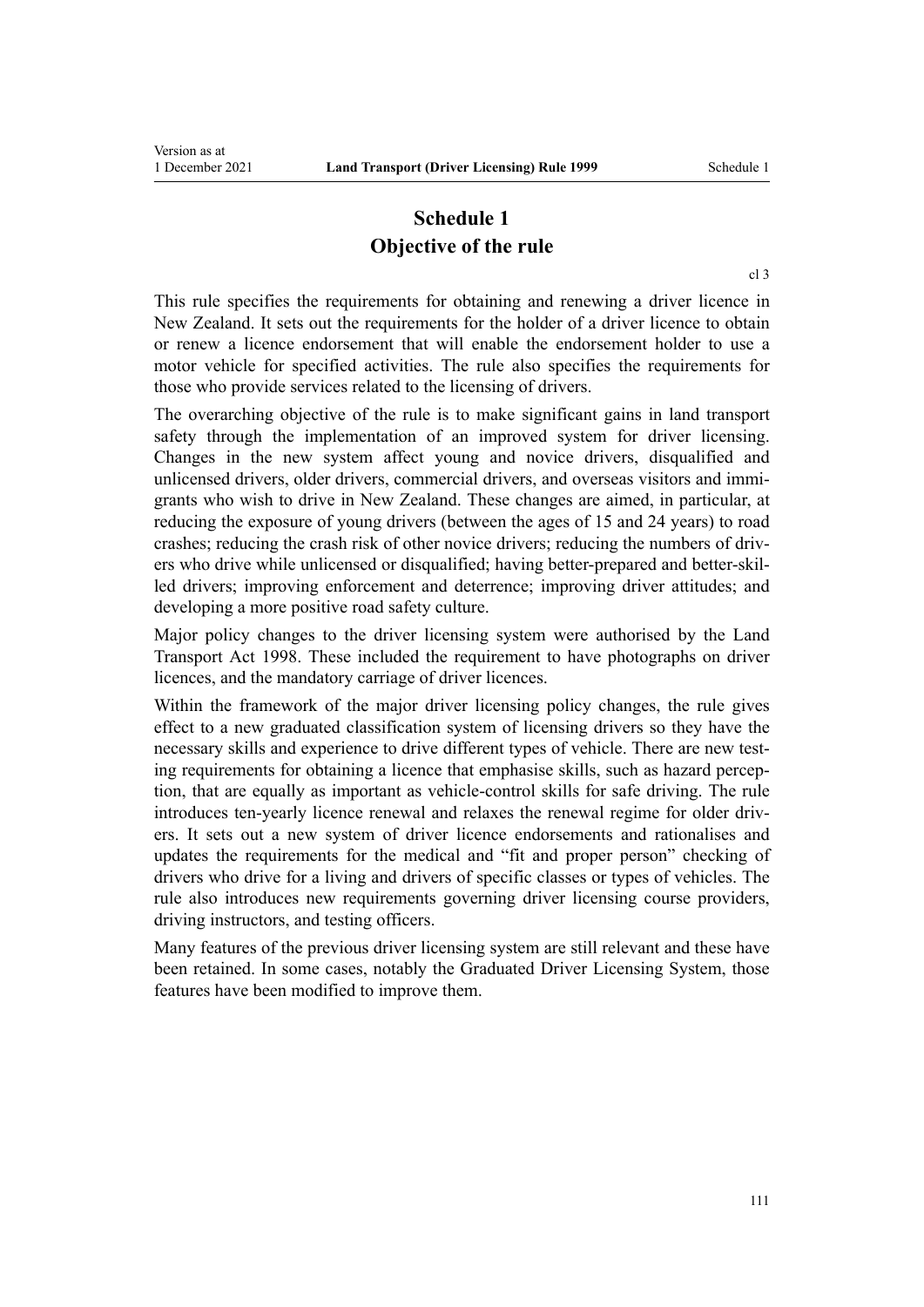### **Schedule 2 Consultation carried out under section 161(2) of the Act**

[cl 4](#page-19-0)

In 1994, the Land Transport Authority (**LTSA**) began a major review of the system for licensing drivers in New Zealand, which has involved widespread public consultation. This has included the release in 1996 of 9 discussion papers outlining policy options for public comment. Five hundred and thirty-five formal submissions were received on the discussion papers. In response to a nationwide newspaper question– naire, 41 000 members of the public expressed their views on the broad options for changes to the driver licensing system.

In March 1997, the LTSA released, for consideration by interested groups, government agencies, and the public, its proposed policies for changes to the driver licensing system. The proposed policy document was issued, in place of the usual first (red) draft of a proposed rule, in recognition of the widespread public interest in driver licensing and in order to seek comments and receive feedback from interested parties on the proposed changes. More than 4 000 copies of the document were issued and 554 submissions were received.

The submissions received on the proposed policy document, along with others received in the course of the review, were considered and decisions arrived at on pro‐ posed changes to the driver licensing system. These formed the policy framework for the first legal draft (yellow draft) of the Driver Licensing Rule.

The yellow draft rule was released for public consultation in November 1997. The draft rule was publicised in metropolitan and regional newspapers throughout New Zealand, in the *New Zealand Gazette*, and in other relevant publications. It was sent to libraries and transport authorities overseas and was made available on the Internet. Copies were also sent to individuals and organisations that had expressed an interest in the rule or who had commented on the proposed policy document. The LTSA received 85 written submissions on the yellow draft.

At the same time as the LTSA released the yellow draft of the rule, Parliament's Transport and Environment Select Committee sought public submissions on the Land Transport Bill, which authorised the major policy changes for the new driver licens‐ ing system. Submissions on the Bill closed on 28 February 1998 and the Select Committee held hearings in March/April 1998 to consider the submissions. The [Land](http://legislation.govt.nz/pdflink.aspx?id=DLM433612) [Transport Act 1998](http://legislation.govt.nz/pdflink.aspx?id=DLM433612) was passed by Parliament on 3 December 1998.

The green draft rule was released for selected industry consultation, focussing on changes since the yellow draft rule on 4 December 1998. Meetings to discuss the green draft were held with industry representatives in Auckland, Christchurch, and Wellington. The LTSA received 41 written submissions on the green draft. Approval was given for the policy positions adopted in this rule by Cabinet in February 1999.

Overseas best practice and New Zealand's international obligations have been taken into account in developing the rule, and the rule has been subjected to overseas peer review. Privacy, civil liberty, and human rights have also been addressed and both pri‐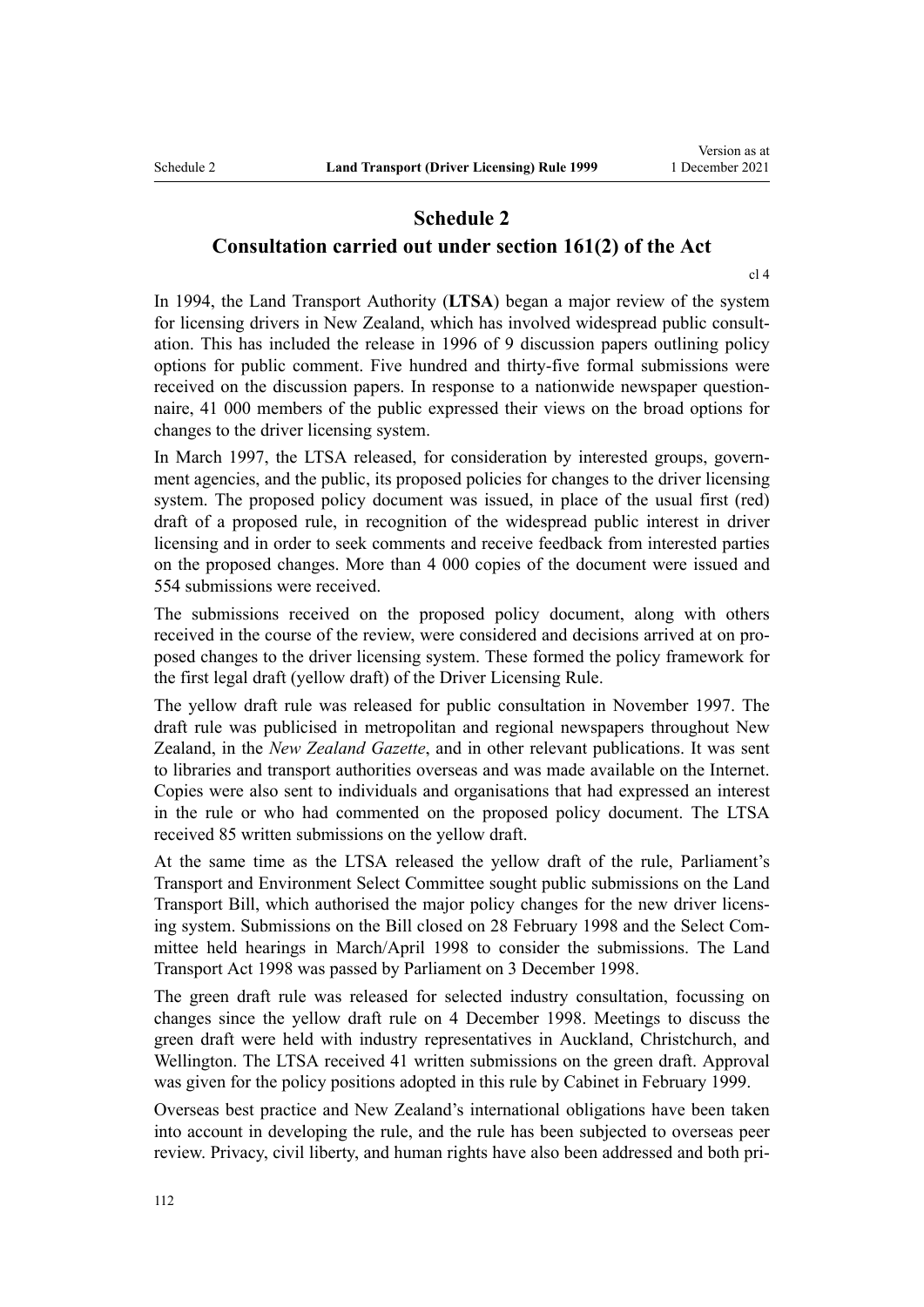Version as at<br>1 December 2021

vacy and human rights impact assessments have been prepared and made available to the public.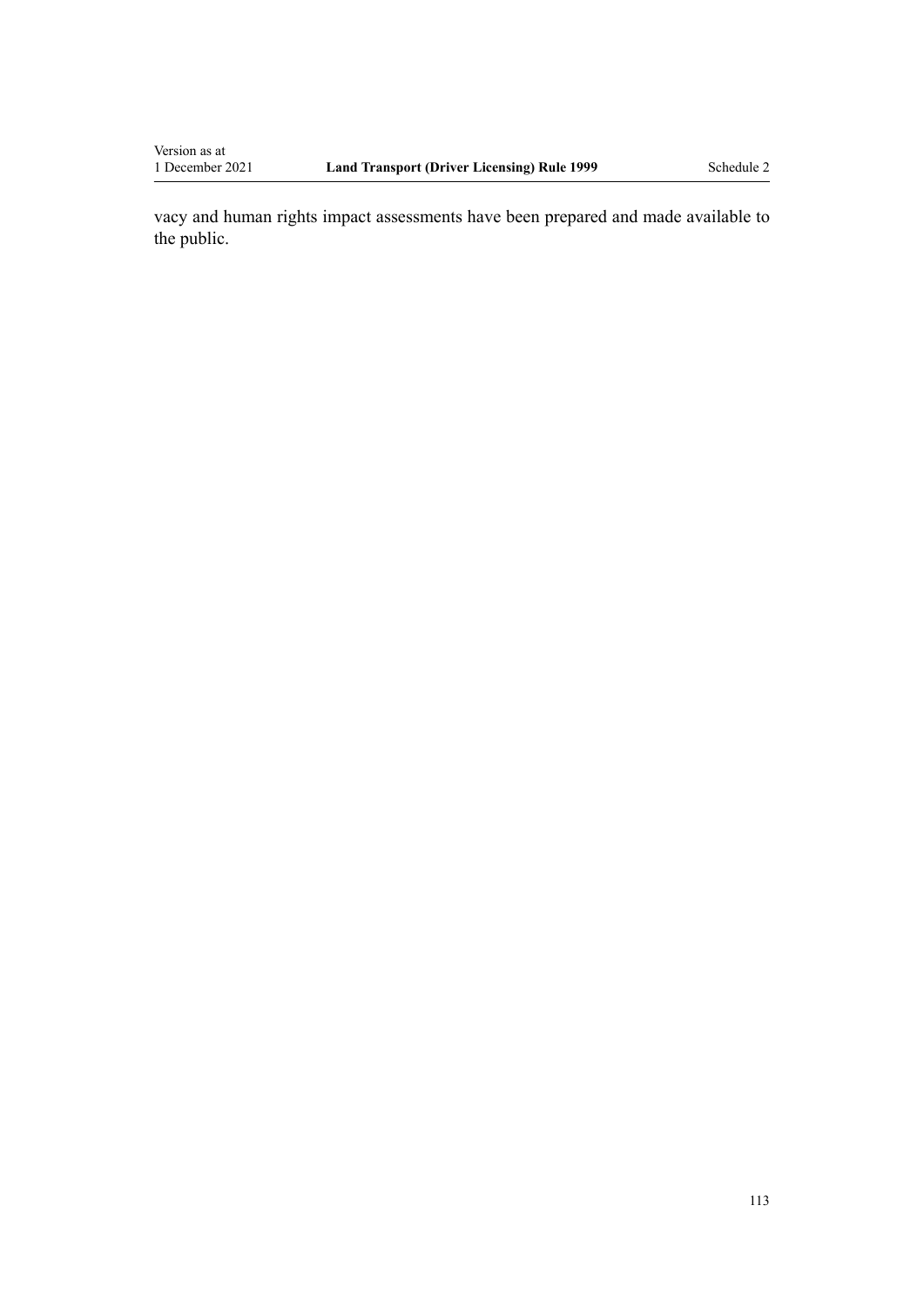## **Schedule 2A Transitional, savings, and related provisions**

[cl 5A](#page-20-0)

Schedule 2A: inserted, on 1 December 2014, by [clause 36](http://legislation.govt.nz/pdflink.aspx?id=DLM6216950) of the Land Transport (Driver Licensing) Amendment Rule 2014 (LI 2014/265).

### *Provision relating to Land Transport (Driver Licensing) Amendment Rule 2014*

### **Transitional provision in relation to existing licences of Class 1L, Class 1R, Class 6L, or Class 6R**

This rule, as amended by the [Land Transport \(Driver Licensing\) Amendment](http://legislation.govt.nz/pdflink.aspx?id=DLM6216900) [Rule 2014,](http://legislation.govt.nz/pdflink.aspx?id=DLM6216900) applies to a licence of Class 1L, Class 1R, Class 6L, or Class 6R that was issued before the date on which the Land Transport (Driver Licensing) Amendment Rule 2014 came into force, except that—

- (a) nothing in [clause 60](#page-62-0) (as amended by the [Land Transport \(Driver Licens‐](http://legislation.govt.nz/pdflink.aspx?id=DLM6216900) [ing\) Amendment Rule 2014](http://legislation.govt.nz/pdflink.aspx?id=DLM6216900)) has the effect of changing the expiry date as expressed on the licence; and
- (b) clause  $67(1A)(a)(i)$  and  $(2B)$  does not apply in respect of the first renewal of the licence to occur after the date on which the [Land Trans‐](http://legislation.govt.nz/pdflink.aspx?id=DLM6216900) [port \(Driver Licensing\) Amendment Rule 2014](http://legislation.govt.nz/pdflink.aspx?id=DLM6216900) came into force; and
- (c) for the purpose of any reinstatement of any such licence under [clauses](#page-71-0) [67A](#page-71-0), [67B,](#page-73-0) or [67C](#page-74-0),—
	- (i) [clause 67A\(8\)](#page-71-0) must be read as if it requires that the person comply with [clause 67](#page-69-0) if the licence has expired or will expire within the following 12 months; and
	- (ii) [clause 67B\(5\)](#page-73-0) must be read as if it requires that the person comply with [clause 67](#page-69-0) if the licence has expired or will expire within the following 12 months; and
	- (iii) clause  $67C(5)$  must be read as if it requires that the person comply with [clause 67](#page-69-0) if the licence has expired or will expire within the following 12 months.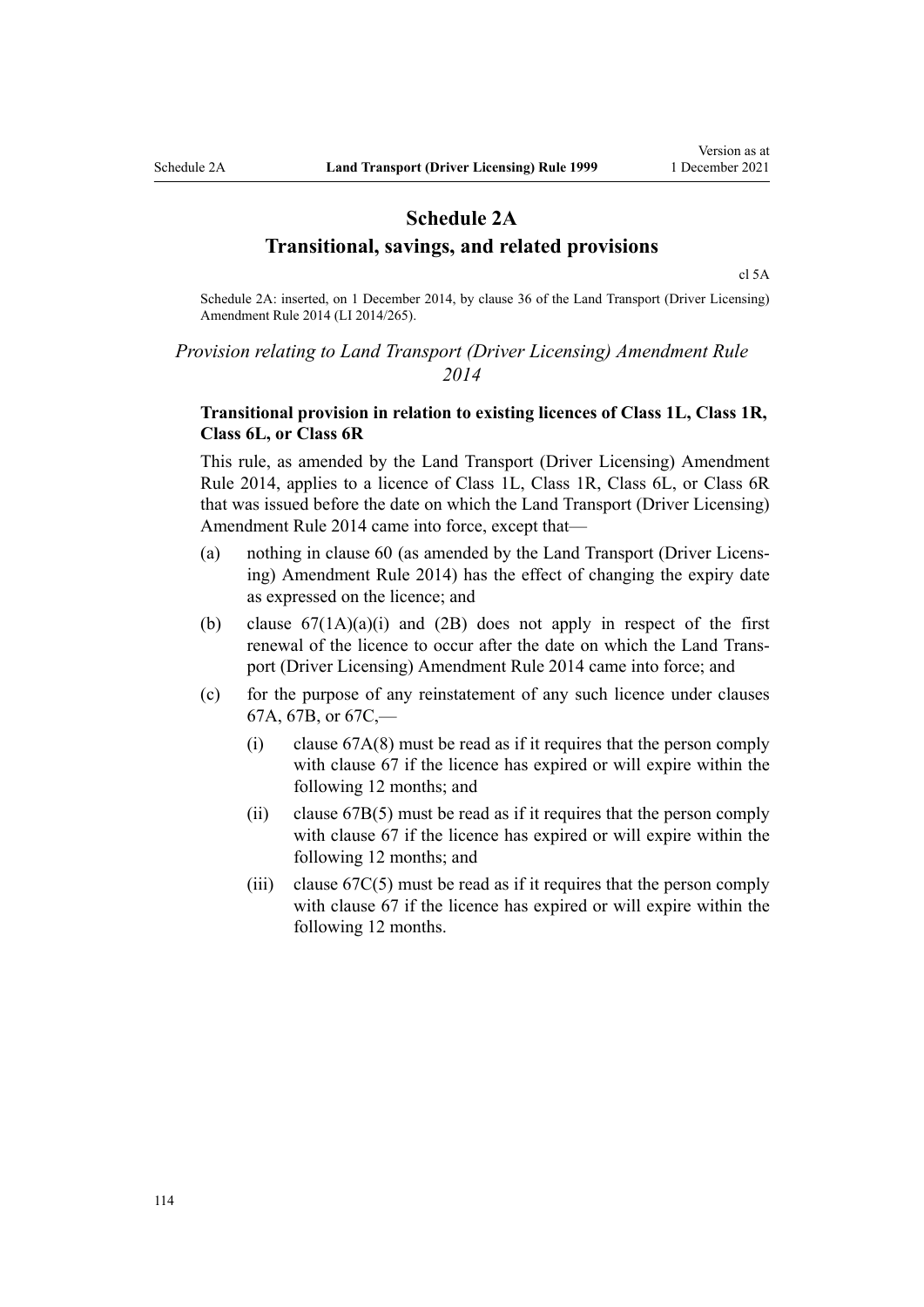# **Schedule 3 Classes of driver licence**

[cl 7](#page-20-0)

Schedule 3: replaced, on 1 April 2012, by [clause 44](http://legislation.govt.nz/pdflink.aspx?id=DLM3956523) of the Land Transport (Driver Licensing) Amendment Rule 2011 (SR 2011/306).

| <b>Licence classes</b> |      | Motor vehicle to which licence relates                                                                                                                                                                                                                                                                                         |                 |                                                                                                                          |  |
|------------------------|------|--------------------------------------------------------------------------------------------------------------------------------------------------------------------------------------------------------------------------------------------------------------------------------------------------------------------------------|-----------------|--------------------------------------------------------------------------------------------------------------------------|--|
| Classes 1L and 1R      | (a)  | a motor vehicle (including a tractor but excluding a<br>motorcycle) that has a gross laden weight of not more than<br>4 500 kg, or a combination vehicle that has a gross combined<br>weight of not more than 4 500 kg                                                                                                         |                 |                                                                                                                          |  |
|                        | (b)  | a motorised mobile home or self-propelled caravan that has a<br>gross laden weight of not more than 6 000 kg, provided its on-<br>road weight does not exceed 4 500 kg                                                                                                                                                         |                 |                                                                                                                          |  |
|                        | (c)  |                                                                                                                                                                                                                                                                                                                                | exceed 4 500 kg | a tradeperson's vehicle that has a gross laden weight of not<br>more than 6 000 kg, provided its on-road weight does not |  |
| Class 1R               |      | an agricultural tractor that has a gross laden weight of not more than<br>18 000 kg, or a combination vehicle (consisting of an agricultural<br>tractor and agricultural trailer) that has a gross combined weight of not<br>more than 25 000 kg, if driven (in either case) at a speed not exceeding<br>$40$ kph              |                 |                                                                                                                          |  |
| Class 1                | (a)  | a special-type vehicle that is a forklift or runs on rollers or<br>self-laying tracks and has a gross laden weight of not more<br>than $18000 kg$                                                                                                                                                                              |                 |                                                                                                                          |  |
|                        | (b)  | a special-type vehicle that runs on wheels and has a gross<br>laden weight of-                                                                                                                                                                                                                                                 |                 |                                                                                                                          |  |
|                        |      | (i)                                                                                                                                                                                                                                                                                                                            |                 | not more than 6 000 kg; or                                                                                               |  |
|                        |      | (ii)                                                                                                                                                                                                                                                                                                                           |                 | more than 6 000 kg but not more than 18 000 kg, if<br>driven at a speed not exceeding-                                   |  |
|                        |      |                                                                                                                                                                                                                                                                                                                                | (A)             | 40 kph, in the case of a special-type vehicle<br>that is an agricultural motor vehicle; or                               |  |
|                        |      |                                                                                                                                                                                                                                                                                                                                | (B)             | 30 kph, in the case of any other special-type<br>vehicle                                                                 |  |
|                        | (c)  | any tractor with a gross laden weight of not more than 6 000<br>kg                                                                                                                                                                                                                                                             |                 |                                                                                                                          |  |
|                        | (d)  | a tractor (other than an agricultural tractor) with a gross laden<br>weight of more than 6 000 kg but not more that 18 000 kg, if<br>driven at a speed not exceeding 30 kph                                                                                                                                                    |                 |                                                                                                                          |  |
|                        | (e)  | a combination vehicle, consisting of a tractor (other than an<br>agricultural tractor) towing a trailer, with a gross combined<br>weight of not more than 25 000 kg, if it is being used in non-<br>agricultural land management operations and is driven at a<br>speed not exceeding 30 kph                                   |                 |                                                                                                                          |  |
|                        | (ea) | an agricultural tractor with a gross laden weight of more than<br>6 000 kg but not more than 18 000 kg, or a combination<br>vehicle (consisting of an agricultural tractor and agricultural<br>trailer) with a gross combined weight of not more than 25 000<br>kg, if (in either case) driven at a speed not exceeding 40 kph |                 |                                                                                                                          |  |
|                        | (eb) | an agricultural tractor with a gross laden weight of more than<br>6 000 kg but not more than 18 000 kg, or a combination                                                                                                                                                                                                       |                 |                                                                                                                          |  |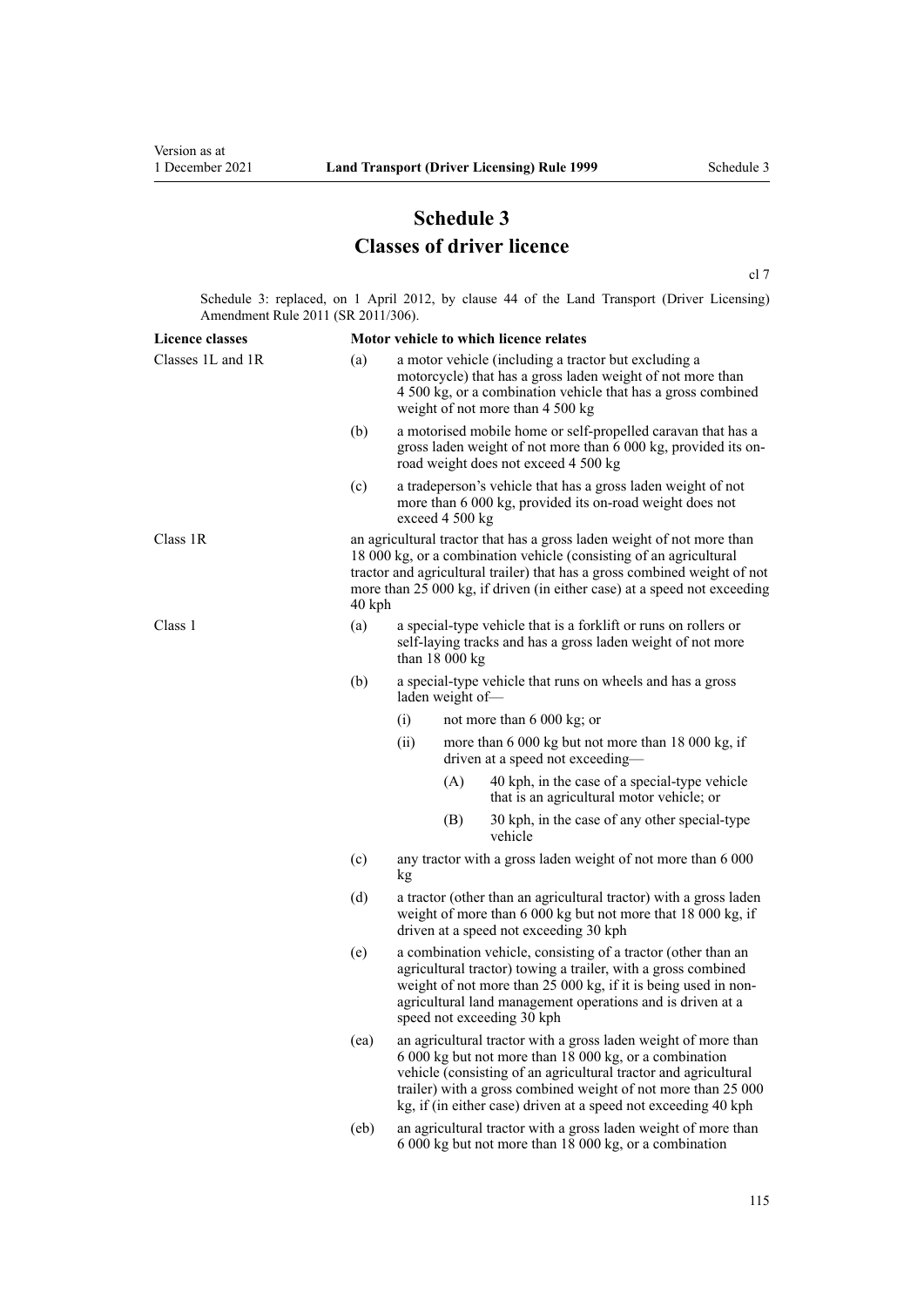| Schedule 3             |     | <b>Land Transport (Driver Licensing) Rule 1999</b>                                                                                                                                                                                                                                                    | Version as at<br>1 December 2021 |
|------------------------|-----|-------------------------------------------------------------------------------------------------------------------------------------------------------------------------------------------------------------------------------------------------------------------------------------------------------|----------------------------------|
| <b>Licence classes</b> |     | Motor vehicle to which licence relates                                                                                                                                                                                                                                                                |                                  |
|                        |     | vehicle (consisting of an agricultural tractor and agricultural<br>trailer) with a gross combined weight of not more than 25 000<br>kg, if (in either case) the driver holds a special-type vehicle<br>endorsement                                                                                    |                                  |
|                        | (f) | a rigid vehicle with a gross laden weight of not more than<br>6 000 kg                                                                                                                                                                                                                                |                                  |
|                        | (g) | a combination vehicle (other than a combination vehicle that<br>comes within paragraph $(e)$ , $(ea)$ , or $(eb)$ of this definition)<br>with a gross combined weight of not more than 6 000 kg                                                                                                       |                                  |
| Classes 2 and 2L       | (a) | a rigid vehicle with a gross laden weight of more than<br>6 000 kg but not more than 18 000 kg                                                                                                                                                                                                        |                                  |
|                        | (b) | a combination vehicle (other than a combination vehicle that<br>comes within paragraph (d) of the definition of Class 1<br>licence) that has a gross combined weight of more than<br>6 000 kg but not more than 12 000 kg                                                                             |                                  |
|                        | (c) | a combination vehicle (other than a combination vehicle that<br>comes within paragraphs $(d)$ or $(f)$ of the definition of Class 1<br>licence or paragraph (b) of this definition) consisting of a rigid<br>vehicle (with a gross laden weight of not more than 18 000 kg)<br>towing a light trailer |                                  |
|                        | (d) | a rigid vehicle with a gross laden weight of more than<br>18 000 kg with not more than 2 axles                                                                                                                                                                                                        |                                  |
|                        | (e) | a tractor with a gross laden weight of more than 6 000 kg but<br>not more than 18 000 kg, if driven at a speed exceeding 30 kph                                                                                                                                                                       |                                  |
| Class 2                | (a) | a special-type vehicle that is a forklift or runs on rollers or<br>self-laying tracks and has a gross laden weight of more than<br>18000 kg                                                                                                                                                           |                                  |
|                        | (b) | a special-type vehicle that runs on wheels and has a gross<br>laden weight of more than 6 000 kg but not more than<br>18 000 kg, if driven at a speed exceeding 30 kph                                                                                                                                |                                  |
|                        | (c) | a special-type vehicle that runs on wheels and has a gross<br>laden weight of more than 18 000 kg, if driven at a speed not<br>exceeding 30 kph                                                                                                                                                       |                                  |
|                        | (d) | a special-type vehicle that is an agricultural motor vehicle that<br>runs on wheels and has a gross laden weight of more than 6<br>000 kg but not more than 18 000 kg, if driven (whether or not<br>the driver holds a special-type vehicle endorsement) at a speed<br>not exceeding 40 kph           |                                  |
| Classes 3 and 3L       |     | a combination vehicle that has a gross combined weight of more than<br>12 000 kg but not more than 25 000 kg                                                                                                                                                                                          |                                  |
| Classes 4 and 4L       | (a) | a rigid vehicle (including a tractor) with a gross laden weight<br>of more than 18 000 kg                                                                                                                                                                                                             |                                  |
|                        | (b) | a combination vehicle consisting of a rigid vehicle (with a<br>gross laden weight of more than 18 000 kg) towing a light<br>trailer                                                                                                                                                                   |                                  |
| Class 4                |     | a special-type vehicle that runs on wheels and has a gross laden weight<br>of more than 18 000 kg, if driven at a speed exceeding 30 kph                                                                                                                                                              |                                  |
| Classes 5 and 5L       |     | a combination vehicle with a gross combined weight of more than<br>25 000 kg                                                                                                                                                                                                                          |                                  |
| Classes 6, 6L, and 6R  |     | a motorcycle, moped, or all-terrain vehicle                                                                                                                                                                                                                                                           |                                  |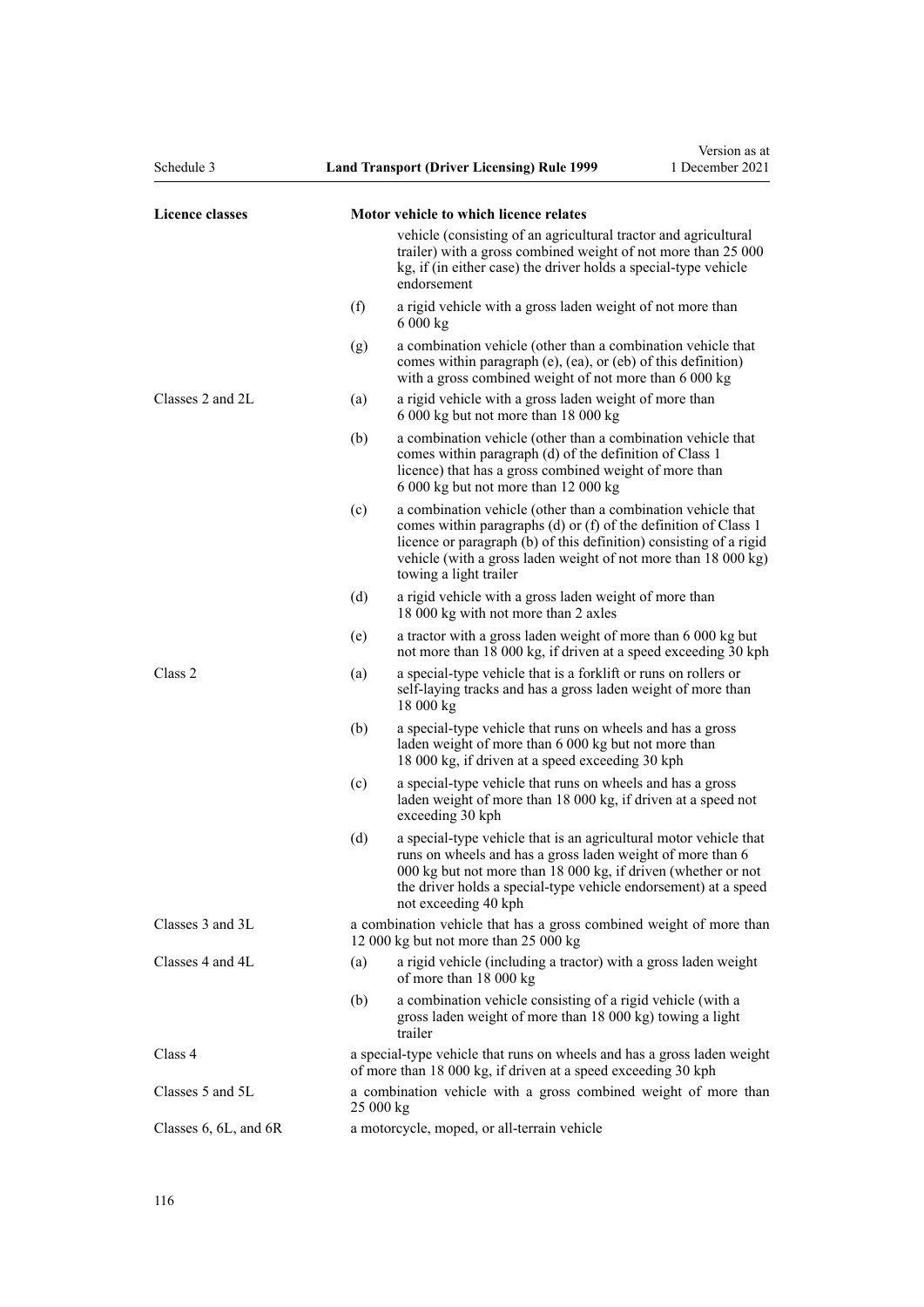Schedule 3: amended, on 1 June 2013, by [clause 9\(1\)](http://legislation.govt.nz/pdflink.aspx?id=DLM5102246) of the Land Transport (Driver Licensing) Amendment Rule 2013 (SR 2013/100).

Schedule 3: amended, on 1 June 2013, by [clause 9\(2\)\(a\)](http://legislation.govt.nz/pdflink.aspx?id=DLM5102246) of the Land Transport (Driver Licensing) Amendment Rule 2013 (SR 2013/100).

Schedule 3: amended, on 1 June 2013, by [clause 9\(2\)\(b\)](http://legislation.govt.nz/pdflink.aspx?id=DLM5102246) of the Land Transport (Driver Licensing) Amendment Rule 2013 (SR 2013/100).

Schedule 3: amended, on 1 June 2013, by clause  $9(2)(c)$  of the Land Transport (Driver Licensing) Amendment Rule 2013 (SR 2013/100).

Schedule 3: amended, on 1 June 2013, by [clause 9\(3\)](http://legislation.govt.nz/pdflink.aspx?id=DLM5102246) of the Land Transport (Driver Licensing) Amendment Rule 2013 (SR 2013/100).

Schedule 3: amended, on 1 June 2013, by [clause 9\(4\)](http://legislation.govt.nz/pdflink.aspx?id=DLM5102246) of the Land Transport (Driver Licensing) Amendment Rule 2013 (SR 2013/100).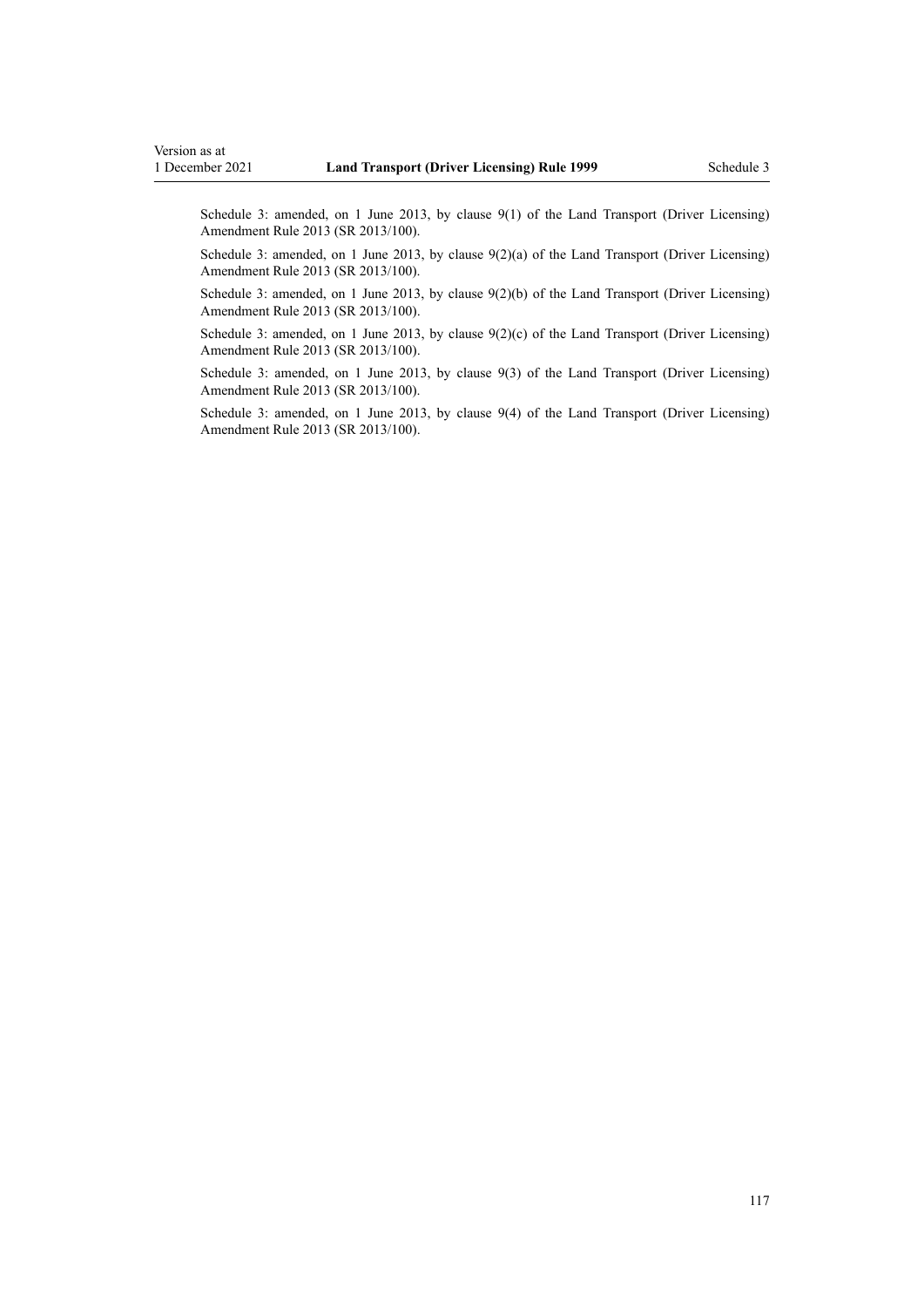# **Schedule 4 Types of licence endorsement**

[cl 8](#page-20-0)

| <b>Identifying letter</b> | <b>Endorsement</b>                                                                                |
|---------------------------|---------------------------------------------------------------------------------------------------|
| D                         | Dangerous goods endorsement                                                                       |
| I                         | Driving instructor endorsement                                                                    |
| $\mathcal{O}$             | Testing officer endorsement                                                                       |
| P                         | Passenger endorsement                                                                             |
| F                         | Forklift endorsement for use with special-type vehicles that are forklifts                        |
| R                         | Roller endorsement for use with special-type vehicles that run on rollers                         |
| T                         | Tracks endorsement for use with special-type vehicles that run on self-<br>laying tracks          |
| W                         | Wheels endorsement for use with special-type vehicles that run on wheels<br>and are not forklifts |
| V                         | Vehicle recovery endorsement                                                                      |

# **Schedule 5 Theory tests**

*[Revoked]*

[cl 45](#page-56-0)

Schedule 5: revoked, on 16 January 2006, by [section 95\(12\)](http://legislation.govt.nz/pdflink.aspx?id=DLM353501) of the Land Transport Amendment Act 2005 (2005 No 77).

# **Schedule 6 Practical driving tests**

*[Revoked]*

[cl 48](#page-57-0)

Schedule 6: revoked, on 1 August 2011, by [section 100\(4\)](http://legislation.govt.nz/pdflink.aspx?id=DLM3231293) of the Land Transport (Road Safety and Other Matters) Amendment Act 2011 (2011 No 13).

### **Schedule 7**

### **Certification test for testing officer**

*[Revoked]*

[cl 54](#page-60-0)

Schedule 7: revoked, on 1 August 2011, by [section 100\(4\)](http://legislation.govt.nz/pdflink.aspx?id=DLM3231293) of the Land Transport (Road Safety and Other Matters) Amendment Act 2011 (2011 No 13).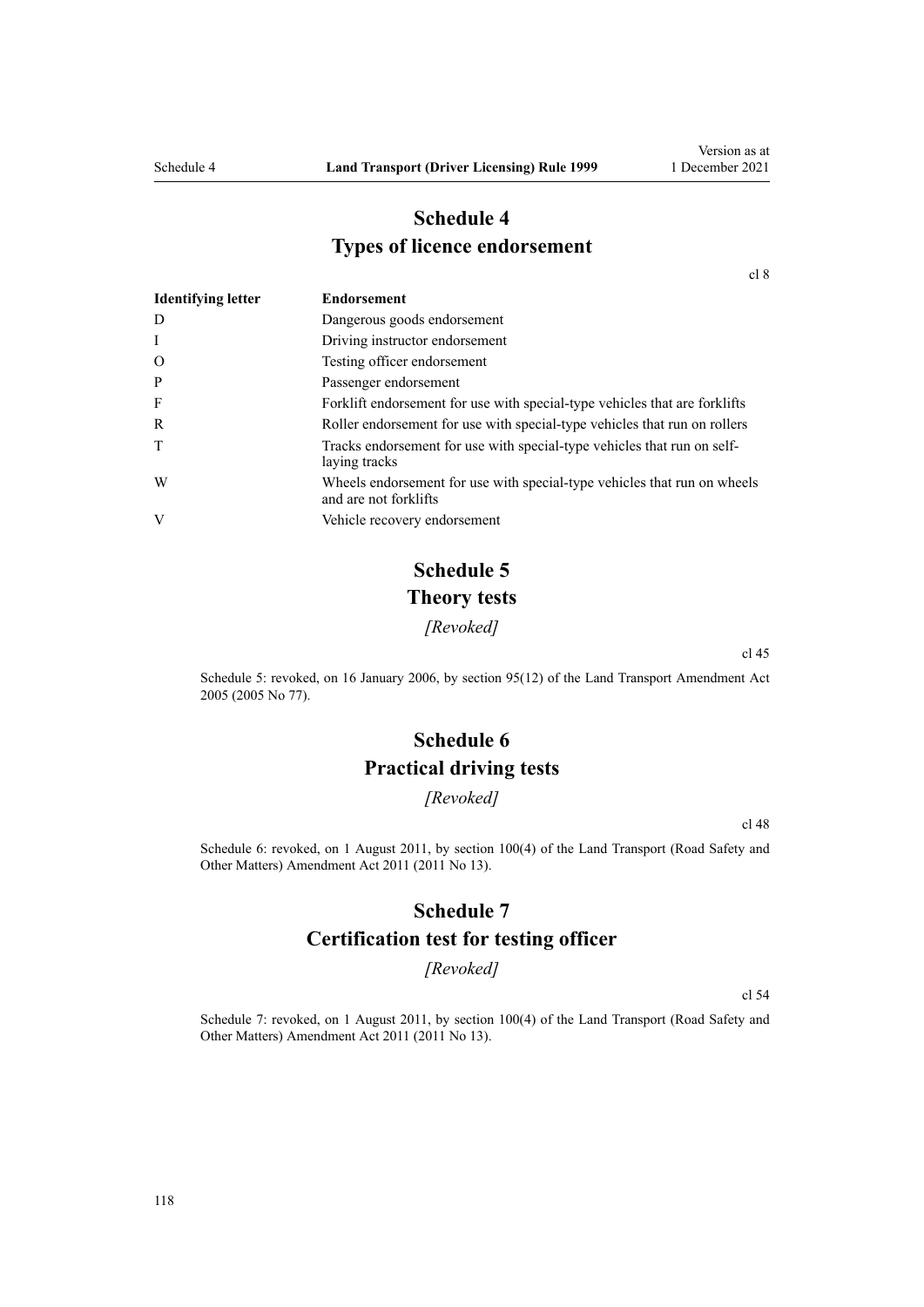## **Schedule 7A**

# **Countries from which holders of driver licence or permit not required to sit theory test for Class 1 or 6 licence**

[cl 89A\(3\)](#page-94-0)

Schedule 7A: inserted, on 1 September 2008, by [clause 15](http://legislation.govt.nz/pdflink.aspx?id=DLM1317922) of the Land Transport (Driver Licensing) Amendment Rule 2008 (SR 2008/119).

Australia

Austria

Belgium

Canada

Denmark

Finland

France

Germany

**Greece** 

Hong Kong Special Administrative Region of the People's Republic of China

Ireland

Italy

Japan

Luxembourg

Norway

Portugal

Republic of Korea

South Africa

Spain

Sweden

Switzerland

The Netherlands

United Kingdom

United States of America

Schedule 7A: amended, on 1 July 2013, by [clause 8](http://legislation.govt.nz/pdflink.aspx?id=DLM5159813) of the Land Transport (Driver Licensing) Amendment Rule (No 2) 2013 (SR 2013/131).

Schedule 7A: amended, on 1 April 2009, by [clause 7](http://legislation.govt.nz/pdflink.aspx?id=DLM1783613) of the Land Transport (Driver Licensing) Amendment Rule (No 2) 2008 (SR 2009/1).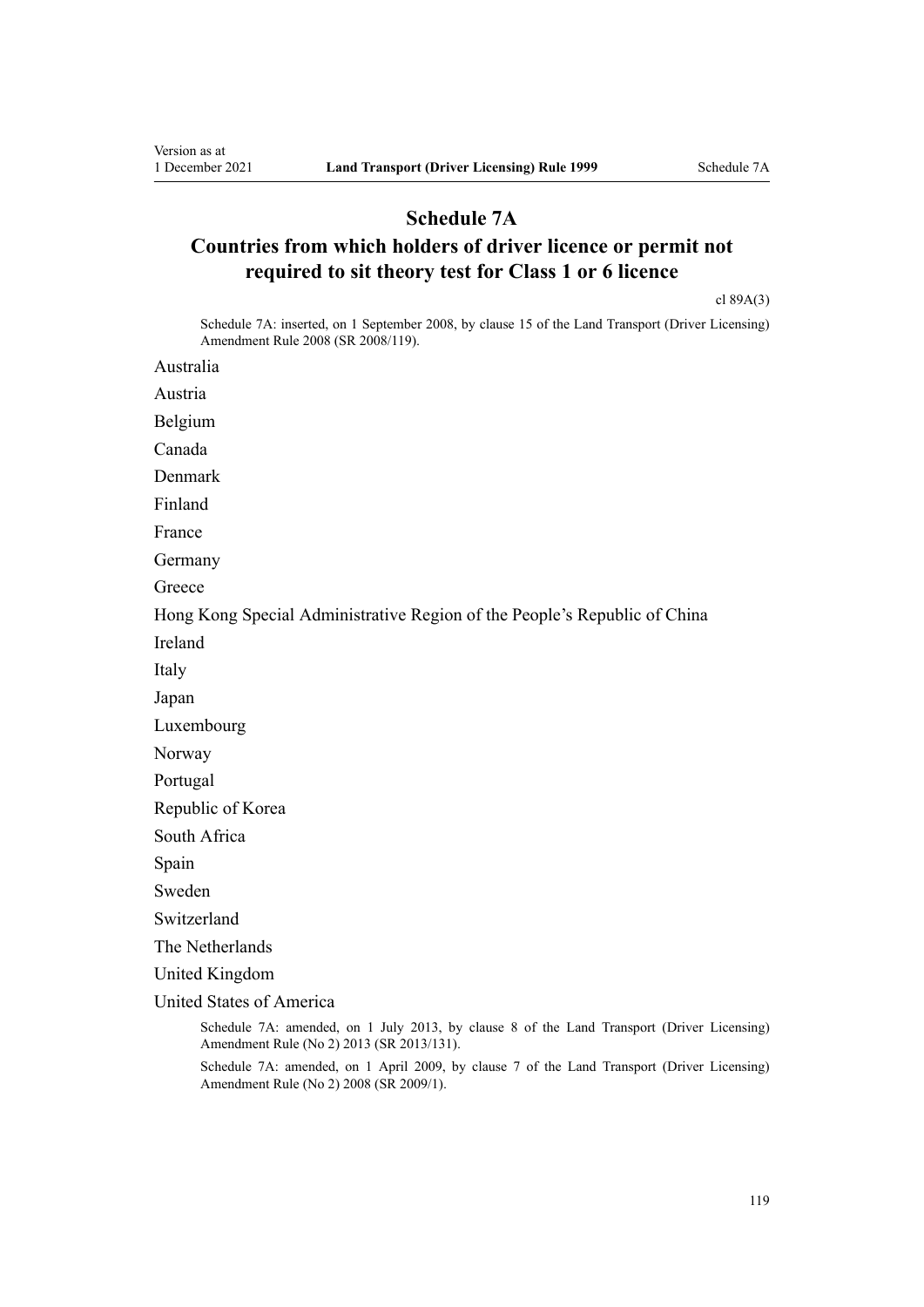### **Schedule 8**

## **Countries from which holders of driver licence or permit not required to sit practical driving test**

[cl 89A\(4\)](#page-94-0)

Schedule 8: added, on 1 June 2006, by [clause 43](http://legislation.govt.nz/pdflink.aspx?id=DLM376146) of the Land Transport (Driver Licensing) Amend‐ ment Rule 2006 (SR 2006/84).

Schedule 8 heading: amended, on 1 September 2008, by [clause 16](http://legislation.govt.nz/pdflink.aspx?id=DLM1317923) of the Land Transport (Driver Licensing) Amendment Rule 2008 (SR 2008/119).

### **Part 1**

### **Holders may apply for any equivalent class of driver licence**

Schedule 8 Part 1 heading: inserted, on 1 July 2013, by [clause 9\(1\)](http://legislation.govt.nz/pdflink.aspx?id=DLM5159814) of the Land Transport (Driver Licensing) Amendment Rule (No 2) 2013 (SR 2013/131).

Australia

Austria

Belgium

Canada

Denmark

Finland

France

Germany

**Greece** 

Ireland

Italy

Japan

Luxembourg

Norway

Portugal

South Africa

Spain

Sweden

Switzerland

The Netherlands

United Kingdom

United States of America

Schedule 8 Part 1: amended, on 1 April 2009, by [clause 8](http://legislation.govt.nz/pdflink.aspx?id=DLM1783614) of the Land Transport (Driver Licensing) Amendment Rule (No 2) 2008 (SR 2009/1).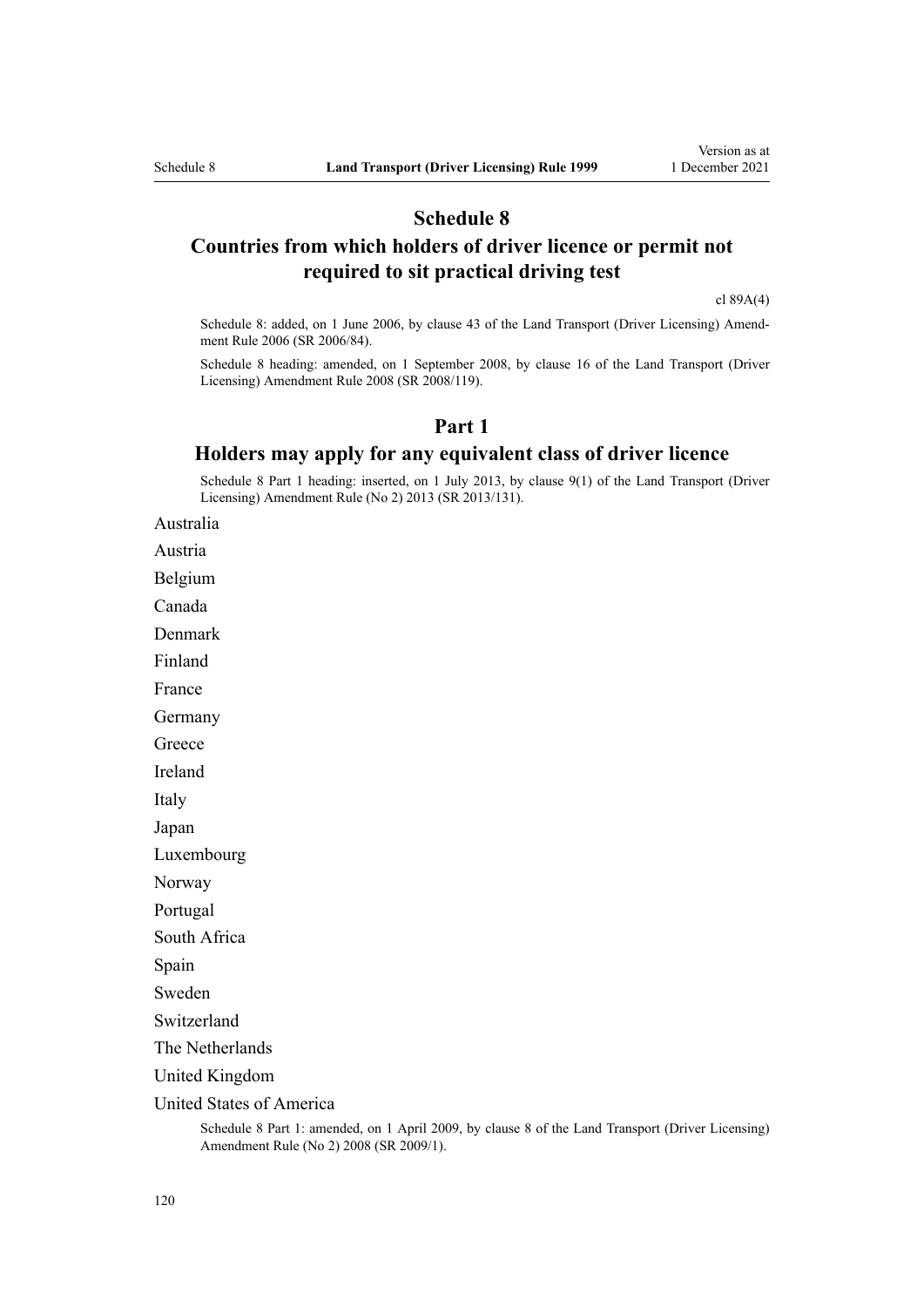# **Part 2 Holders may apply for equivalent Class 1 or Class 6 driver licence only**

Schedule 8 Part 2: inserted, on 1 July 2013, by [clause 9\(2\)](http://legislation.govt.nz/pdflink.aspx?id=DLM5159814) of the Land Transport (Driver Licensing) Amendment Rule (No 2) 2013 (SR 2013/131).

Hong Kong Special Administrative Region of the People's Republic of China Republic of Korea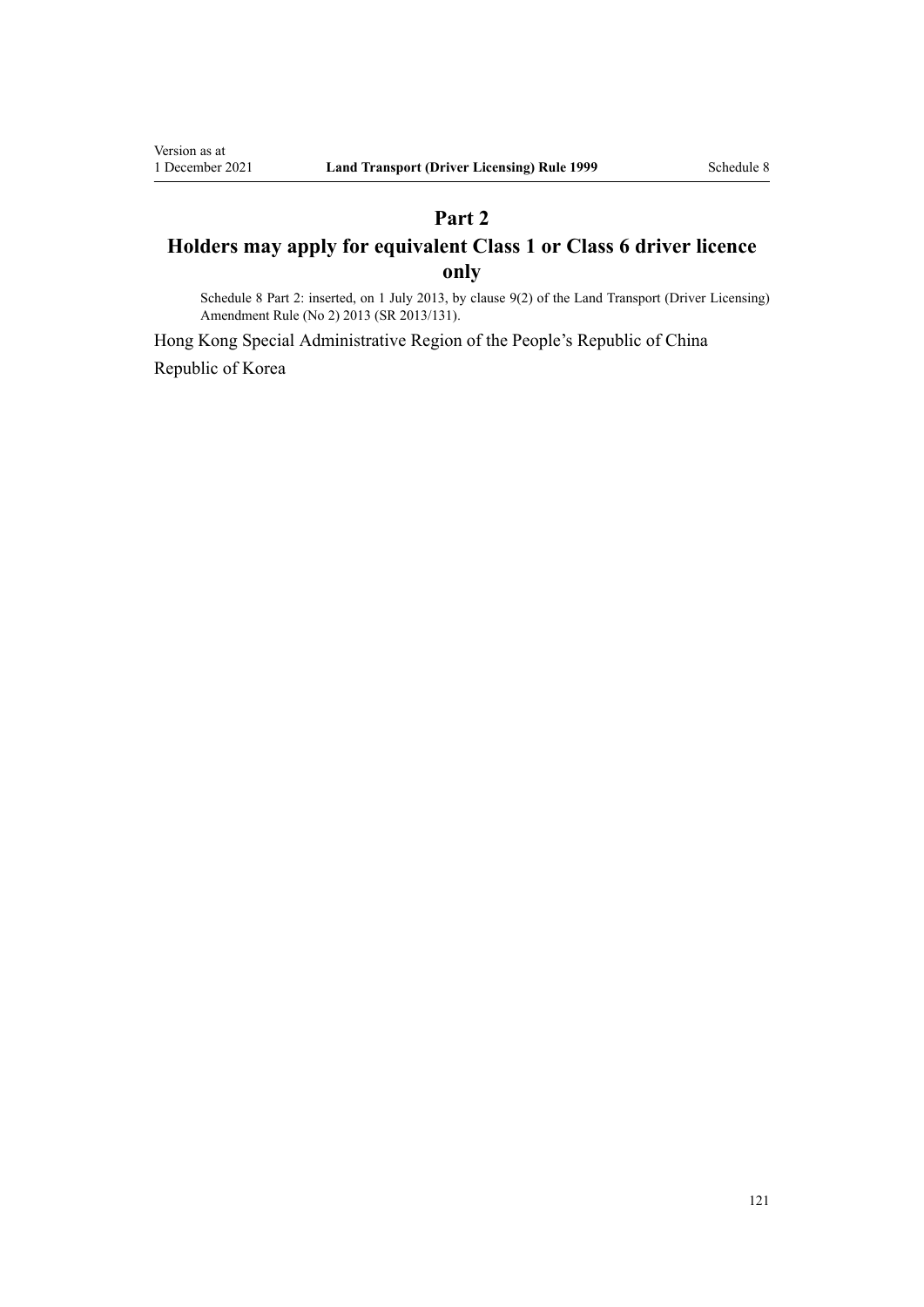## **Schedule 9 Evidence of identity**

[cl 11](#page-22-0)

Schedule 9: inserted, on 1 December 2014, by [clause 37](http://legislation.govt.nz/pdflink.aspx?id=DLM6216951) of the Land Transport (Driver Licensing) Amendment Rule 2014 (LI 2014/265).

# **Part 1 Primary evidence of identity documents**

#### **Evidence of identity type Issuing agency** New Zealand passport Department of Internal Affairs (identity services) Overseas passport (may include New Zealand immigration visa or permit issued by Department of Labour) Overseas authority New Zealand emergency travel document Department of Internal Affairs (identity services) New Zealand refugee travel document Department of Internal Affairs (identity services) New Zealand certificate of identity (issued under the [Passports Act 1992](http://legislation.govt.nz/pdflink.aspx?id=DLM277432) to non-New Zealand citizens who cannot obtain a passport from their country of origin) Department of Internal Affairs (identity services) New Zealand certificate of identity (issued under the [Immigration Act 1987](http://legislation.govt.nz/pdflink.aspx?id=DLM108017) issued to people who have refugee status) Department of Labour (Immigration) New Zealand firearms licence New Zealand Police New Zealand full birth certificate issued on or after 1 January 1998 carrying a unique identification number Department of Internal Affairs (identity services) New Zealand citizenship certificate Department of Internal Affairs (identity services)

## **Part 2 Supporting evidence of identity documents**

| <b>Evidence of identity type</b>                                                     | <b>Issuing agency</b>                                     |
|--------------------------------------------------------------------------------------|-----------------------------------------------------------|
| $18 + \text{card}$                                                                   | Hospitality New Zealand Incorporated                      |
| Community services card                                                              | Ministry of Social Development                            |
| SuperGold Card                                                                       | Ministry of Social Development                            |
| Veteran SuperGold Card                                                               | Ministry of Social Development                            |
| New Zealand student photo identification card                                        | New Zealand educational institution                       |
| New Zealand employee photo identification card                                       | Employer                                                  |
| New Zealand electoral roll record                                                    | Electoral Enrolment Centre of New Zealand Post<br>Limited |
| Inland Revenue number                                                                | Inland Revenue Department                                 |
| New Zealand issued utility bill, issued not more<br>than 6 months before application |                                                           |

Overseas driver licence Overseas licensing authority Steps to freedom form Department of Corrections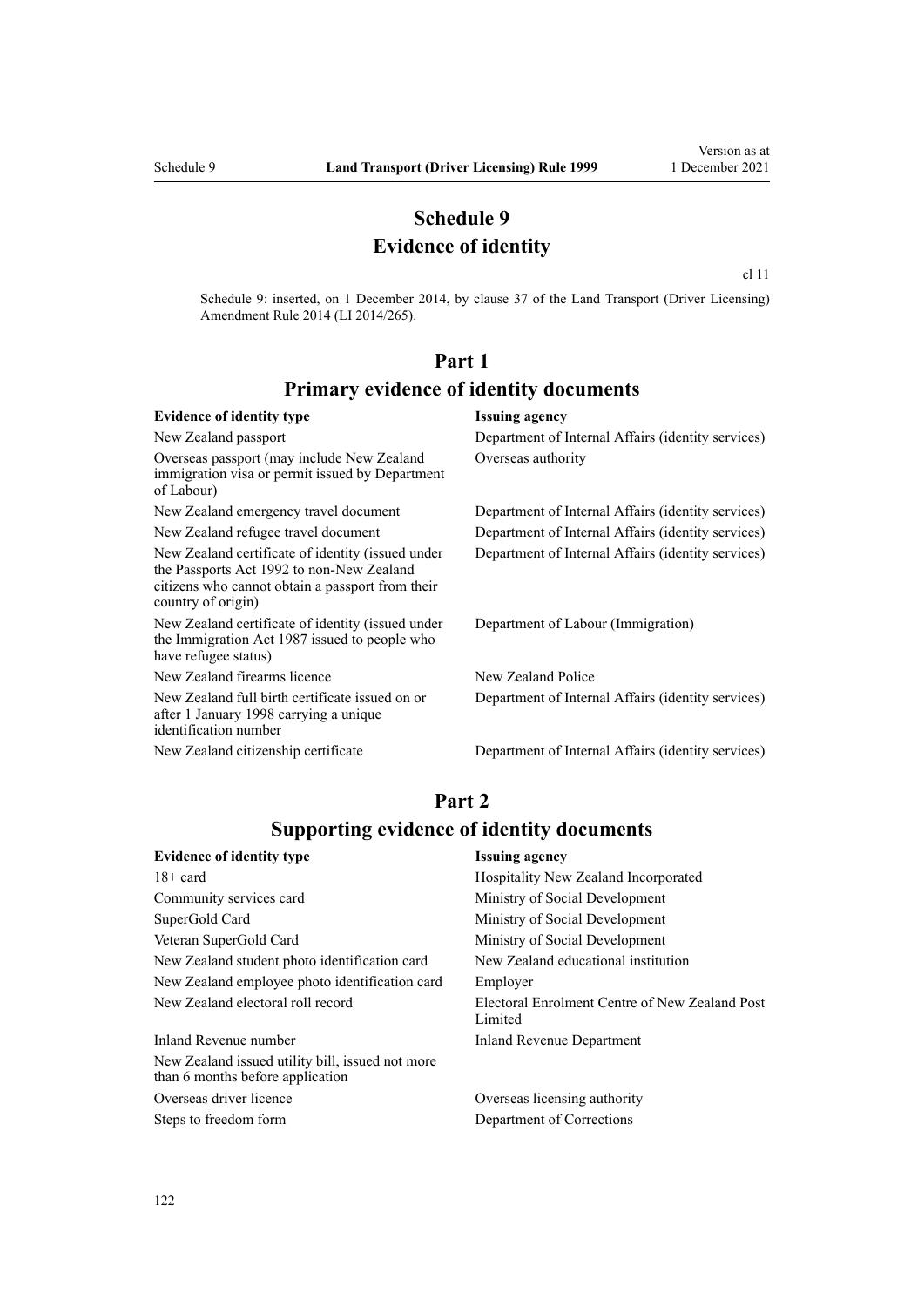# **Part 3 Documents to support name change**

| Document or record                                                                       | Issuing agency or organisation                                                                |
|------------------------------------------------------------------------------------------|-----------------------------------------------------------------------------------------------|
| New Zealand birth certificate (issued for the<br>purpose)                                | Department of Internal Affairs (identity services)                                            |
| Change of name by statutory declaration                                                  | Department of Internal Affairs (identity services)                                            |
| Change of name by deed poll                                                              | Department of Internal Affairs (identity services)                                            |
| New Zealand name change certificate                                                      | Department of Internal Affairs (identity services)                                            |
| New Zealand marriage certificate                                                         | Department of Internal Affairs (identity services)                                            |
| New Zealand civil union certificate                                                      | Department of Internal Affairs (identity services)                                            |
| Copy of particulars of civil union (in the form<br>required by the Civil Union Act 2004) | Department of Internal Affairs (identity services)                                            |
| Copy of particulars of marriage (in the form<br>required by the Marriage Act 1955)       | Department of Internal Affairs (identity services)                                            |
| New Zealand dissolution of marriage or civil<br>union papers                             | Ministry of Justice                                                                           |
| Certificate of annulment                                                                 | Ministry of Justice                                                                           |
|                                                                                          | Schedule 9 Part 3: amended, on 1 May 2021, by clause 7 of the Land Transport (Driver Licensin |

Schedule 9 Part 3: amended, on 1 May 2021, by [clause 7](http://legislation.govt.nz/pdflink.aspx?id=LMS453279) of the Land Transport (Driver Licensing) Amendment Rule 2021 (LI 2021/92).

Dated at Wellington this 31st day of March 1999.

Maurice Williamson, Minister of Transport.

Issued under the authority of the [Legislation Act 2019](http://legislation.govt.nz/pdflink.aspx?id=DLM7298104). Date of notification in *Gazette*: 1 April 1999.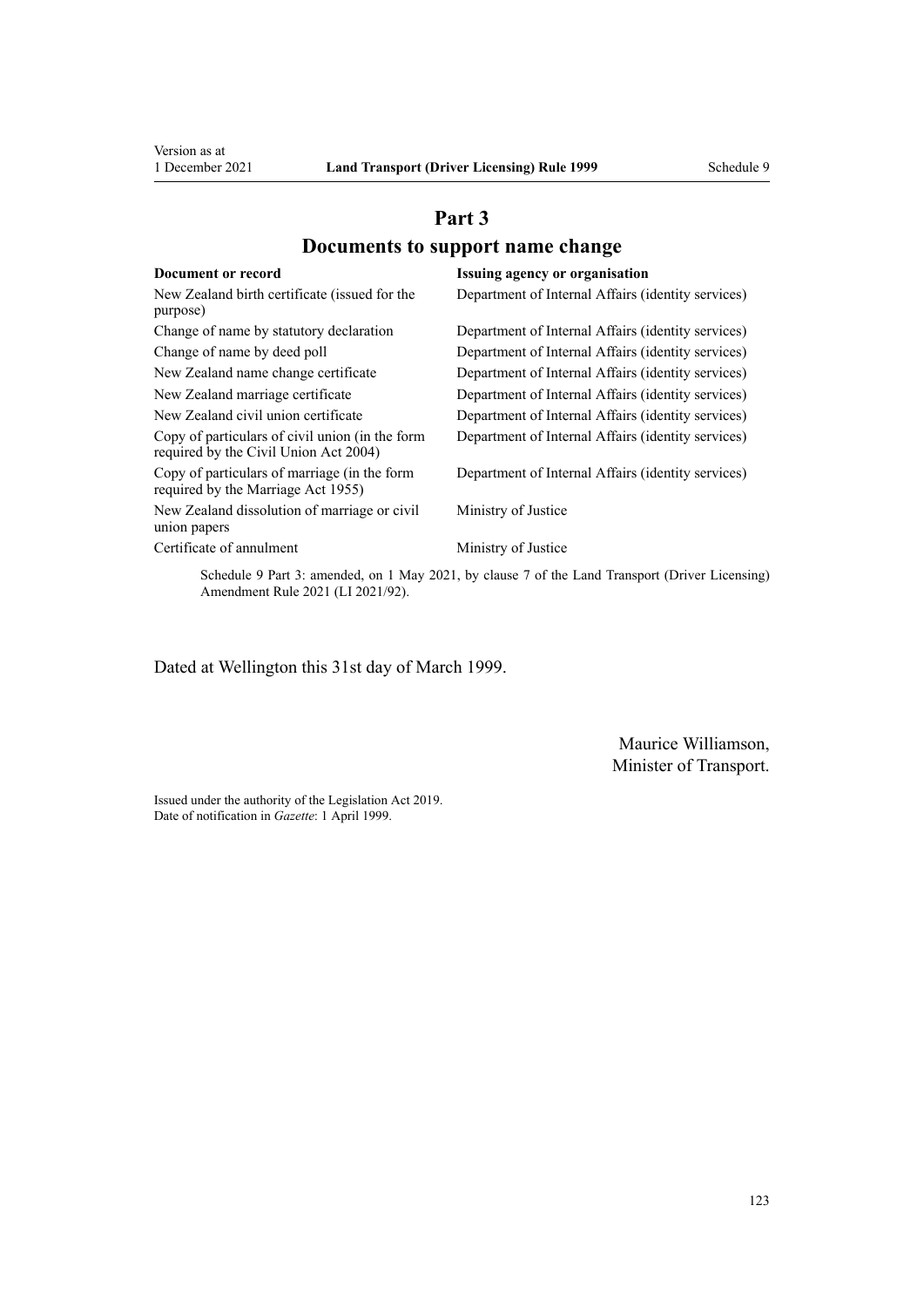# **Land Transport (Driver Licensing) Amendment Rule 2011**

(SR 2011/306)

Pursuant to the Land Transport Act 1998, the Minister of Transport makes the follow‐ ing ordinary rule.

#### **Rule**

#### **1 Title**

This rule is the [Land Transport \(Driver Licensing\) Amendment Rule 2011](http://legislation.govt.nz/pdflink.aspx?id=DLM3956573).

### **2 Commencement**

- (1) The following clauses come into force on 1 October 2012:
	- (a) clause 6(3) as far as it relates to the definition of approved motorcycle:
	- (b) *[Revoked]*
	- (c) clause 11:
	- (d) *[Revoked]*
	- (e) clause 13:
	- (f) clause 14:
	- (g) clause 16:
	- (h) clause 26:
	- (i) clause 27:
	- (j) clauses 39 and 40 as far as they relate to clause  $93(d)$ , (e), (j), and (k) of the principal rule (as amended by this rule).
- (2) Clause 44 comes into force on 1 April 2012.
- (3) The rest of this rule comes into force on 1 October 2011.

Clause 2(1)(b): revoked, on 7 October 2011, by [clause 7](http://legislation.govt.nz/pdflink.aspx?id=DLM4067013) of the Land Transport (Driver Licensing) Amendment Rule (No 2) 2011 (SR 2011/346).

Clause 2(1)(d): revoked, on 7 October 2011, by [clause 7](http://legislation.govt.nz/pdflink.aspx?id=DLM4067013) of the Land Transport (Driver Licensing) Amendment Rule (No 2) 2011 (SR 2011/346).

#### **45 Transitional provision**

A photographic driver licence issued by the Agency before the commencement of clause 28 of this rule remains valid until the licence is renewed even if that format of the licence does not comply with the requirements of clause 63 of the principal rule (as amended by this rule).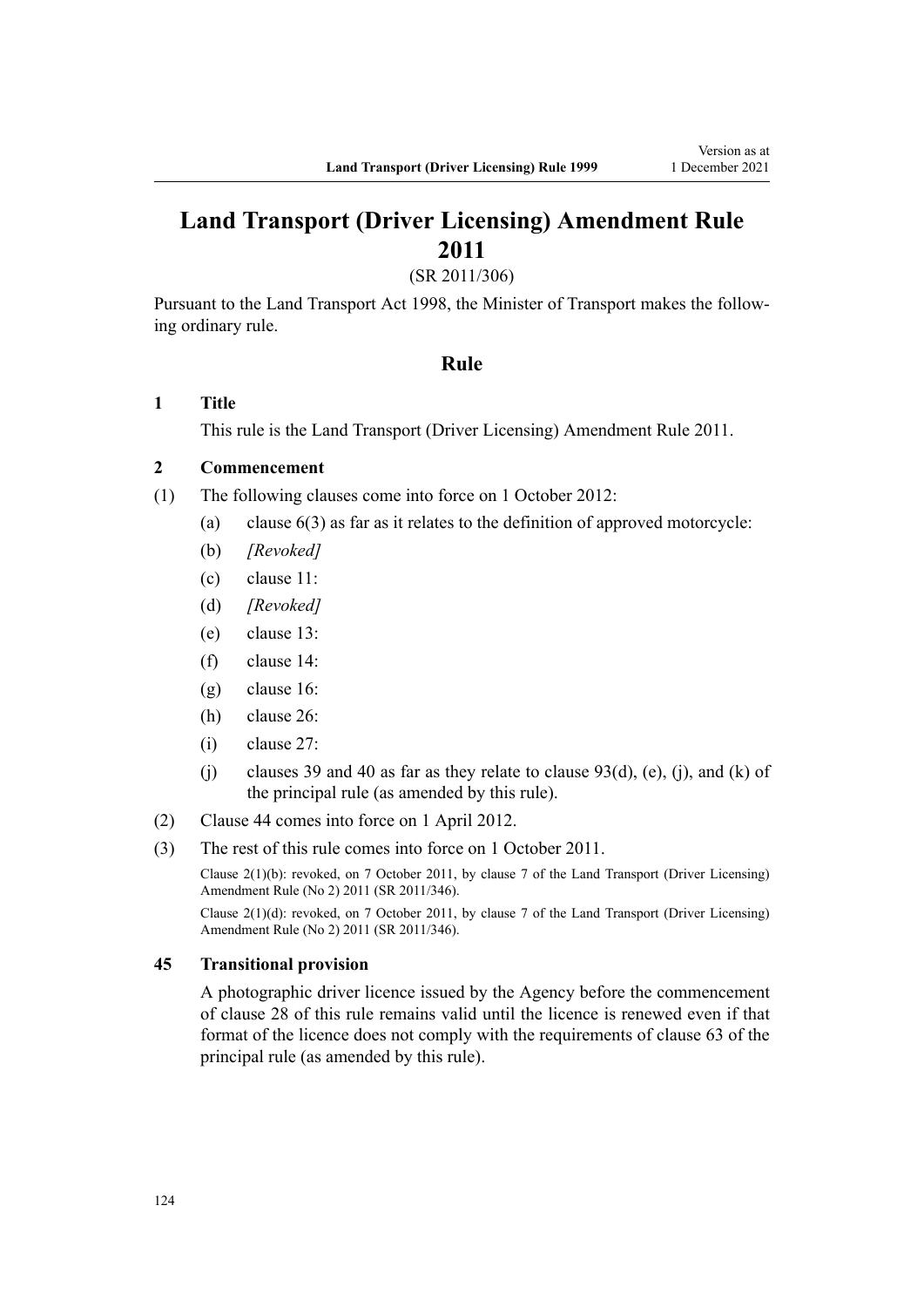Version as at<br>1 December 2021

Dated at Wellington this 26th day of August 2011.

Steven Joyce, Minister of Transport.

Date of notification in *Gazette*: 1 September 2011.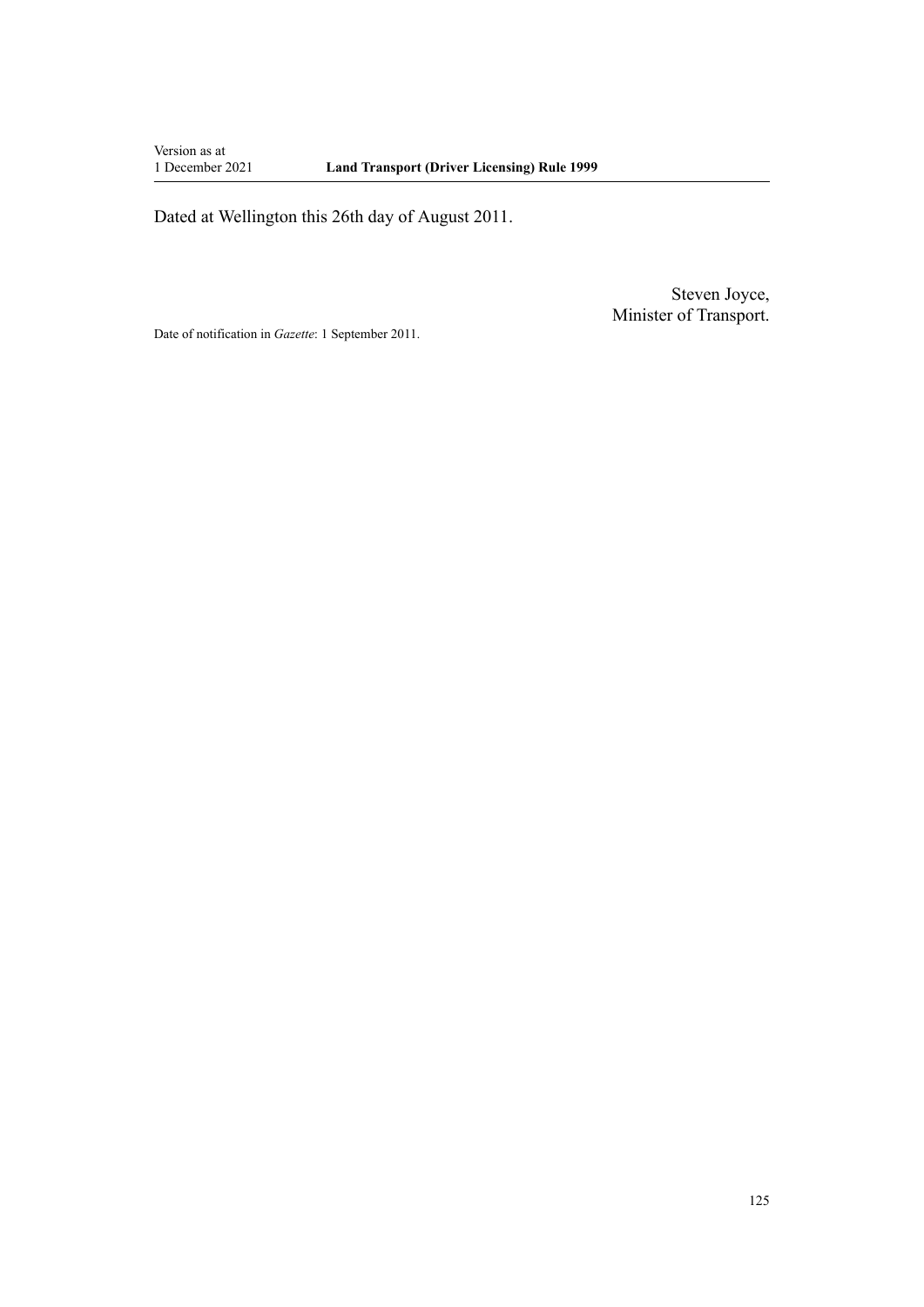# **Land Transport (Driver Licensing) Amendment Rule (No 2) 2013**

(SR 2013/131)

Pursuant to sections 152, 154, and 158 of the Land Transport Act 1998, and after having had regard to the criteria specified in section 164(2) of that Act, the Associate Minister of Transport makes the following ordinary rule.

### **Rule**

### **1 Title**

This rule is the [Land Transport \(Driver Licensing\) Amendment Rule \(No 2\)](http://legislation.govt.nz/pdflink.aspx?id=DLM5159800) [2013](http://legislation.govt.nz/pdflink.aspx?id=DLM5159800).

### **2 Commencement**

This rule comes into force on 1 July 2013.

### **3 Principal rule**

This rule amends the Land Transport (Driver Licensing) Rule 1999 (the **princi‐ pal rule**).

### **10 Transitional provision for applicants holding licences issued in Hong Kong or Republic of Korea**

- (1) This clause applies to a person—
	- (a) who is the holder of a valid driver licence or permit issued in the Hong Kong Special Administrative Region of the People's Republic of China or in the Republic of Korea; and
	- (b) who, before the commencement of this clause, applied under clause 89 of the principal rule for a Class 1 or Class 6 driver licence, but had not passed all of the appropriate tests.
- (2) If, before the commencement of this clause, a person to whom this clause applies—
	- (a) passed the appropriate theory test under clause 45 of the principal rule and had not sat the appropriate practical driving test, that person is not required to sit the practical driving test:
	- (b) failed the appropriate theory test under clause 45 of the principal rule and had not sat the appropriate practical driving test, that person must pass that theory test but is not required to sit the appropriate practical driving test:
	- (c) failed the appropriate practical driving test, that person must pass that practical driving test.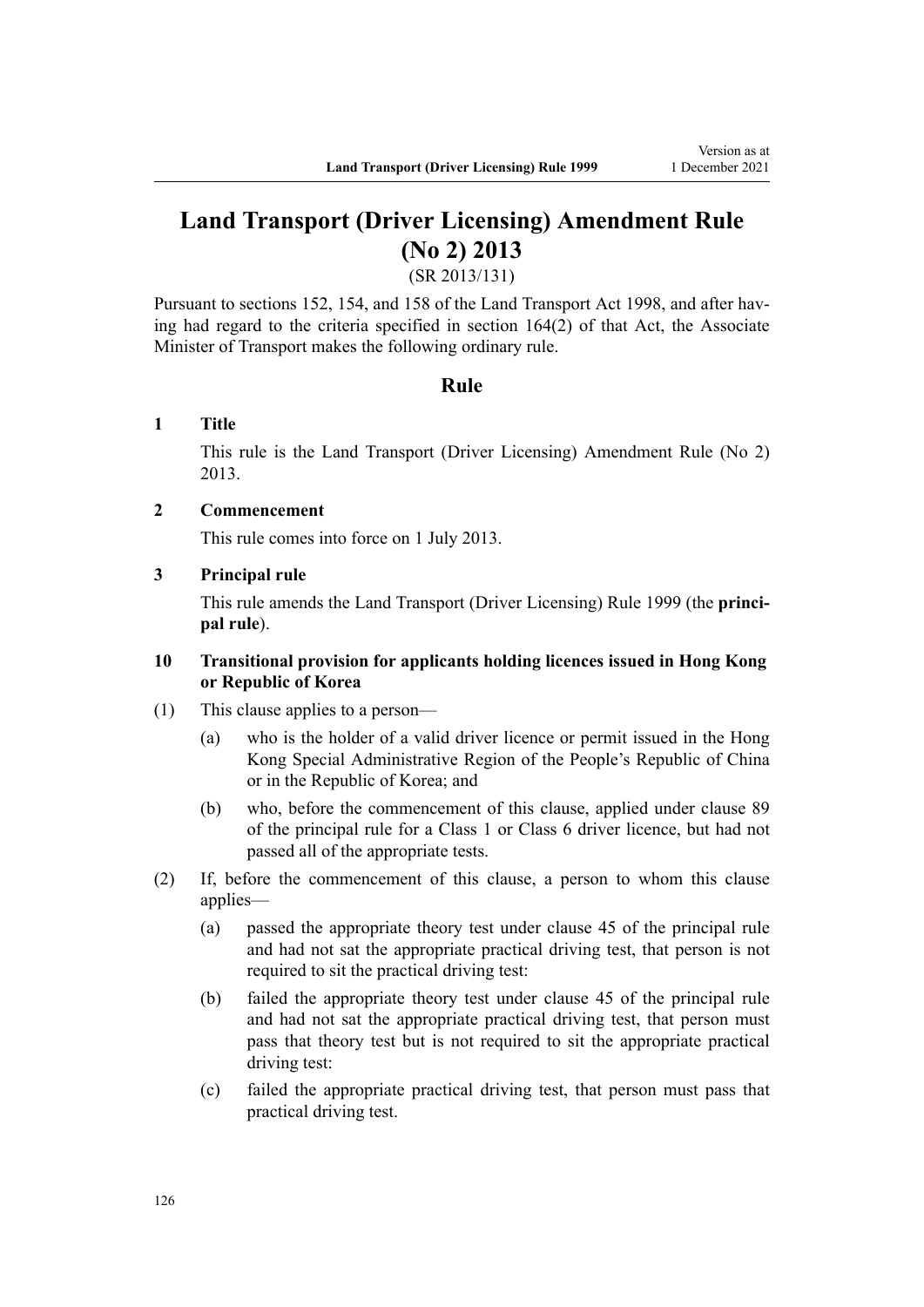Version as at<br>1 December 2021

Dated at Wellington this 30th day of April 2013.

Michael Woodhouse, Associate Minister of Transport.

Date of notification in *Gazette*: 9 May 2013.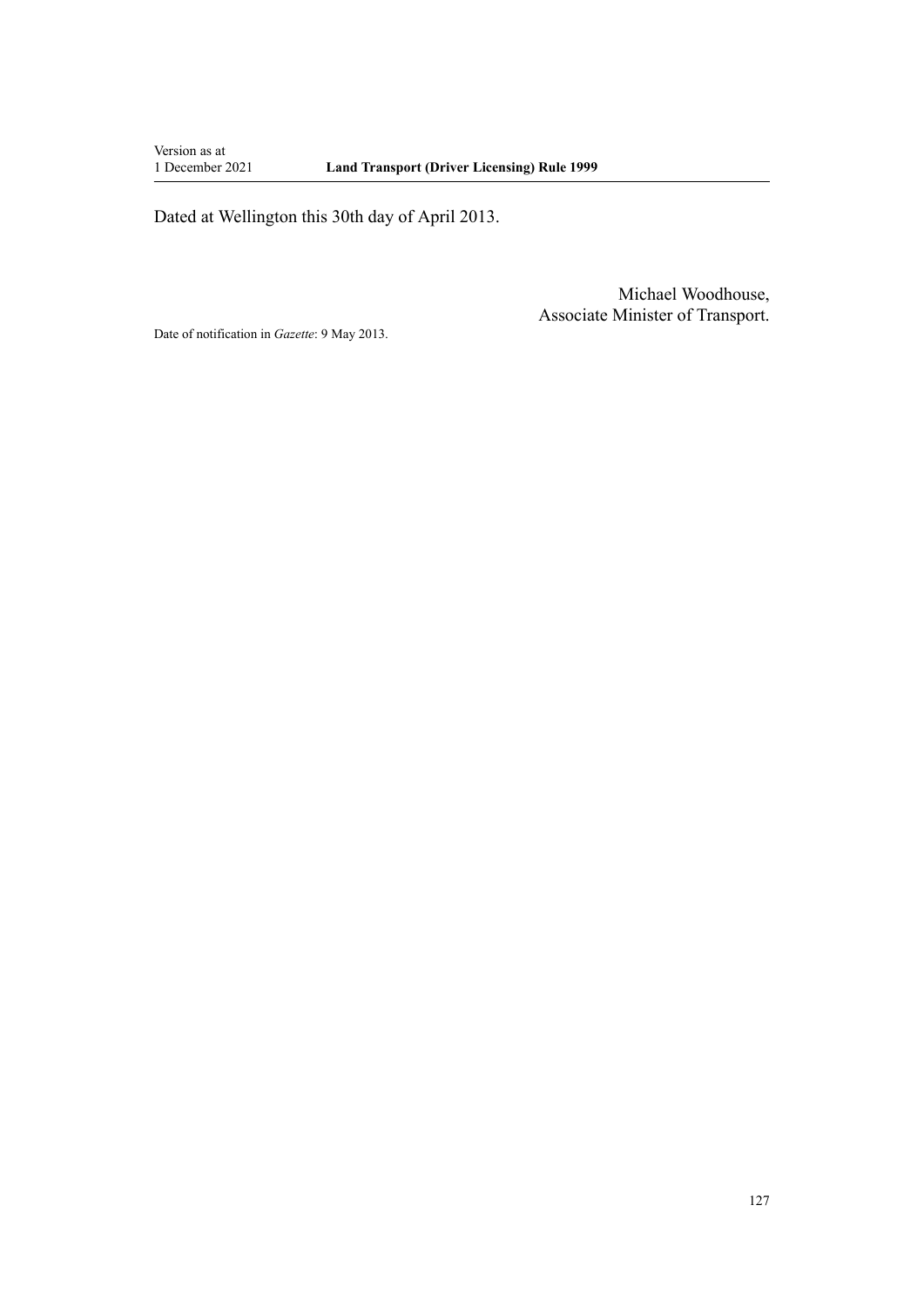#### **Notes**

#### *1 General*

This is a consolidation of the Land Transport (Driver Licensing) Rule 1999 that incorporates the amendments made to the legislation so that it shows the law as at its stated date.

#### *2 Legal status*

A consolidation is taken to correctly state, as at its stated date, the law enacted or made by the legislation consolidated and by the amendments. This presump‐ tion applies unless the contrary is shown.

[Section 78](http://legislation.govt.nz/pdflink.aspx?id=DLM7298365) of the Legislation Act 2019 provides that this consolidation, published as an electronic version, is an official version. A printed version of legis‐ lation that is produced directly from this official electronic version is also an official version.

#### *3 Editorial and format changes*

The Parliamentary Counsel Office makes editorial and format changes to con‐ solidations using the powers under [subpart 2](http://legislation.govt.nz/pdflink.aspx?id=DLM7298371) of Part 3 of the Legislation Act 2019. See also [PCO editorial conventions for consolidations](http://www.pco.govt.nz/editorial-conventions/).

#### *4 Amendments incorporated in this consolidation*

[Land Transport \(Driver Licensing\) Amendment Rule \(No 2\) 2021](http://legislation.govt.nz/pdflink.aspx?id=LMS590835) (SL 2021/381) [Land Transport \(Driver Licensing\) Amendment Rule 2021](http://legislation.govt.nz/pdflink.aspx?id=LMS453263) (LI 2021/92) [Land Transport \(Driver Licensing\) \(COVID-19—Temporary Extension of Deemed Licences\)](http://legislation.govt.nz/pdflink.aspx?id=LMS436139) [Amendment Rule 2020](http://legislation.govt.nz/pdflink.aspx?id=LMS436139) (LI 2020/322) Land Transport (NZTA) Legislation Amendment Act 2020 (2020 No 48): [section 175\(2\)](http://legislation.govt.nz/pdflink.aspx?id=LMS286883) [Land Transport \(Driver Licensing\) Amendment Rule \(No 2\) 2019](http://legislation.govt.nz/pdflink.aspx?id=LMS264750) (LI 2019/259) [Land Transport \(Driver Licensing\) Amendment Rule 2019](http://legislation.govt.nz/pdflink.aspx?id=LMS135998) (LI 2019/82) Social Security Act 2018 (2018 No 32): [section 459](http://legislation.govt.nz/pdflink.aspx?id=DLM6784038) [Land Transport \(Driver Licensing\) Amendment Rule 2017](http://legislation.govt.nz/pdflink.aspx?id=DLM7420922) (LI 2017/265) Land Transport Amendment Act 2017 (2017 No 34): [section 110\(8\)](http://legislation.govt.nz/pdflink.aspx?id=DLM6960929) Children, Young Persons, and Their Families (Oranga Tamariki) Legislation Act 2017 (2017 No 31): [section 149](http://legislation.govt.nz/pdflink.aspx?id=DLM7287401) Land Transport Amendment Act 2016 (2016 No 77): [section 21](http://legislation.govt.nz/pdflink.aspx?id=DLM6984133) [Land Transport \(Driver Licensing\) Amendment Rule 2014](http://legislation.govt.nz/pdflink.aspx?id=DLM6216900) (LI 2014/265) [Land Transport \(Driver Licensing\) Amendment Rule \(No 2\) 2013](http://legislation.govt.nz/pdflink.aspx?id=DLM5159800) (SR 2013/131) [Land Transport \(Driver Licensing\) Amendment Rule 2013](http://legislation.govt.nz/pdflink.aspx?id=DLM5102226) (SR 2013/100) [Land Transport \(Driver Licensing\) Amendment Rule 2012](http://legislation.govt.nz/pdflink.aspx?id=DLM4773428) (SR 2012/302) [Land Transport \(Driver Licensing\) Amendment Rule \(No 2\) 2011](http://legislation.govt.nz/pdflink.aspx?id=DLM4067006) (SR 2011/346) [Land Transport \(Driver Licensing\) Amendment Rule 2011](http://legislation.govt.nz/pdflink.aspx?id=DLM3956573) (SR 2011/306) Land Transport (Road Safety and Other Matters) Amendment Act 2011 (2011 No 13): [section 100\(2\),](http://legislation.govt.nz/pdflink.aspx?id=DLM3231293)  $(3), (4)$